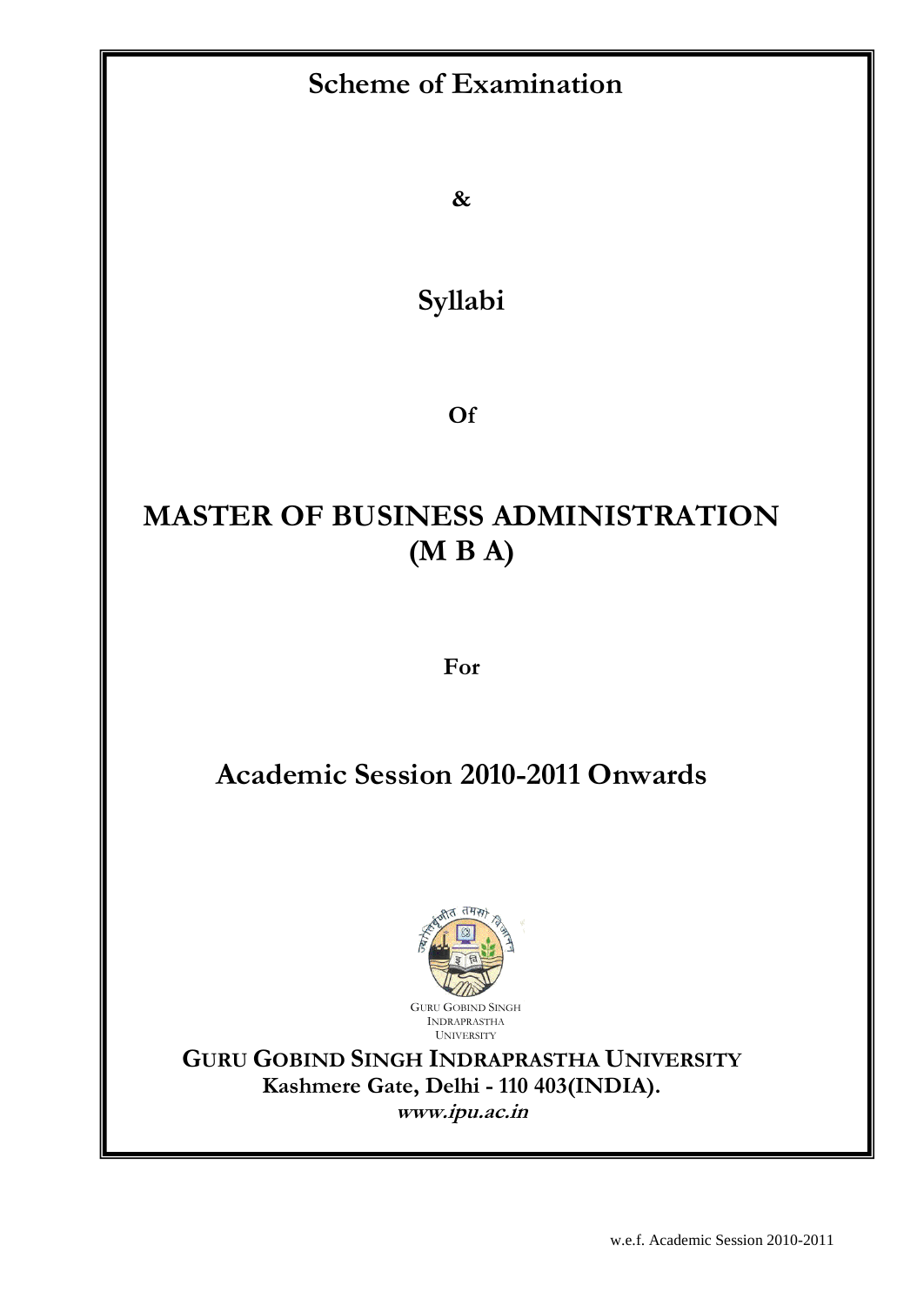# **Criteria for Internal Assessment**

The internal assessment of the students (out of 40 marks) shall be as per the criteria given below:

1. Class Test-I - 15 marks

(Will be a written test to be conducted on the date communicated by the University for the Class Test – I, except for the Fourth Semester where the dates will be decided by the concerned institutes/school).

| 2. Class Test-II <sup>*</sup>                                            | $\overline{\phantom{0}}$ | 15 marks |
|--------------------------------------------------------------------------|--------------------------|----------|
| (Individual Term Paper/Written Assignment/Project/                       |                          |          |
| Conduct of Practical and Practical File /OB Practical and Practical file |                          |          |
|                                                                          |                          |          |
|                                                                          |                          |          |

3. Individual Presentation/Viva-Voce/Group Discussion - 10 marks

**\*Record to be maintained by faculty and made available to the examination branch of the University, if required.**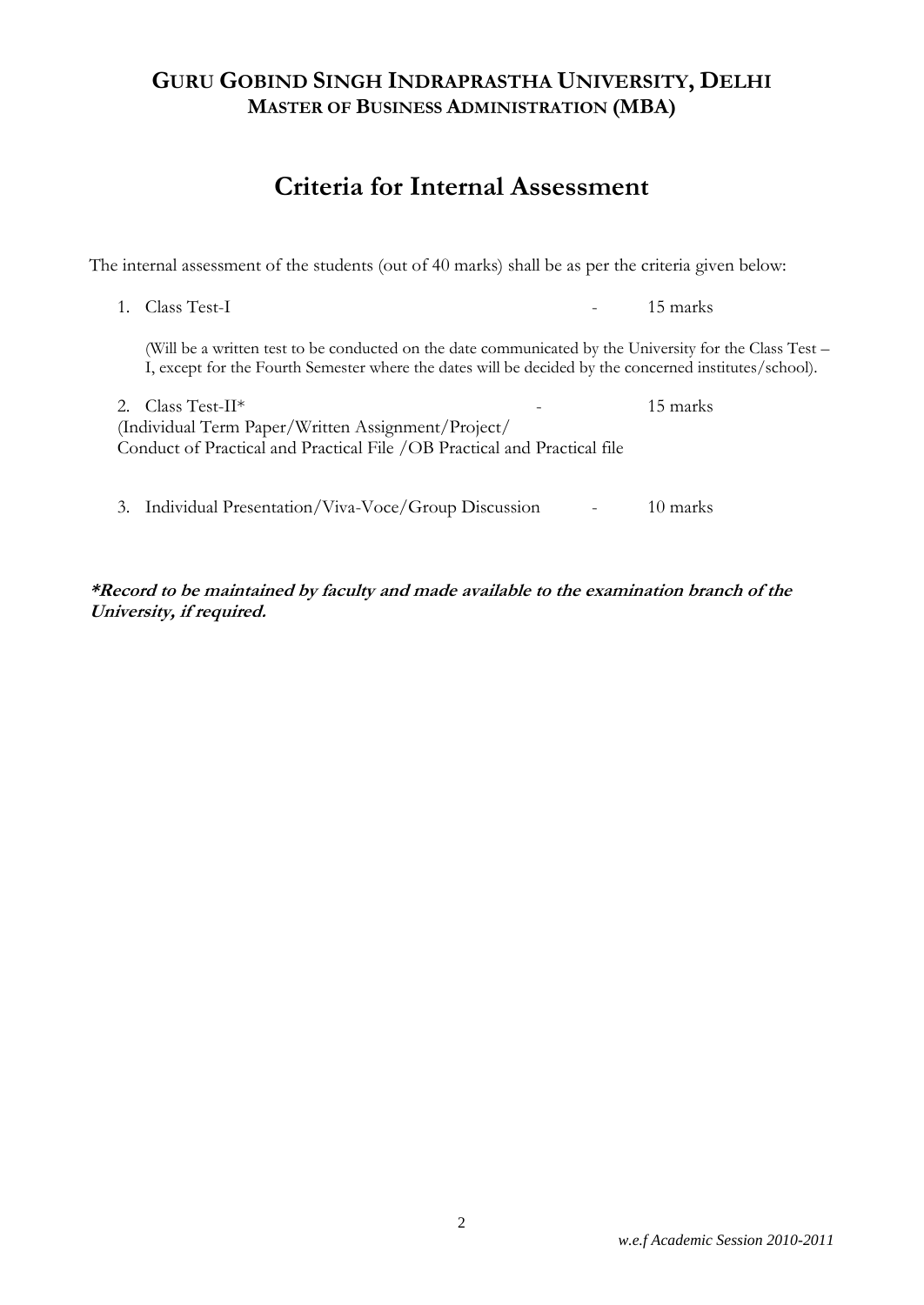## **FIRST SEMESTER**

| Code No.      | Paper                                         |    |               | Credits |
|---------------|-----------------------------------------------|----|---------------|---------|
|               |                                               |    | P             |         |
| <b>MS 101</b> | Management Process & Organizational Behaviour |    |               | 4       |
| MS 103        | Decision Sciences                             |    |               |         |
| MS 105        | Managerial Economics                          |    |               |         |
| MS 107        | Accounting for Management                     |    |               |         |
| MS 109        | Information Technology Management             | 3  |               | 3       |
| <b>MS 111</b> | <b>Business Communication</b>                 |    |               |         |
| MS 113        | Business and Legal Environment                |    |               |         |
| MS 151        | Information Technology Management Lab         |    | $\mathcal{D}$ |         |
|               |                                               |    |               |         |
|               | Total                                         | 25 | 2             | 28      |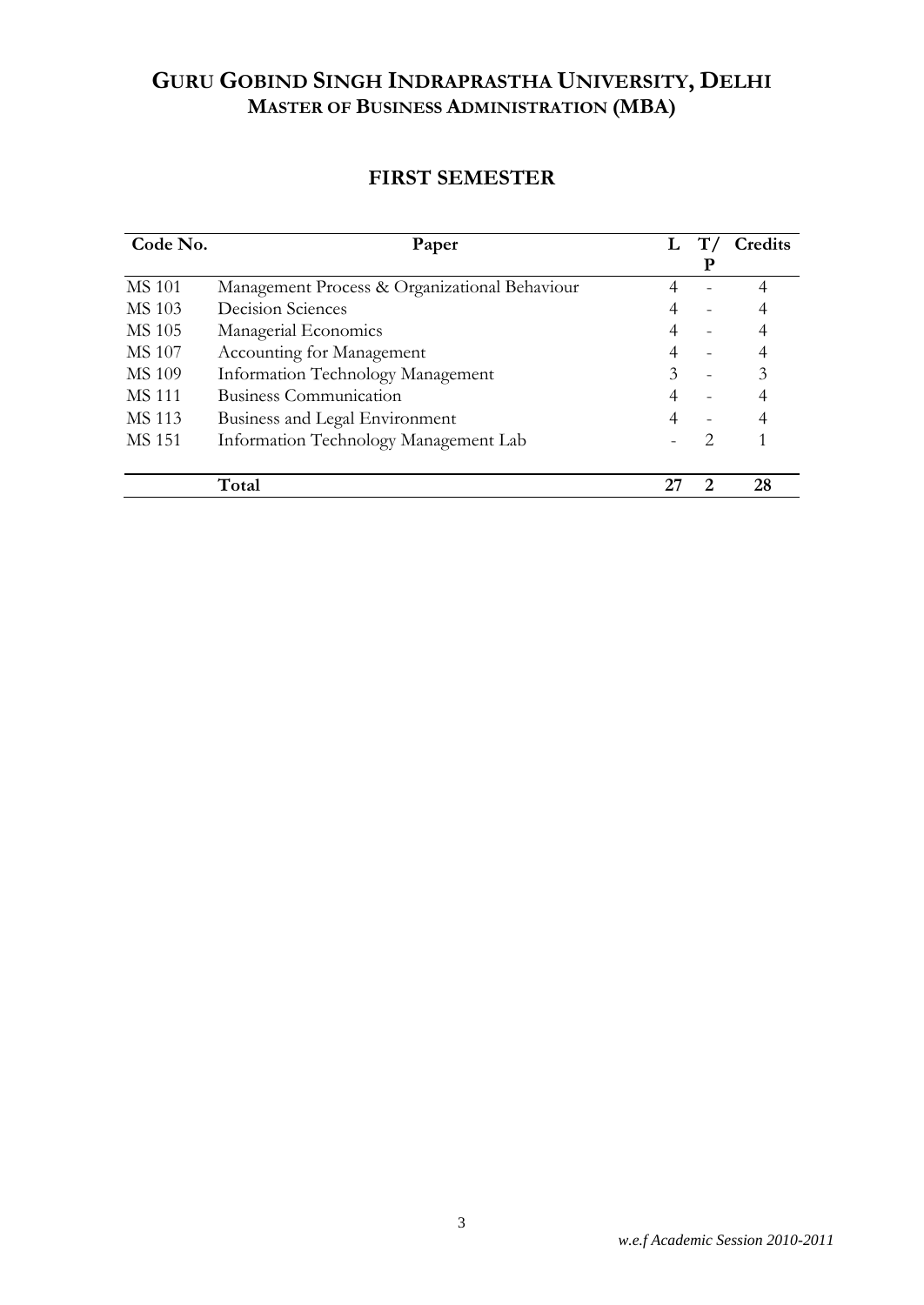## **SECOND SEMESTER**

| Code No.      | Paper                                           |    | $\mathbf{T}$ | Credits |
|---------------|-------------------------------------------------|----|--------------|---------|
|               |                                                 |    | Р            |         |
| MS 102        | Management of Technology, Innovation and Change |    |              |         |
| MS 104        | Financial Management                            |    |              |         |
| MS 106        | Marketing Management                            |    |              |         |
| <b>MS 108</b> | Business Research                               |    |              |         |
| MS 110        | <b>Operations Management</b>                    |    |              |         |
| MS 112        | Human Resources Management                      |    |              |         |
| <b>MS 114</b> | e-Business                                      |    |              |         |
| MS 116        | Managerial Skills Development (NUES)*           |    |              | 2       |
|               | Total                                           | 30 |              | 30      |

**\* NUES: NON UNIVERSITY EXAMINATION SYSTEM**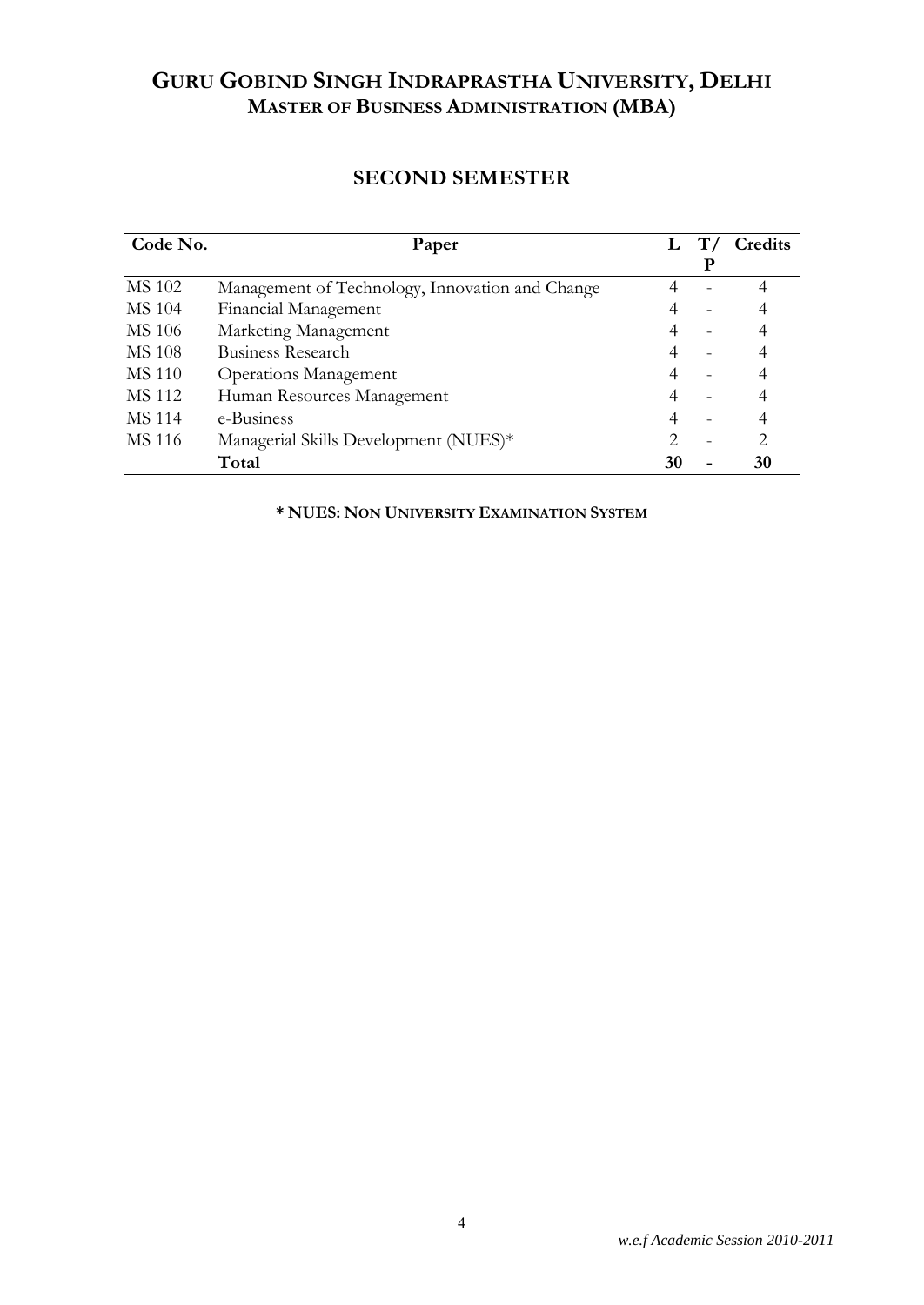| Code No.      | Paper                                          | L | Credits |
|---------------|------------------------------------------------|---|---------|
| <b>MS 201</b> | Summer Training Report                         |   |         |
| MS 203        | Management of International Business           |   |         |
| MS 205        | <b>Information Systems Management</b>          |   |         |
| <b>MS-207</b> | Entrepreneurship and Small Business Management |   |         |
|               | $Electric - I$                                 |   | 3       |
|               | $Electric - II$                                |   | 3       |
|               | $Electric - III$                               | 3 |         |
|               | $Electric - IV$                                | 3 |         |
|               | $Electric - V$                                 | 3 |         |
|               | Total                                          |   | 31      |

### **Note:**

1. All students must specialize in one major and one minor area. Five papers must be taken for the major area and three papers for the minor area of specialization.

2. Three elective papers must be taken in the third semester and two elective papers in the fourth semester from the area selected for major specialization.

3. For Project Dissertation, institutes must encourage tie up with foreign supervisor along with internal supervisor for International exposure.

### **LIST OF ELECTIVES**

### I. **MARKETING**

- MS 209 Consumer Behavior
- MS 211 Sales and Distribution Management
- MS 213 International Marketing
- MS 215 Services Marketing

### II. **FINANCE**

- MS 217 International Financial Management
- MS 219 Financial Markets and Institutions
- MS 221 Security Analysis and Investment Management
- MS 223 Corporate Tax Planning

### III. **HUMAN RESOURCE**

- MS 225 Compensation Management
- MS 227 Industrial Relations and Labor Laws
- MS 229 Training and Developments Systems and Practices

### MS 231 - Performance Management

### IV. **INFORMATION TECHNOLOGY**

- MS 233 Systems Analysis and Design
- MS 235 Enterprise Resource Planning
- MS 237 Network Applications and Management
- MS 239 Database Management Systems

### MS 251 - Database Management Systems Lab. (This paper is based on MS 239 and is part of it)

### V. **INTERNATIONAL BUSINESS**

- MS 241 International Business Environment
- MS 243 Export, Import Policies, Procedures, and Documentation
- MS 245 WTO and Intellectual Property Rights
- MS 247 International Economics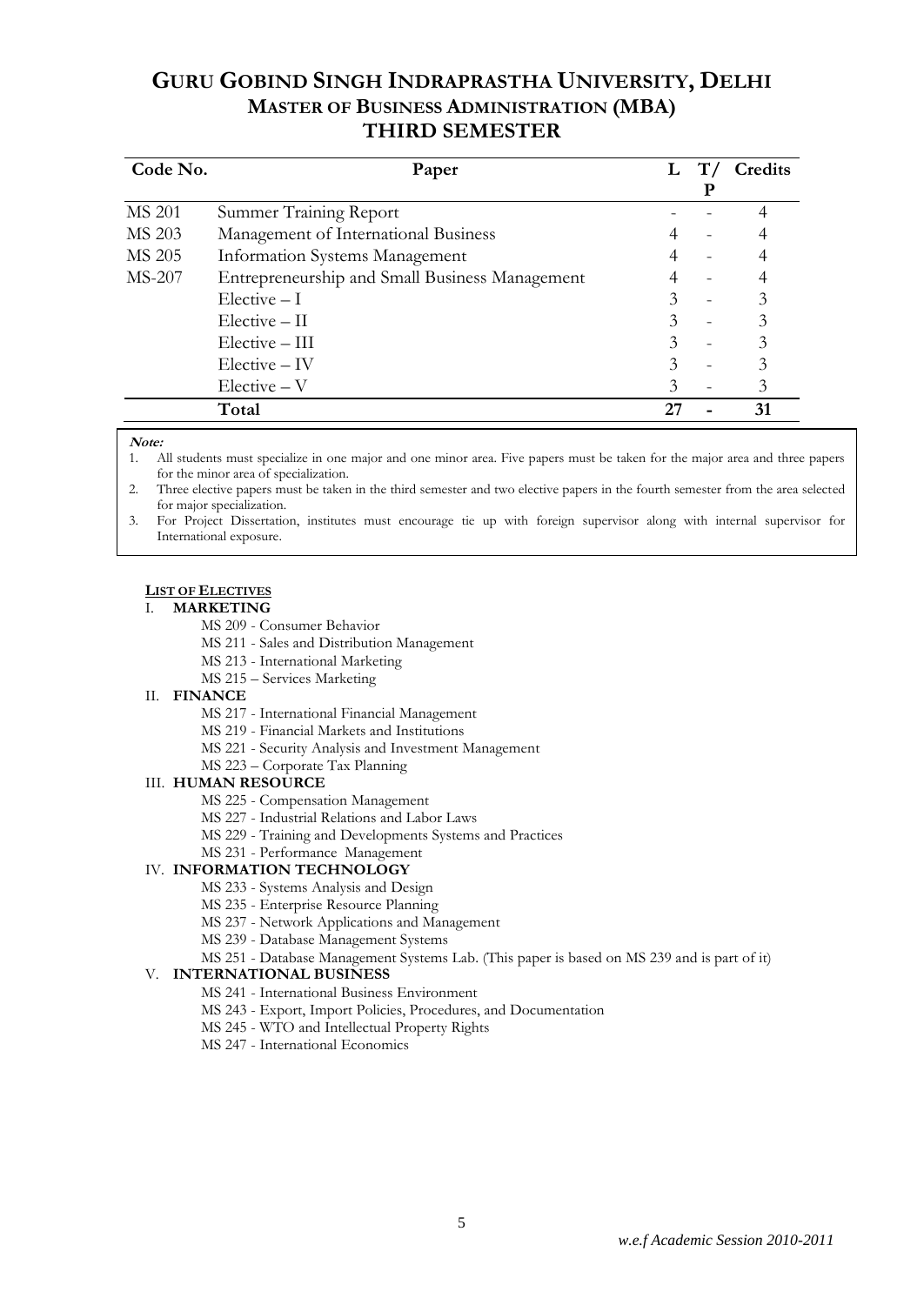### **FOURTH SEMESTER**

| Code No.      | Paper                                                  |    | Credits  |
|---------------|--------------------------------------------------------|----|----------|
| MS 202        | Project Dissertation                                   |    | $\Omega$ |
| <b>MS 204</b> | Business Intelligence and Applications                 |    | 3        |
| MS 206        | Strategic Management                                   |    | 3        |
| <b>MS-208</b> | Corporate Social Responsibility, Human Values & Ethics | 3  | 3        |
|               | $Electric - I$                                         |    | 3        |
|               | $Electric - II$                                        |    | 3        |
|               | Elective - III                                         |    | 3        |
|               | Total                                                  | 18 | 24       |

**Note:** Syllabus for the Fourth Semester papers shall be completed by March 31 every year and for the remaining period the students shall continue to work on the assigned project dissertation.

### **LIST OF ELECTIVES**

### I. **MARKETING**

- MS 212 Retail Management
- MS 214 Advertising and Brand Management
- MS 216 Rural and Social Marketing
- MS 218 Internet Marketing

### II. **FINANCE**

- MS 220 Project Planning and Analysis
- MS 222 Mergers, Acquisitions and Corporate Restructuring
- MS 224 Insurance and Risk Management
- MS 226 Financial Derivatives

### III. **HUMAN RESOURCE**

- MS 228 Strategic & International Human Resource Management
- MS 230 Organizational Development
- MS 232 Team Building in Organizations
- MS 234 Behaviour Testing & Counseling

### IV. **INFORMATION TECHNOLOGY**

- MS 236 Front End Design Tools
- MS 252 Front End Design Tools Lab. (This paper is based on MS 226 and is part it)
- MS 238 Software Project Management
- MS 240 Web Technologies
- MS 254 Web Technologies Lab. (This paper is based on MS 230 and is part it)
- MS 242 Knowledge Management

### V. **INTERNATIONAL BUSINESS**

- MS 244 Global Competitiveness and Strategic Alliances
- MS 246 Distribution and Logistics for International Business
- MS 248 Foreign Language
- MS 250 International Business Negotiation

### **Total Credits = 113**

**To obtain the degree a student shall require 104 Credits.**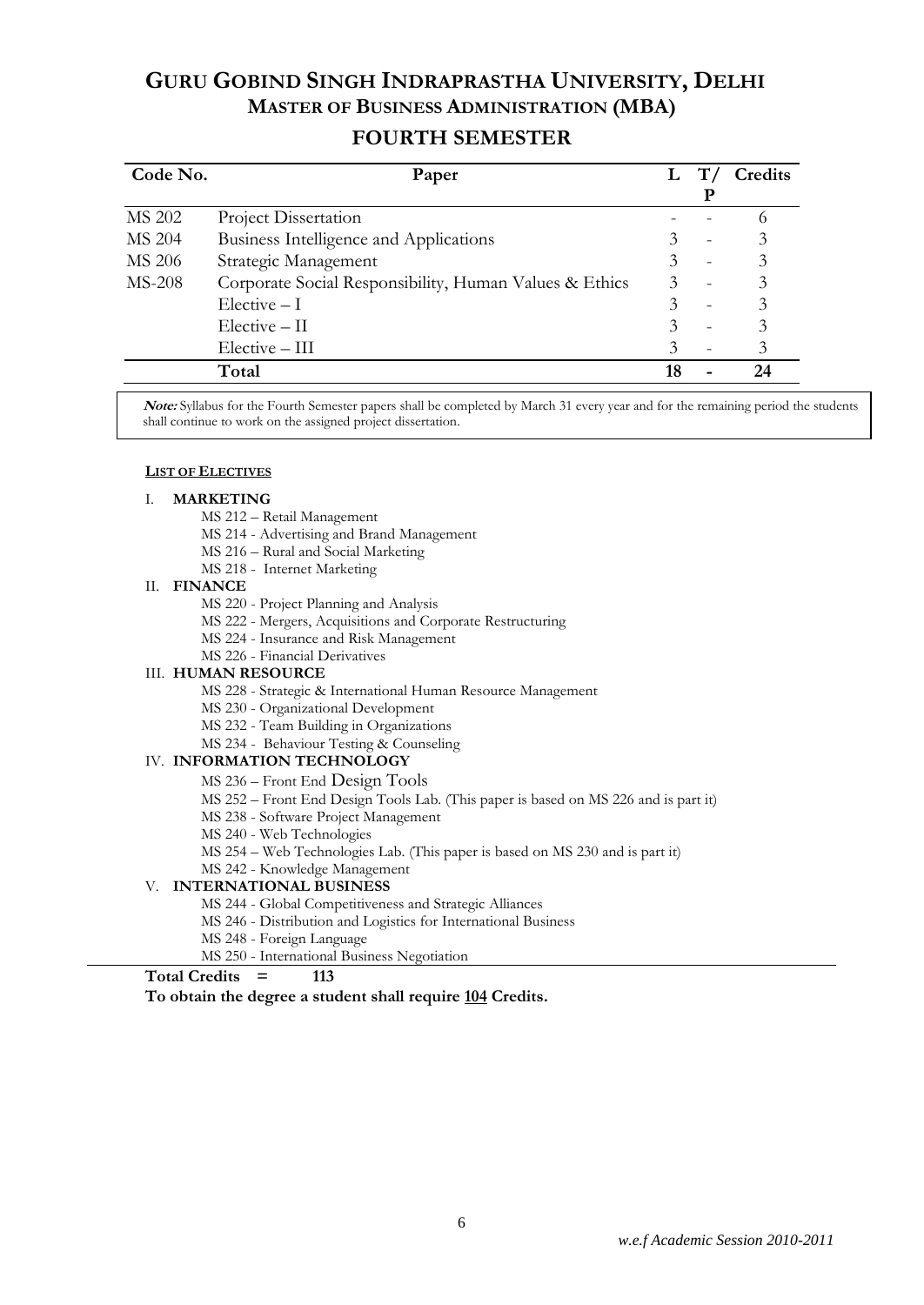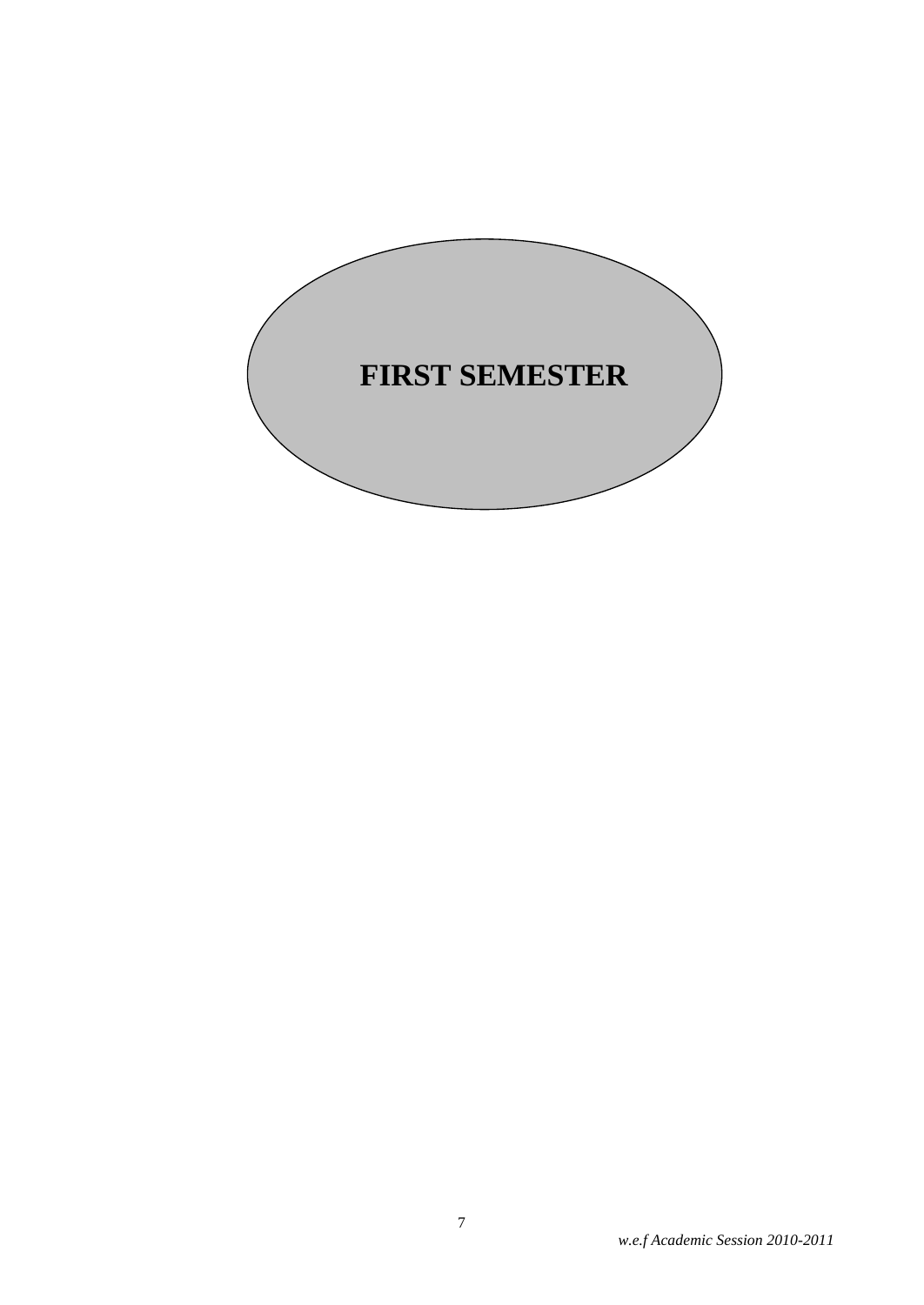## **GURU GOBIND SINGH INDRAPRASTHA UNIVERSITY, DELHI**

## **MASTER OF BUSINESS ADMINISTRATION (MBA)**

## **Management Process & Organizational Behaviour**

## **Course Code: MS 101 L - 4, Credits - 4**

**Objectives:** This course is designed to expose the students to fundamental concepts of management, its processes and behavioral dynamics in organizations.

### **Course Contents Unit I**

**Introduction to Management:** Meaning and Nature of Management, Evolution of Management (in India and Abroad), Managerial Skills, Tasks and Responsibilities of a Professional Manager, Management by Objectives

Management and Society: The External Environment, Social Responsibility, and Ethics: An Overview. **(14 Hours)**

## **Unit II**

**Process of Management:** Functions of Management: Planning-Process and Techniques, Organizing-Process and Organizational Structure, Directing-Principles and Process, Controlling-Process and Techniques, Problem Solving and Decision Making.

## **Unit III**

**Unit IV**

**Fundamentals of Organizational Behaviour:** Introduction and Meaning, Models of OB, Emergence of OB as a Discipline, OB Trends, Organizational Culture and Climate, Leadership Theories and Styles, Motivation-Theories and Practices, Managerial Communication, Organizational Change and Development.

**Individual & Group Behaviour and Process in Organization:** Individual Determinants of OB: Perception, Learning, Emotions, Attitudes, Personality, Stress and Its Implication on Management Practices, Group Dynamics and Work Teams, Power, Politics, Conflict and Negotiation, Interpersonal Behaviour and Relations, Transactional Analysis.

so an OB lab can be introduced in the course. The student can be made to perform any two of the following Organizational Behavioral Tests. A practical file should also be prepared by the students.

 **(14 Hours) Organizational Behaviour Lab (Optional for Internal Assessment only):** Since Organizational Behavior as a subject can be better understood through practical learning of behavioral measurement,

### $\bullet$  16 PF

- FIRO-B
- Interpersonal Adjectives Scale
- **MBTI**
- Multidimensional Assessment of Personality
- Conflict Resolution Mode Inventory (Thomas Kilmann)
- Multi Dimensional self Esteem Inventory
- Assessing Personality & Social Behaviour The social value & attitude scales

## **Text Books**

(**14 Hours)**

**(14 Hours)**

### 8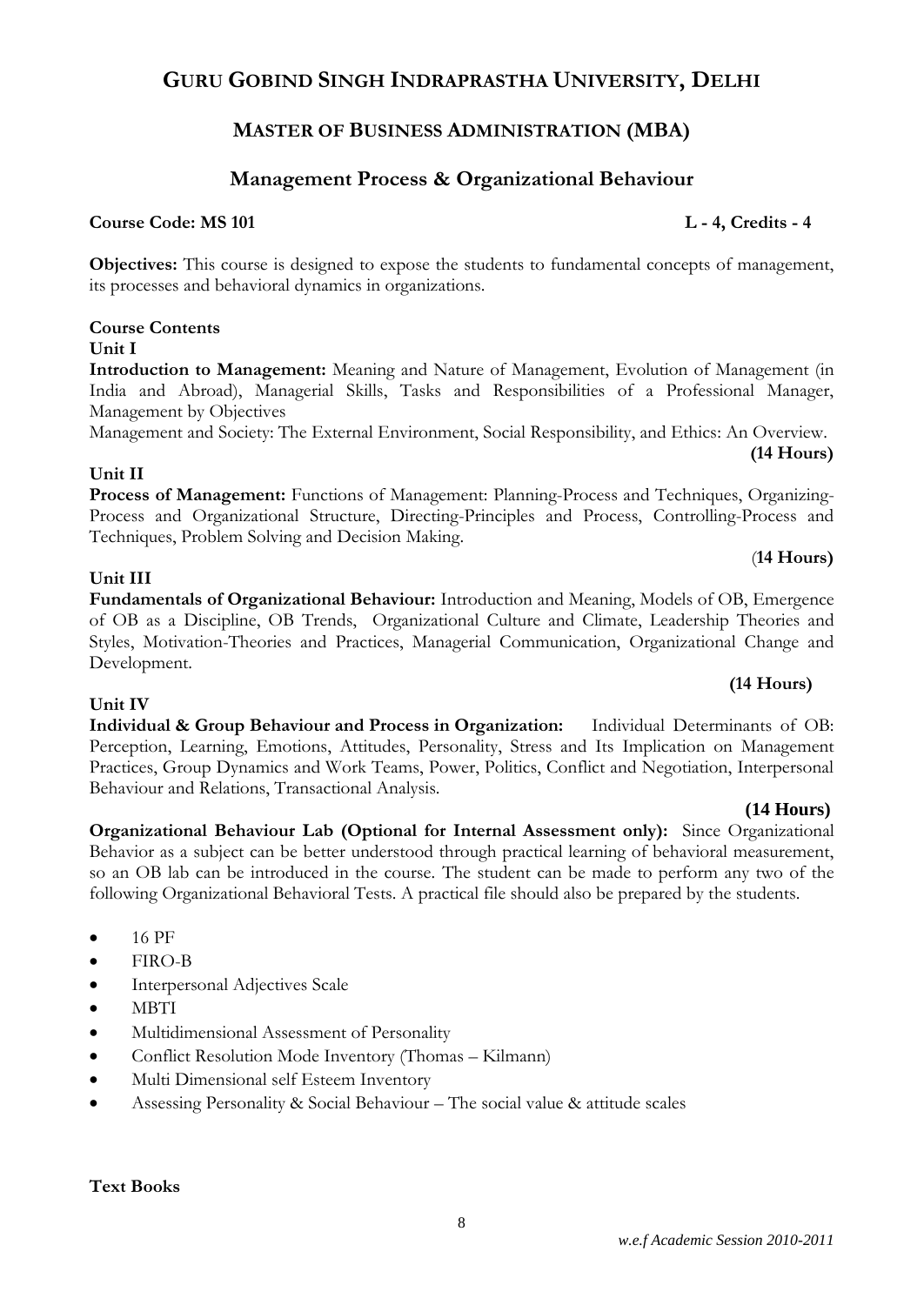- 1. Robbins, S.P., Judge, T.A., Sanghi, S (2009). *Organizational Behaviour*, Pearson Education.
- 2. Stoner, R. James A.F., Edward Freeman Daniel R Gilbert Jr., *Management* 6 TH Ed, .Prentice-Hall of India.

### **Reference Books**

- 1. George, J. M. & Jones, G.R. (2009). Understanding and Managing Organizational Behaviour 5<sup>th</sup> Edition, Pearson Education.
- 2. Green Berg, J. and Baron, R.A. (2008), *Behaviour in Organization*. Prentice Hall of India.
- 3. Schermerhorn, J. (2007). *Organizational Behaviour*, 10<sup>th</sup> Edition, Wiley
- 4. Mcshane, S.L., Von Glinow, M.A., Sharma, R.R. (2006) *Organizational Behaviour*. Tata McGraw Hill
- 5. Pierce, J.L. & Gardner, D.G. (2010). *Management and Organizational Behavior*, Cengage Learning.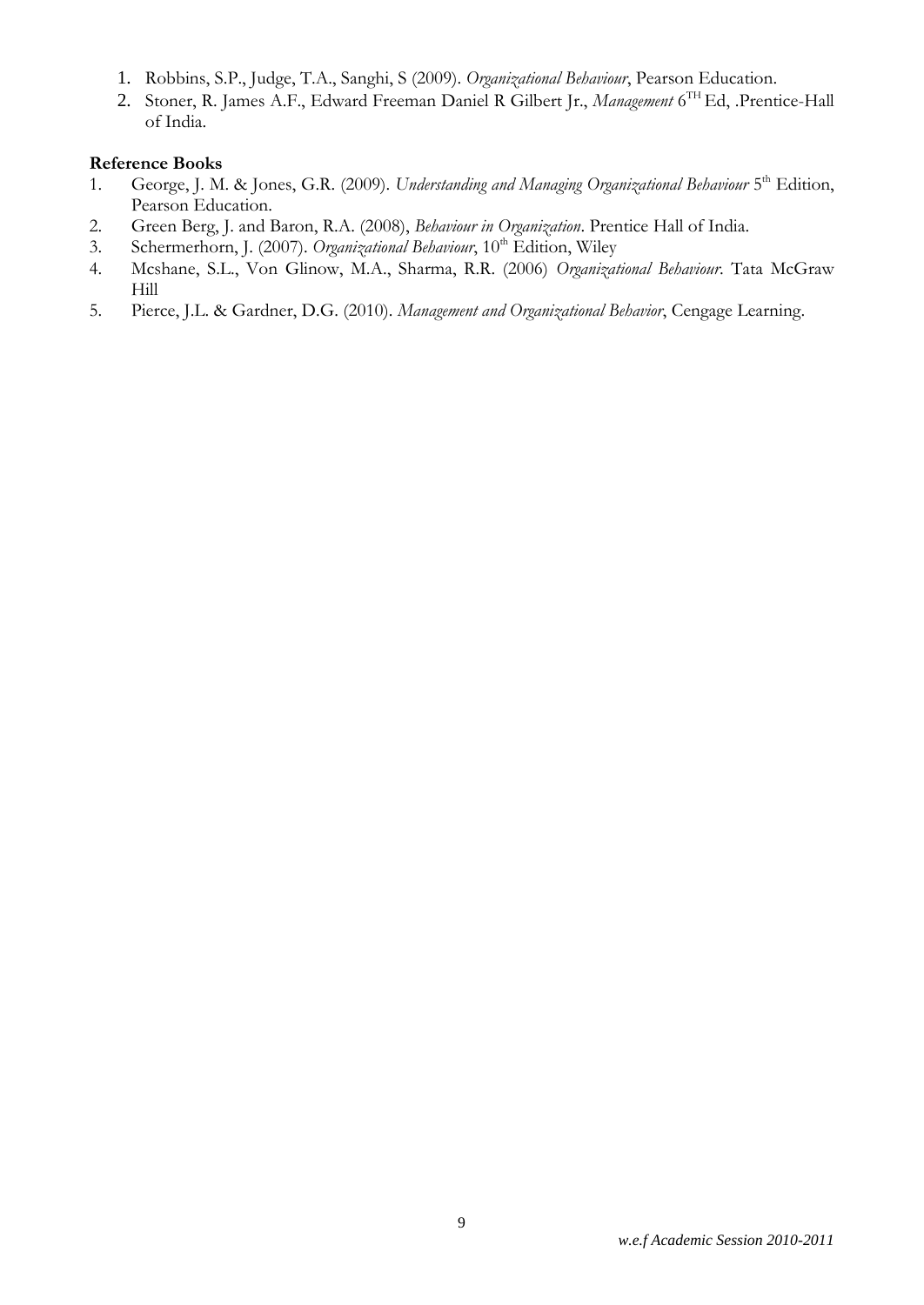## **GURU GOBINDSINGH INDRAPRASTHA UNIVERSITY, DELHI**

## **MASTER OF BUSINESS ADMINISTRATION (MBA)**

## **Decision Sciences**

## **Course Code: MS 103 L - 4 Credits - 4**

**Objectives:** To expose students to quantitative techniques in management decision making.

## **Course Contents**

**Unit I (20 hours)** Descriptive Statistics - Presentation of Data, Measures of Central Tendency and Variation, Probability - Concepts, Theorems, Bayes' Rule. Probability Distributions - Discrete and Continuous. Correlation and Regression - Simple.

## **Unit II (12 hours)**

Linear Programming – Formulation, Graphical and Simplex Method, Duality.

## **Unit III (12 hours)**

Decision Theory - Decision under Certainty, Uncertainty and Risk, Decision Tree analysis. Game Theory - Pure and Mixed strategies, Dominance and Algebraic Methods.

**Unit IV (12 hours)**  Transportation Problems - Initial Basic Feasible Solution, Test for Optimality. Assignment problems. Network Analysis - PERT and CPM. Queuing model -  $M/M/1/\omega$  / FIFO.

### **Textbooks**

- 1. Ken Black (2009) *Business Statistics: For Contemporary Decision Making*, 5<sup>th</sup> edition, Wiley-India.
- 2. Barry Render, RM Stair, ME Hanna and TN Badri (2009) *Quantitative Analysis for Management*, 10<sup>th</sup> edition, Pearson Prentice Hall.

## **Reference Books**

- 1. Richard Levin and DS Rubin (2009) *Statistics for Management*, 7<sup>th</sup> edition, Pearson Education.
- 2. Gupta, S.P. & Gupta M.P. (2009) *Business Statistics*, 15<sup>th</sup> edition, Sultan Chand and Sons.
- 3. Sharma, J.K. (2009). *Operations Research: Theory and Applications, 4th ed.* Macmillan.
- 4. Gupta, M.P. (2009) *Operations Research for Management*.

### 10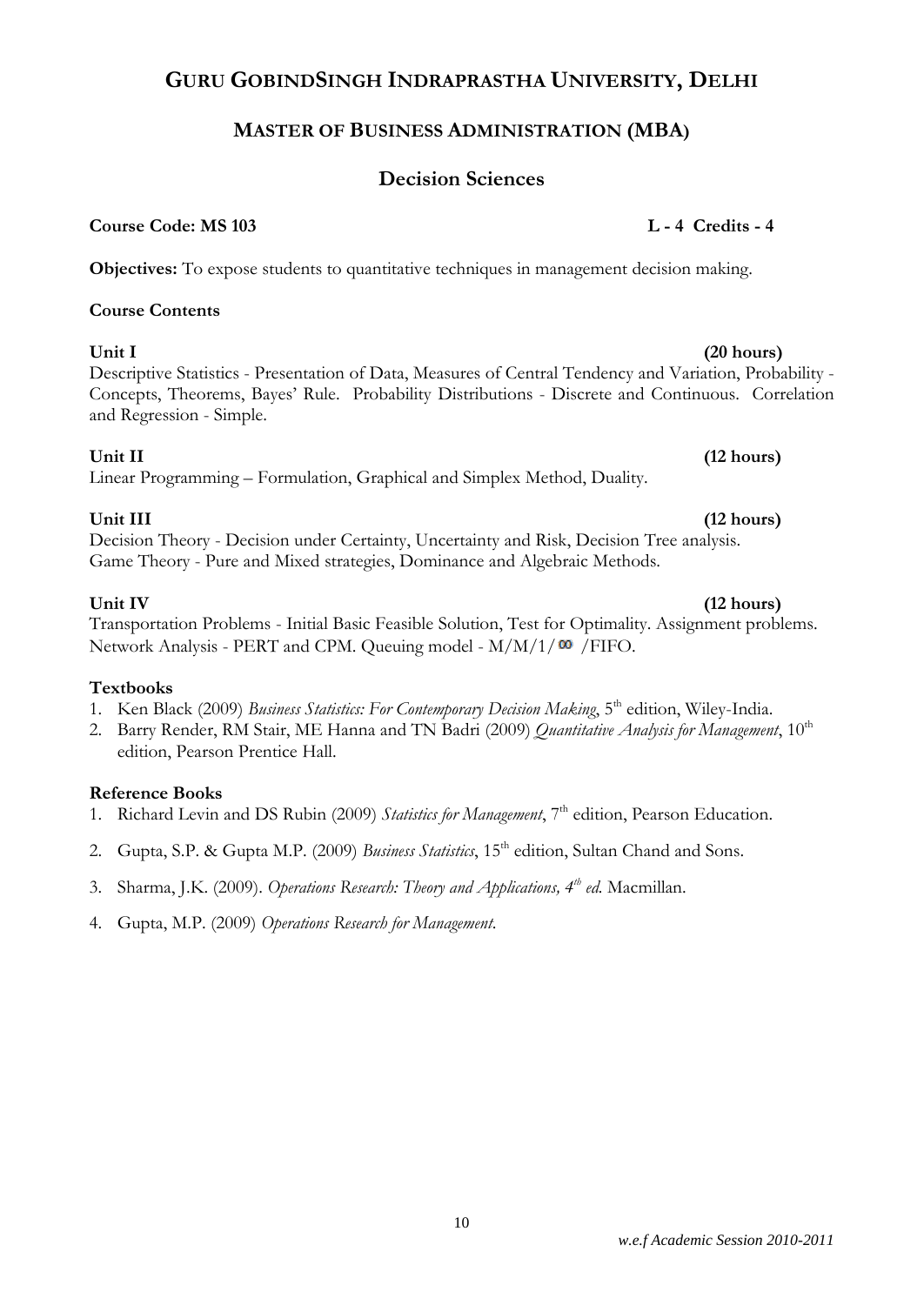## **GURU GOBIND SINGH INDRAPRASTHA UNIVERSITY, DELHI**

## **MASTER OF BUSINESS ADMINISTRATION (MBA)**

## **Managerial Economics**

### **Course Code: MS 105 L - 4 Credits – 4**

**(14 Hours)**

**Objective:** The course is aimed at building a perspective necessary for the application of modern economic concepts, precepts, tools and techniques in evaluating business decisions taken by a firm. The course will also look at recent developments in business in the context of economic theory.

### **Course Contents**

### **Unit I**

**Introduction:** Nature, Scope and Significance of Managerial Economics, its Relationship with other Disciplines, Role of Managerial Economics in Decision Making; Opportunity cost Principle, Production Possibility Curve, Incremental Concept, Cardinal and Ordinal Approaches to Consumer Behaviour: Equi-Marginal Principle, Law of Diminishing Marginal Utility, Indifference Curve Analysis.

### **Unit II**

**Demand Analysis and Theory of Production:** Demand Function, Determinants of Demand, Elasticity of Demand, Demand Estimation and Forecasting, Applications of Demand Analysis in Managerial Decision Making; Theory of Production: Production Function, Short Run and Long Run Production Analysis, Isoquants, Optimal Combination of Inputs, Applications in Managerial Decision Making. **(14 Hours)**

### **Unit III**

**Theory of Cost and Market Structures:** Traditional and Modern Theory of Cost in Short and Long Runs, Economies of Scale and Economies of Scope; Revenue curves; Market Structures: Price-Output decisions under Perfect Competition, Monopoly, Monopolistic Competition and Oligopoly; Strategic Behaviour of Firms and Game Theory:- Nash Equilibrium, Prisoner's Dilemma – Price and Non-price Competition. **(14 Hours)**

### **Unit IV**

**Introduction to Macro Economics:** Nature and Importance; Economic Growth and Development, Determinants of Economic Development; Methods of Measurement of National Income; Inflation: Meaning, Theories, and Control Measures; Recent Developments in Indian Economy.

### **(14 Hours)**

### **Text Books**

- 1. Hirschey, Mark (2009). *Fundamentals of Managerial Economics*, 9<sup>th</sup> edition, Cengage Learning.
- 2. Salvatore, D.(2006). *Managerial Economics in a Global Economy*, 6<sup>th</sup> Edition, Oxford University Press.

### **Reference Books:**

- 1. Truett Lila J., Truett, Dale B. and [Truett J. Lila](http://www.flipkart.com/author/truett-j-lila/) (2006). *Managerial Economics: Analysis, Problems, Cases*, 8th Editon, John Wiley & Sons.
- 2. Atmanand (2008). *Managerial Economics*, 2nd Edition, Excel Books.
- 3. Christopher R Thomas & S Charles Maurice (2008). *Managerial Economics*, 9<sup>th</sup> edition, McGraw Hill Co.
- 4. Petersen, H. C., Cris, L W and Jain, S.K. (2008). *Managerial Economics*, 1<sup>st</sup> edition, Pearson Education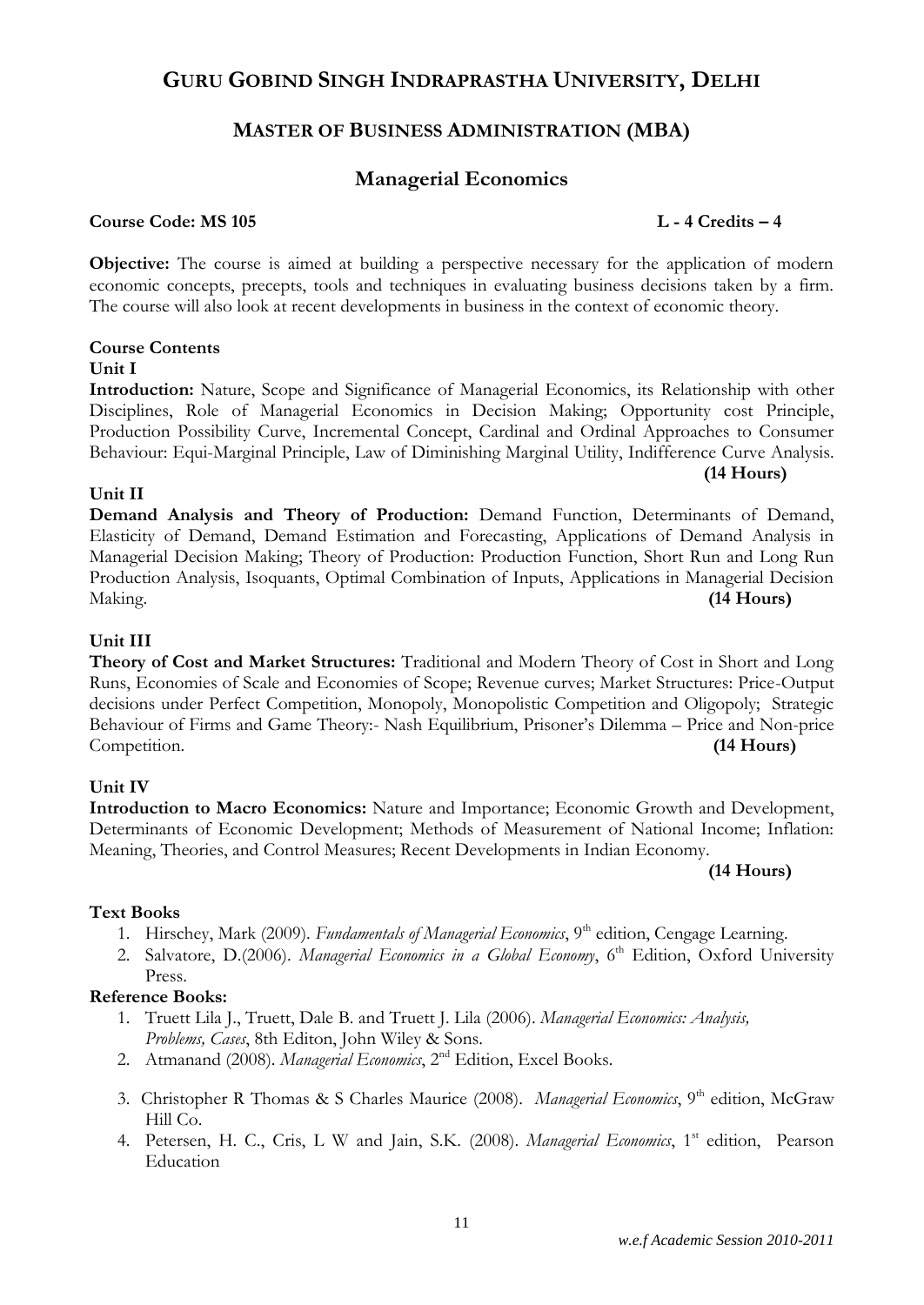### *w.e.f Academic Session 2010-2011*

## **GURU GOBIND SINGH INDRAPRASTHA UNIVERSITY, DELHI MASTER OF BUSINESS ADMINISTRATION (MBA) Accounting for Management**

### **Course Code: MS 107 L - 4 Credits - 4**

**Objectives:** The course aims at enabling students to understand the basic accounting principles and techniques of preparing & presenting the accounts for users of accounting information. The course also familiarizes the students with the basic cost and management accounting concepts and their applications in managerial decision making.

### **Course Contents**

### **Unit I**

**Unit II**

**Nature of Accounting Information:** Scope and Nature of Accounting, Accounting concepts, Principles & Standards, Accounting Cycle, Journalisation, Subsidiary Books; Ledger Posting, Preparation of Trial Balance, Rectification of Error. Classification of Capital and Revenue. Fixed Assets and Depreciation Accounting. Preparation of Final Accounts, Manufacturing Account; Trading Account, Profit and Loss Account; Balance Sheet (with adjustments), Contents of Corporate Annual Reports with Annexures.

## **(14 Hours)**

**Cost Accounting:** Objectives, Classification of Cost, Preparation of Cost Sheet, Material Cost Accounting, Perpetual Inventory Control, Inventory Valuation, EOQ, ABC Analysis, Setting of Reorder Level, Maximum Level, Minimum Level, Labour Cost Accounting, Remuneration and Incentive Schemes. Overhead Cost Allocations, Over and Under Absorption. Job and Contract Costing, Operating Costing, Reconciliation of Financial and Cost Accounting

**(14 Hours)**

### **Unit III**

**Performance Evaluation Techniques:** Introduction to Budgeting and Budgetary Control; Performance Budgeting; Classification of Budget; Fixed and Flexible Budgets, Zero Based Budgeting, Standard Costing and Variance Analysis; Balanced Scorecard; Responsibility Accounting.

### **(14 Hours)**

### **Unit IV**

**Decision Making Techniques:** Cost Volume Profit Analysis; Profit Planning, Management Accounting for Decision Making and Control; Financial Leverage, Operating Leverage and Combined Leverage, EVA; Introduction to Activity Base Costing, Target Costing, Life Cycle Costing; Uniform Costing. **(14 Hours)**

### **Text Books**

- 1.Horngren, Datar, Foster, Rajan, Iitner(2009). *Cost Accounting- A Managerial Emphasis*, 13<sup>th</sup> Edition, Pearson Education.
- 2. M.Y.Khan and P.K.Jain (2010) *Management Accounting,* Edition 5. Tata Mc Graw Hill.

### **Reference Books**

- 1. Arora, M. N. (2008). *Cost Accounting*, 10<sup>th</sup> Editon, Vikas Publishing House.
- 2. Duray. Colin. (2004). *Management and Cost Accounting,* 6th Edition, Cengage Learning.
- 3. Maheshwari, S.N (2009). Accounting for Management, 2<sup>nd</sup> Edition., Sultan Chand & Sons.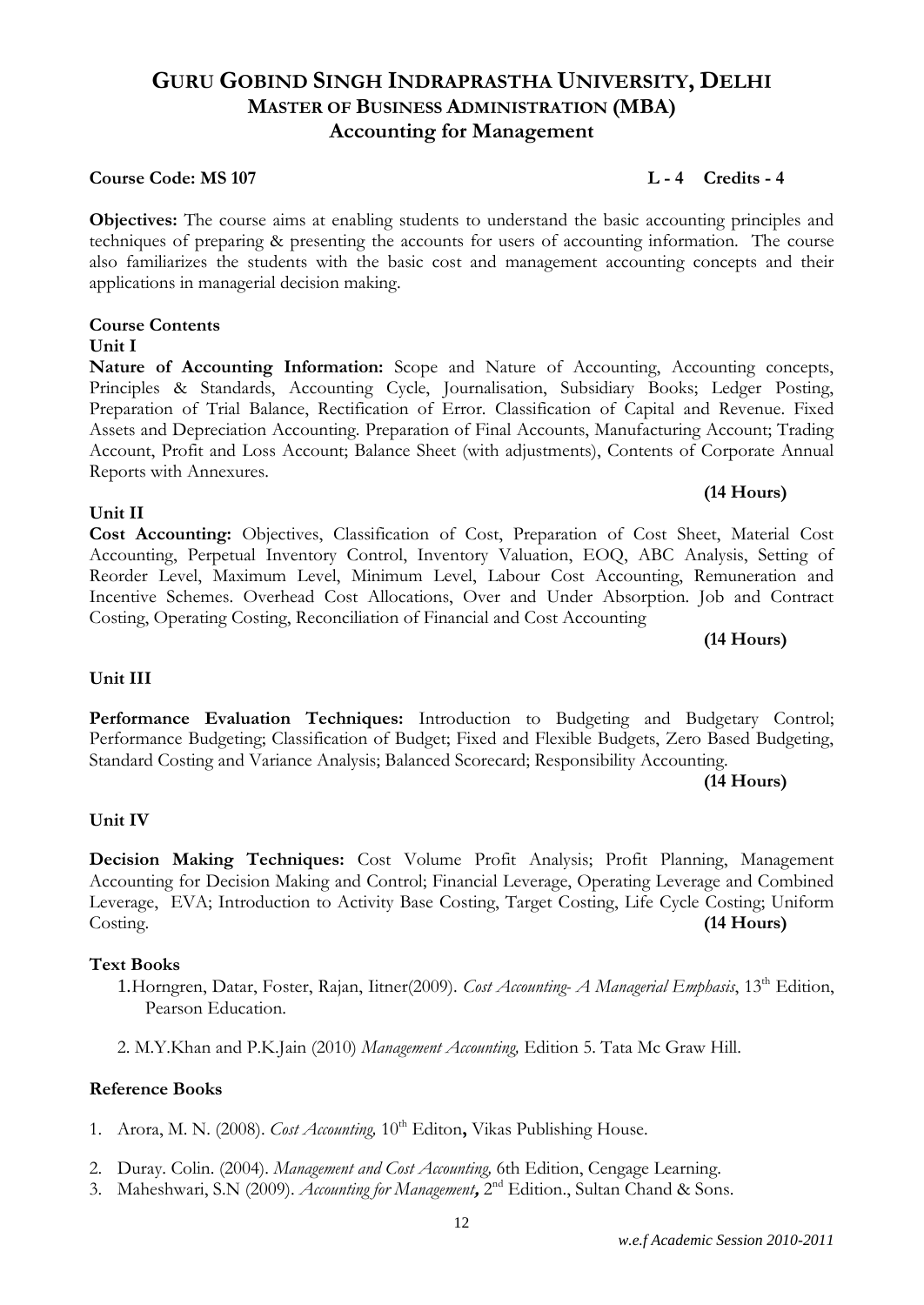4. Glautier, M.W.E. And Underdown B. (2010). *Accounting Theory and Practice*, Financial Times / Pearson.

### **Periodicals**

- 1. American Accounting Association, The Accounting Review
- 2. Institute of Chartered Accountant of India, The Chartered Accountant
- 3. The Institute of Cost and Works accountant of India, The Management Accountant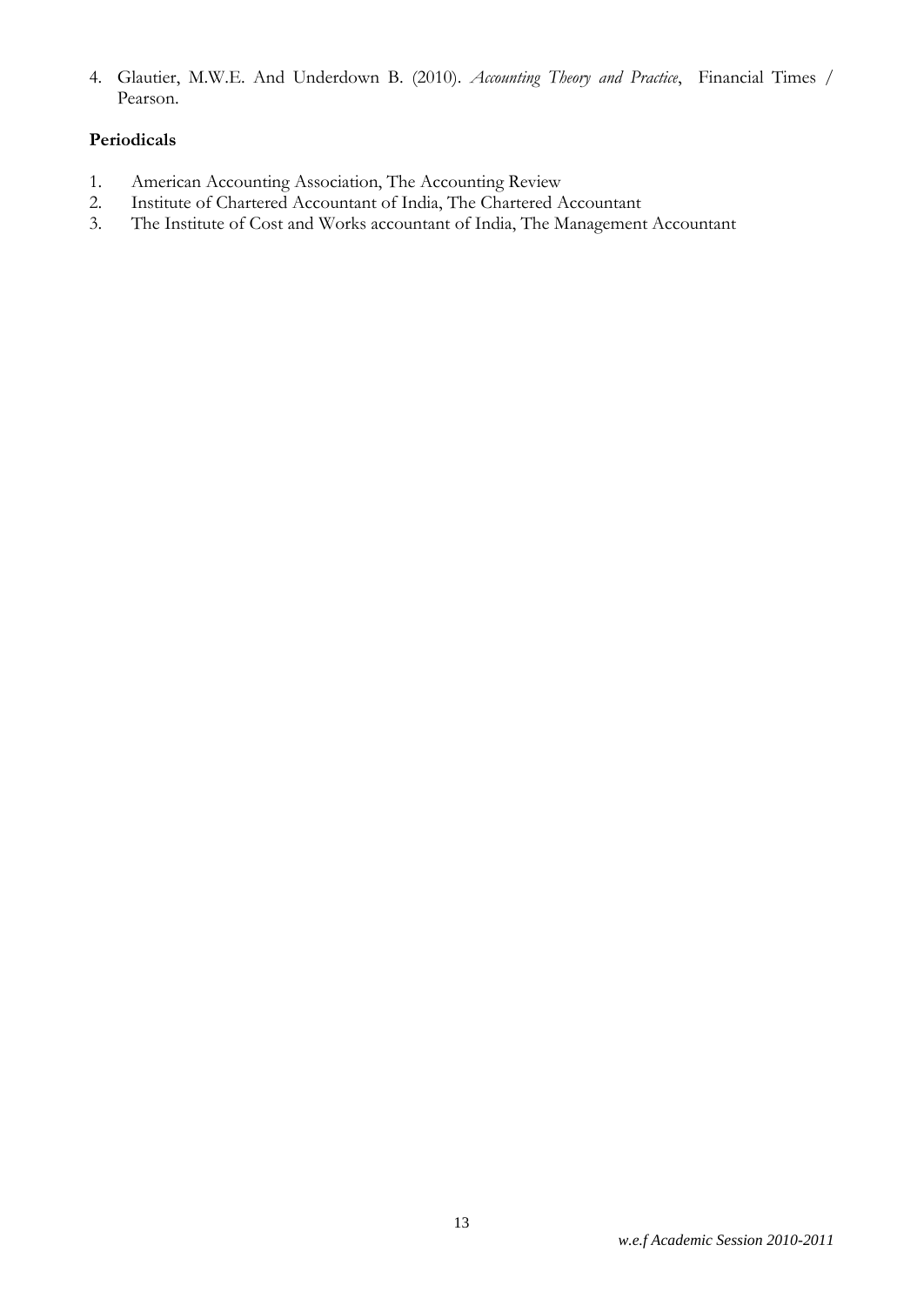## **GURU GOBIND SINGH INDRAPRASTHA UNIVERSITY, DELHI MASTER OF BUSINESS ADMINISTRATION (MBA) Information Technology Management**

### **Course Code: MS 109 L – 3 P-0 Credits - 03**

**Objectives:** The primary objective of this course is to familiarize the student with basic concepts of information technology and their applications to business processes.

**Course Contents**

### **Unit I**

**Computer Hardware and Number System:** - CPU, Basic Logic Gates, Computer Memory and Mass Storage Devices, Computer Hierarchy, Input Technologies, Output Technologies.

Number Systems and Arithmetic: Decimal, Binary, Octal and Hexadecimal Number Systems, Binary Arithmetic. **(06 Hours)**

### **Unit II**

**Computer Software:** Application and System Software, Programming Languages and their Classification, Assemblers, Compilers and Interpreters. Process of Software Development. Data Analysis using Spreadsheets

Operating Systems- Functions of Operating Systems, Types of Operating Systems (Batch Processing, Multitasking, Multiprogramming and Real time Systems)

DBMS: Traditional File concepts and Environment, Database Management Systems Concepts, Types of Data Models, ER Modeling, Integrity Constraints, SQL queries.

### **(14 Hours)**

### **Unit III**

**Data Communication and Networks:** Concepts of Data Communication, Types of Data-Communication Networks, Communications Media, Concepts of Computer Networks, Primary Network Topologies, Network Architectures-The OSI Model, Inter-Networking devices. The Internet, Intranet and Extranets: Operation of the Internet, Services provided by Internet, World Wide Web. Creating Web Pages using HTML, Intranets and Extranets. **(14 Hours)**

### **Unit IV**

**Functional and Enterprise Systems:** Data, Information and Knowledge Concepts, Decision Making Process, Physical Components of Information Systems, Classification of Information Systems. Overview of Security Issues in Information Technology, Emerging Trends in Information Technology.

**(8 Hours)**

### **Text Books**

- 1. ITL Education Solutions (2009). *Introduction to Information Technology*, Pearson Education.
- 2. Turban, Rainer and Potter (2006). *Introduction to information technology*, 2nd Edition, John Wiley and Sons.

### **Reference Books**

- 1. Turban Efraim, Ephraim McLean, James Wetherbe (2006). *Information Technology for Management - Transforming organizations in the digital economy*, 4th Edition, Wiley India.
- 2. Joseph A. Brady and Ellen F Monk (2007). *Problem Solving Cases in Microsoft and Excel*, Fourth Annual Edition, Thomson Learning.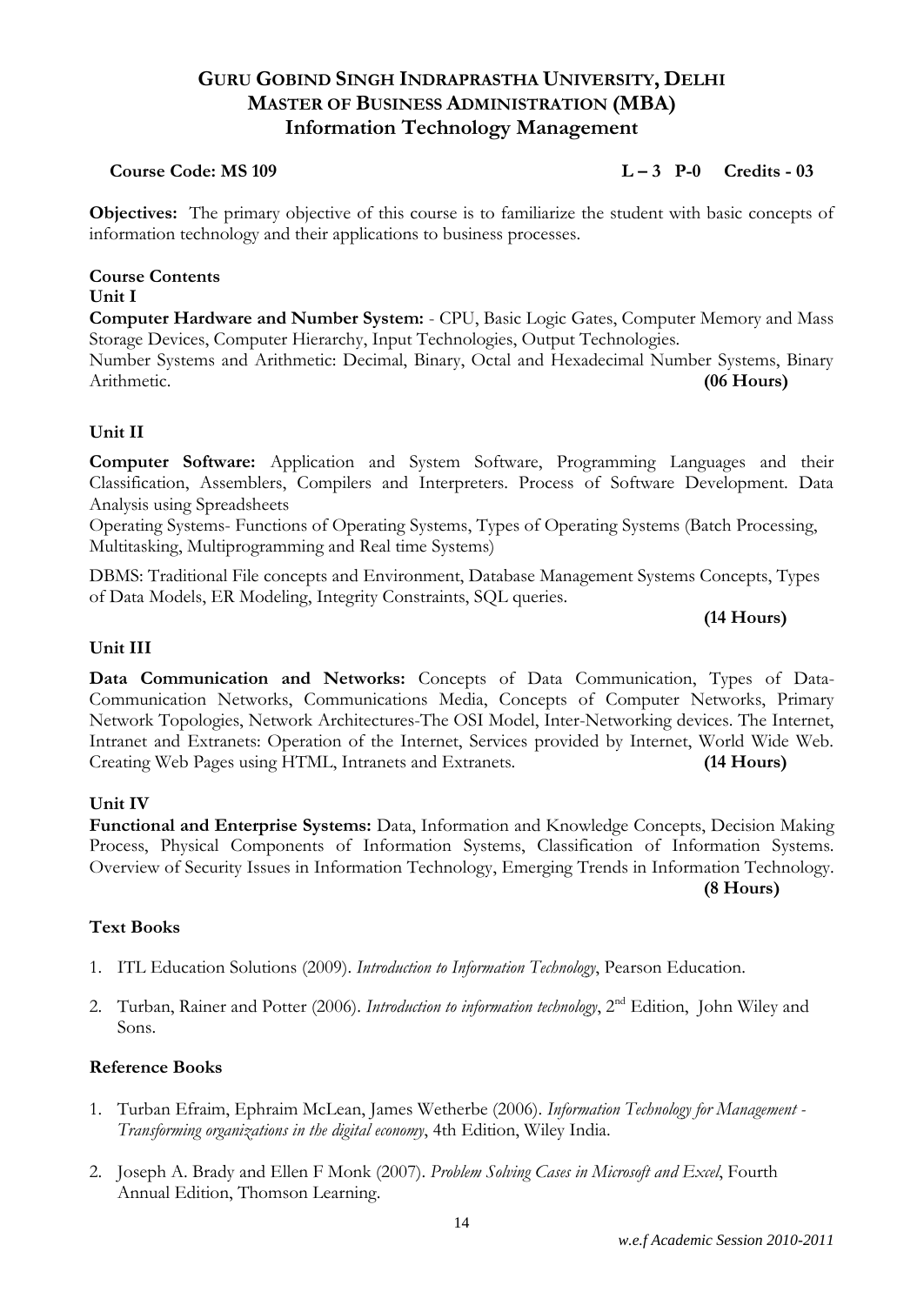- 3. Saini A. K.and Pradeep Kumar (2003). *Computer Applications in Management*, Anmol Publications.
- 4. Deepak Bharihoke, (2009). *Fundamentals of Information Technology*, 3<sup>rd</sup> Edition, Excel Books.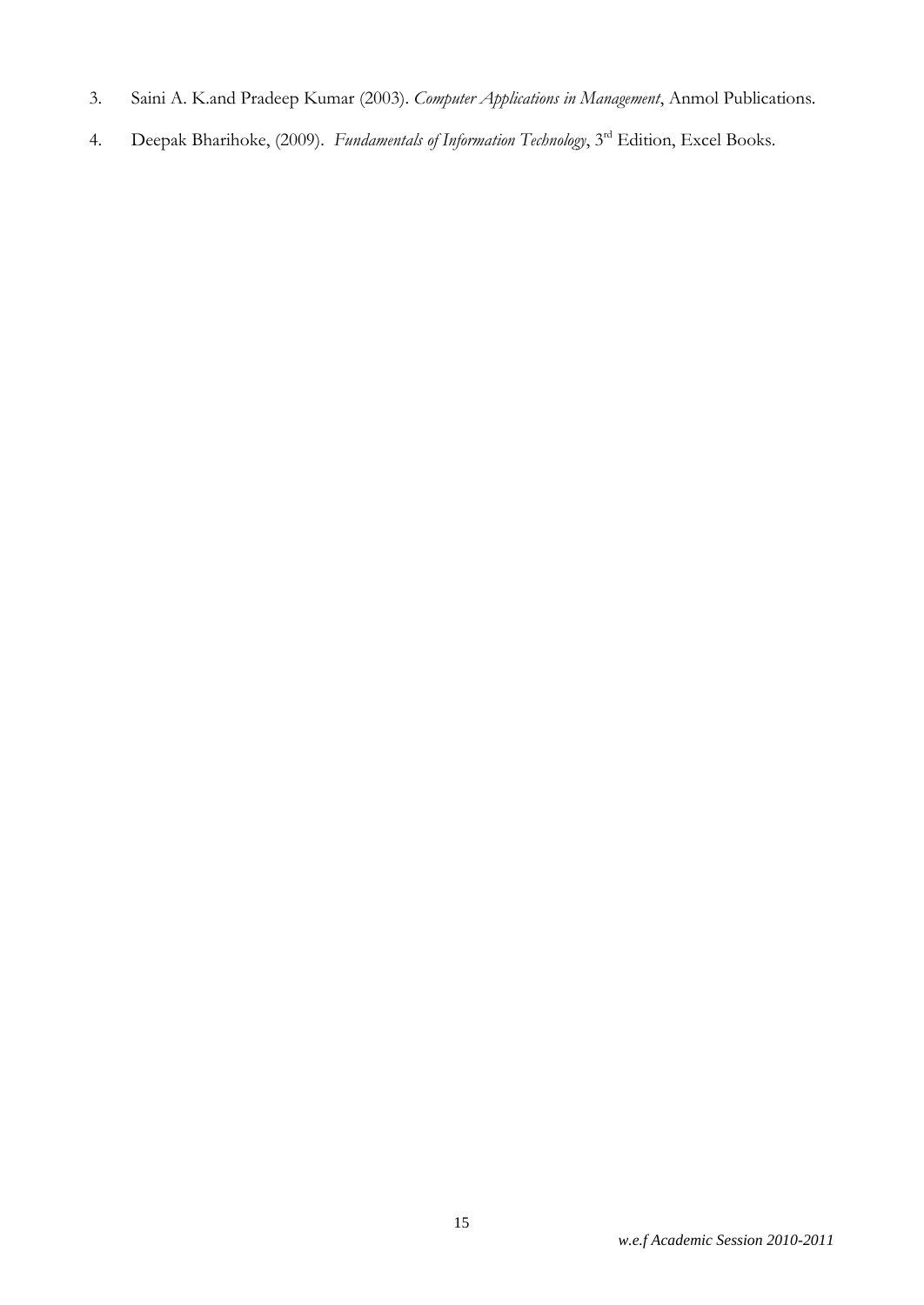### *w.e.f Academic Session 2010-2011*

## **GURU GOBIND SINGH INDRAPRASTHA UNIVERSITY, DELHI MASTER OF BUSINESS ADMINISTRATION (MBA)**

### **Business Communication**

### **Course Code: MS 111 L - 4 Credits – 4**

**Objectives:** To train students to enhance their skills in written as well as oral Communication through practical conduct of this course. This course will help students in understanding the principles & techniques of business communication.

### **Course Contents Unit I Theory of Communication**: Nature, Importance and Role of Communication; The

Communication Process; Barriers and Gateways to Communication.

**Unit II**

### **Forms of Communication**

(a) Written Communication: Principles of Effective Written Communication; Commercial Letters, Report Writing, Speech Writing, Preparing Minutes of Meetings; Executive Summary of Documents, Writing Positive, Negative Persuasive, Electronic Messages

(b) Non-Verbal Communication

- (c) Oral Communication: Art of Public Speaking, Effective Listening
- (d) Communicating in Teams

### Applications of Communication

- (a) Writing a Summer Project Report
- (b) Writing CVs & Application Letters
- (c) Group Discussions & Interviews
- (d) The Employment Interview **(14 Hours)**

## **Unit III**

### **Important Parameters in Communication**

- (a) The Cross Cultural Dimensions of Business Communication
- (b) Technology and Communication
- (c) Ethical & Legal Issues in Business Communication
- (d) Mass Communication: Mass Communication & Promotion Strategies, Advertisements,

Publicity, and Press Releases. Media Mix, Public Relations, Newsletters.

### **Unit IV**

**Other Communication Parameters:** Negotiation Process & its Management, Designing Visual Communication, Creating and Delivering Online Presentations **(07 Hours)**

### **Text Books**

1. Lesikar et al (2009). *Business Communication: Making Connections in a Digital World*. Tata McGraw Hill Publishing Company Ltd. New Delhi.

2. Boove, C.L., Thill, J.V. & Chaturvedi, M. (2009). *Business Communication Today*, Pearson.

### **Reference Books**

1. Krizan et al (2010). *Effective Business Communication*, Cengage Learning.

- 2. Scot, O. (2009). *Contemporary Business Communication*, Biztantra, New Delhi.
- 3. Chaney & Martin (2009). *Intercultural Business Communication*, Pearson Education
- 4. Penrose et al (2009). *Business Communication for Managers*, Cengage Learning.

**(10 Hours)**

**(10 Hours)**

**(15 Hours)**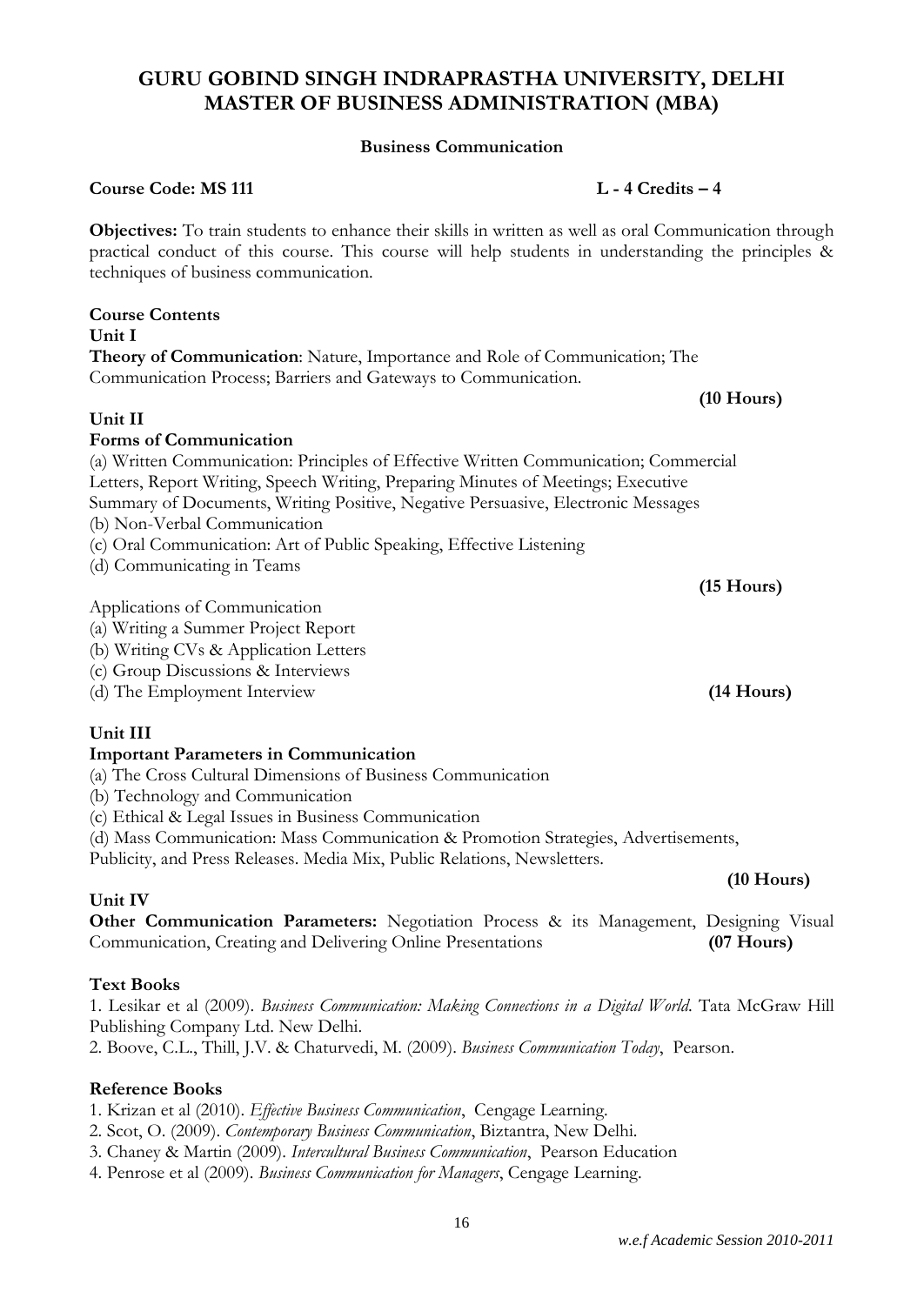### *w.e.f Academic Session 2010-2011*

## **GURU GOBIND SINGH INDRAPRASTHA UNIVERSITY, DELHI MASTER OF BUSINESS ADMINISTRATION (MBA)**

### **Business and Legal Environment**

### **Course Code: MS 113** L-4 Credit -4

**Objectives:** This course is intended to make students understand various social , political, legal and economic and other factors that influence business in India so as to enable them appreciate associated opportunities, risks and challenges and their relevance for managerial decisions.

### **Course Contents Unit-I**

Meaning of Business Environment, Economic and Non-Economic Factors Influencing Business, and Their Interaction, Economic Systems, Historical Perspective on Public Control of Business, Constitutional Framework of State Control of Business.

### **(8 Hours)**

### **Unit –II**

### **Planning and Economic Policies**

- a) Planning Commission and National Development Council, Objectives of Planning in India, Industrial Licensing Policy, Economic Reforms
- b) Fiscal Policy: Types of Fiscal Policy, Fiscal Policy Instruments- Taxation and Public expenditure and Their Impact on Economy.
- c) Monetary Policy: Types of Monetary Policy and Monetary Policy Instruments.

### **(10 Hours)**

### **Unit -III**

### **Business Legislation**

### **1. Elements of Indian Law and Judicial System**

- **a. Indian Contract Act, 1872** Formation, Essential Elements, Vitiating Elements, Performance and Discharge of Contract, Remedies for Breach of Contract, Overview of Special Contracts.
- **b. Indian Partnership Act, 1932**  Meaning and Essential Elements, Formation of Partnership, Registration, Types of Partners and Partnership, Rights and Duties of Partners, Dissolution of Partnership Firm, Old Partnership vs. Limited Partnership(Limited Liability Partnership Act, 2008)
- **c. Sale of Goods Act, 1930** Meaning and Essential Elements of Contract of Sale, Meaning of Goods, Conditions and Warranties, Transfer of Ownership, Doctrine of Caveat Emptor, Performance of a Contract of Sale, Transfer of Title by Non-Owners, Unpaid Seller, Auction Sale
- **d. Negotiable Instruments Act, 1881**: Meaning and Essential Features, Types, Endorsement of NI, Presentment of NI, Discharge of Parties, Liabilities of Banker and Dishonour of NI, Hundis
- **e. Companies Act 1956** Meaning and Essential Features of Company, Types of Companies, Formation of Company, Memorandum and Articles of Association, Prospectus, Allotment of Shares, Share and Share Capital, Corporate Governance, Dividends, Bonus and Interest.
- **f. Arbitration and Conciliation Act 1996**, Meaning of Arbitration and Conciliation, Arbitrators and their Appointment, Conciliators and Their Appointment, Powers and Duties of Arbitrators and Conciliators, Procedures, Arbitral Awards and Settlement Agreements.

### **(20 Hours)**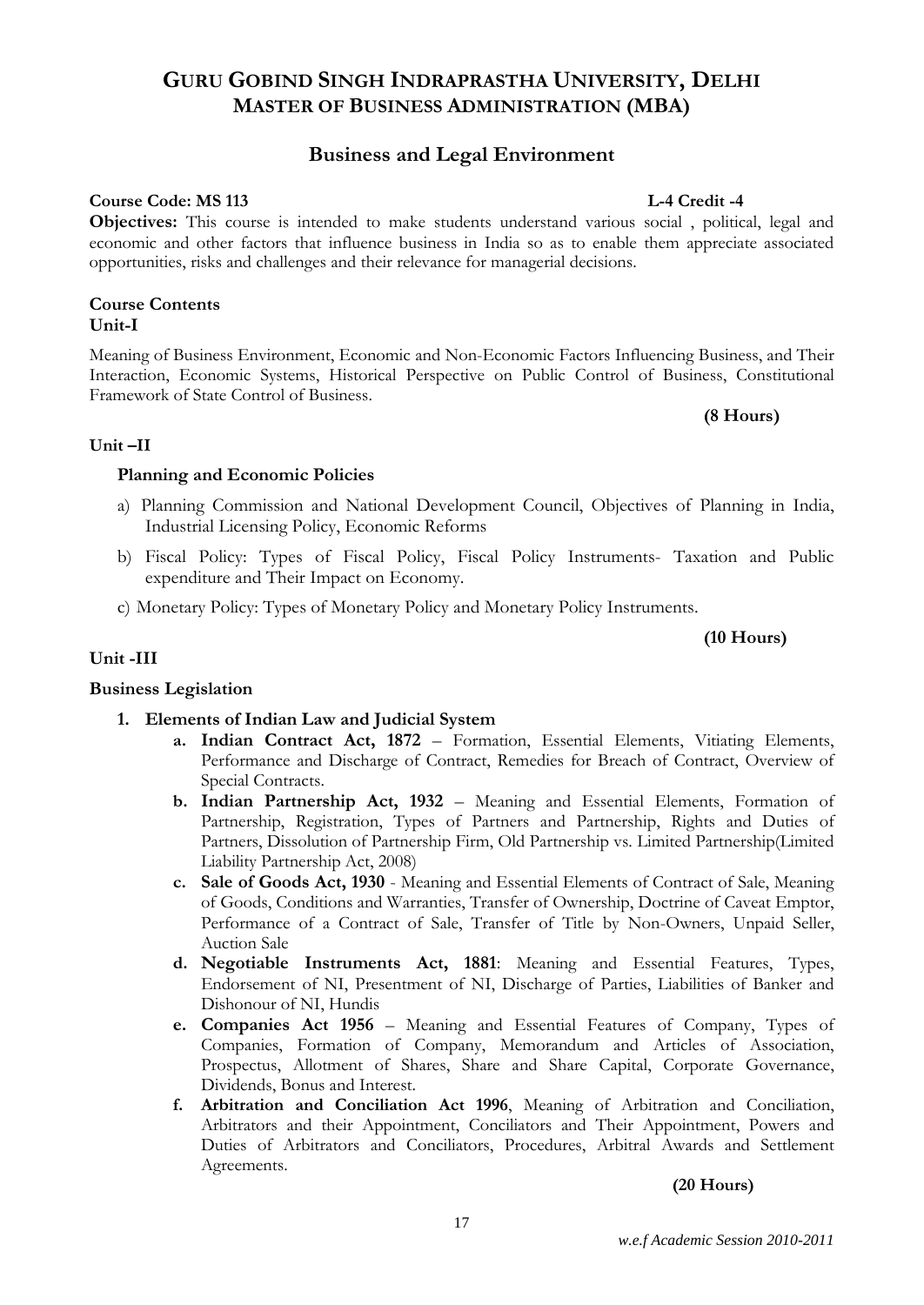## **Unit -IV**

## **Overview of Economic Legislation**

- a)**Consumer Protection Act, 1986**: Objective, Legal Definitions of Consumer and Complainant, 3Tier-Redressal Mechanism, Jurisdiction of District forums, State Commissions and National Commission, Consumer Protection Councils and Their Functions.
- b) **Environment Protection Act, 1986**: Objective, Salient features, Basic Terminology, Pollution Control Boards and Their Functions, Powers of Central Government, Liability of the Parties for Violation of the Provisions of the Act and Environmental Regulations.
- c) **Securities Exchange Board of India Act, 1992,**: Objective, Salient Features, Definition of Security, Securities Exchange Board of India- Composition, Powers and Functions.
- d) **Competition Act 2002:** Objective, Anti Competitive Agreements, Abuse of Dominant Position, Regulation of Combinations, Competition Commission of India –Composition, Powers and Functions, Competition Appellate Tribunal.
- e) **The Foreign Exchange Management Act, 1999** Objective and Applicability of the Act, FEMA Vs FERA, Basic Terminology, Regulation and Management **(18 Hours)**

### **Text Books**

- 1. Saleem, Shaikh (2010). *Business Environment*, 2nd edition, Pearson Education.
- 2. Francis Cherunilam. (2009). *Business Environment***,** *Text and Cases*, 9th edition, Himalaya Publishing House.
- 3. Pailwar, V K(2010), *"Economic Environment of Business,"* 2nd Edition, Prentice Hall India Learning, New Delhi
- 4. Kuchal, M.C., Prakash D(2009), *" Business Legislation for Management ,"* 2nd Edition ,Vikas Publishing house, New Delhi
- 5. Tulsian, P C(2009) , *"Business Laws,"* Tata Mc Graw Hill, New Delhi

### **References Books**

- 1. Gupta, C.B. (2008). *Business Environment***,** 4th edition, Sultan Chand and Sons
- 2. Bedi, Suresh (2004) *Business Environment*. Excel Books, New Delhi.
- 3. Paul J (2010) *Business Environment Text & Cases*, Third Edition, Tata Mc Graw Hill
- 4. A.Ramaiyya, *Guide to the Companies Act***,** 16th edition, Lexis Nexis Butterworths
- 5. Maheshwari, S.N. and Maheshwari, S.K. (2008). *A Manual of Business Laws***,** 3rd ed. Himalaya Publishing House.
- 6. Prakash, B A (2009) ed "*The Indian Economy Since1991; Economic reforms and performance"* Pearson Education, New Delhi
- 7. Ray S.K.(2007) *The Indian Economy* Prentice- Hall of India

**Acts**

### **1. Bare Acts**

- a. The Indian Contract Act, 1872
- b. The Sale of Goods Act,1930
- c. The Negotiable Instruments Act, 1881
- d. The Companies Act, 1956
- e. The Indian Partnership Act, 1932
- f. Consumer Protection Act, 1986
- g. Environment Protection Act, 1986
- h. Securities and Exchange Board of India Act,1992
- i. Competition Act,2002
- j. Foreign Exchange Management Act,1999

**Course instructor to suggest relevant materials published by professional and regulatory bodies**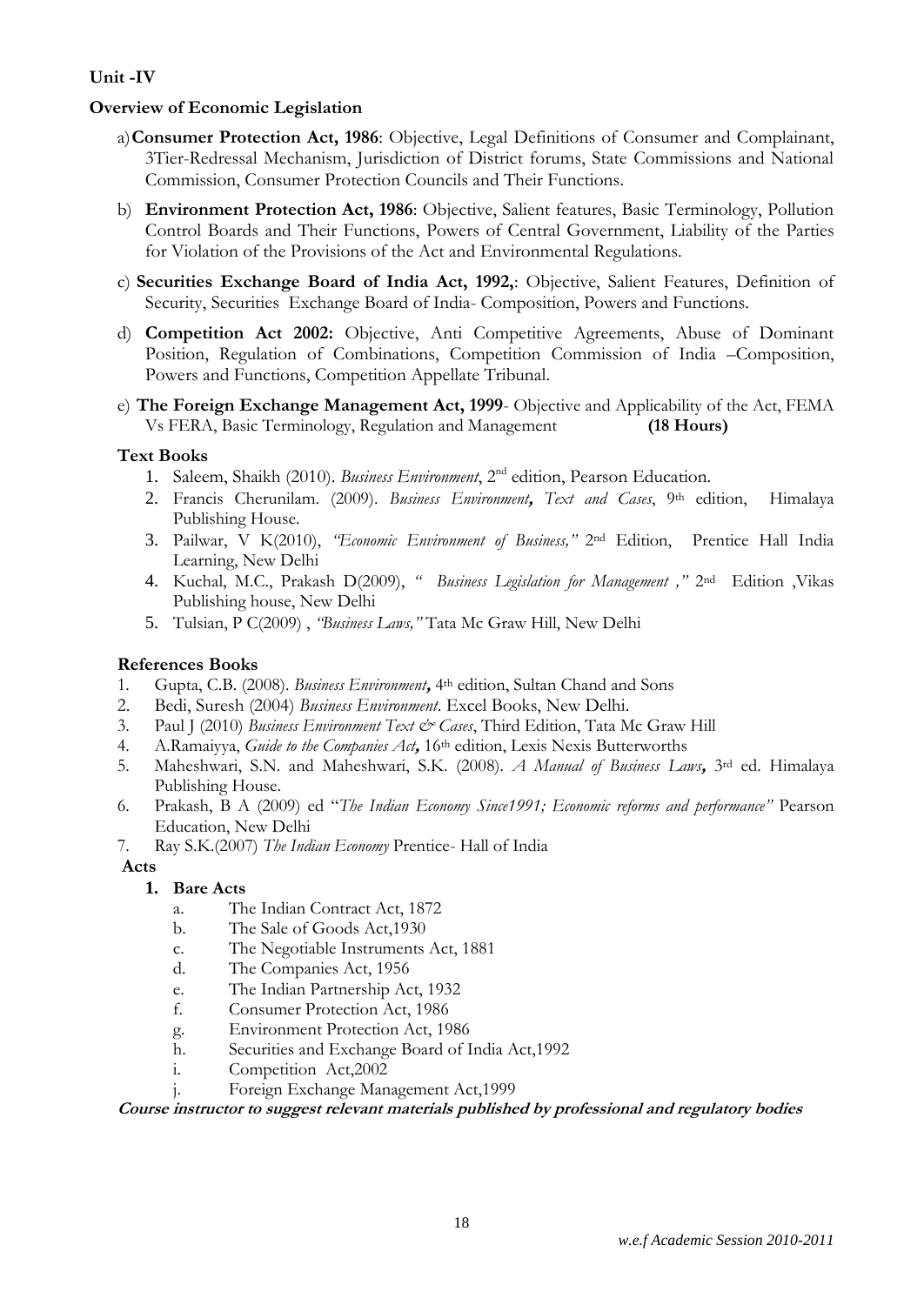## **GURU GOBIND SINGH INDRAPRASTHA UNIVERSITY, DELHI MASTER OF BUSINESS ADMINISTRATION (MBA) Information Technology Management Lab.**

### **Course Code: MS 151 L – 0 P-2 Credits - 01**

Lab will be based on Paper MS 109 and will basically cover the following: Operating System Commands, Basic HTML Tags, SQL Queries and Spreadsheet.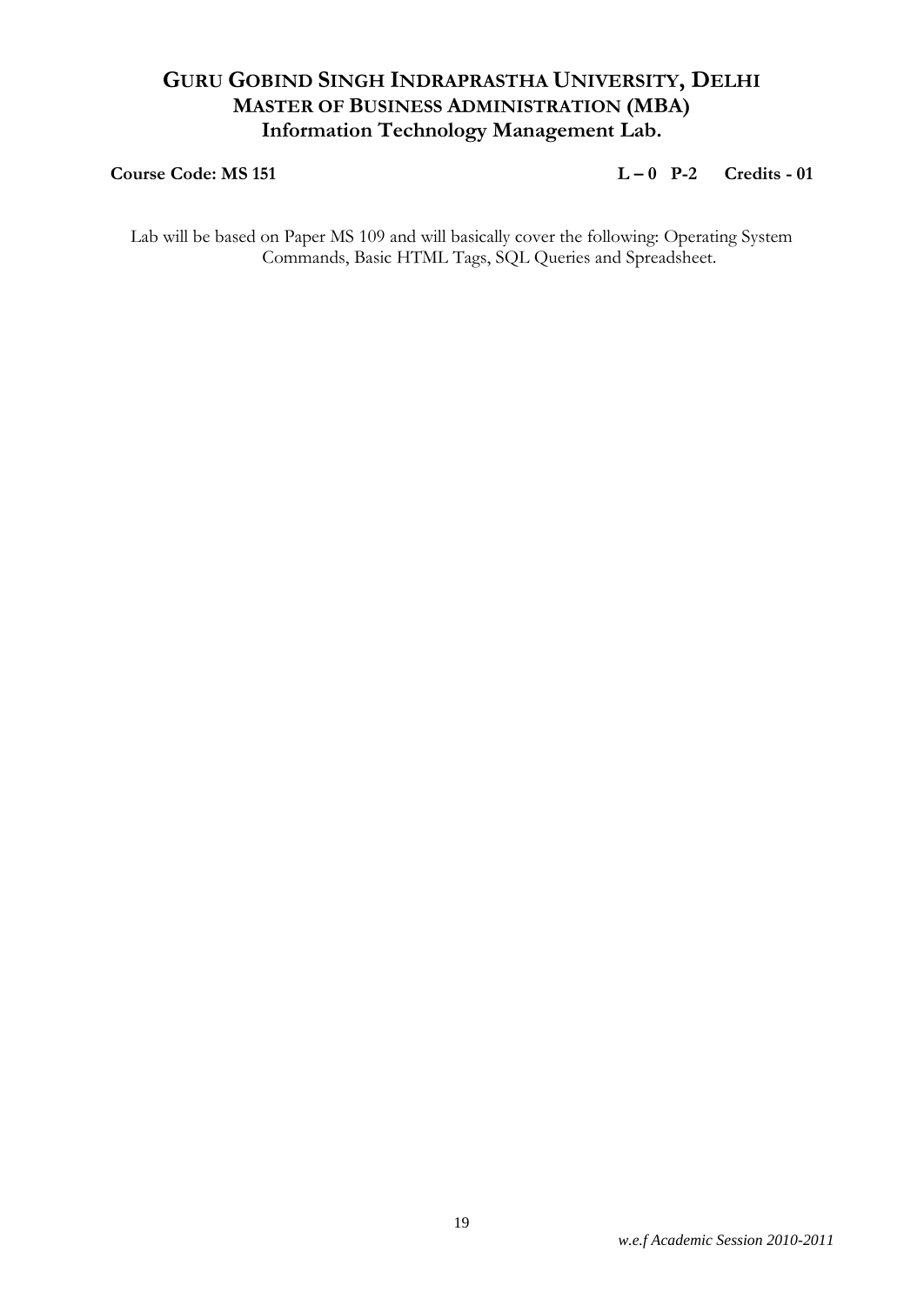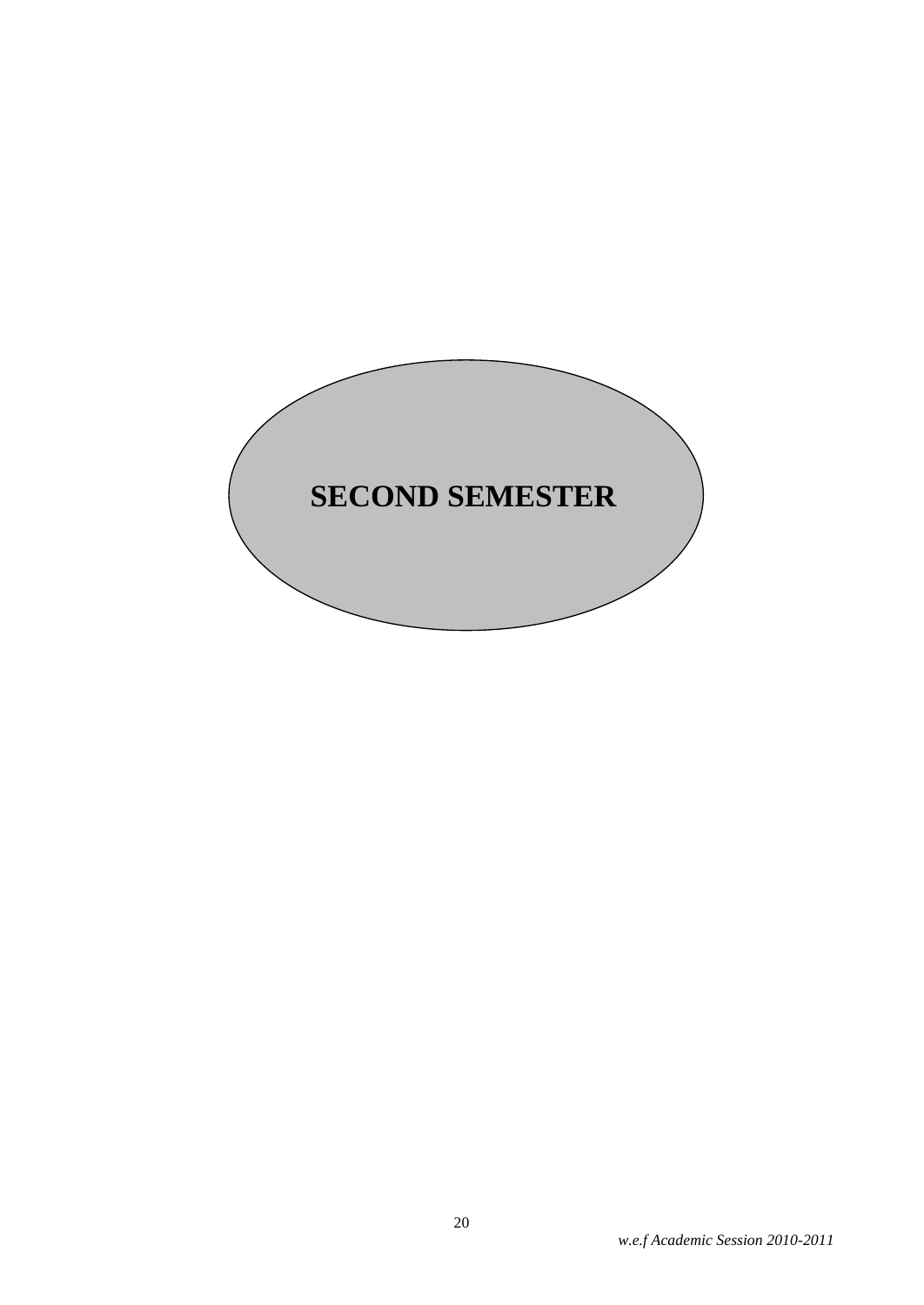## **Management of Technology, Innovation and Change**

### **Course Code: MS 102 L-4 Credits-4**

**Objectives:** This course is designed to help students to understand the importance of managing technology, innovation and change at the firm's level and also at the national level.

### **Course Contents Unit I**

**Technology Management** : Understanding Technology and its Relationship with Wealth of Nations and Firms Specific Knowledge; Technology Life Cycles, Technology Acquisition and Absorption; Technology Exports / Joint venture Abroad. Technological Intelligence and Forecasting, Global Trends in Technology Management.

### **Unit II**

**Change Management**: Understanding the Nature, Importance, Forces, Types of Change; Diagnosing Organizational Capability to Change-strategy, Structure, Systems and People; Building Culture and Climate for Change: Role of Leadership; Managing Transformations.

### **Unit III**

**Innovations Management**: Invention vs. Innovation; Innovation Strategies and Models; Concurrent Engineering; Process Innovation, Product Innovation, Innovation Management.

### **Unit IV**

**Creative and Lateral Thinking Management**: Thinking, Creative Thinking, Problem Solving, Managing Lateral Thinking.

### **Text Books**

- 1. Hossein Bidgoli (2010). *The Handbook of Technology Management* (3 Volume Set), Wiley.
- 2. Larisa V. Shavinina(2003), *The International Handbook of Innovation*, First Edition, Elsevier Science, Permagon.

### **Reference Books**

- 1. Tushman, Michael L and Philip Anderson (2004). *Managing Strategic Innovation and Change*, 2nd Edition, Oxford University Press.
- 2. Adair, John (2007). *Leadership for Innovation,* Kogan Page India Private Limited.
- 3. Narayanan, V K. (2001). *Managing Technology and Innovation for Competitive Advantage*. Pearson Education.
- 4. Frederick Betz (2003), *Managing Technological Innovation, Competitive Advantage from change*, Second Edition, John Wiley & Sons, Inc. , USA.

21

## **(10 Hours)**

**(16 Hours)**

**(16 Hours)**

**(14 Hours)**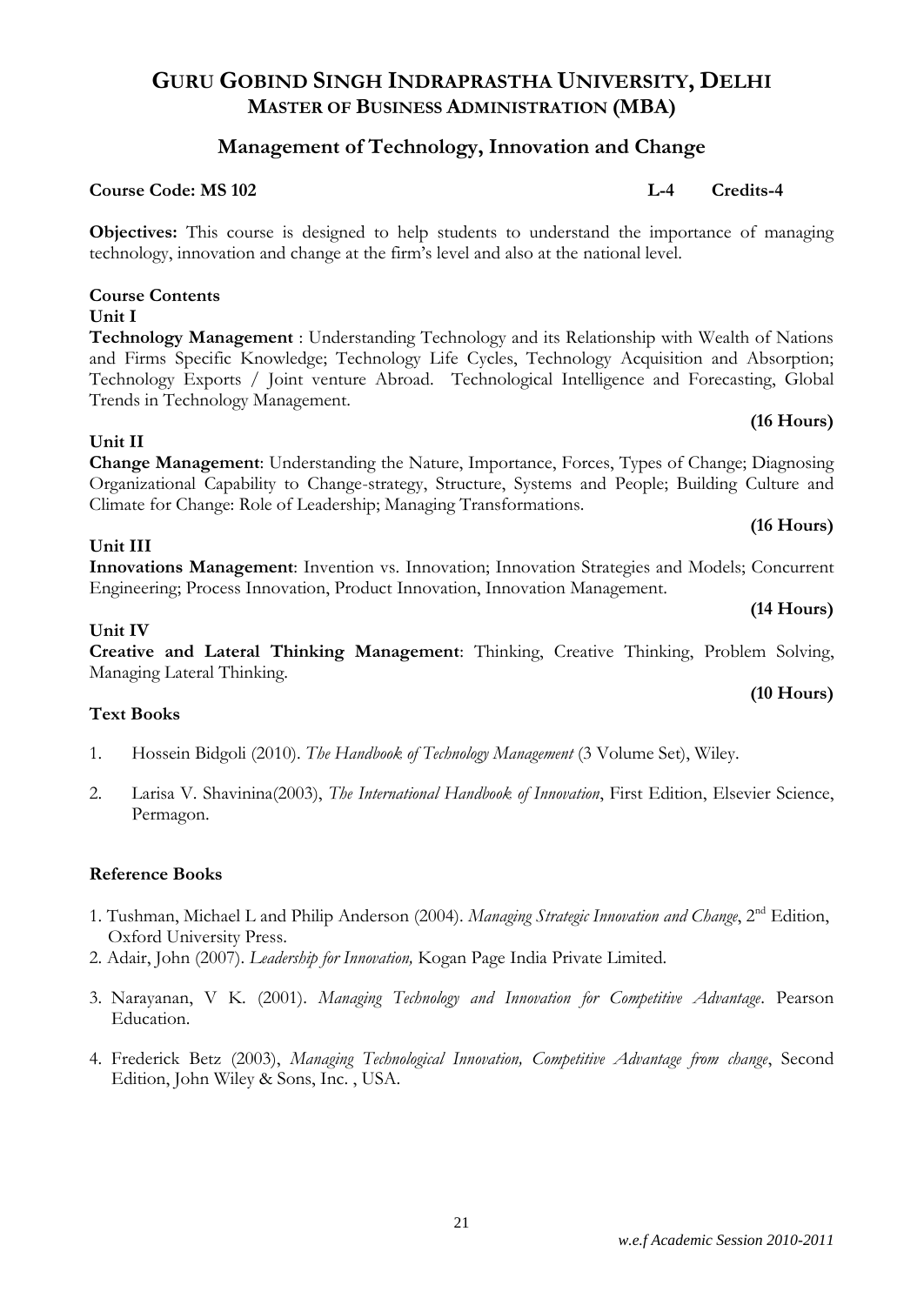## **Supporting Documents/Readings:**

- 1. "Technology Information Forecasting & Assessment Council" (TIFAC) Telecommunication: Technology Vision 2020, TIFAC, (1997), New Delhi, India.
- 2. Abdul Kalam, APJ and Rajan Y.S. (1990). *India 2020: A vision for the New Millenium*, Penguin Books.
- 3. DeBono, Edward (1990). *Lateral Thinking*, Penguin Books.
- 4. Melissa A. Schilling (2008). *Strategic Management of Technological Innovation*, Special Indian Edition, Tata McGraw Hill.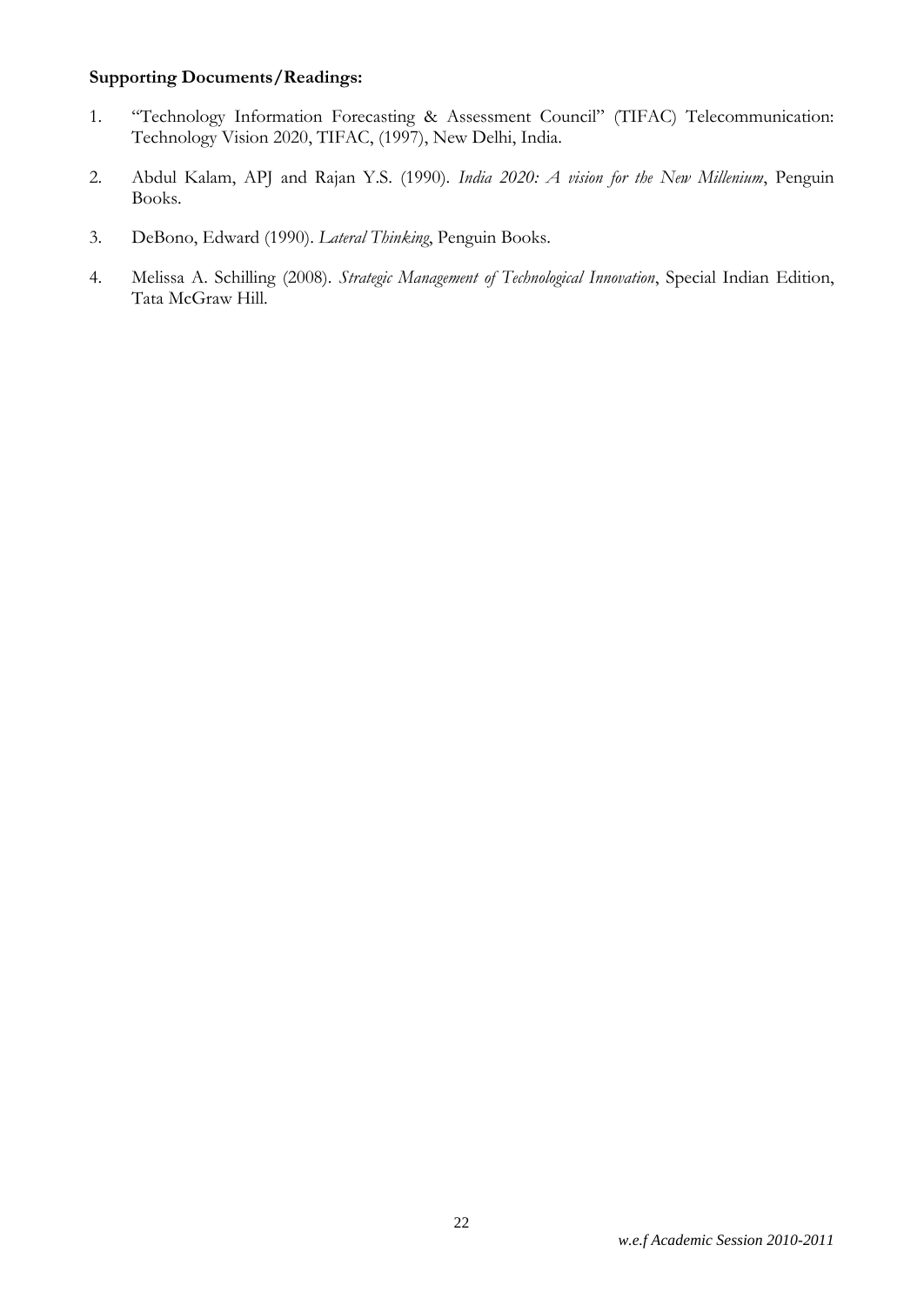### **Financial Management**

### **Course Code: MS 104 L-4 Credits - 4**

**Objectives**: The course is aimed at building an understanding of concepts, vital tools and techniques applicable for financial decision making by a business firm.

### **Course Contents Unit I**

Nature and Scope of Financial Management; Financial Objectives; Impact of Financial and Economical Environment on Financial Management; Time Value of Money including Pension Funds, Computation of EMI, Annuity, Annuity Due. Funds Flow Analysis; Cash Flow Statement and its Interpretation (AS-3), Financial Statement Analysis, Ratio Analysis, Time Series, Common Size Statements, Du Pont Analysis.

Planning for Sources of Finance (Domestic and International); Capital Structure; Net Income Approach; Net Operating Income Approach; Traditional Approach and MM Approach, Cost of Capital; EBIT – EPS Analysis, Capital Gearing/Debt-Equity Ratio, Generation of Internal Funds.

### **Unit II**

### **Unit III**

### Retained Earning Vs. Dividend Decision; Gordon Model; Walter Model; MM Approach; Lintner Model; Planning of Funds through Management of Assets - Fixed and Current: Sustainable Growth Rate. Working Capital Management; Management of Cash (Various Theoretical Models), Inventories (Including Risk Analysis) and Receivables; Operating Cycle.

### **(14 Hours)**

### **Unit IV**

### Capital Budgeting - Conventional and DCF Methods; Inflation and Capital Budgeting; Risk Analysis and Capital Budgeting-Certainty Equivalent Factor; Risk Adjusted Discounting Rate; Decision Tree; Independent and Dependent Risk Analysis; Replacement Decisions, Sensitivity Analysis, Basic International Capital Budgeting.

### **(14 Hours)**

### **Note: Use of MS-Excel Functions and Formulas should be promoted amongst students for all topics given in the syllabus.**

### **Text Books**

- 1. Khan, M. Y. and Jain P. K. (2007). *Financial Management, Text, Problems & Cases*, 5th Edition, Tata McGraw Hill Company, New Delhi.
- 2. Maheshwari, S.N.(2009).**,** *Financial Management – Principles & Practice*, 13th Edition, Sultan Chand & Sons.

### 23

# **(14 Hours)**

**(14 Hours)**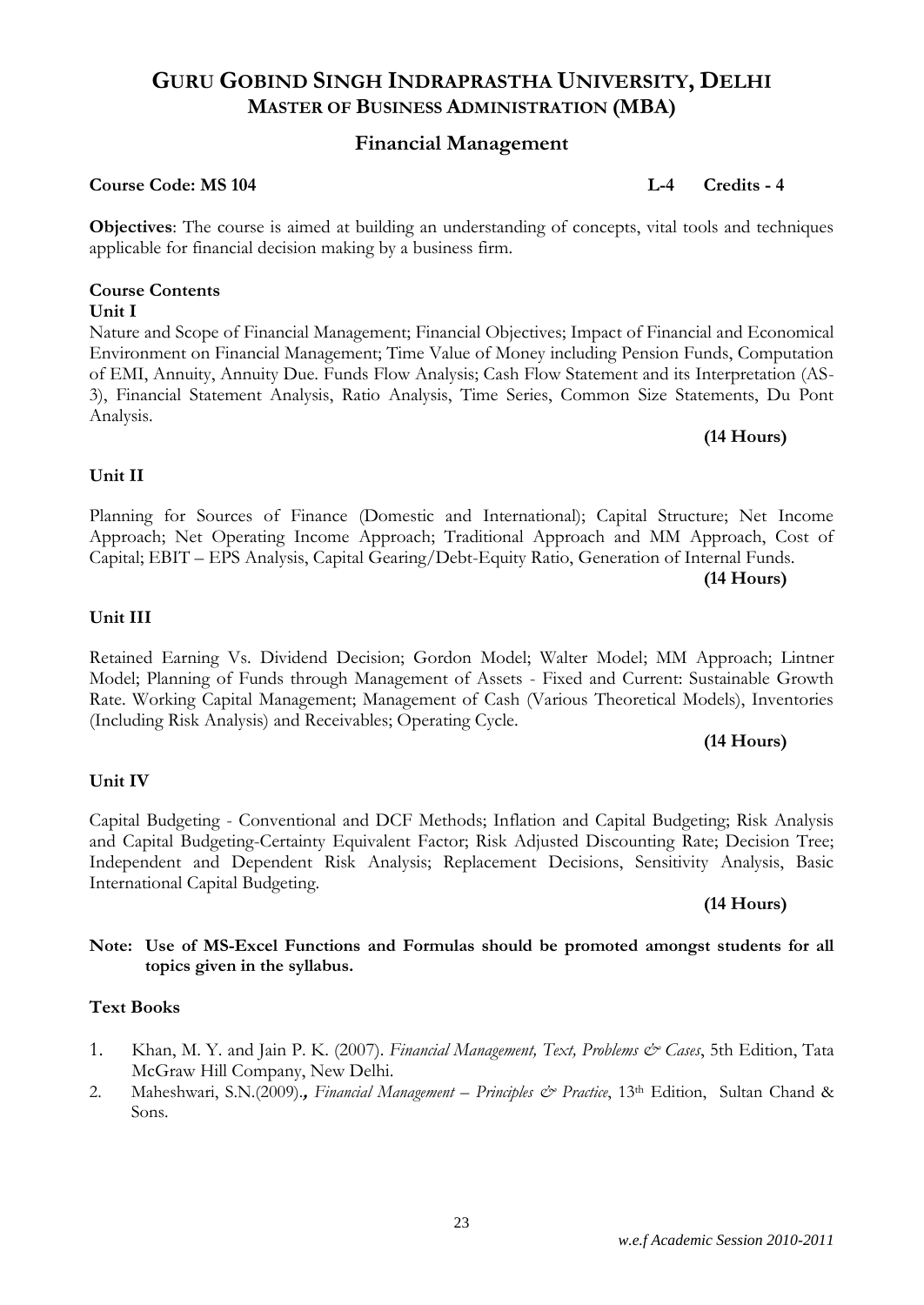### **Reference Books**

- 1. Van Horne, James, C (2002). *Principles of Financial Management*, Pearson.
- 2. Prasanna, Chandra (2007) Financial Management: Theory and Practice, 7<sup>th</sup> Edition, Tata McGraw Hill.
- 3. Sheeba Kapil(2010). *Financial Management*, Pearson Education..
- 4. Bhalla. V. K.(2009). *Financial Management and Policy: Text and Cases*, 9<sup>th</sup> Edition, Anmol Publications Pvt. Ltd.
- 5. Brigham. Eugene F. and Houston. Joel F.(2006). *Fundamentals of Financial Management*, 10<sup>th</sup> Edition, Cengage Learning.
- 6. Gitman, L.J.(2006). *Principles of Managerial Finance*, New York.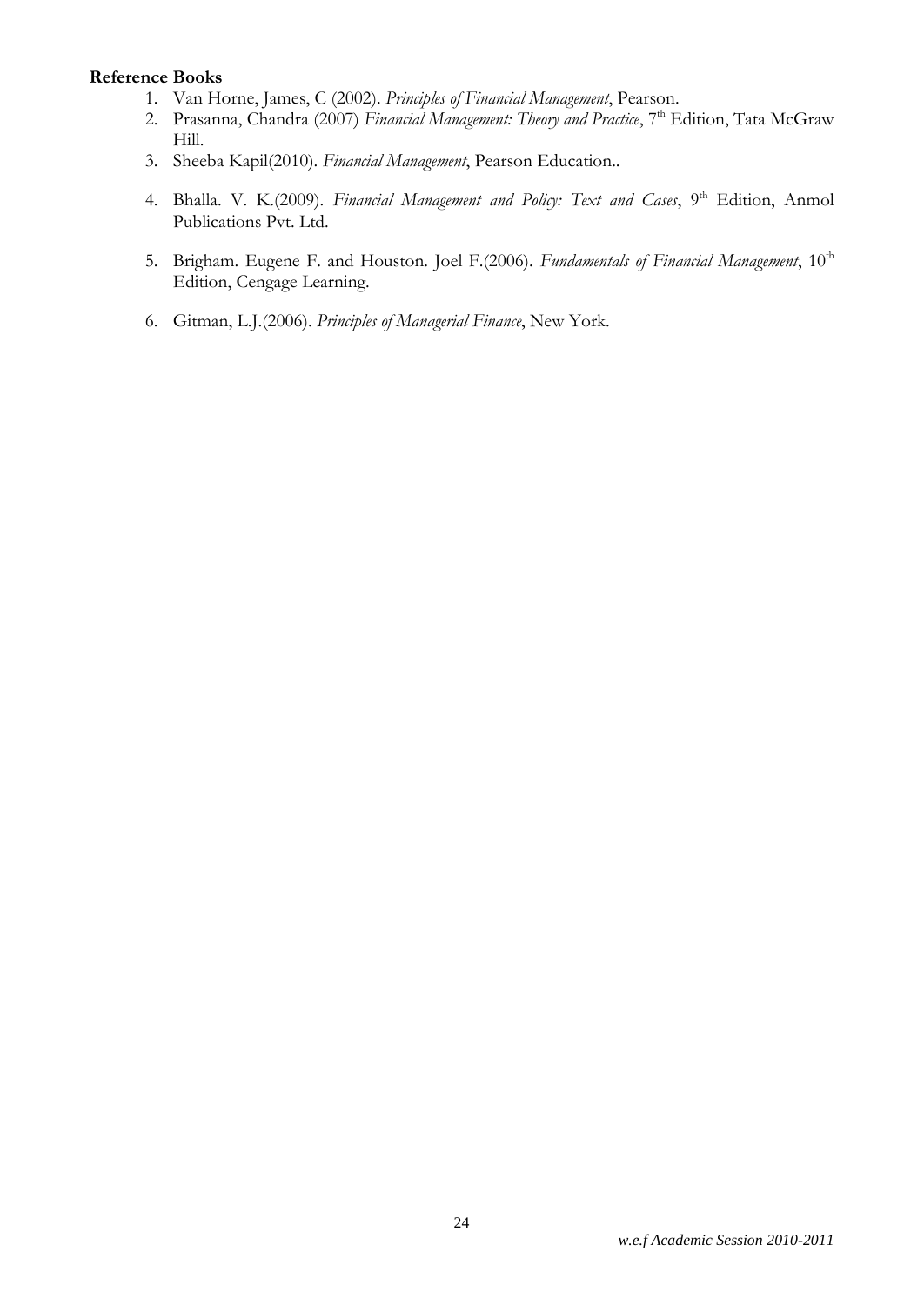## **MASTER OF BUSINESS ADMINISTRATION (MBA)**

## **Marketing Management**

### **Course Code: MS 106 L - 4 Credits – 4**

**Objectives:** The course aims at making students understand concepts, philosophies, processes and techniques of managing the marketing operations of a firm.

## **Course Contents**

**Unit I**

**Introduction to Marketing:** Meaning and Scope of Marketing; Marketing Philosophies; Marketing Management Process-An Overview; Concept of Marketing Mix; Understanding Marketing Environment; Consumer and Organization Buyer Behavior; Demand Forecasting; Market Segmentation, Targeting and Positioning. **(16** 

**Hours)**

### **Unit II**

**Product and Pricing Decisions:** Product Concept; Types of Products; Product Levels; Major Product Decisions; Brand Management; Product Life Cycle, New Product Development Process; Pricing Decisions: Determinants of Price; Pricing Process, Policies and Strategies.

**(14 Hours)**

### **Unit III**

**Promotion and Distribution Decisions:** Communication Process; Promotion Tools-Advertising, Personal Selling, Publicity and Sales Promotion; Emerging Channels of Distribution, Distribution Channel Decisions-Types and Functions of Intermediaries; Channel Design; Selection and Management of Intermediaries.

### **(14 Hours)**

## **Unit IV**

**Emerging Trends and Issues in Marketing**: Consumerism, Rural Marketing, Social Marketing; Direct Marketing; Online Marketing, Green Marketing.

## **(12 Hours)**

## **Text Books**

- 1. Kotler,P., Keller, K.L. Koshy, A. and Jha, M., (2009). *Marketing Management: A South Asian Perspective*, 13th Edition, Pearson Education, New Delhi.
- 2. Etzel, M., Walker, B., Stanton, W. and Pandit, A (2009) *Marketing Management*, Tata McGrawHill, New Delhi

## **Reference Books**

- 1. Ramaswamy, V.S and Namakumari, S. (2009) *Marketing Management: Global Perspective Indian Context*, 4th Edition, Macmillan Publishers India Ltd., New Delhi
- 2. Saxena, Rajan (2009), *Marketing Management*, Fourth Edition, Tata McGraw Hill Education Pvt. Ltd. New Delhi.
- 3. Louis E. Boone and David L. Kurtz (2007). *Principles of Marketing*, 12 th Edition, Cengage Learning.
- 4. Pride, William, M., and O.C. Ferrell (2010). *Marketing Planning, Implementation and Control*, Cengage Learning, New Delhi.

25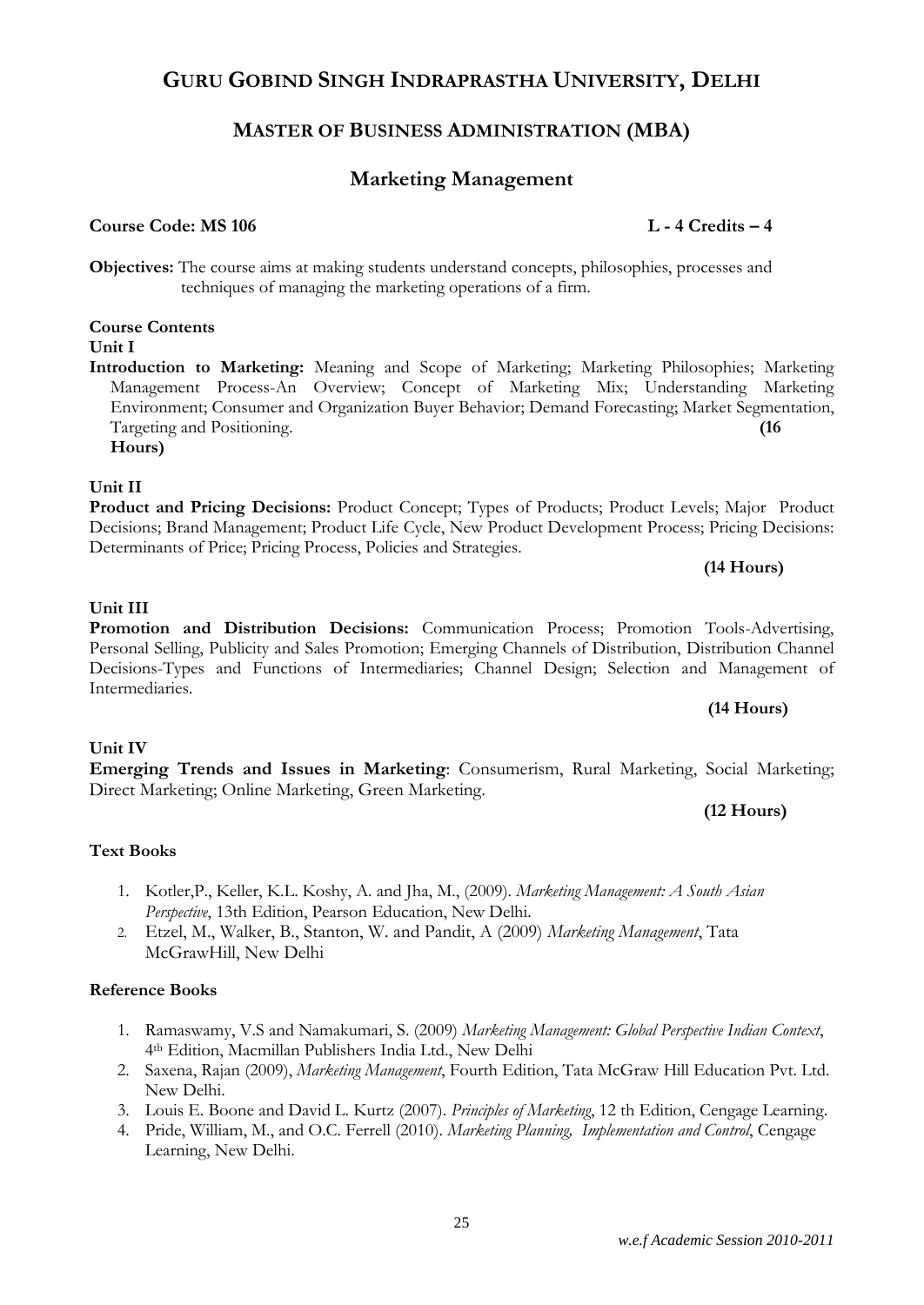### *w.e.f Academic Session 2010-2011*

## **GURU GOBIND SINGH INDRAPRASTHA UNIVERSITY, DELHI**

## **MASTER OF BUSINESS ADMINISTRATION (MBA) Business Research**

### **Course Code: MS 108 L** -4 **Credits -4 L**

**Objectives:** The course aims at equipping students with an understanding of the research process, tools and techniques in order to facilitate managerial decision making.

### **Course Contents**

**Unit I**

Definition and Applications of Business Research; Types of Research – Descriptive, Exploratory, Quantitative, Qualitative; Steps in the Research Process; Reviewing of Literature; Formulating A Research Problem – Identifying Objectives, Establishing Operational Definitions; Identifying Variables – Defining Concepts, Indicators, Variables; Types of Measurement Scales – Nominal, Ordinal, Interval, Ratio; Constructing Hypotheses – Functions, Characteristics, Types of Hypotheses.

### **(12 Hours)**

### **Unit II**

Research Design – Definition, Functions; Study Designs – Based on Number of Contacts, Based On Reference Period, Experimental, Non-Experimental And Quasi-Experimental Study Designs, Cross-Over Comparative Experimental Design, Replicated Cross-Sectional Design, Action Research. Methods of Data Collection – Primary and Secondary Sources; Primary Data Collection Instruments; Attitudinal Scales – Likert, Thurstone, Guttman Scales; Validity of Research Instruments – Face And Content, Concurrent And Predictive, Construct Validity; Reliability of Research Instruments – External And Internal Consistency Procedures.

### **Unit III**

Sampling – Concepts, Principles; Types of Sampling – Probability, Non-Probability, Mixed Sampling Designs; Sampling Frame; Sample Size Determination; Writing A Research Proposal; Ethical Issues In Data Collection; Data Editing, Coding And Tabulating.

### **Unit IV**

### Introduction to Hypothesis Testing; Advanced Data Analysis Techniques – Basic Concepts of Discriminant Analysis, Factor Analysis, Cluster Analysis, Multi-Dimensional Scaling And Conjoint Analysis; Displaying Data; Writing A Research Report.

### **(16 Hours)**

**(14 Hours)**

**(14 Hours)**

### **\* Working Knowledge of Statistical Package such as SPSS/Systat/ SAS etc may be provided to the Students.**

### **Textbooks:**

1. Ranjit Kumar (2009) *Research Methodology*, 2nd edition, Pearson Education.

2. Naresh Malhotra and S Dash (2009) *Marketing Research*, 5th edition, Pearson Prentice Hall.

### **Reference Books**

- 1. Donald Cooper and PS Schindler (2009) *Business Research Methods*, 9th edition, Tata McGraw Hill.
- 2. Uma Sekaran (2010) *Research Methods for Business*, 4th edition, Wiley.
- 3. Robert Stine and D Foster (2010) *Statistics for Business*, 1st edition, Pearson Education.
- 4. Richard Levin and DS Rubin (2009) *Statistics for Management*, 7th edition, Pearson Education.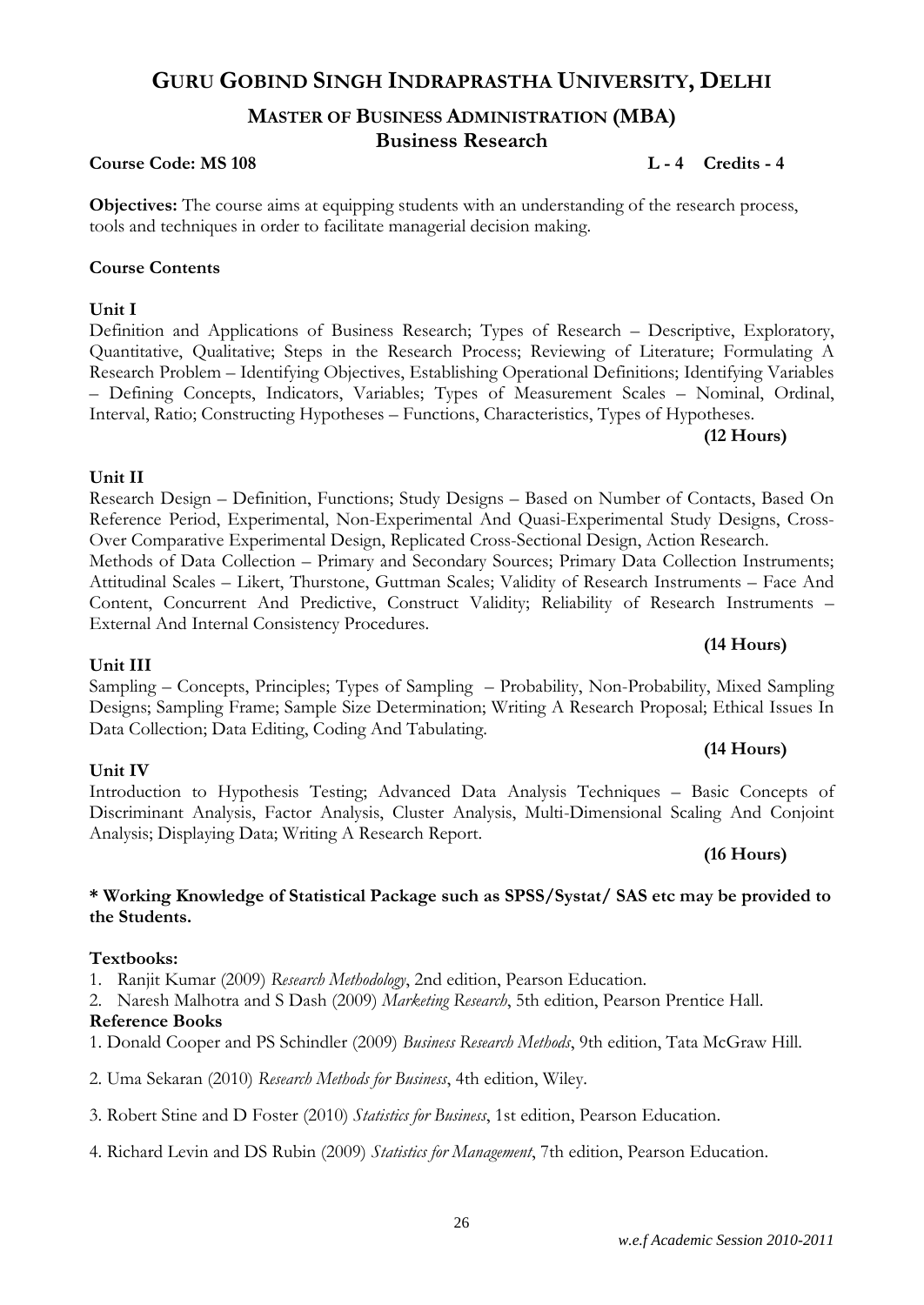## **GURU GOBIND SINGH INDRAPRASTHA UNIVERSITY, DELHI MASTER OF BUSINESS ADMINISTRATION (MBA) Operations Management**

### **Course Code: MS 110** Let us a set of the control of the control of the control of the control of the control of the control of the control of the control of the control of the control of the control of the control of the

**Objectives**: The course is designed to enable students appreciate the strategic significance of operations management in highly competitive global economy and to introduce various principles, concepts, tools and techniques developed in the area of operations management over the years. It is envisaged that students would gain a conceptual understanding of the subject and relate them to practical applications in real life situation.

### **Course Contents Unit I**

Introduction to Operations Management, Nature & Scope of Operations Management, Historical Evolution of Operations Management, Systems Perspectives of Operations Management, and Relationship of Operations Management with Other Functional Areas, Operations Strategy, Recent Trends in the Field of Operations Management **(12 hours)**

### **Unit II**

Product Development: Product Development Process, Concurrent Engineering, Tools and Approaches in Product Development viz: Quality Function Deployment, Design for Manufacturability, Design for Assembly, Design for Quality, Mass Customization; Process Selection and Facilities Layout: Determinant of Process Selection, Process-Product Matrix, Types of Layouts, Line Balancing; Facilities Location; Work Measurement and Job Design.

**(14 hours)**

### **Unit III**

Demand Forecasting; Capacity Planning; Resources Planning: Aggregate Production Planning Materials Requirement Planning, Scheduling; Theory of constraints and Synchronous Manufacturing; Lean Management and Just in Time Production; Supply Chain Management; Inventory Planning and Control. **(16 hours)**

### **Unit IV**

Quality Management, Quality: Definition, Dimension, Cost of Quality, Continuous Improvement (Kaizen), ISO (9000&14000 Series), Quality Awards, Statistical Quality Control: Variable & Attribute, Process Control, Control Chart (X, R, p, np and C chart) Acceptance Sampling Operating Characteristic Curve (AQL , LTPD, a & b risk ) Total Quality Management (TQM) **(14 hours)**

### **Text Books**

- 1. Mahadevan B. (2010). *Operations Management: Theory and Practice*,2nd Edition, Pearson Education.
- 2. Chase, R.B, et. Al (2010), *Operations Management for Competitive Advantage*, Tata McGraw Hill, New Delhi
- 3. Stevenson W. J (2007). *Operations Management*, 9th Edition, Tata McGraw Hill, New Delhi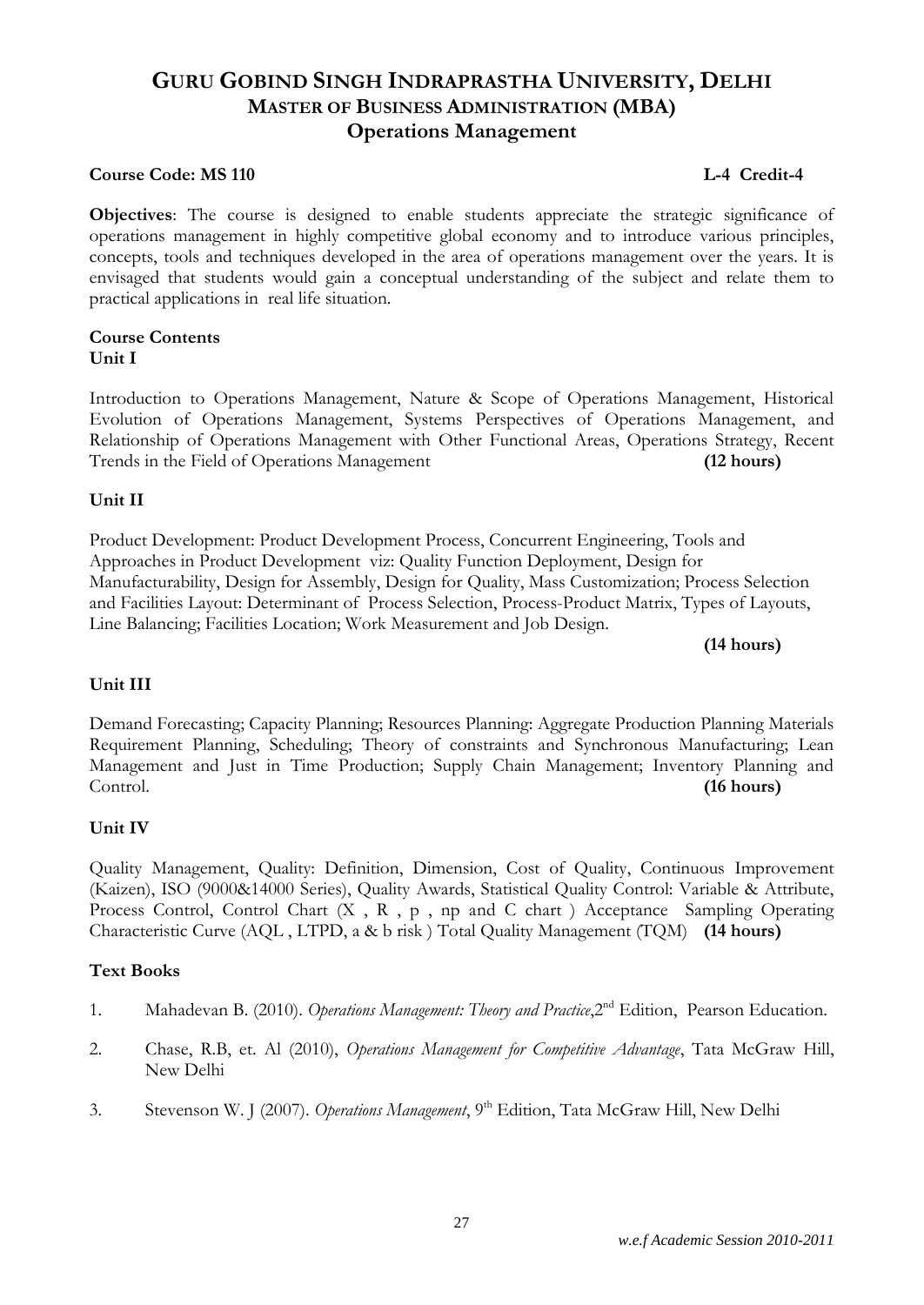### **Reference Books**

- 1. Gaither Norman and Frazier G.(2004). *Operations Management*, 9<sup>th</sup> Edition, Cengage Learning.
- 2. Chary, S.N and Paneerselvam R. (2009). *Production and Operations Management,* Tata McGraw Hill, New Delhi
- 3. Terry Hill (2005). *Operation Management*. Palgrave McMillan.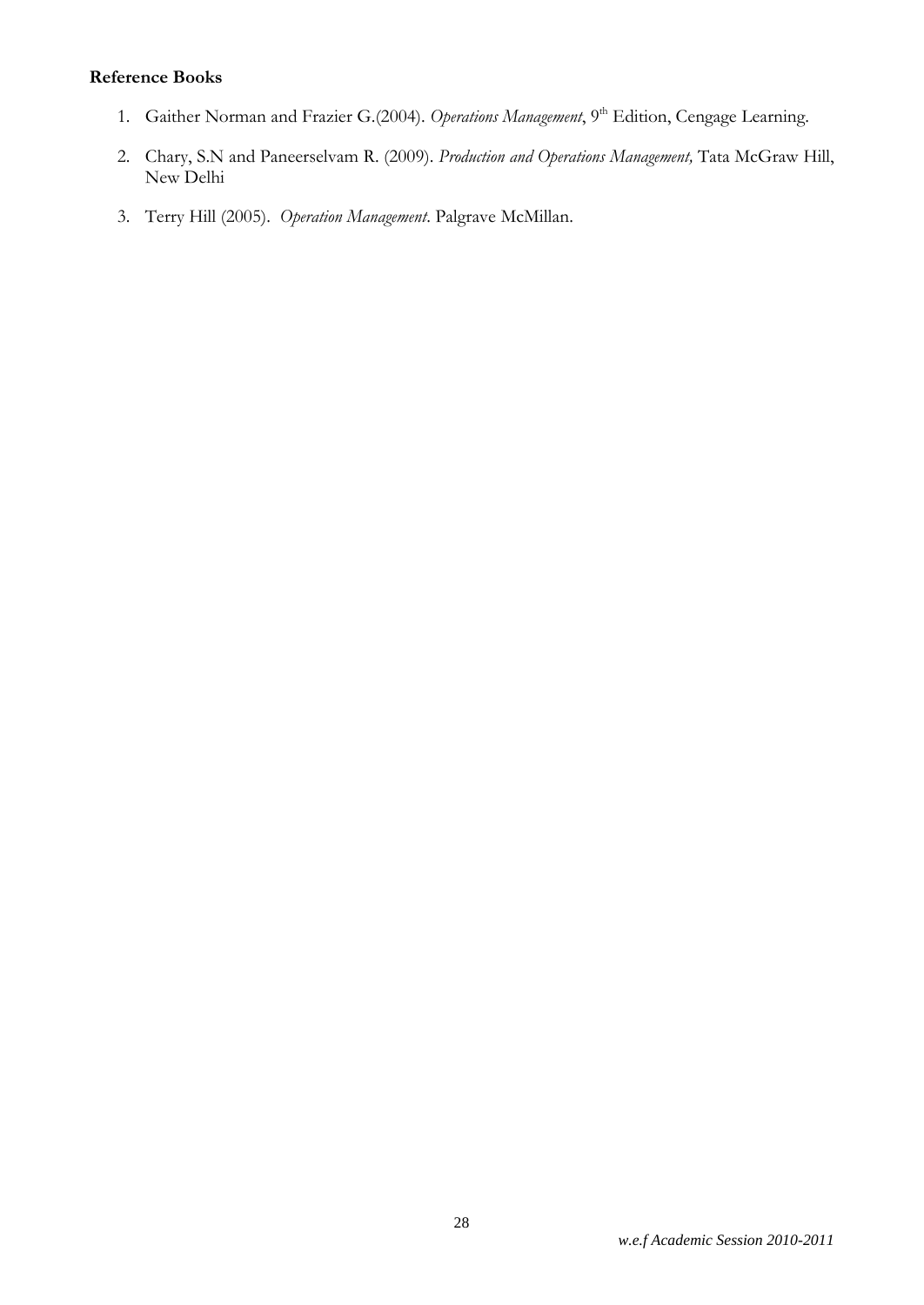## **GURU GOBIND SINGH INDRAPRASTHA UNIVERSITY, DELHI**

## **MASTER OF BUSINESS ADMINISTRATION (MBA)**

## **Human Resource Management**

### **Course Code: MS 112 L - 4, Credits -4**

**Objectives:** This Course will aid the students in having a clear understanding about the concepts, methods and techniques and issues involved in managing human resource so as to facilitate employing, maintaining and promoting a motivated force in an organization.

### **Course Content**

### **Unit I**

**Introduction to Human Resource Management:** Concept of HRM, Nature, Scope, Functions, Objectives, Processes, Importance and Evolution of HRM, HRM Models (In India and Abroad), Roles and Responsibilities of HR managers.

Competitive Challenges and HRM: Technological Changes, Workforce Diversity, Employee Empowerment, Managing Protean Careers, Moonlighting Phenomenon etc.

### **(14 Hours)**

**(10 Hours)**

### **Unit II**

**Strategy and Workforce Planning:** Strategic Planning and HR Planning: Linking the Processes, Methods and Techniques of Forecasting the Demand and Supply of Manpower, Computing Turnover and Absenteeism, Job Analysis, Job Design: Behavioral Concerns, Ergonomic Considerations and Flexible Work Schedules.

### **Unit III**

**Expanding the Talent Pool:** Recruitment, Selection, Career Management: Developing Talent Overtime, Career Development Initiatives, HRM Competencies: Roles of HR Generalists and HR Specialists, Training & Development, Appraising and Improving Performance: Performance Appraisal Programs, Processes and Methods, Job Evaluation, Managing Compensation, Incentives and Employee Benefits, Health and Social Security Measures, Managing Labor Relations: An Overview.

### **(18 Hours)**

### **Unit IV**

**Contemporary Issues in HR –** Strategic Human Resource Management, International Human Resource Management Creating High Performing HR Systems: Wellness Programs and Work Life Balance and Green HRM

Human Resource Information Systems, Human Resource Audit, and Human Resource Accounting,

**(14 Hours)**

### **Text Books**

- 1. Snell et al (2010). *Human Resource Management*, Cengage Learning(India Edition).
- 2. Dessler et al (2008). *Human Resource Management*, Pearson Education.

### **Reference Books**

- 1. Armstrong, M. (2009). *Armstrong's Handbook of Human Resource Practice*, Kogan Page
- 2. Lepak, D. & Gowan M. (2009). *Human Resource Management,* Pearson Education.
- 3. Ivancevich (2009). *Human Resource Management*, Tata Mc Graw Hill
- 4. Denisi, A S, Griffin, R W (2005). *HRM an Introduction*, Cengage Learning

29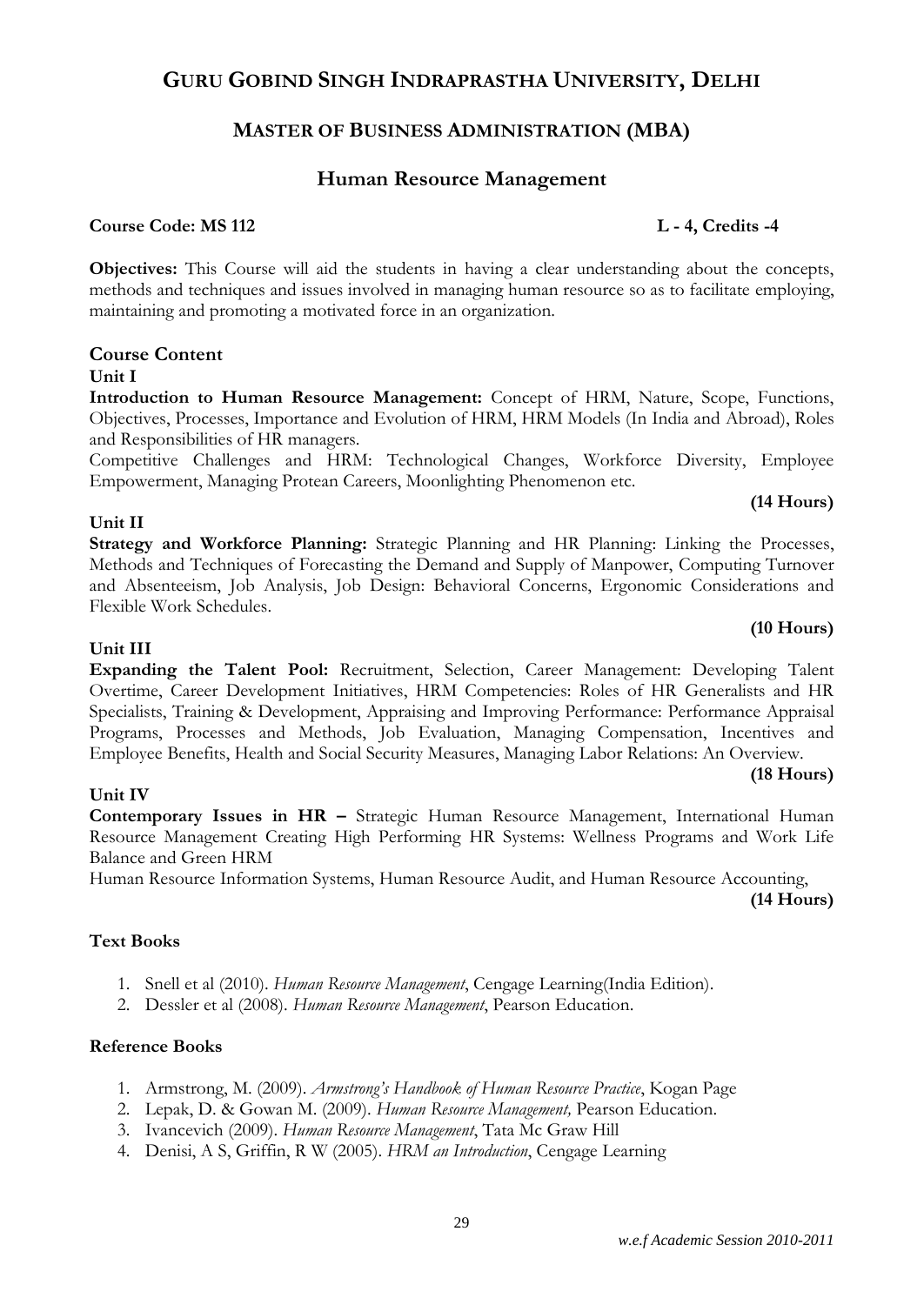## **e-Business**

### **Course code: MS 114 L-4 Credits: 4**

**Objectives:** The course imparts understanding of the concepts and various application issues of ebusiness like Internet infrastructure, security over internet, payment systems and various online strategies for e-business.

## **Course Contents Unit I**

### **Introduction to e-business:**

Electronic Business, Electronic Commerce, Types of Electronic Commerce, Benefits, Limitations and Barriers of E-commerce, Electronic Commerce Models, Value Chains in Electronic Commerce, E-Commerce in India., Web Based Tools for Electronic Commerce, Intranet, Composition of Intranet, Business Applications on Intranet, Extranets. Electronic Data Interchange, Components of Electronic Data Interchange, Electronic Data Interchange Communication Process.

Security Overview, Electronic Commerce Threats, Encryption, Cryptography, Public Key and Private Key Cryptography, Digital Signatures, Digital Certificates, Securing E-commerce Networks: Security Protocols such as HTTP, SSL, Firewalls, Personal Firewalls, IDS, VPNs, Public Key Infrastructure

### **(18 Hours)**

## **(16 Hours)**

## **Unit III**

(PKI) for Security.

**Unit II**

## **Electronic Payment System**

**Security Issues in e-business**

### Concept of e-Money, Electronic Payment System, Types of Electronic Payment Systems, Smart Cards, Stored Value cards and Electronic Payment Systems, B2B Electronic payments, Infrastructure Issues in EPS, Electronic Fund Transfer. **(12 Hours)**

## **Unit IV**

## **e-Business Applications & Strategies**

Business Models & Revenue Models over Internet, Emerging Trends in e-Business, e-Governance, Digital Commerce, Mobile Commerce, Strategies for E-Commerce, Internet based Business Models; Legal, Ethical and Societal Impacts of E-Commerce.

## **Text Books**

- 1. Dave Chaffey (2009). *E-Business and E-Commerce Management- Strategy, Implementation and Practice*, 3rd Edition, Pearson Education.
- 2. Bharat Bhaskar (2009). *Electronic Commerce- Framework, Technologies and Applications*, 3rd Edition, Tata McGraw Hill.

## **Reference Books**

### **(10 Hours)**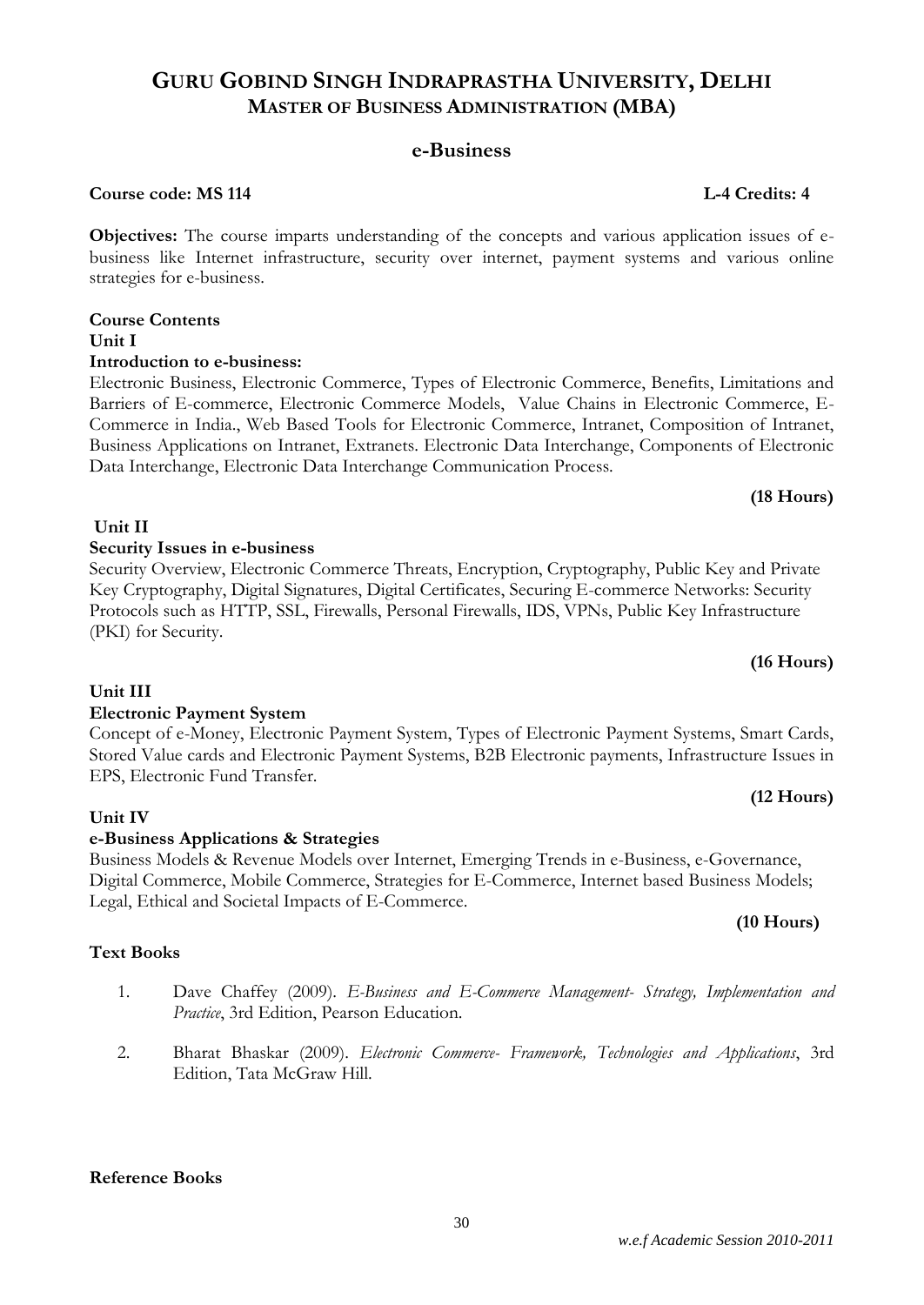- 1. Efraim Turban, David King, Dennis Viehland, Jae Lee, (2009): *Electronic Commerce – A Managerial Perspective*, 4th Edition, Pearson Education.
- 2. Elias M. Awad (2007). *Electronic Commerce- From Vision to Fulfillment*, 3rd Edition. PHI Learning.
- 3. Joseph, P.T. and S.J. (2008). *E-Commerce – An Indian Perspective*, 3rd Edition, PHI.
- 4. Schneider Gary P. and Perry, James T (2007). *Electronic Commerce Strategy*, 1st Edition, Cengage Learning.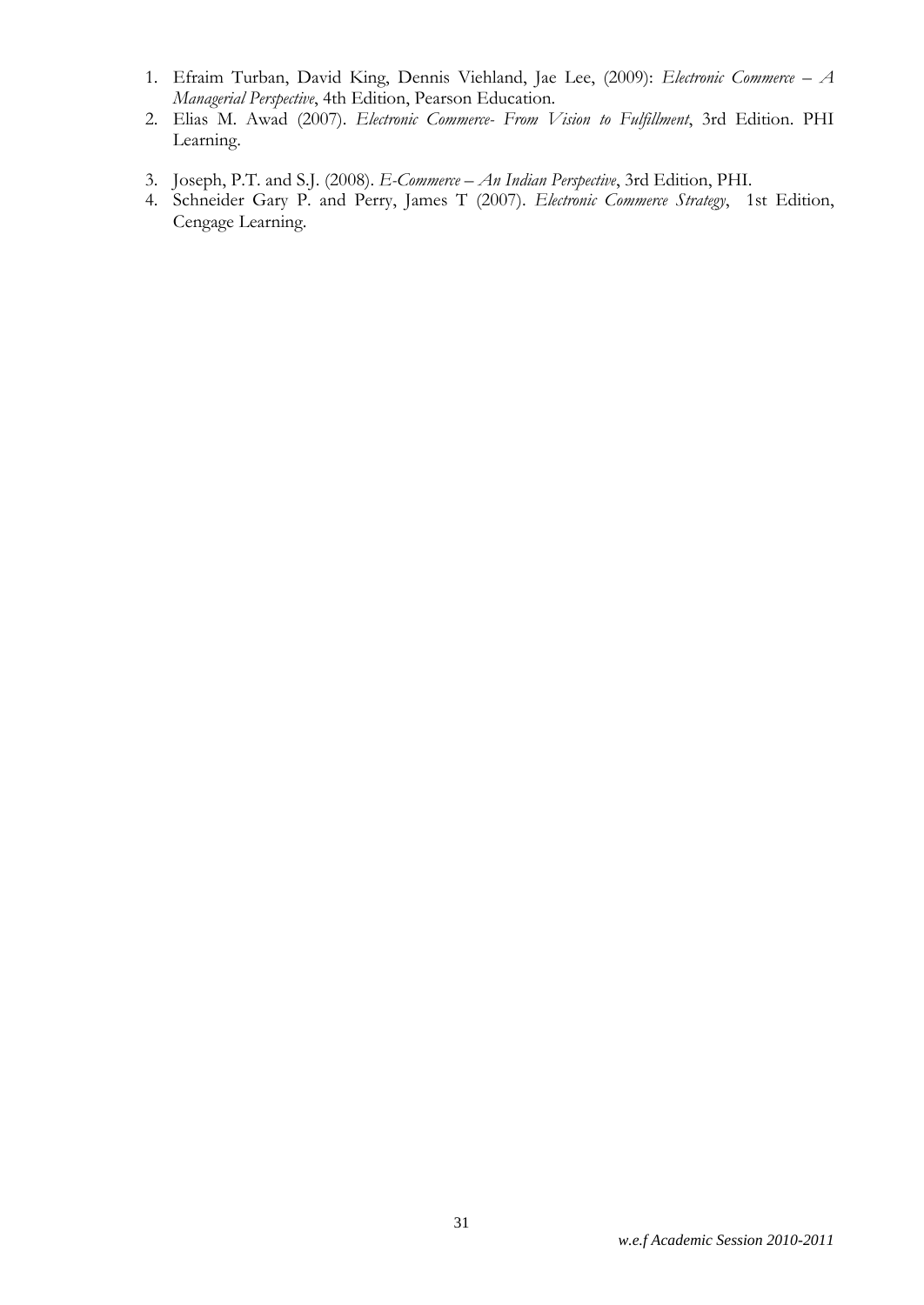### *w.e.f Academic Session 2010-2011*

## **GURU GOBIND SINGH INDRAPRASTHA UNIVERSITY, DELHI MASTER OF BUSINESS ADMINISTRATION (MBA)**

## **Managerial Skills Development (Non University Examination)**

### **Course Code: MS 116 L-2 Credits- 2**

**Objectives:** This course will focus on overall Personality Development of students by enhancing their communication skills, shaping their attitudes and behaviour and ultimately preparing them for corporate roles.

## **Course Contents Unit I Strengthening Oral Communication:** Presentations and Extempore. **(07 Hours) Unit II Strengthening Oral Communication:** Role Playing, Debates and Quiz. **(07 Hours) Unit III Strengthening Written Communication:** Case Studies. Exercises on Corporate Writing, Creative Writing, Poster Making, Framing Advertisements, Slogans, Captions, Preparing Press Notes. **(07 Hours) Unit IV Group Discussion and Mock Interviews**.

**(07 Hours)**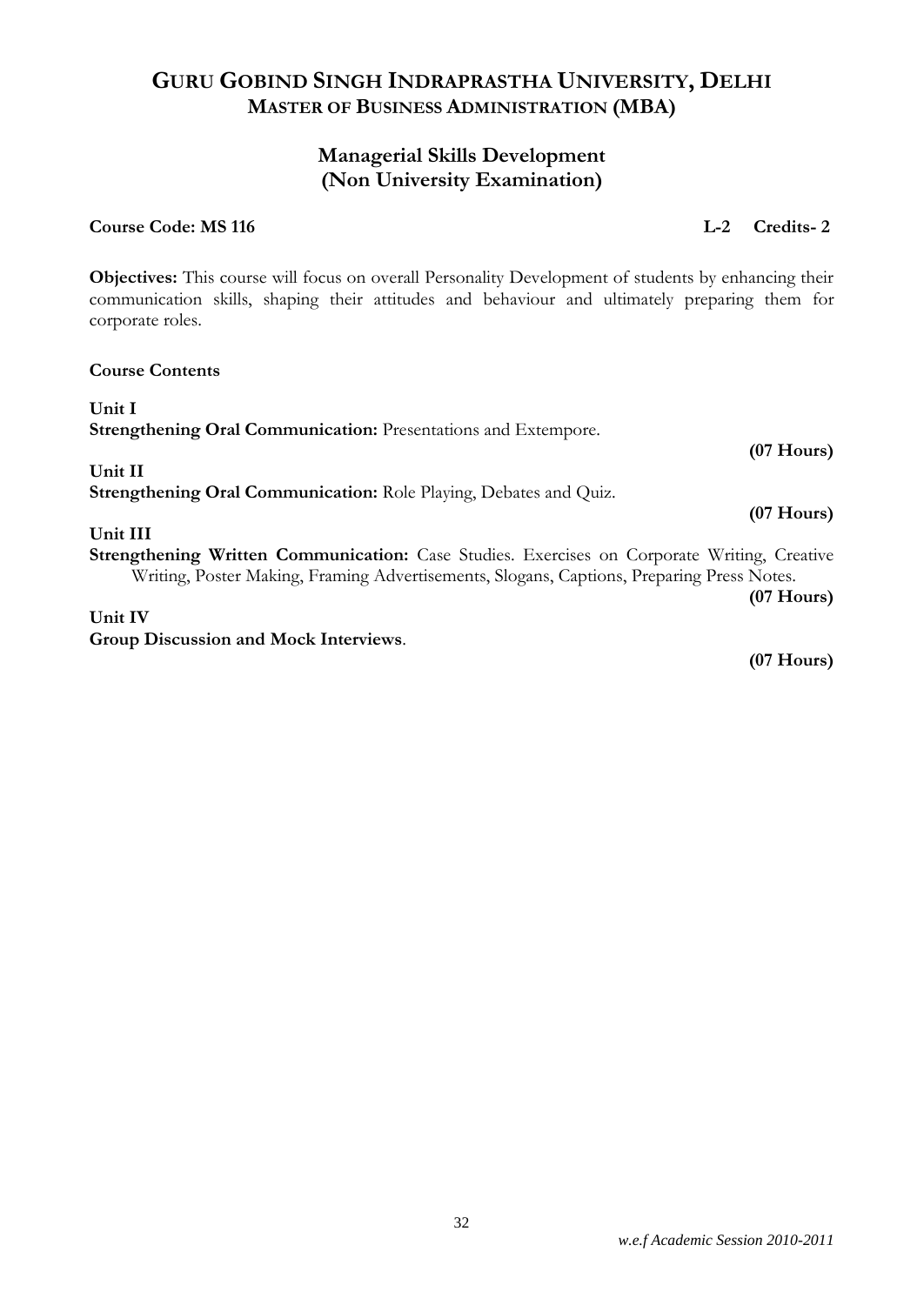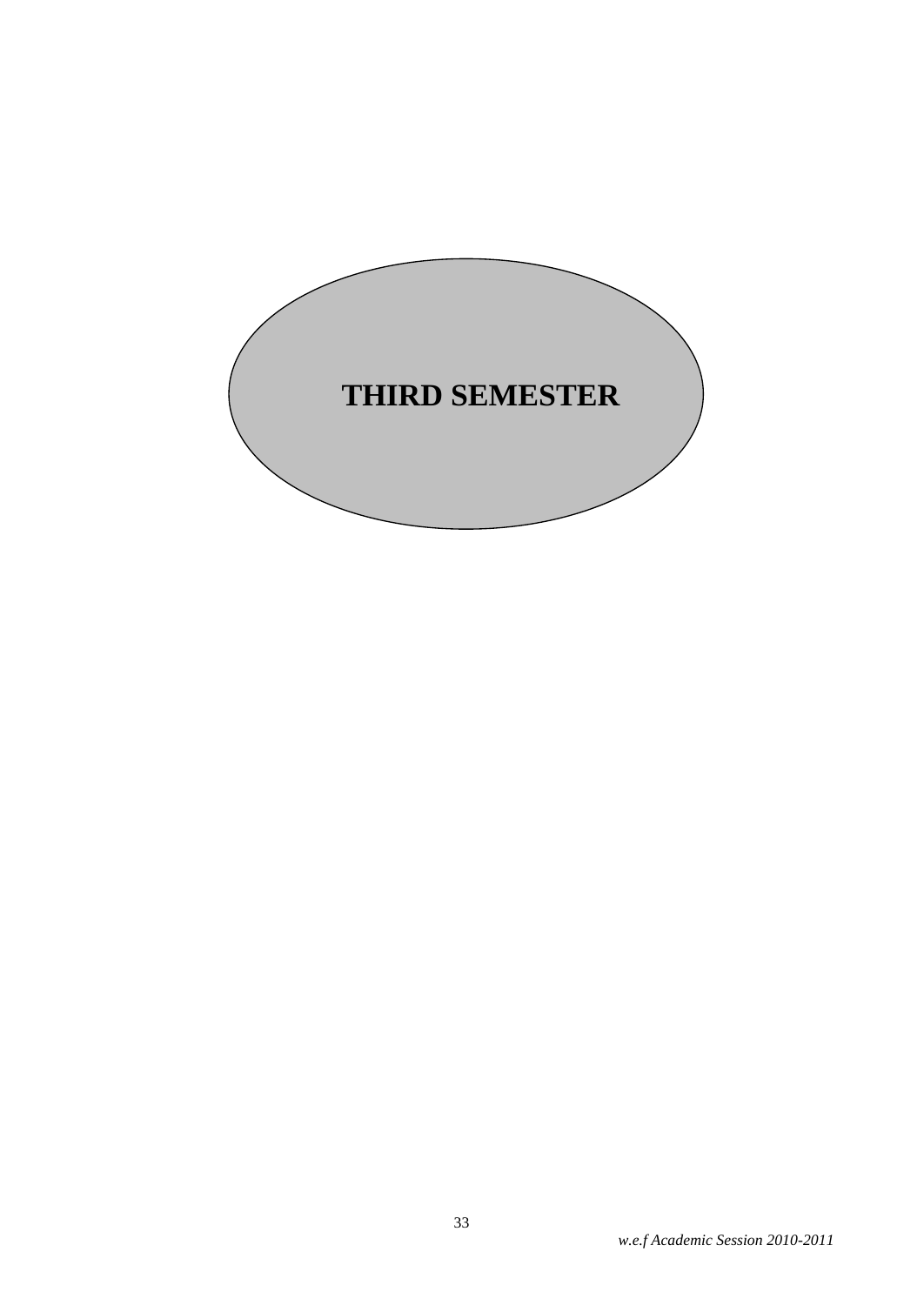# **SUMMER TRAINING APPRAISAL**

### **Student's Name:**

### **Programme:**

*You are requested to provide your opinion on the following parameters.*

| <b>Outstanding</b>                                                                  | Good                                                        | Satisfactory                                                                       | Unsatisfactory   |  |  |
|-------------------------------------------------------------------------------------|-------------------------------------------------------------|------------------------------------------------------------------------------------|------------------|--|--|
| $\boldsymbol{A}$                                                                    | $\boldsymbol{B}$                                            | $\boldsymbol{C}$                                                                   | $\boldsymbol{D}$ |  |  |
| 1. Technical knowledge gathered about the industry and the job he/she was involved. |                                                             |                                                                                    |                  |  |  |
|                                                                                     | 2. Communication Skills : Oral / Written / Listening skills |                                                                                    |                  |  |  |
| 3. Ability to work in a team                                                        |                                                             |                                                                                    |                  |  |  |
| 4. Ability to take initiative                                                       |                                                             |                                                                                    |                  |  |  |
|                                                                                     |                                                             | 5. Ability to develop a healthy long term relationship with client                 |                  |  |  |
|                                                                                     |                                                             | 6. Ability to relate theoretical learning to the practical training                |                  |  |  |
|                                                                                     |                                                             | 7. Creativity and ability to innovate with respect to work methods & procedures    |                  |  |  |
|                                                                                     | 8. Ability to grasp new ideas and knowledge                 |                                                                                    |                  |  |  |
| 9. Presentations skills                                                             |                                                             |                                                                                    |                  |  |  |
| 10. Documentation skills                                                            |                                                             |                                                                                    |                  |  |  |
| 11. Sense of Responsibility                                                         |                                                             |                                                                                    |                  |  |  |
|                                                                                     |                                                             | 12. Acceptability (patience, pleasing manners, the ability to instill trust, etc.) |                  |  |  |
|                                                                                     | 13. His/her ability and willingness to put in hard work     |                                                                                    |                  |  |  |
|                                                                                     |                                                             | 14. In what ways do you consider the student to be valuable to the organization?   |                  |  |  |
|                                                                                     | Consider the student's value in term of: (a) Qualification  |                                                                                    |                  |  |  |
|                                                                                     |                                                             | (b) Skills and abilities                                                           |                  |  |  |
|                                                                                     |                                                             | (c) Activities/ Roles performed                                                    |                  |  |  |
| 15. Punctuality                                                                     |                                                             |                                                                                    |                  |  |  |
| Any other comments                                                                  |                                                             |                                                                                    |                  |  |  |
| <b>Assessor's Overall rating</b>                                                    |                                                             |                                                                                    |                  |  |  |
| Assessor's Name:                                                                    |                                                             |                                                                                    |                  |  |  |

Designation: Organization name and address: Email id: Contact No: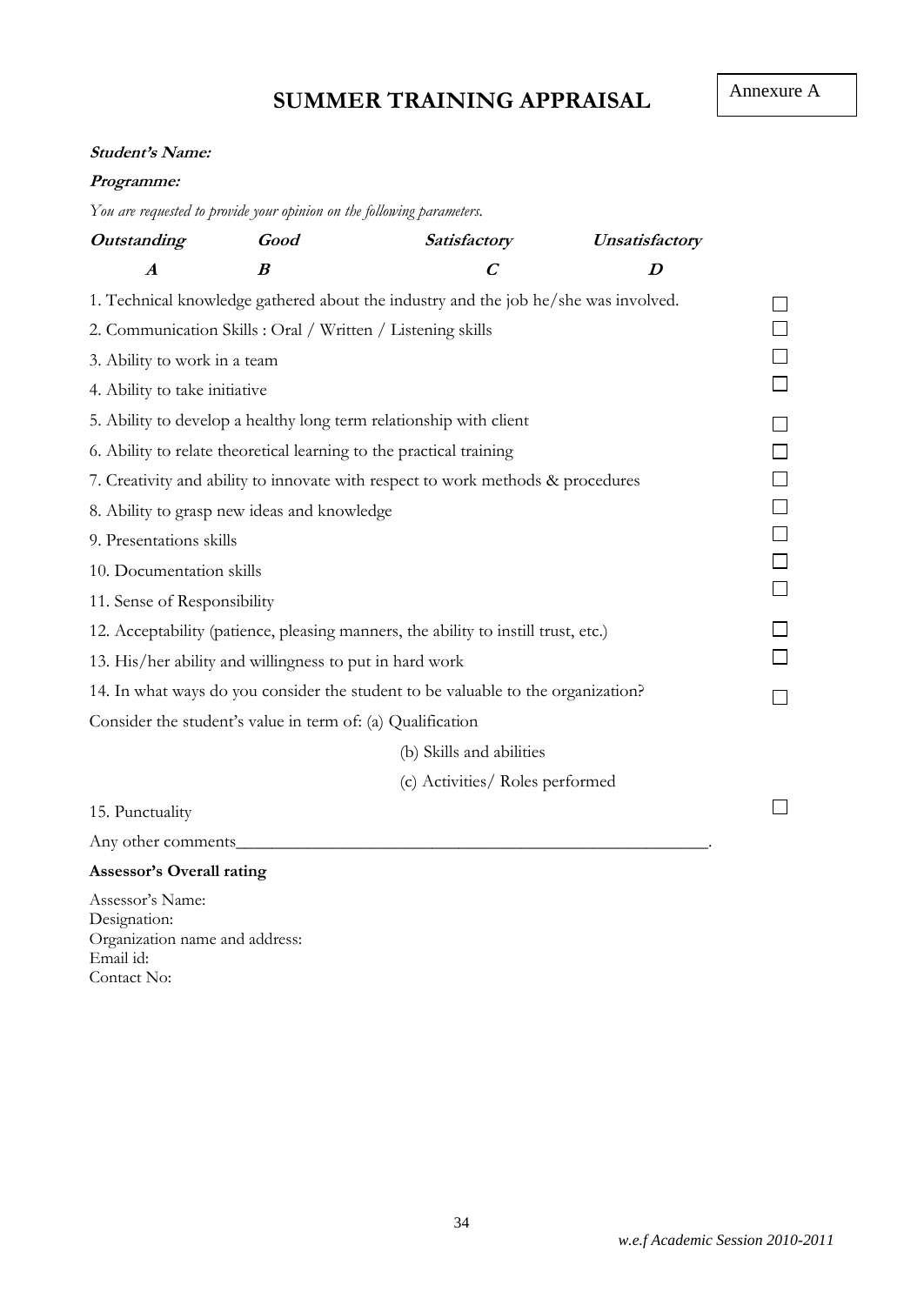## **GURU GOBIND SINGH INDRAPRASTHA UNIVERSITY, DELHI**

### **MASTER OF BUSINESS ADMINISTRATION (MBA)**

### **Summer Training Report**

**Course Code: MS 201 L-0 Credits-4**

All the students will submit their Summer Training Reports (in duplicate) within a period of one month in the concerned institute/school; this period shall be counted from the last date of completion of their Summer Training. The supervisor in the organization under whose guidance the summer training is carried out will be required to grade the student's report in the format prescribed by the university (Annexure – A). Each student will be attached with one internal faculty guide, with whom they shall be in continuous touch during the training period. The internal faculty guide will be required to evaluate (out of 40 marks) on the basis of the assessment report provided by the organization where the Summer Training has been completed and his/her own assessment about the work done by the student. The evaluation of the remaining 60 marks shall be made by external examiner appointed by the University who shall evaluate the report on the basis of presentation and the assessment report received from the organization where student has undergone Summer Training.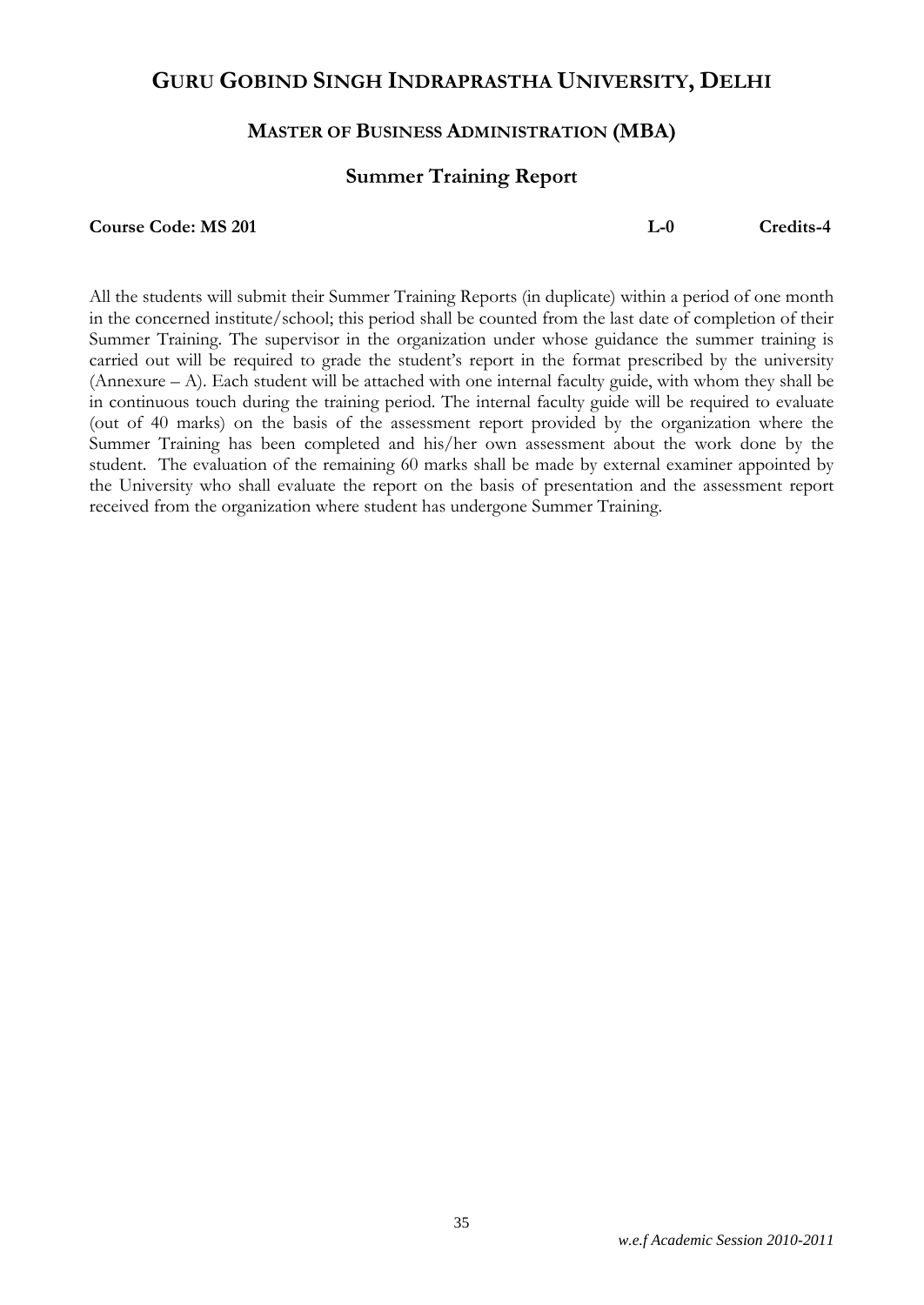## **GURU GOBINDSINGH INDRAPRASTHA UNIVERSITY, DELHI**

## **MASTER OF BUSINESS ADMINISTRATION (MBA)**

## **Management of International Business**

## **Course Code: MS 203 L-4 Credits-4**

**Objectives:** The objective of this course is to enable the students to manage business when the Organizations are exposed to international business environment.

## **Course Contents**

**Unit I**

**Nature and Scope of International Management**: Introduction to International Business; E.P.R.G. – Approach, The Environment Of International Business, Reasons for Going International, Analyzing International Entry Modes, Strategy in the Internationalization of Business, Basic Models for Organization Design in Context of Global Dimensions; Entry Barriers, Global Competitiveness of Indian Organizations. **(14 Hours)**

## **Unit II**

**Unit III**

### **Managing Globally :** Global Marketing Management, Global Operations, Cross-Cultural Management : Hofstede Study, Edward T Hall Study, Cultural Adaptation through Sensitivity Training, Global Human Resources Management , Aspects of Global Financial Management

**Formulating Strategy for International Management**: Strategy as a Concept, Implementing Global Strategy, International Competitive Advantage; International Strategic Alliances, Global Mergers and Acquisition. **(14 Hours)**

## **Unit IV**

### **Broad issues in Globalization** *:* Emerging Global Players , Ethical issues in Context of International Business, The Social Responsibility of the Global Firm , Cross-Culture Communication and Negotiation, Leadership Issues, , Business Improvement: Integrating Quality, Innovation, and Knowledge Management, , The Role of the Parent: Managing the Multi Business Firm, Organizing and Structuring the Multi Business Firm

### **Text Books**

1. Lasserre, Philippe (2007). *Global Strategic Management*, Palgrave MacMillan.

2. [John D Daniels,](http://www.infibeam.com/Books/search?author=John%20D%20Daniels) [Lee H Radebaugh](http://www.infibeam.com/Books/search?author=Lee%20H%20Radebaugh) [Daniel P Sullivan](http://www.infibeam.com/Books/search?author=Daniel%20P%20Sullivan) , [Prashant Salwan](http://www.infibeam.com/Books/search?author=Prashant%20Salwan) (2010). *International Business Environments and Operations*, Pearson Education

## **Reference Books**

- 1. Tamer Cavusgil, Gary Knight (2010). *International Business: Strategy, Management and the New Realities*, 1st Edition, Pearson Education.
- 2. K Aswathappa(2008). *International Business*, Tata Mcgraw Hill.
- 3. Richard Hodgetts, Fred Luthans, Jonathan Doh (2008). *International Management: Culture, Strategy And Behaviour*, Pearson Education.
- 4. Deresky (2010). *International Management: Managing across borders and culture*. Pearson Education.

## **(14 Hours)**

## **(14 Hours)**

### 36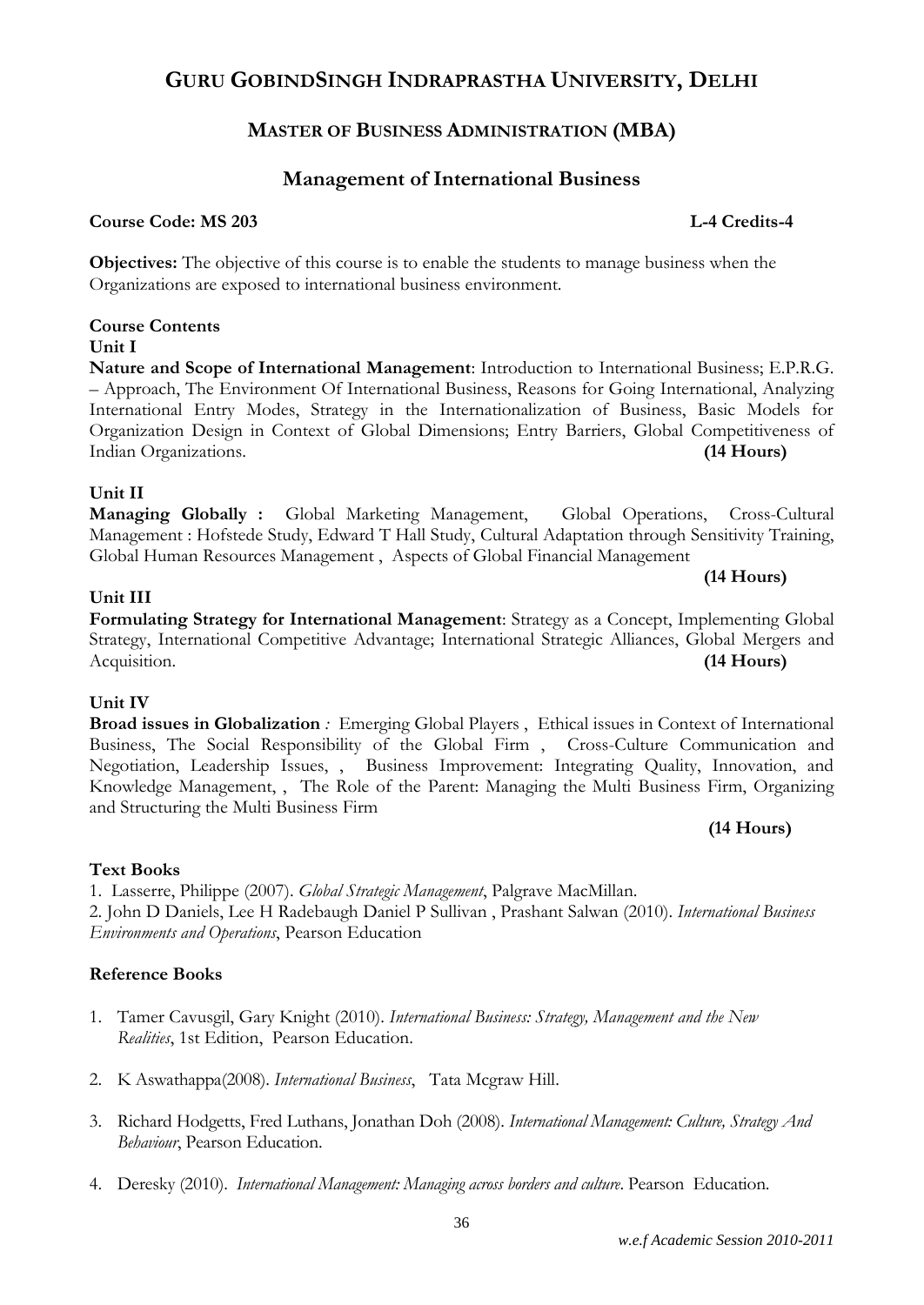# **GURU GOBIND SINGH INDRAPRASTHA UNIVERSITY, DELHI MASTER OF BUSINESS ADMINISTRATION (MBA) Information Systems Management**

#### **Course Code: MS 205 L-4 Credits-4**

**Objectives:** The objective of this course is to expose the students to the managerial issues relating to information systems and help them identify and evaluate various options in this regard.

#### **Course Contents Unit I**

Meaning and Role of Information Systems. Types of Information Systems: Operations Support Systems, Management Support Systems, Expert Systems, and Knowledge Management Systems. Information Systems for Strategic Management: Competitive Strategy Concepts, Strategic Role of Information Systems. Integrating Information Systems with Business Strategy, Value Chain Analysis, and Strategic Information Systems Framework.

#### **(16 Hours)**

#### **Unit II**

#### Planning for Information Systems: Identification of Applications, Business Planning Systems and Critical Success Factors, Method of Identifying Applications, Risks in Information Systems. Resource Requirements for Information Systems: Hardware and Capacity Planning, Software Needs, Procurement Options – Make or Buy decisions, Outsourcing as an Option.

**(16 Hours)**

#### **Unit III**

#### Systems design and Development Methodologies: SDLC Approach, Prototyping, Spiral Method, End User Development. Logical and Physical Design. Evaluation of Information Systems.

**(12 hours)**

#### **Unit IV**

#### Emerging Concepts and Issues in Information Systems: Supply Chain Management, Customer Relationship Management, ERP. Introduction to Data Warehousing, Data Mining and its Applications. **(12 Hours)**

**Note:** Each student will write a research paper on a specific Information System related issue of their choice. This paper may include the following:

- Historic Development
- **Examination of Current Issues**
- Exploration of the Actual or Expected Impact on Employees, Industry or Government, Presentation of available Alternatives if Applicable
- References

#### **Text Books**

- 1. James A O'Brien, George M Marakas and Ramesh Behl (2010). *Management Information Systems*, Nineth Edition, Tata McGraw Hill Education, New Delhi.
- 2. Ken Laudon and Jane Laudon and Rajanish Dass (2010). *Management Information Systems*, Eleventh Edition, Pearson, New Delhi.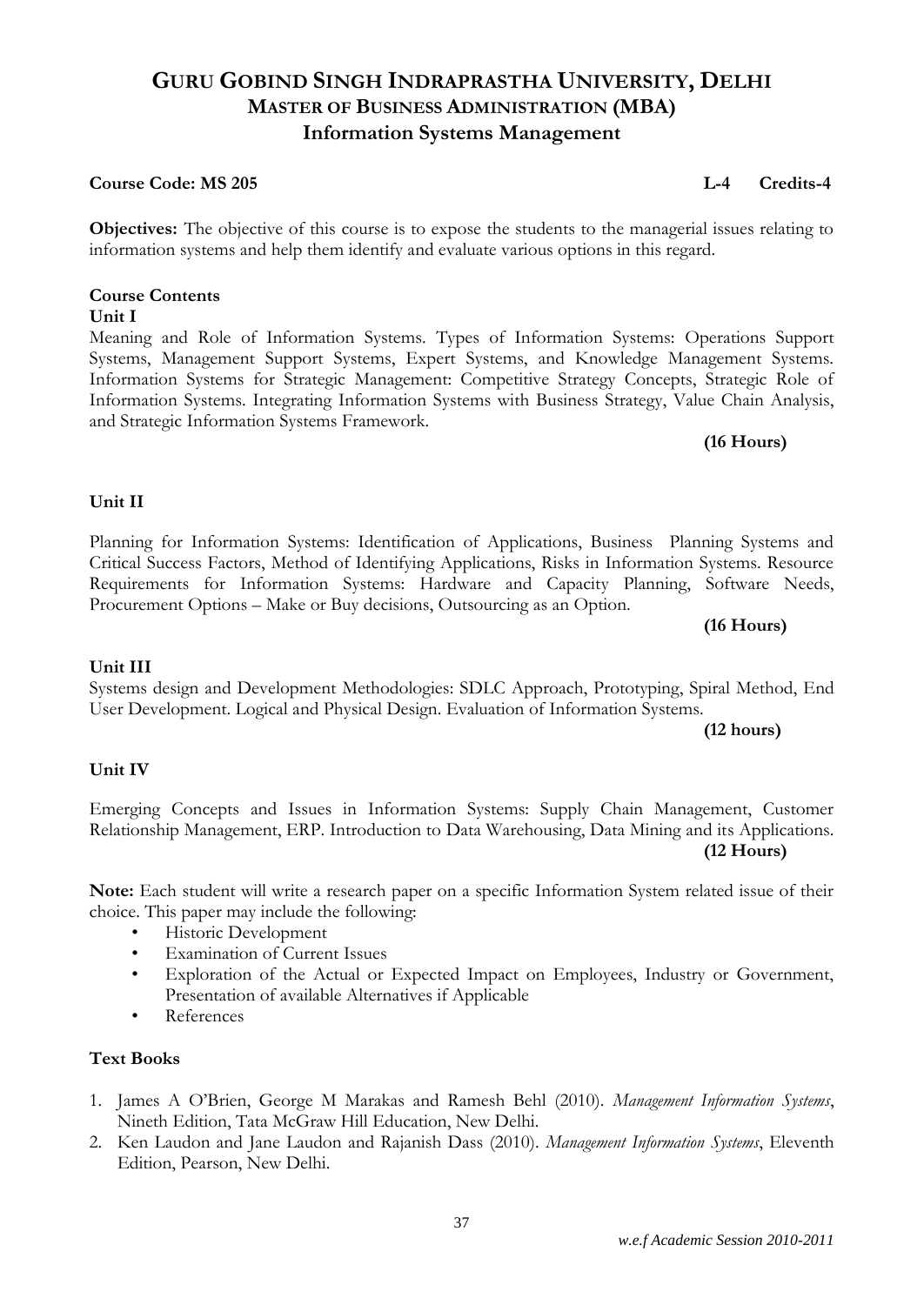- 1. Turban, E., McLean, E. and Wetherbe, J. (2001). *Information Technology for Management: Making Connections for Strategic Advantage.* John Wiley and Sons.
- 2. D.P.Goyal (2008). *Management Information Systems-Managerial Perspectives,* Second Edition, Macmillan, New Delhi.
- 3. S.A.Kelkar (2009). *Management Information Systems-A concise Study*, Second Edition, PHI Learning, New Delhi.
- 4. Nirmalya Bagchi (2010), *Management Information Systems*, Vikas Publishing House, New Delhi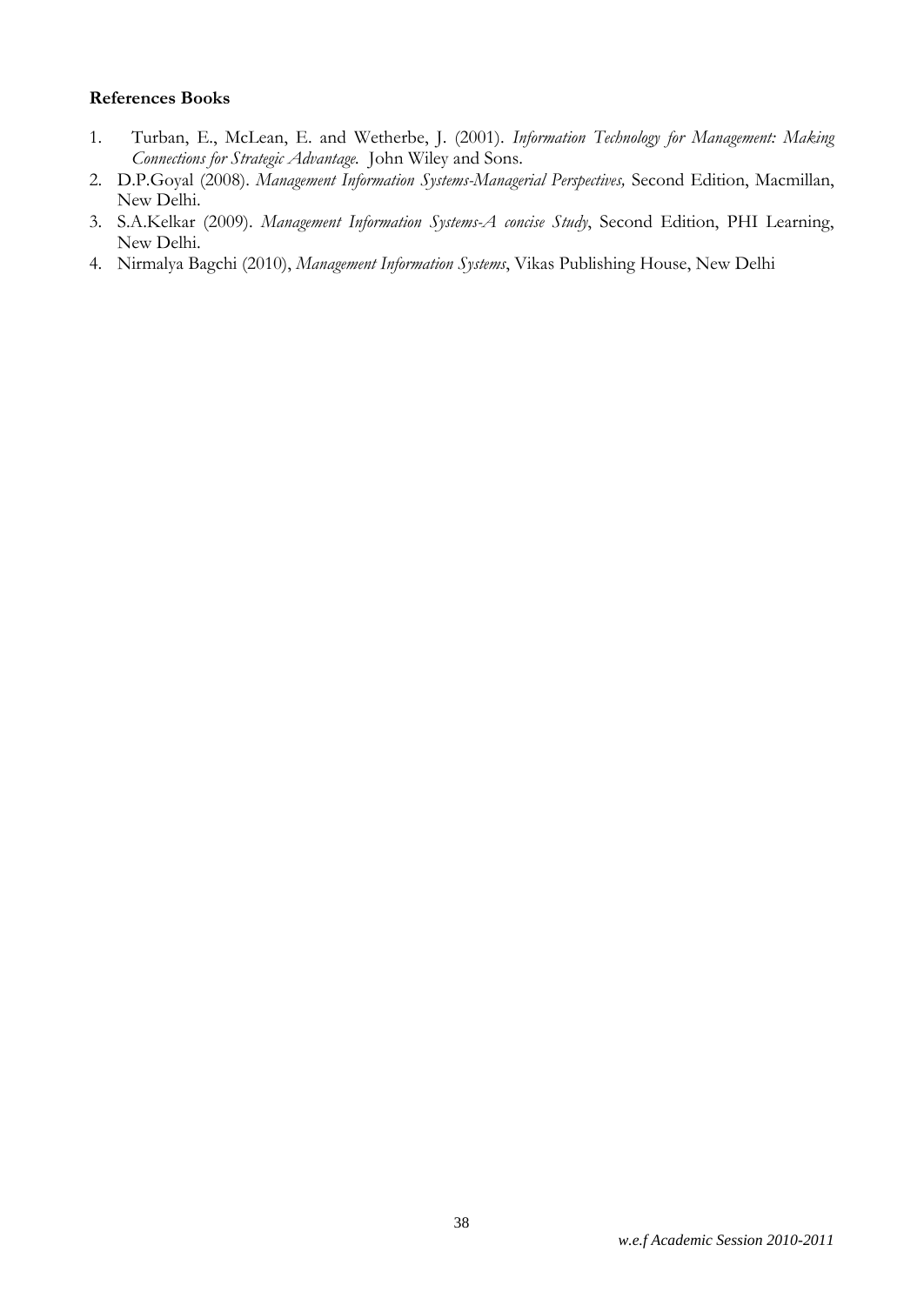# **GURU GOBIND SINGH INDRAPRASTHA UNIVERSITY, DELHI MASTER OF BUSINESS ADMINISTRATION (MBA) Entrepreneurship and Small Business Management**

#### **Course Code : MS 207 L-4 Credits - 4**

**Objectives:** The course aims at instituting entrepreneurship skills in the students by giving an overview of who the entrepreneurs are and what competences are needed to become an entrepreneur or entrepreneur. The Course aims at giving insights into the Management of Small Family Business, based on 3S Model: Stimulate, Sustain and Support so that a spirit of entrepreneurship can be inculcated among the student participants.

#### **Course Contents**

#### **Unit I**

**Entrepreneurship:** Concept and Definitions; Entrepreneurship and Economic Development; Classification and Types of Entrepreneurs; Entrepreneurial Competencies; Factor Affecting Entrepreneurial Growth – Economic, Non-Economic Factors; EDP Programmes; Entrepreneurial Training; Traits/Qualities of an Entrepreneurs; Entrepreneur; Manager Vs. Entrepreneur.

### **(14 Hours)**

**Opportunity / Identification and Product Selection:** Entrepreneurial Opportunity Search and Identification; Criteria to Select a Product; Conducting Feasibility Studies; Project Finalization; Sources of Information. **(14 Hours)**

#### **Unit III**

**Unit IV**

**Unit II**

**Small Enterprises and Enterprise Launching Formalities :** Definition of Small Scale; Rationale; Objective; Scope; Role of SME in Economic Development of India; SME; Registration; NOC from Pollution Board; Machinery and Equipment Selection; Project Report Preparation; Specimen of Project Report; Project Planning and Scheduling using Networking Techniques of PERT / CPM; Methods of Project Appraisal.

### **(14 Hours)**

**Role of Support Institutions and Management of Small Business :** Director of Industries; DIC; SIDO; SIDBI; Small Industries Development Corporation (SIDC); SISI; NSIC; NISBUED; State Financial Corporation SFC; Marketing Management; Production Management; Finance Management; Human Resource Management; Export Marketing; Case Studies-At least 4 (four) in whole course.

#### **(14 Hours)**

#### **Text Books**

- 1. Kuratko, D.F. & Hodgetts, R.M. ( 2009). *Entrepreneurship: Theory, Process and Practice*. Thomson Press
- 2. Charantimath, P. (2009). *Entrepreneurship Development: Small Business Enterprises*. Pearson

- 1. Desai, Vasant (2009). *Small-Scale Industries and Entrepreneurship*. Himalaya Publishing House, Delhi.
- 2. Kaulgud, Aruna (2003). *Entrepreneurship Management*. Vikas Publishing House, Delhi.
- 3. Balaraju, Theduri (2004). *Entrepreneurship Development: An Analytical Study*. Akansha Publishing House, Uttam Nagar, New Delhi.
- 4. David, Otes (2004). *A Guide to Entrepreneurship*. Jaico Books Publishing House, Delhi.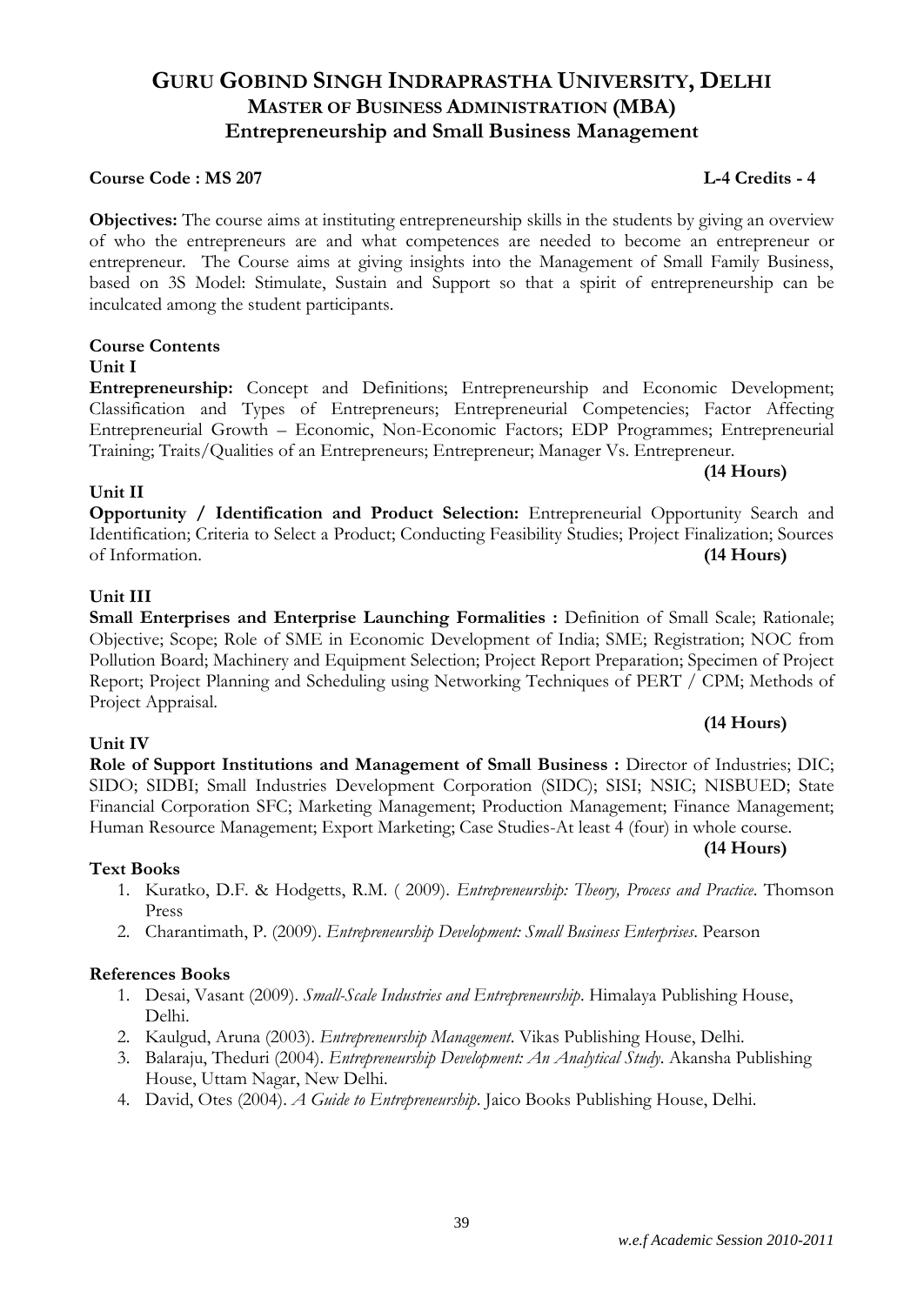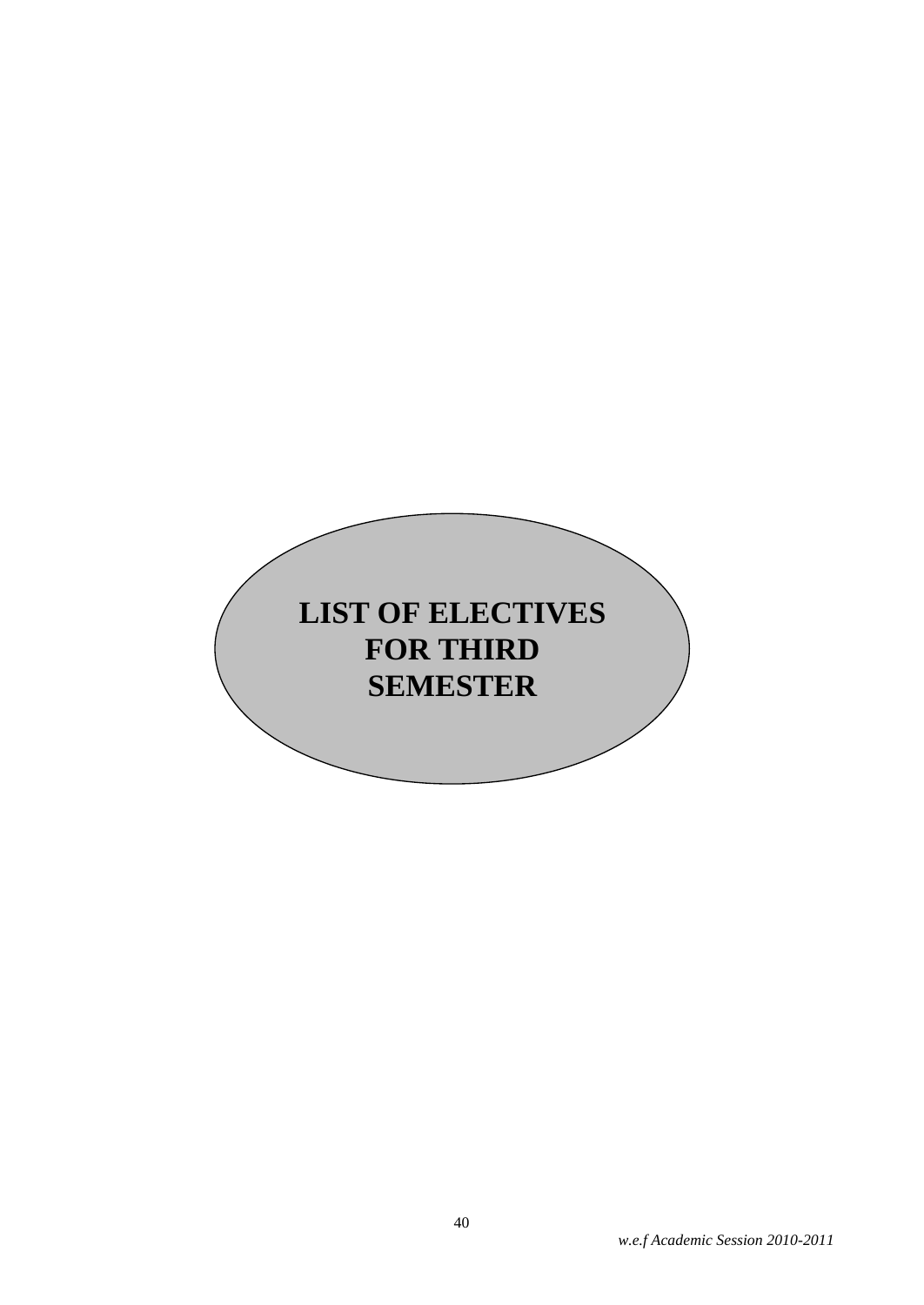# **MASTER OF BUSINESS ADMINISTRATION (MBA)**

# **Consumer Behaviour**

#### **Course Code: MS 209 L-3 Credits – 3**

**Objectives:** This course aims at enabling students to understand the various aspects of consumer behavior, the external and internal factors that influence consumer behaviour and to apply this understanding to the development of marketing strategy.

#### **Unit I**

**Introduction to Consumer Behavior:** Scope and Relevance of Consumer Behavior Studies; Basic Model of Consumer Behavior: Buying Decision Process- Problem Recognition; Information Search, Alternative Evaluation-Decision Rules- and Selection, Outlet Selection and Purchase, Post Purchase Behavior and Customer Satisfaction, Role of Involvement; Types of Buying Behaviour.

**(10 Hours)**

#### **Unit II**

**Individual Determinants of Consumer Behavior:** Motivation; Attention, Perception and Consumer Imagery; Learning and Memory; Personality and Self Concept; Consumer Attitudes – Formation and Change; Consumer Values and Lifestyles. **(14 Hours)**

#### **Unit III**

**External Determinants of Consumer Behavior:** Influence of Culture and Subculture; Social Class; Reference Groups and Family Influences. **(10 Hours)**

#### **Unit IV**

Diffusion of Innovation, Models of Consumer Behavior; Researching Consumer Behavior; Online Consumer Behavior. **(8 Hours)**

#### **Text Books**

- 1. Schiffman L.G. and Kanuk L.L. (2006), *Consumer Behaviour*, 9th Edition, Pearson Education, New Delhi.
- 2. Hawkins, D. I. & Best R. J. and Coney, K.A. and Mookerjee, A, (2007) *Consumer Behaviour- Building Marketing Strategy*. Tata McGraw Hill, New Delhi.

- 1. Solomon, Michael R. (2009), *Consumer Behaviour: Buying, Having and Being*, PHI Learning Pvt. Ltd., New Delhi
- 2. Assel Henry, (2005), *Consumer Behaviour*, Cengage Learning, New Delhi.
- 3. Majumdar,R.(2010), *Consumer Behaviour: Insights from the Indian Market*, PHI Learning Pvt. Ltd., New Delhi
- 4. Loudon, David L. and Della Bitta, J. (2002) *Consumer Behaviour*, 4th Edition, Tata McGraw Hill, New Delhi.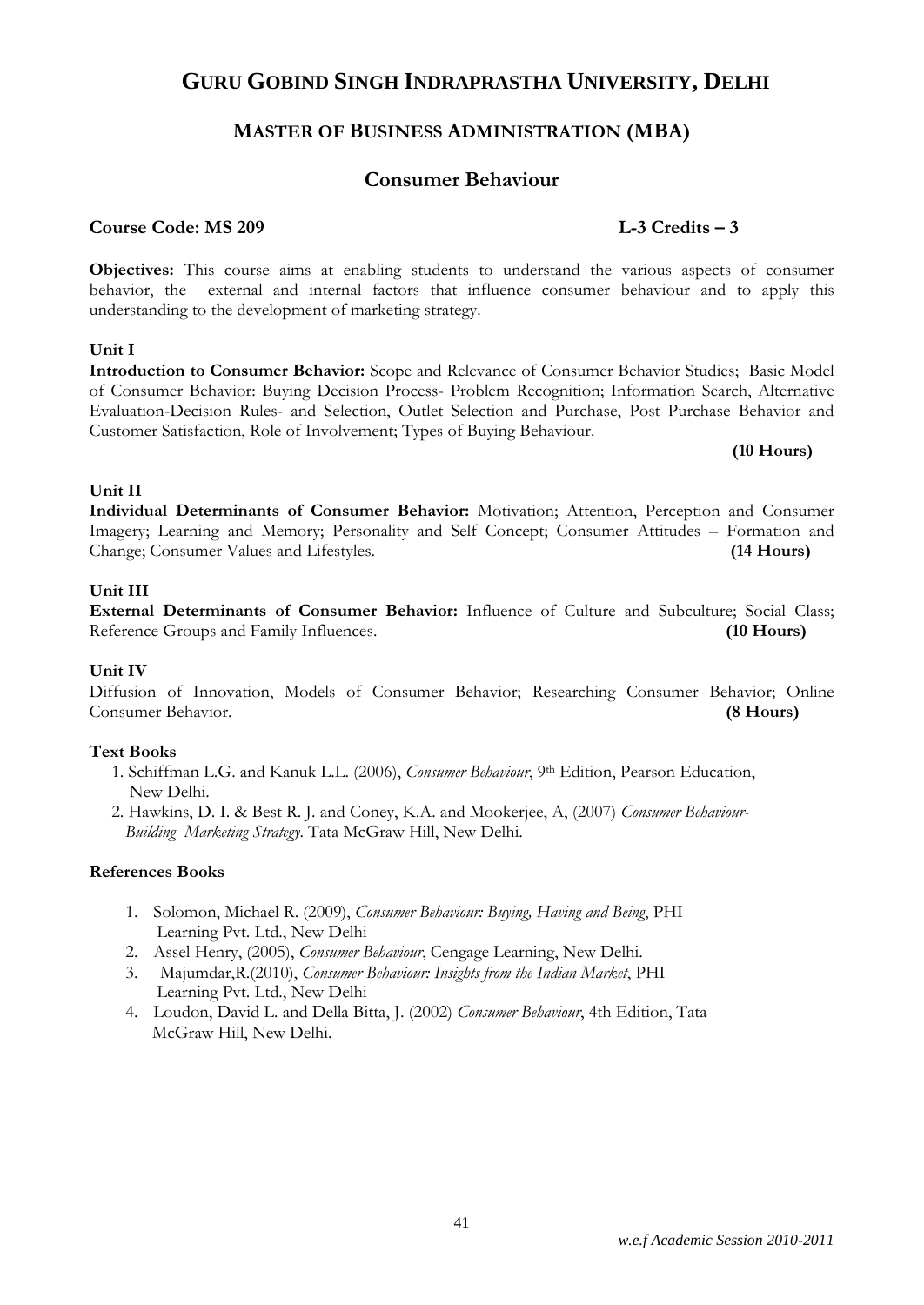### **MASTER OF BUSINESS ADMINISTRATION (MBA)**

#### **Sales & Distribution Management**

#### **Course Code: MS 211 L-3 Credits-3**

**(10 Hours)**

**Objectives:** The course aims to impart the knowledge and skills needed to manage the sales force and distribution functions in a business organization so as to help gain a competitive advantage.

#### **Course Contents**

#### **Unit I**

**Introduction to Sales Management:** Scope and Importance; The Evolving Face of Personal Selling; Personal Selling Process and Approaches; Sales Organization Structure; Sales Strategies, Sales Forecasting; Sales Territory Design. **(12 Hours)**

#### **Unit II**

**Sales Force Management:** Sales Force Job Description; Recruitment and Selection; Training Sales Personnel; Sales Force Motivation; Compensation; Sales Quotas: Evaluating Sales Performance; Information Technology in Sales Management; **(10 Hours)**

#### **Unit III**

**Distribution Planning and Control:** Functions of Intermediaries; Types and Role of Channel Intermediaries in India for Consumer and Industrial Products: Wholesale and Retail Structure, Complex Distribution Arrangement (Structural Separation and Postponement) Channel Strategy and Design; Selection, Motivation and Evaluation of Intermediaries; Managing Channel Dynamics, Relationships and Channel Conflict; Ethical and Legal Issues in Sales and Distribution Management in Indian context.

#### **Unit IV**

**Distribution System and Logistics:** Physical Distribution System –Objectives and Decision Areas; Customer Service Goals; Logistics Planning; An overview of Transportation, Warehousing and Inventory Decisions; Efficient Supply Chain Management (SCM); Integration of Sales and Distribution Strategy; Case Studies. **(10 Hours)**

#### **Text Books**

- 1. Still, R. R. & Cundiff, E. W., Govoni, N. A. P. (2007). *Sales Management*. 5th Edition Pearson Education, New Delhi
- 2. Rosenbloom, Bert (2004) *Marketing Channels: A Management View*, 7<sup>th</sup> Edition , Cengage Learning, New Delhi.

- 1. Jobber , David and Lancaster, Geoffery (2006), *Selling and Sales Management*, 7th Edition, Pearson Education, New Delhi
- 2. Tanner Jr., J.F., Honeycutt Jr., E.D. and Erffmeyer, R.C. (2009), *Sales Management*:, Pearson Education, New Delhi
- 3. Panda, T.K. and Sahadev, S (2005) *Sales and Distribution Management*, Oxford University Press, New Delhi.
- 4. Havaldar, K K. and Cavale, VM. ((2007), *Sales and Distribution Management:Text and Cases,* Tata McGraw Hill, New Delhi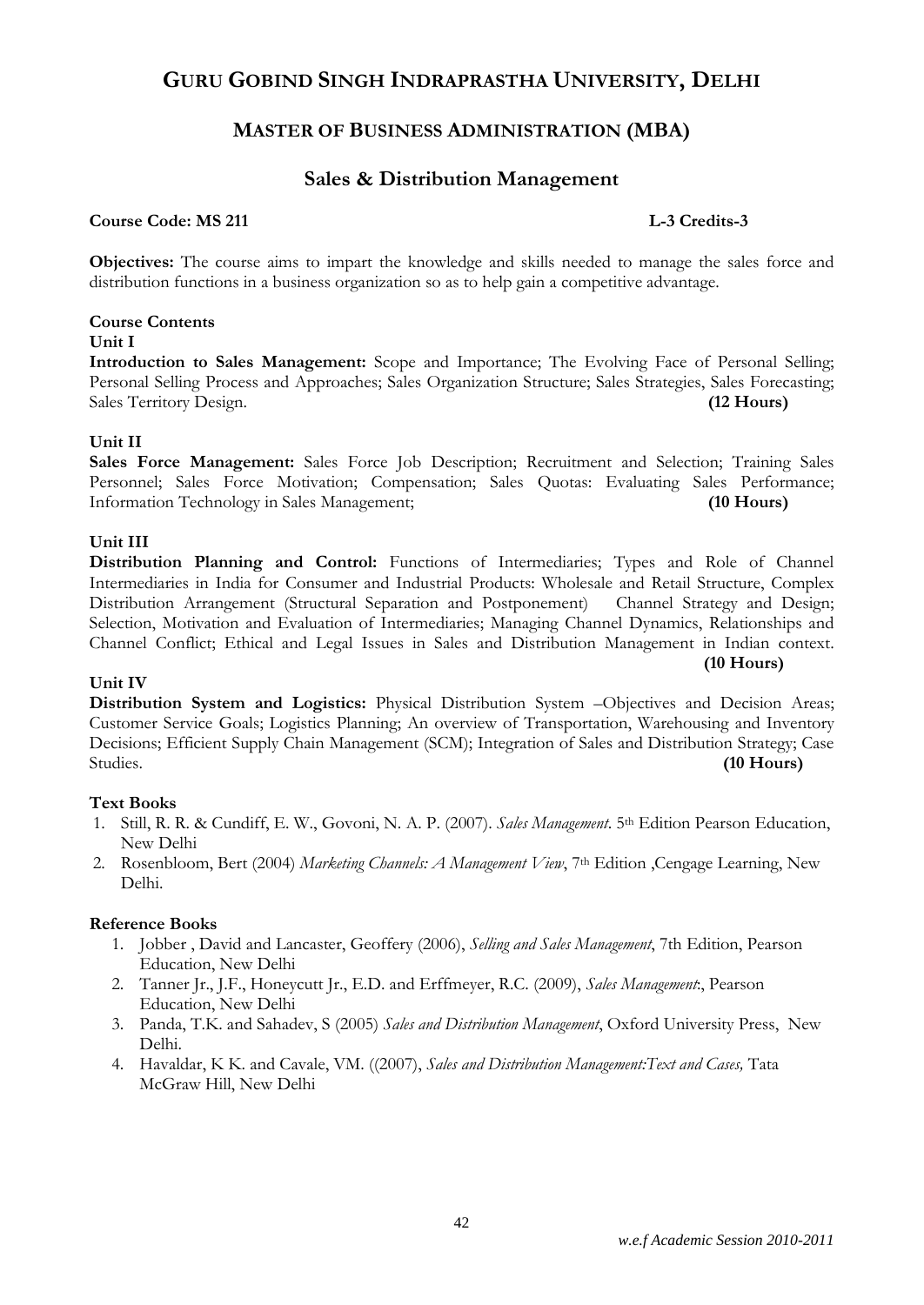# **MASTER OF BUSINESS ADMINISTRATION (MBA)**

# **International Marketing**

**Course Code : MS 213 L-3 Credits – 3**

**Objectives:** The course aims at acquainting students with the concepts and procedures for international marketing and trains them to develop and implement plans and strategies for entering international markets and managing overseas operations.

# **Course Contents**

**Unit I**

**International Marketing:** Meaning, Scope and Importance; International Marketing Orientation: E.P.R.G. – Approach: An overview of the International Marketing Management Process; International Marketing Environment. International Market Segmentation and Positioning; Screening and Selection of Markets; International Market Entry Strategies: Exporting, licensing, Contract Manufacturing, Joint Venture M & A, Setting-up of Wholly Owned Subsidiaries Aboard, Strategic Alliances.

#### **Unit II**

**International Product and Pricing Strategies:** Product Designing: Product Standardization Vs. Adaptation; Managing Product Line, International Trade Product Life Cycle, New Product Development; Pricing for International Markets: Factors Affecting International Price Determination; Price Quotations and Terms of Sale. **(10 Hours)**

#### **Unit III**

**Managing International Distribution and Promotion:** Distribution Channel Strategy – International Distribution Channels, their Roles and Functions; Selection and Management of Overseas Intermediaries; International Distribution Logistics; Building brands in International markets; International Promotion Mix – Advertising and other Modes of Communication, Standardization Vs Adaptation, Global Advertising Regulations, Media and Message Considerations ; Planning for Trade Fairs and Exhibitions

#### **(14 Hours)**

**(6 Hours)**

#### **Unit IV**

**Emerging Trends in International Marketing:** Regionalism v/s Multilaterism; Trade Blocks; Important Grouping in the World; Legal Dimensions in International Marketing (Role of IMF and WTO); Marketing Research for Identifying Opportunities in International Markets. Use of Online Channels for International Marketing Operations **(12 Hours)**

#### **Case Studies**

#### **Text Books**

1. Cateora, Philip R. and Graham John L. (2008). *International Marketing*. 11th Edition, Tata McGraw- Hill, New Delhi .

2. Czinkota, Michael R., and Ronkainen, Ilkka A. (2007) ). *International Marketing*, 8th Edition, Cengage Learning, New Delhi.

- 1. Hollensen, S. (2010), *Global Marketing* , 4th Edition, Pearson Education.
- 2. Onkvisit, Sak and Shaw Johan J. (2009) *International Marketing- Strategy and Theory*, Fifth Edition, Taylor and Francis.
- 3. Keegan, Warren J. (2009). *Global Marketing*, 4th Edition, Pearson Education, New Delhi..
- 4. Joshi, R M (2005) , *International Marketing*, Oxford University Press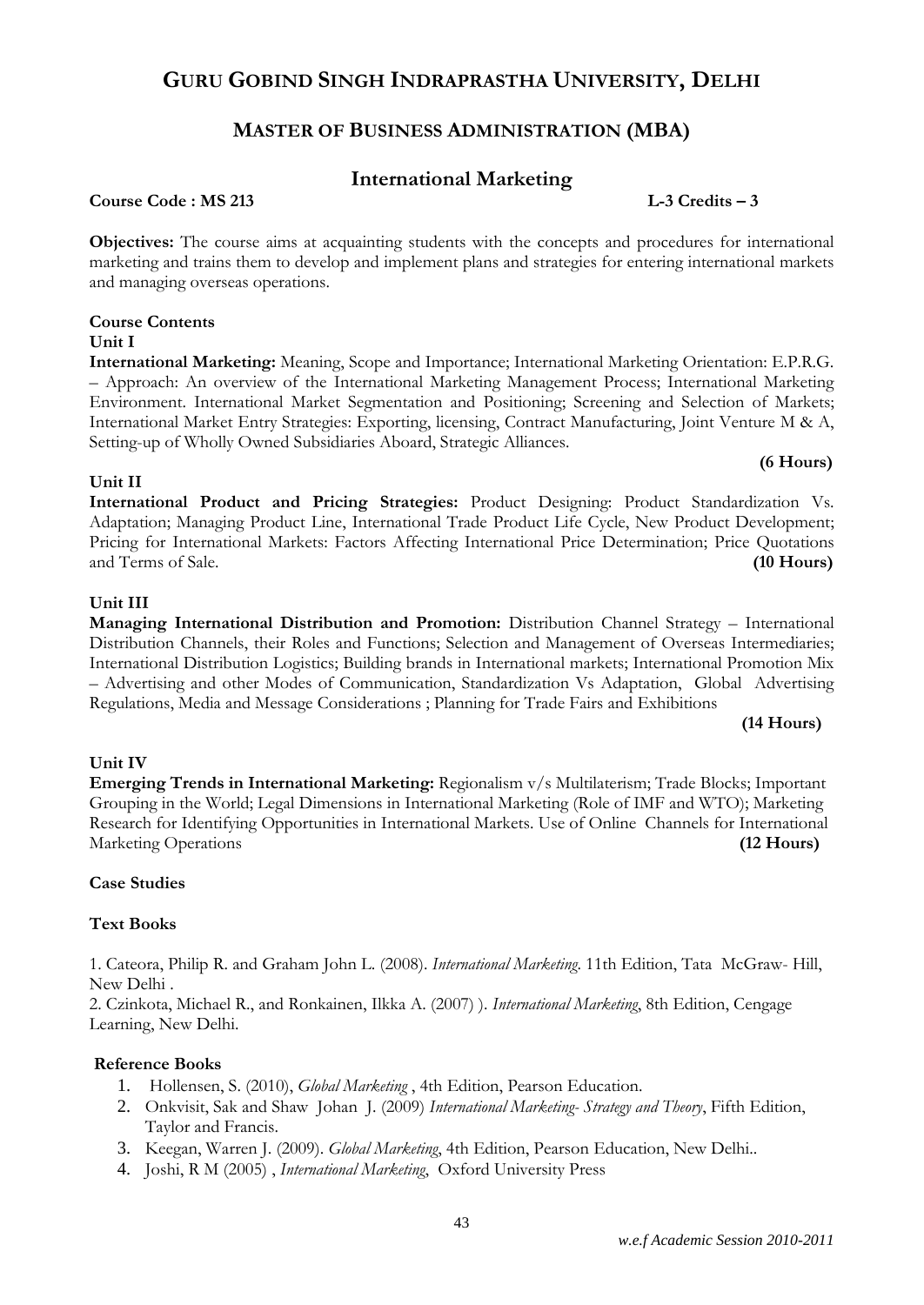# **MASTER OF BUSINESS ADMINISTRATION (MBA)**

### **Services Marketing**

**Introduction to Services Marketing:** Meaning and Nature of Services Growing Importance of Services Sector; Classification of Services and Marketing Implications; Services Marketing Management Process.

**Understanding Consumer Behavior in Services**; Consumer Decision Making in Services, Customer Expectations and Perceptions; Defining and Measuring Service Quality and Customer Satisfaction,

**Services Marketing Mix:** Service Positioning**,** Services Design and Development; Service Blueprinting; Service Process; Pricing of services; Services Distribution Management; Managing the Integrated Services

Servqual, House of Quality , GAPs Model; Service Recovery.

**Objectives:** This course aims at enabling students to apply marketing concepts and principles to the unique challenges and opportunities of services marketing to create customer value.

# **Course Contents**

#### **Unit I**

#### **Unit II**

# **Unit III**

#### Communication Mix; Physical Evidence and Servicescape; Managing Service Personnel; Employee and Customer Role in Service Delivery.

#### **Unit IV**

#### **Marketing Applications in Select Service Industries:** Hospitality Services, Airlines, Tourism Services, Health Care and Wellness: Banking and Insurance Services. **(10 Hours)**

#### **Text Books**

- 1. Zeithaml V. A. , Bitner M. J. and Pandit, A. (2008), *Services Marketing*, 5th Edition, Tata McGraw Hill Publishing Co. Ltd. New Delhi.
- 2. Lovelock C. H., Wirtz, J. and Chaterjee, J. (2010). *Service Marketing: People, Technology, Strategy*, 6th Edition, Pearson Education, New Delhi.

#### **Reference Books**

- 1. Hoffman, K. D. & Bateson, J. E.G. (2006), *Marketing of Services*, Cengage Learning,
- 2. Kurtz D. L. and Clow K. E. (2003). *Services Marketing*. Biztantra, New Delhi.
- 3. Nargundkar, Rajendra, (2010), *Services Marketing Text and Cases*, 3rd Edition, Tata McGraw Hill Publishing Co. Ltd. New Delhi.
- 4. Fitzsimmons, JA, and Fitzsimmons, M.J (2005) *Service Management: Operations, Strategy, and Information Technology* 5th Edition. Irwin/McGraw-Hill

**Course Code: MS 215 L-3 Credits- 3**

**(10 Hours)**

**(12 Hours)**

**(10 Hours)**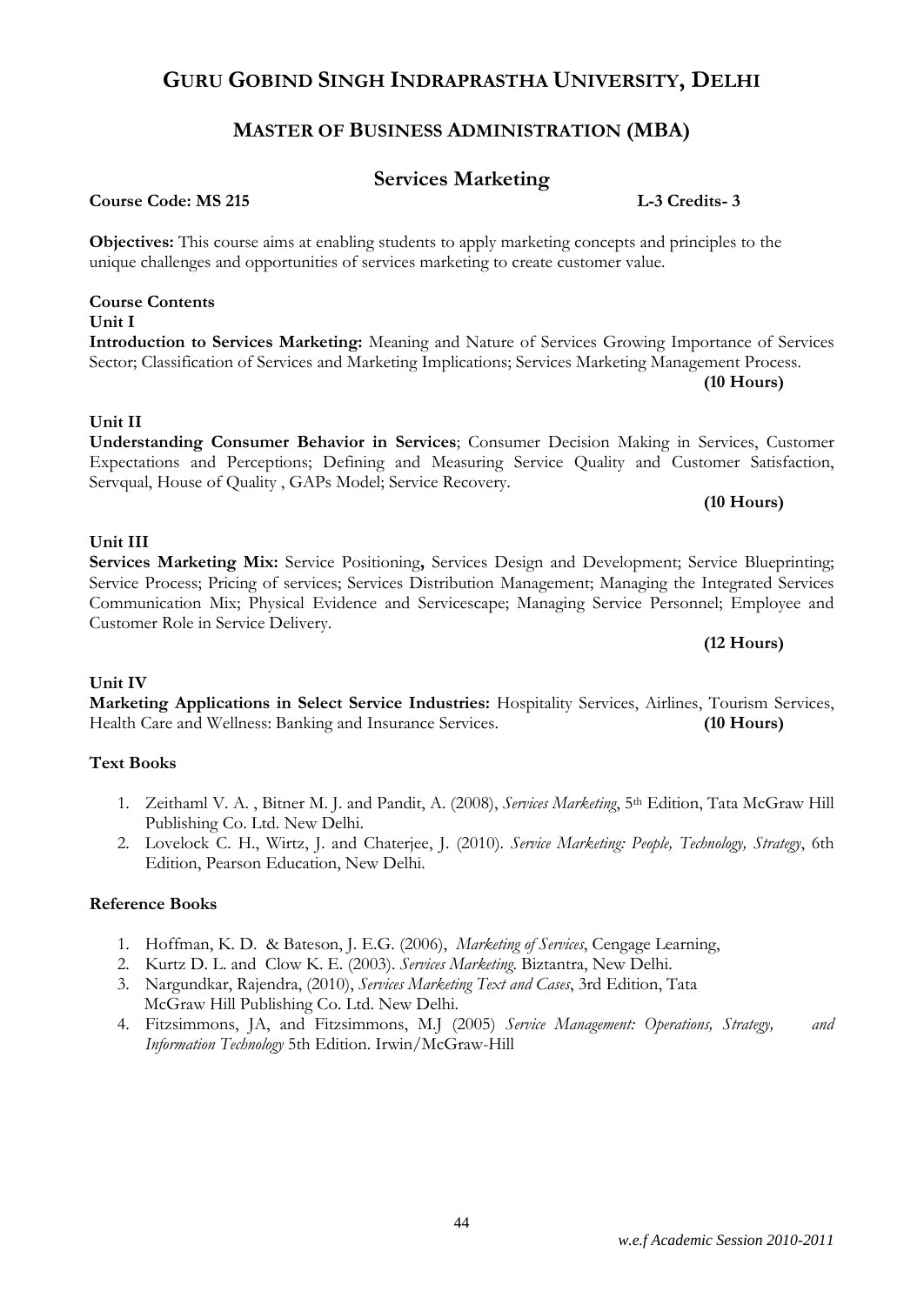#### **International Financial Management**

#### **Course Code: MS 217 L–3 Credits: 3**

**Objective:** The fundamental aim of the course is to develop those skills that equip students to understand and appreciate the international financial issues that companies face when they operate in several separate countries. This course discusses various issues related to international capital markets**,**  foreign exchange rate determination and global financial management.

#### **Course Contents**

#### **Unit I**

**Global Financial Environment:** Overview, International Monetary System: Exchange Rate Regimes, IMF, Euro Currency Market, EURO Market, Capital Market, Balance of Payments: Understandings, Analysis & Interpretation. **(10 Hours)**

#### **Unit II**

**Foreign Exchange Market:** Nature, Structure, Types of transactions, Exchange rate quotation & Arbitrage, Spot & Forward, Foreign Exchange Market in India: Nature, Structure, Operations & Limitations, Exchange Rate Determination: Structural Models of Exchange Rate Determination, Exchange Rate Forecasting, The Exchange Rate of Rupee. **(12 Hours)**

#### **Unit III**

**Foreign Exchange Risk Exposure:** Types of Risk, The Risk Management Process: Hedging, Swaps, Futures, Options, Types of Derivatives, Role of SEBI/RBI. **(10 Hours)**

#### **Unit IV**

**Foreign Investment Decision:** International Project Appraisal, Exchange Rate Risk & Cost of Capital, International Joint Ventures, A review of NPV Approach.

**(10 Hours)**

#### **Text Books**

- 1. Bhalla. V. K. (2010). *International Financial Management*, 10<sup>th</sup> Edition, Anmol Publications Pvt. Ltd.
- 2. Siddaiah, (2010). *International Financial Management*, 1<sup>st</sup> edition, Pearson Education.

#### **Reference Books**

- 1. Apte, P.G. (2009). *International Financial Management*, 5<sup>th</sup> edition, Tata Mcgraw–Hill.
- 2. Vij. Madhu.(2006). *International Financial Management*, 2nd Edition, Excel Books.
- 3. Shapiro. (2006). *Multinational Financial Management*. 8<sup>th</sup> Edition. Prentice-Hall
- 4. V. Sharan, (2004). *International Financial Management*, 3rd edition, Prentice- Hall.

#### **Periodicals**

- 1. Elsevier Incorporation, Journal of International Management.
- 2. Sage Publication, Global Business Review.
- 3. Wiley Blackwell, Journal of International Financial Management & Accounting.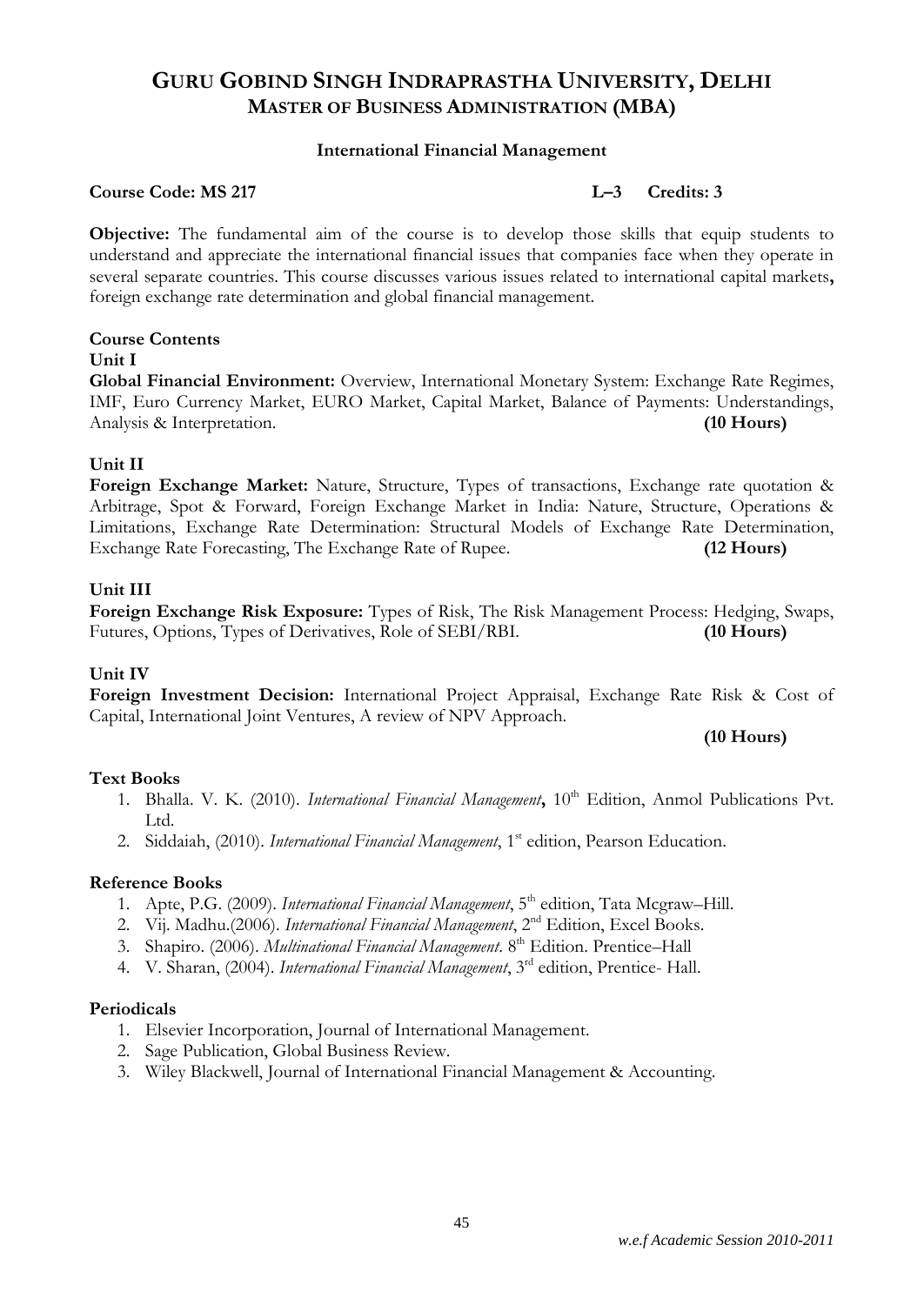#### *w.e.f Academic Session 2010-2011*

# **GURU GOBIND SINGH INDRAPRASTHA UNIVERSITY, DELHI MASTER OF BUSINESS ADMINISTRATION (MBA)**

#### **Financial Markets and Institutions**

#### **Course Code: MS 219 Leading Secure 2.1 <b>Leading Secure 2.1** Leading Leading Leading Leading Leading Leading Leading Leading Leading Leading Leading Leading Leading Leading Leading Leading Leading Leading Leading Leading

**Objective:** The objective of the course is to give the students an insight into the principles, operational policies and practices of the prominent Financial Markets and Institutions, their structure and functioning in the changing economic scenario, and to make critical appraisal of the working of the specific financial institutions of India.

#### **Course Contents**

#### **Unit I**

**Indian Financial System and Financial Markets:** Organizational structure of the Indian Financial System, Major Components- Financial Markets; Financial Institutions/ Intermediaries; Financial Instruments; Financial Services, Primary market - Public Issue, Right Issue and Private Placement, Underwriters, Book Building Process, Indian Money Markets and Recent Reforms Call Money Market, Treasury Bills Market, Commercial Bills Market, Markets for Commercial Paper & Certificate of Deposits, Secondary Market - Capital Markets in India (Recent development like E-Trading).

#### **Unit II**

#### Loaning, Maximum Permissible Banking Finance, Loan Pricing, Non-Performing Assets, Asset Classifications, Income Recognition Provisioning and Capital Adequacy Norms, Disinvestments, Interest Rate Analysis, Narasimham Committee Reports, Credit Gaps, Yield Curve, Risk and Inflation.

**Unit III Mutual Funds & Regulators in IFS**: Investment Trust Companies v/s Unit trust, Mutual Funds, A Detailed Critical Appraisal of UTI in the Indian Financial System, Reserve Bank of India, Securities and Exchange Board of India, Objectives and functions of RBI and SEBI.

#### **Unit IV**

**NBFC and Financial Services:** Activities and Role of NBFC; Regulatory Framework of NBFC; Credit Rating, Leasing and Hire purchase, Factoring, Housing Finance, Venture Capital, Merchant Banking. **(10 Hours)**

#### **Text Books**

- 1. Bhole, L.M. (2009). *Financial Institutes & Markets*, 5<sup>th</sup> Edition, Tata McGraw Hill.
- 2. Pathak Bharti V. (2007). *Indian Financial System- Markets, Institutions and Services*", 2<sup>nd</sup> edition, Pearson Education.

#### **Reference Books**

- 1 M Y Khan,(2009). *Financial Services*, 6<sup>th</sup> Edition, Tata McGraw Hill.
- 2. Hull. John C. (2009). *Management and Financial Institutions***",** 2 nd Edition, Prentice Hall.
- 3. Fabozzi, Frank J. *"Foundations of Financial Markets and Institutions",* (Latest Edition). Prentice Hall.
- 4. Varshney and Mittal. (2009). *Indian Financial System*, 10<sup>th</sup> Edition, Sultan Chand & Sons.

#### **Periodicals**:

- 1. Reserve Bank of India, RBI Bulletin.
- 2. Indian Institute of Finance, Finance India.
- 3. NSE/BSE Publications
- 4. SEBI Publications

# **(12 Hours)**

# **(10 Hours)**

#### **(10 Hours)**

#### **Financial & Banking Institutions:** Role, Meaning and Importance of Financial Institutions and Banks, Banking Concept and Norms - E-Banking, Securitisation, Universal Banking, Consortium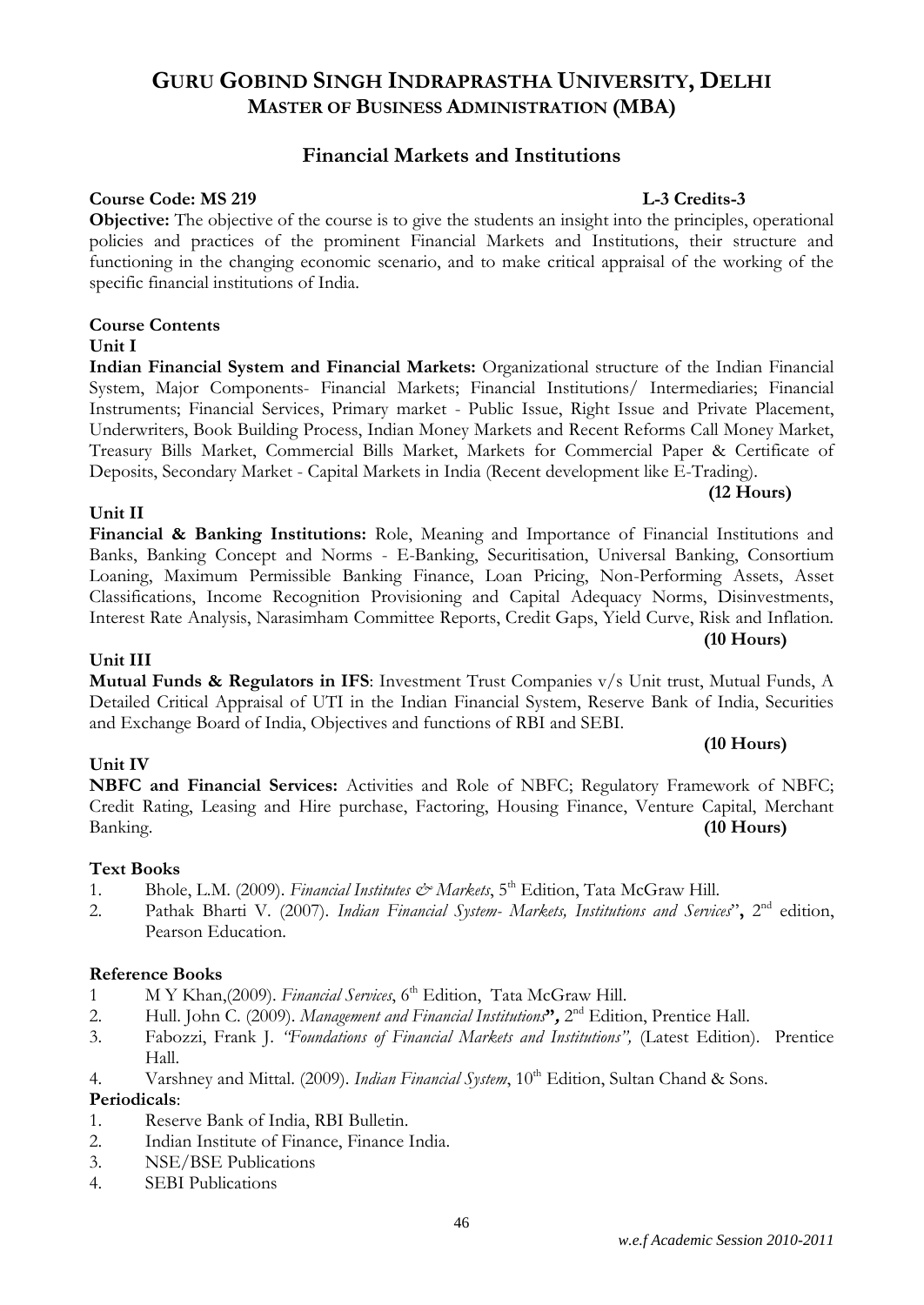#### *w.e.f Academic Session 2010-2011*

# **GURU GOBIND SINGH INDRAPRASTHA UNIVERSITY, DELHI MASTER OF BUSINESS ADMINISTRATION (MBA) Security Analysis and Investment Management**

#### **Course Code: MS 221 L-3 Credits: 3**

**Objective:** The basic objective of the course is to acquaint the students in respect to the investment decisions related to financial assets, the risks and the returns involved, to make aware about the functioning of securities market alongside the theories and concepts involved in portfolio management.

#### **Course Contents**

#### **Unit I**

Investment: Meaning, Nature and Scope, Decision Process; Investment Alternatives; Investment Risks – Interest Risk, Market Risk, Inflation Risk, Default Risk, etc.; Measurement of Systematic and Unsystematic Risk, Valuation of Securities, Notion of Dominance.

#### **Unit II**

#### Techniques of Risk Measurement and their Application, Concept of Beta, Classification of Beta-Geared and Ungeared Beta, Project Beta, Portfolio Beta, Securities Market Line, Capital Market Line.

#### **(10 Hours)**

**(10 Hours)**

**(12 Hours)**

Security Analysis: Fundamental Analysis; Economy, Industry and Company Analysis and Technical Analysis; Dow Jones Theory, RSI, Elliet 5 Wave Theory, Efficient Market Hypothesis.

#### **Unit IV**

**Unit III**

Portfolio Analysis, Portfolio Selection and Portfolio Theories – Markowitz Model and Capital Assets Pricing Model, Arbitrage Pricing Theory, Portfolio Revision and Performance Evaluation of Managed Portfolios – Sharp Ratio; Treynor Ratio; Jensen's Alpha, Portfolio Reconstruction, Introduction to Derivatives.

#### **(10Hours)**

#### **Text Books**

- 1. Chandra. Prasanna.(2009). *Investment Analysis and Portfolio Management*, 3rd Edition, Tata McGraw Hill, New Delhi.
- 2. Fischer. and Jordon (2009). *Security Analysis and Investment Management*, 6<sup>th</sup> Edition, Pearson Education.

#### **Reference Books**

- 1. Rustagi. R. P. (2008). *Investment Analysis and Portfolio Management*, 2nd Edition, Sultan Chand & Sons.
- 2. Bhalla, V.K. (2010). *Investment Management: Security Analysis and Portfolio Management*, 17<sup>th</sup> Edition, S.Chand & Sons.

3. Frank K. Reilly, Keith E Brown. (2009). *Investment Analysis and Portfolio Management,* 8 th Edition, Cengage Learning.

4. Ranganatham, (2004). *Investment Analysis and Portfolio Management*, 1<sup>st</sup> edition, Pearson Education.

47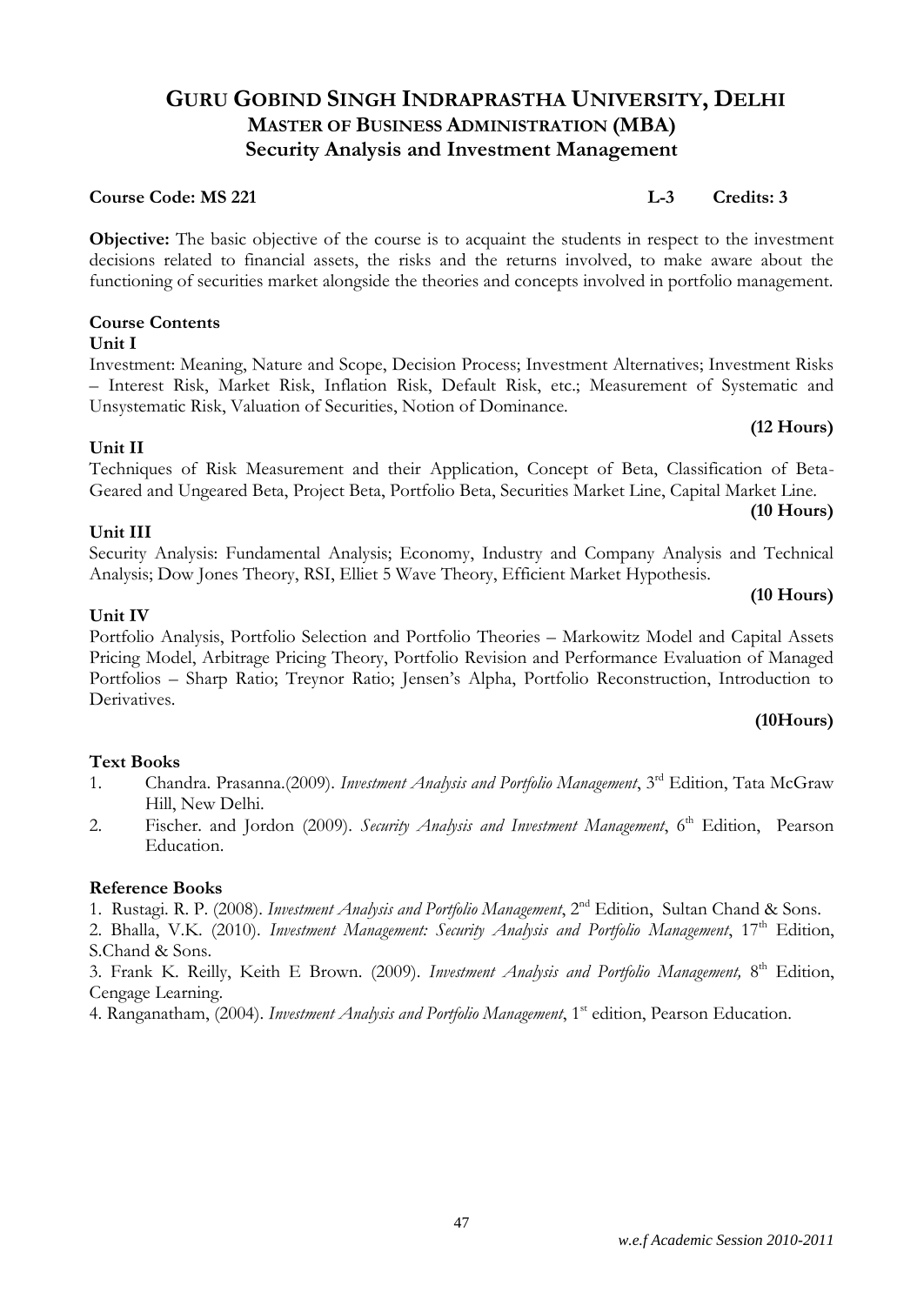# **Course Code: MS 223** L-3, Credits-3

**Objective:** The basic objective of this course is to provide an insight into the concept of corporate tax planning and to equip the students with a reasonable knowledge of tax planning devices. The focus is exclusively on corporate income tax.

**GURU GOBIND SINGH INDRAPRASTHA UNIVERSITY, DELHI MASTER OF BUSINESS ADMINISTRATION (MBA) Corporate Tax Planning**

# **Course Contents**

# **Unit I**

**Introduction:** Definitions: Income, Person, Assessee, Assessment Year, Previous Year, Gross Total Income, Total Income; Residential Status and Scope of Total Income on the basis of Residential Status, Agricultural Income,. **(10 Hours)**

### **Unit II**

**Taxation of Companies:** Definitions: Company and its Types, Heads of Income, Deductions from Gross Total Income for Companies, Simple Problems on Computation of Taxable Income of Companies, Minimum Alternate Tax u/s 115JB. **(10 Hours)**

### **Unit III**

**Unit IV**

**Tax Planning:** Concepts relating to Tax Avoidance and Tax Evasion and Tax Planning. Tax Planning with Reference to: Location of Undertaking, Type of Activity, Ownership Pattern; Tax Planning relating to: Mergers and Demergers of Companies. Tax Considerations in respect of Specific Financial and Managerial Decisions like Capital Structure Decisions, Deemed Dividend, Make or Buy, Own or Lease, Repair or Renewal, Managerial Remuneration.

#### **(12 Hours)**

**Tax Management:** Filing of Returns and Assessments, Penalties and Prosecutions, Appeals and Revisions, Advance Tax, TDS, Advance Rulings, Avoidance of Double Taxation Agreements.

(**10 Hours)**

#### **Text Books**

- 1. Ahuja Girish, Gupta Ravi, *"Simplified Approach to Corporate Tax Planning and Management"*, Bharat Law House Pvt. Ltd., New Delhi
- 2. Singhania V.K., Singhania Monica, *"Corporate Tax Planning and Business Tax Procedures"*, Taxman Publications, Delhi

- 1. Ahuja Girish, Gupta Ravi, (2010). *Systematic Approach to Income Tax, Service Tax and VAT*, Bharat Law House Pvt. Ltd., New Delhi
- 2. Singhania V.K., Singhania Monica (2006) *"Student's Guide to Income Tax",* Taxman Publications, Delhi.
- **3.** Nitin Vashisht and B.B.Lal (2008). *Direct Taxes: Income Tax, Wealth Tax and Tax Planning*, 29<sup>th</sup> Edition, Pearson Education.
- 4. Lal, B.B. (2008). *Income Tax and Central Sales Tax: Law and Practice*, 29<sup>th</sup> Edition, Pearson Education.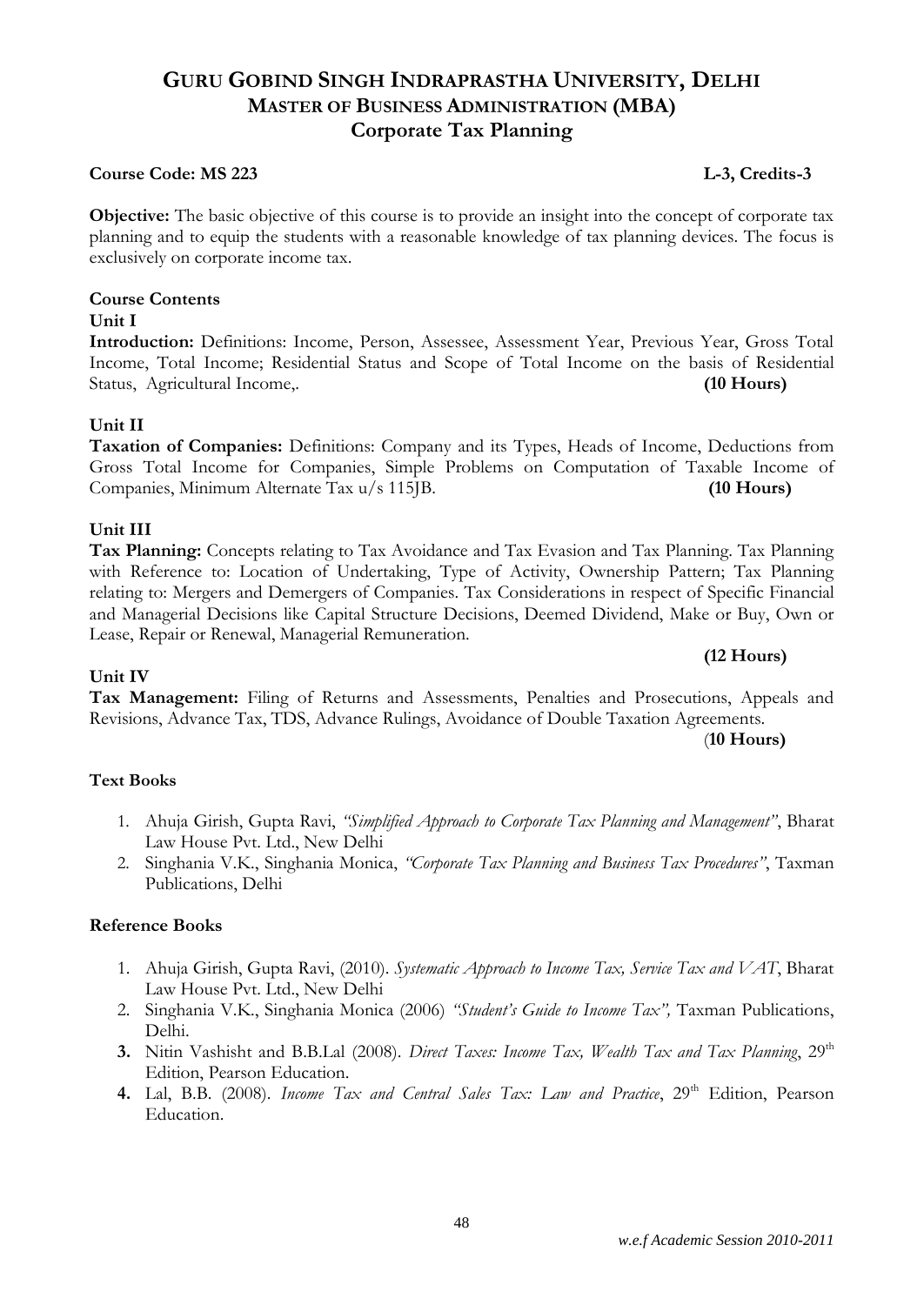# **Periodicals**<br>1. I

- 1. ICAI, The Chartered Accountant<br>2. ICSI, Chartered Secretary, Journal
- 2. ICSI, Chartered Secretary, Journal for Corporate Professionals<br>3. Indian Institute of Finance, Finance India
- 3. Indian Institute of Finance, Finance India<br>4. American Accounting Association, The Ac
- American Accounting Association, The Accounting Review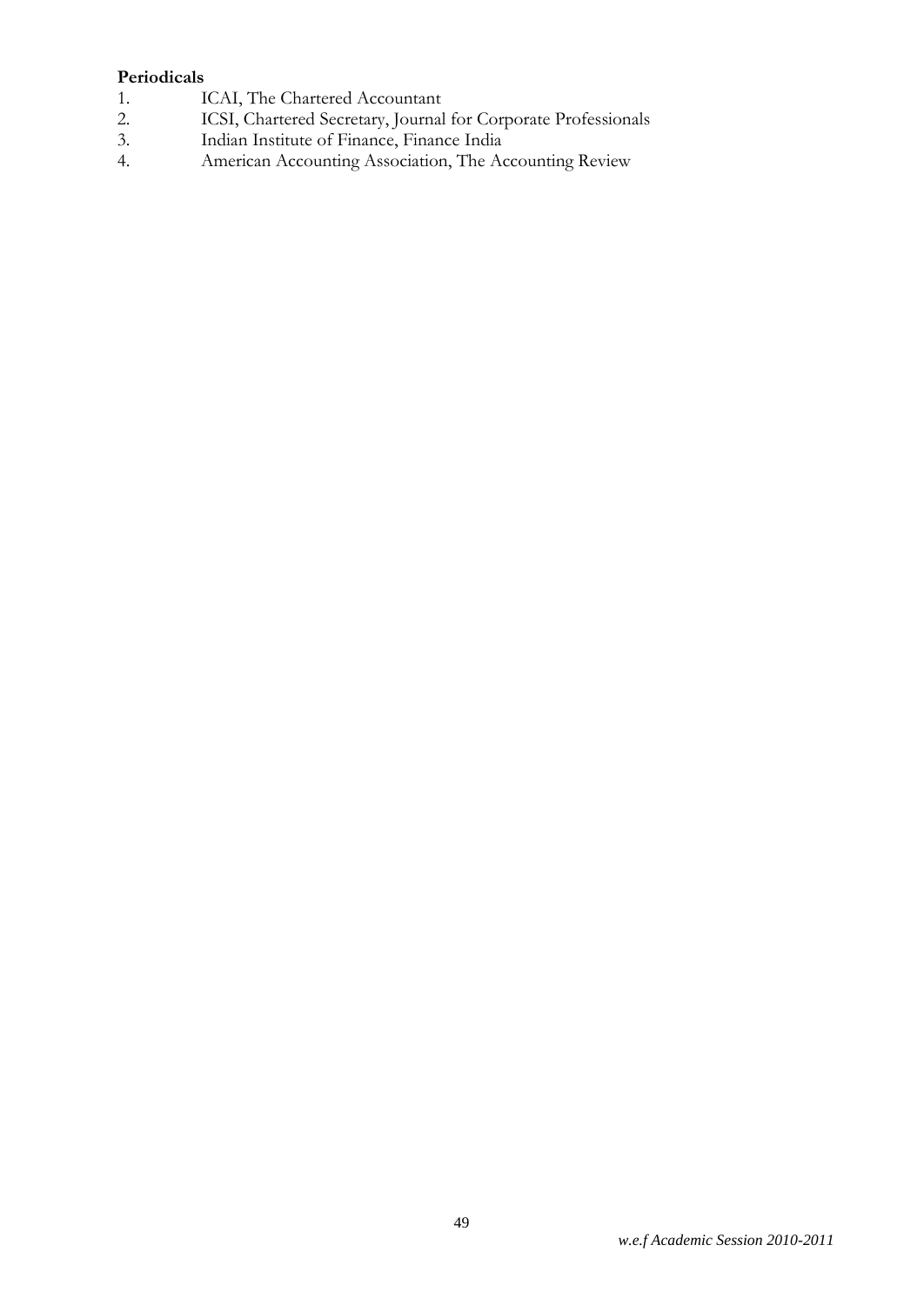# **MASTER OF BUSINESS ADMINISTRATION (MBA)**

### **Compensation Management**

#### **Course Code: MS 225 L-3 Credits - 3**

**Objectives:** The course is designed to promote understanding of issues related to the compensation or rewarding Human Resources in the Corporate Sector, public services and other forms of organizations and to impart skills in designing, analyzing and restructuring compensation packages related systems, policies and strategies.

#### **Course Contents Unit I**

**Introduction to Compensation:** Compensation Defined, Goals of Compensation System, Foundations of Compensation Management, Compensation Strategy Monetary & Non-Monetary Rewards, Intrinsic Rewards Cafeteria Style Compensation, Fringe Benefits and Supplementary Compensation, Compensation Structure- Indian Practices.

#### **Unit II**

**Compensation for Employees:** Wage Theories, Evolution of Modern Day Labor Force, Incentive Plans, ESOP's, EVA Reward Management in TNC's, Discrimination in Labor Market, Quality in Labor Market, Industry's Compensation Policy (micro-level) Compensation for Chief Executives and Other Employees**:**  Guidelines of Companies Act Relating to CEO Compensation. Different Components of Compensation Package.

#### **(10 Hours)**

**(10 Hours)**

#### **Unit III**

**"Job Evaluation" Job Description and Job Specification**: Job Analysis & Its Process, Methods of Job Evaluation, Internal and External Equity in Reward Management, Role of Wage Board & Pay Commissions, Knowledge Based Compensation, Team Compensation, Competency Based Compensation **(10Hours)**

#### **Unit IV**

**Modern Techniques of Compensation:** Incentive Schemes/ Payment –By-Results (PBR), Performance Linked Compensation, Tax Planning: Tax Implication of Employee Compensation Package to the Employer, Tax Efficient Compensation Package, VRS: Approaches to deal with the Workforce Redundancy, International Compensation: Problems, Objectives, Elements of Expatriate's Compensation Package. Case Studies

#### **(12Hours)**

#### **Text Books**

1. Henderson, R.I. (2009). *Compensation Management in a Knowledge-based world* 10/e. Pearson Education 2. Deb, T. (2009). *Compensation Management*: Text and Cases Excel Books

- 1.. Singh, B.D. (2007). *Compensation and Reward Management*. Excel Books
- 2. Gerhart, B. & Rynes, S.L. (2008). *Compensation, Evidence, and Strategic Implications*. Sage Publication
- 3. Berger & Berger. (2008). *The Compensation Handbook: A State-of –the –Art Guide to Compensation Strategy and Design*. McGraw Hill.
- 4. Martocchio, J. (2004). *Strategic Compensation: A Human Resource Perspective Approach*. Pearson Education.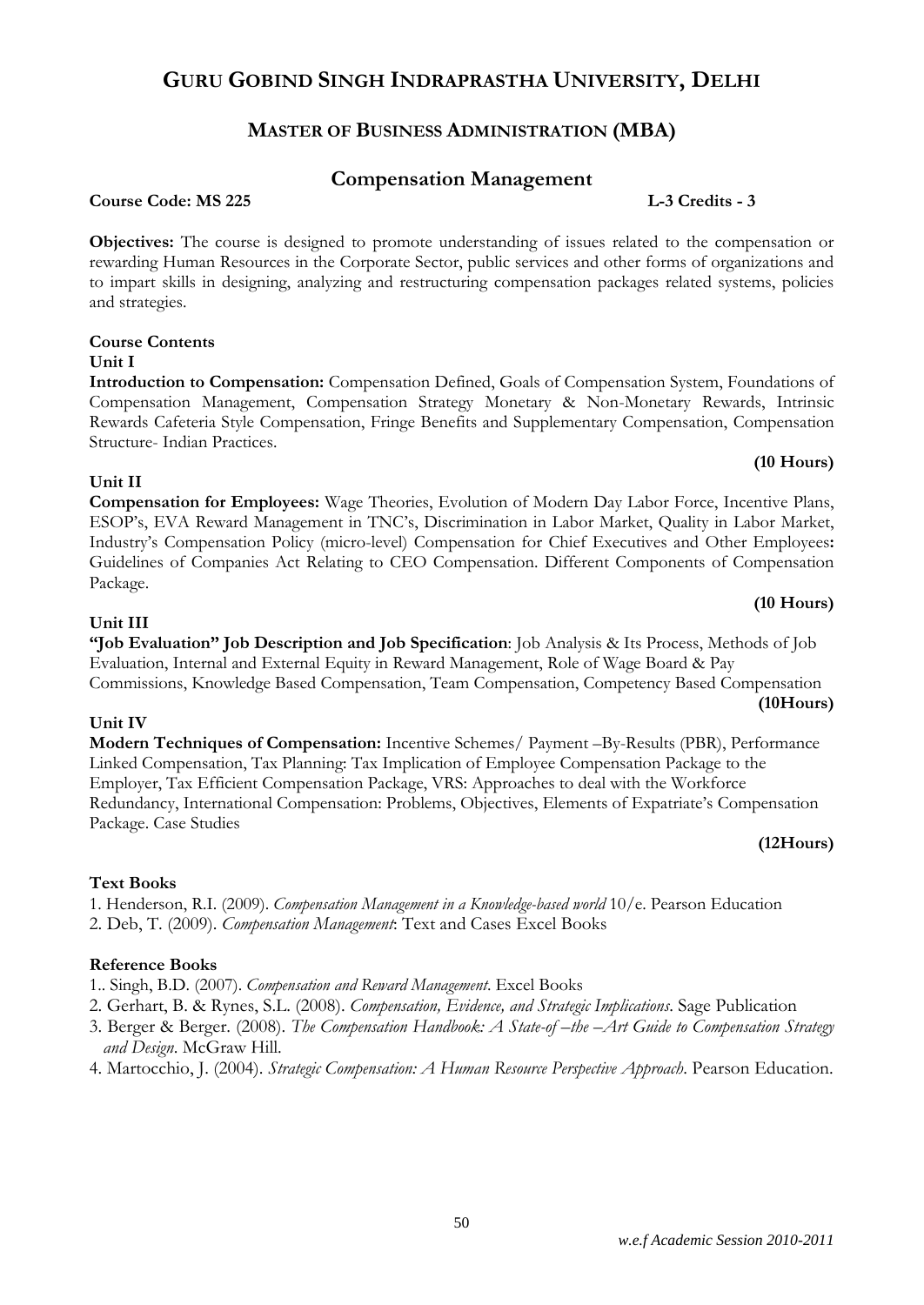### **MASTER OF BUSINESS ADMINISTRATION (MBA)**

### **Industrial Relations and the Labour Laws**

**Course Code: MS 227** L-3 Credits-3

**Objectives:** The Management of employees, both individually and collectively, remains a central feature of organizational life. This course is an attempt to understand the conceptual and practical aspects of employee relations at the macro and micro levels.

#### **Course Contents Unit I**

**Introduction to Industrial Relations:** The Concept of Industrial Relations, Background to Industrial Relations, Evolution of Industrial Relations in India, The Dynamic Context of Industrial Relations: Globalization and the National Economy, Responses to Competitive Pressures, Changes in Employment Practices, The Actors in Employee Relations: Management, Unions and the State. Role of Trade Union in Industrial Relations, Changing Profiles of Major Stakeholders of Industrial Relations in India.

#### **Unit II**

**Interactions & Outcomes in Industrial Relations:** Employee Involvement & Participation: Concept, Objectives and Forms, Ethical Codes, Discipline & Grievance Management: Forms and Handling of Misconduct. Collective Bargaining: Importance, Forms, Process of Negotiation and Recent Trends in Collective Bargaining, Positive Employee Relations.

#### **Unit III**

**Legal Framework of Industrial Relations:** Settlement Machinery for Industrial Disputes: Conciliation, Arbitration & Adjudication, Legislation: The Trade Unions Act 1926, The Industrial Dispute Act 1947, The Factory's Act 1948, The Contract Labor Act 1970, The Payment of Bonus Act, 1965, The Industrial Employment (Standing Orders) Act 1972, The Minimum Wages Act 1948, The Payment of Wages Act 1936, The Workmen's Compensation Act 1923, The ESI Act 1948, The Employees' Provident Fund and Miscellaneous Provisions Act 1952 and The Maternity Benefits Act 1961,

#### **Unit IV**

**Industrial Relations & The Emerging Scenario:** Industrial Relations & Technological Change, Adjustment Processes and Voluntary Retirement Schemes, Main Recommendations of the Second National Labour Commission, International Labor Organization (ILO): Objectives, Structure and Procedure for Admission as a Member. Managing Without Unions, International Dimensions of Industrial Relations, The Future Direction of Industrial Relations.

#### **Text Books**

- 1. Sinha, P.R.N. et al (2009). *Industrial Relations, Trade Unions, and Labour Legislation*. Pearson Eduction.
- 2. Blyton, P. & Turnbull, P. (2004). *The Dynamics of Employee Relations*. Palgrave Macmillan.

#### **Reference Books**

- 1. Ackers, P. & Wilkinson, A. (2003). *Understanding Work & Employment: Industrial Relations in Transition.* Oxford: Oxford University Press.
- 2. Padhi, P.K. (2010). *Labor and Industrial Laws*. Prentice Hall of India.
- 3. Singh, B.D. (2009). *Industrial Relations: Emerging Paradigms*. Excel Books.
- 4. Sen, R. (2009). *Industrial Relations: Text and Cases*. Macmillan India

#### **(14 Hours)**

**(8 Hours)**

**(10 Hours)**

#### **(10 Hours)**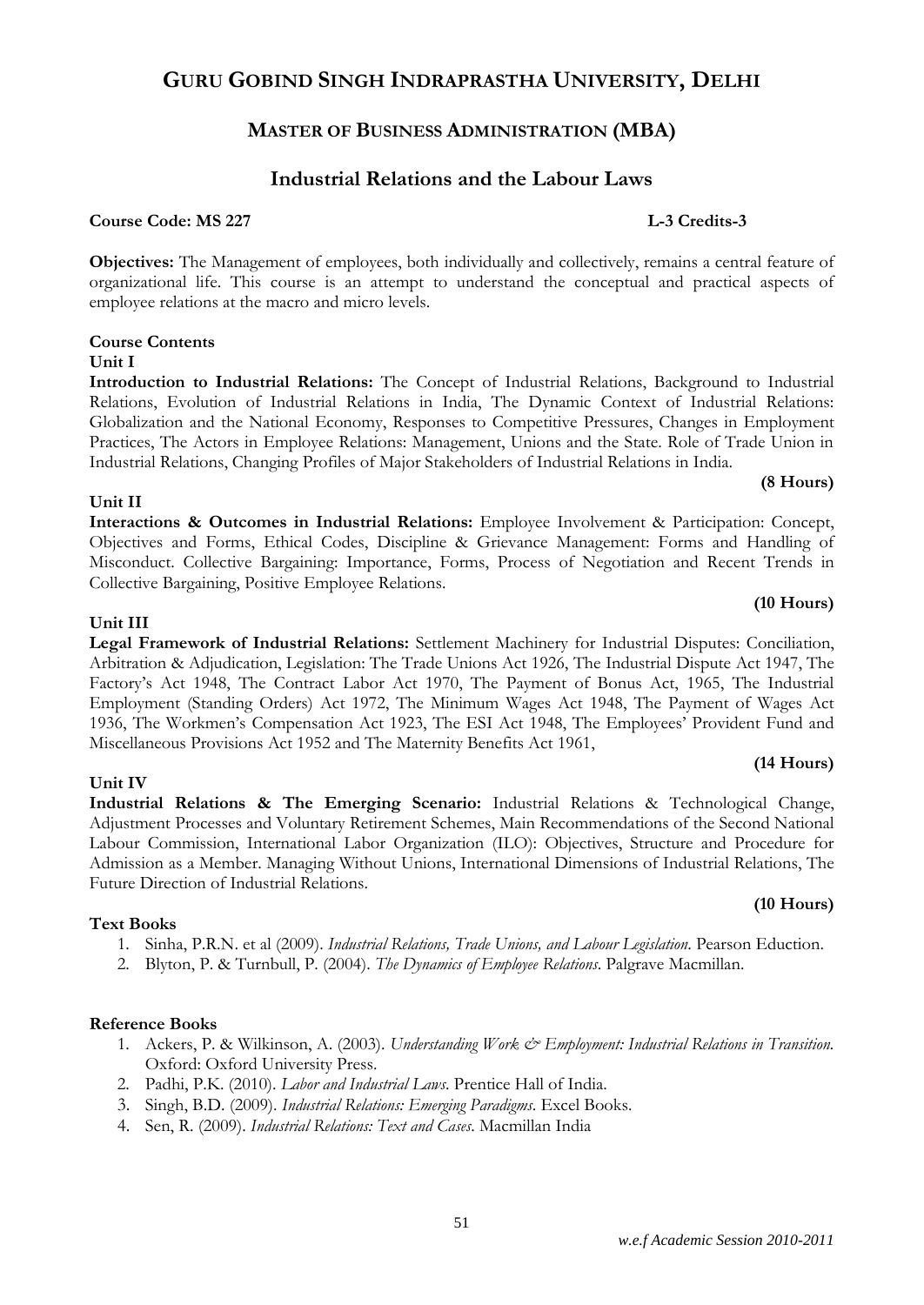#### *w.e.f Academic Session 2010-2011*

#### **GURU GOBIND SINGH INDRAPRASTHA UNIVERSITY, DELHI**

#### **MASTER OF BUSINESS ADMINISTRATION (MBA)**

#### **Training & Developments: Systems & Practices**

#### **Course Code: MS 229 L-3 Credits-3**

**Objectives:** This Course aims at educating students on important of training needs and issue of human resource development in organization. The persons involved in uprating management skills pose issues of design and delivery and review of training requirements, which also stands the objective of the given course.

#### **Course Contents**

#### **Unit I**

**The Training Context:** Nature and Scope of Training, Training Challenges, Forces Influencing Working and Learning, Role of Training in Organizations, Systematic Approach to Training, Learning: Theories and Process

Strategic Training: Models of Training- Faculty, Customer, Matrix, Corporate University and Business Embedded Model, Snapshots of Training Practices: Training Facts and Figures, Training Investment Leaders etc.

#### **Unit II**

**Unit III**

#### **Training Needs Analysis:** The Process and Approaches of TNA, Organizational Analysis, Requirements Analysis, Task, Knowledge, Skill, and Ability Analysis, Person Analysis, Team Work for Conducting Training Needs Analysis, TNA and Training Process Design, Output Of TNA, Focus on Small Business

**Training Design, Delivery & Evaluation:** Understanding & Developing the Objectives of Training, Considerations in Designing Effective Training Programs: Selecting and Preparing the Training Site, Selecting Trainers, Program Design: Learning Environment, Pre-training Communication, Facilitation of Training with Focus on Trainee (Motivation of Trainee, Reinforcement, Goal setting ).

Transfer of Training: Conditions of Transfer, Facilitation of Transfer with Focus on Organization Intervention (Supervisor Support, Peer Support, Trainer Support, Reward Systems, Climate etc.) Training Methods, Implementation and Evaluation of Training Programme, Training Aids.

#### **Unit IV**

**Employee Development, Career Management and Future of T & D:** Approaches to Employee Development, The Development Planning Process, Companies Strategies to Provide Development, Types of MDP's, EDP's/Seminars and Conferences, Symposia.

Career Management: Traditional Career vs. Protean Career, Models of Career Development, Challenges in Career Management: Onboarding, Dual Career Paths, Plateauing, and Managing Career Breaks, Future Aspects of T& D.

#### **Text Books**

1. Goldstein, I.L. & Ford, J.K. (2009). *Training in Organizations*, Cengage Learning.

2. Blanchard, P. N. & Thacker, W. J. (2008). *Effective Training: Systems, Strategies and Practices*, Pearson

#### **Reference Books**

1. Raymond Noe, A. (2008). *Employees Training and Development*, McGraw Hill Publication.

2 O'Connor, Browner & Delaney (2003). *Training for Organizations*, Thompson Learning Press (now Cengage Learning).

**(12 Hours)**

**(8 Hours)**

**(12 Hours)**

**(10 Hours)**

#### 52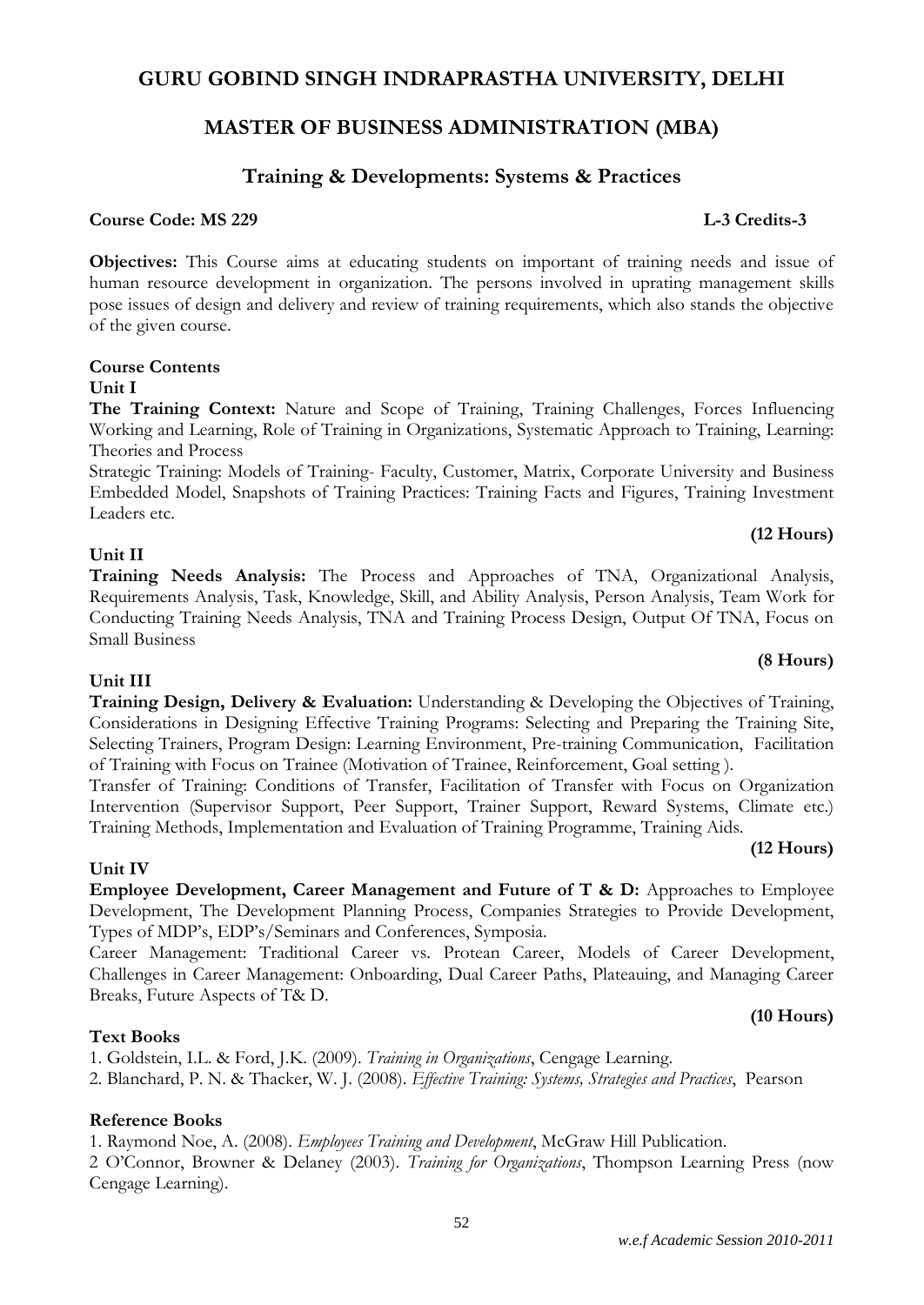3. Lynton Rolf, P. & Pareek, Udai (2000). *Training for Organisational Transformation*, Sage Publication. 4. Leatherman, D. (2007). *The Training Trilogy: Conducting Needs Assessments, Designing Programs, Training Skills*, HRD Press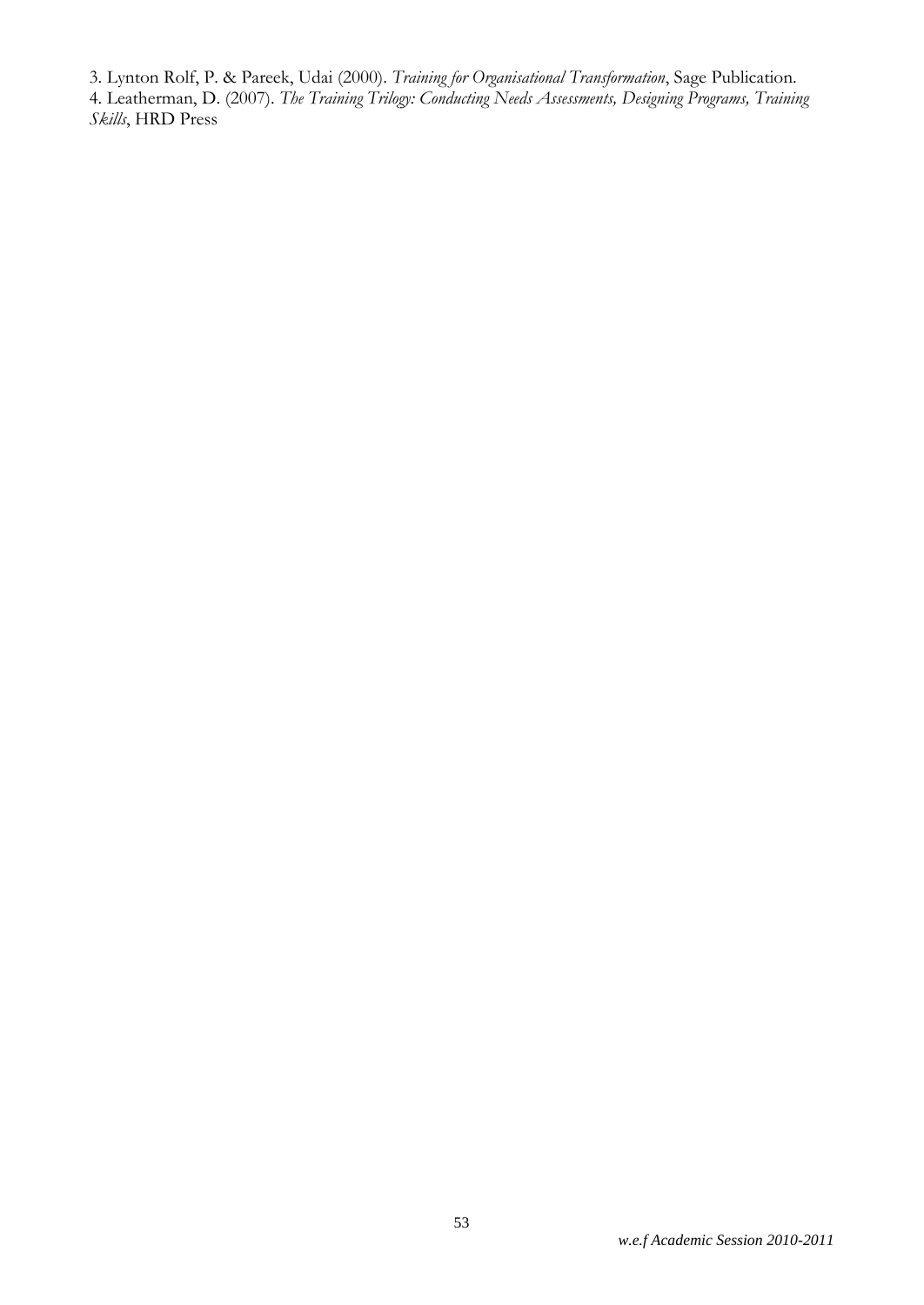#### *w.e.f Academic Session 2010-2011*

# **GURU GOBIND SINGH INDRAPRASTHA UNIVERSITY, DELHI MASTER OF BUSINESS ADMINISTRATION (MBA)**

#### **Performance Management**

#### **Course Code: MS 231 L-3 Credits-3**

**Objectives:** The objective of the course is to apprise the students about the importance of Performance Management in organizations and impart an understanding of the process of managing performance to achieve the organization's current and future objectives.

# **Course Contents**

#### **Unit I**

**Foundations of Performance Management:** Concept and Philosophy underlying Performance Management, Significance, Objectives, Pre-Requisites, and Characteristics of Effective Performance Management; Performance Management versus Performance Appraisal; Performance Management and Strategic Planning, Performance Management Process-Conceptual Model, Overview of Strategies for Performance Management

#### **Unit II**

#### **Planning and Implementation of Performance Management-**

Overview of Performance Planning, Defining Performance and Selecting a Measurement Approach, Developing Job Descriptions, Defining Performance Standards, Key Result Areas, Competencies and Skills, Characteristics of Effective Performance Metrics

#### **(10 Hours)**

**(10 Hours)**

#### **Unit III**

**Performance Appraisal and Monitoring:** Characteristics of effective Appraisals; Methods of Performance Appraisal; Designing Appraisal Forms; Implementing Performance Appraisal Process, Performance Review Discussions; Improving Quality of Performance Ratings; 360 Degree Appraisal; e-Appraisal; Performance Monitoring; Performance Management Documentation; Annual Stock Taking, Performance Management Audit,

#### **(12hours)**

**(10 Hours)**

#### **Unit IV**

#### **Other Performance Management and Development Issues:** Coaching, Counseling and Mentoring; Potential Appraisal, Competency Mapping; Performance Related Pay; Implementing Performance Management System- Strategies and Challenges; Role of HR Professionals in Performance Management; Ethical and Legal Issues, Appraisal and Management Practices in Indian Organizations.

#### **Text Books**

- 1. Agunis, H. (2008), *Performance Management,* Second Edition. Pearson Education, New Delhi
- 2. Kohli, A.S. & Deb, T. (2009). *Performance Management*. Oxford University Press, New Delhi

#### **Reference Books**

- 1. Bagchi., S.N. (2010). *Performance Management*, Cengage Learning, New Delhi.
- 2. Smither, J.W. (2009). *Performance Management: Putting Research into Practice*. Wiley
- 3. Rao, T.V. (2008). Performance *Management and Appraisal Systems: HR Tools for Global Competitiveness.*  Response Books: A division of Sage Publications
- 4. Kandula, S.R.(2007). *Performance Management*. PHI of India, New Delhi

54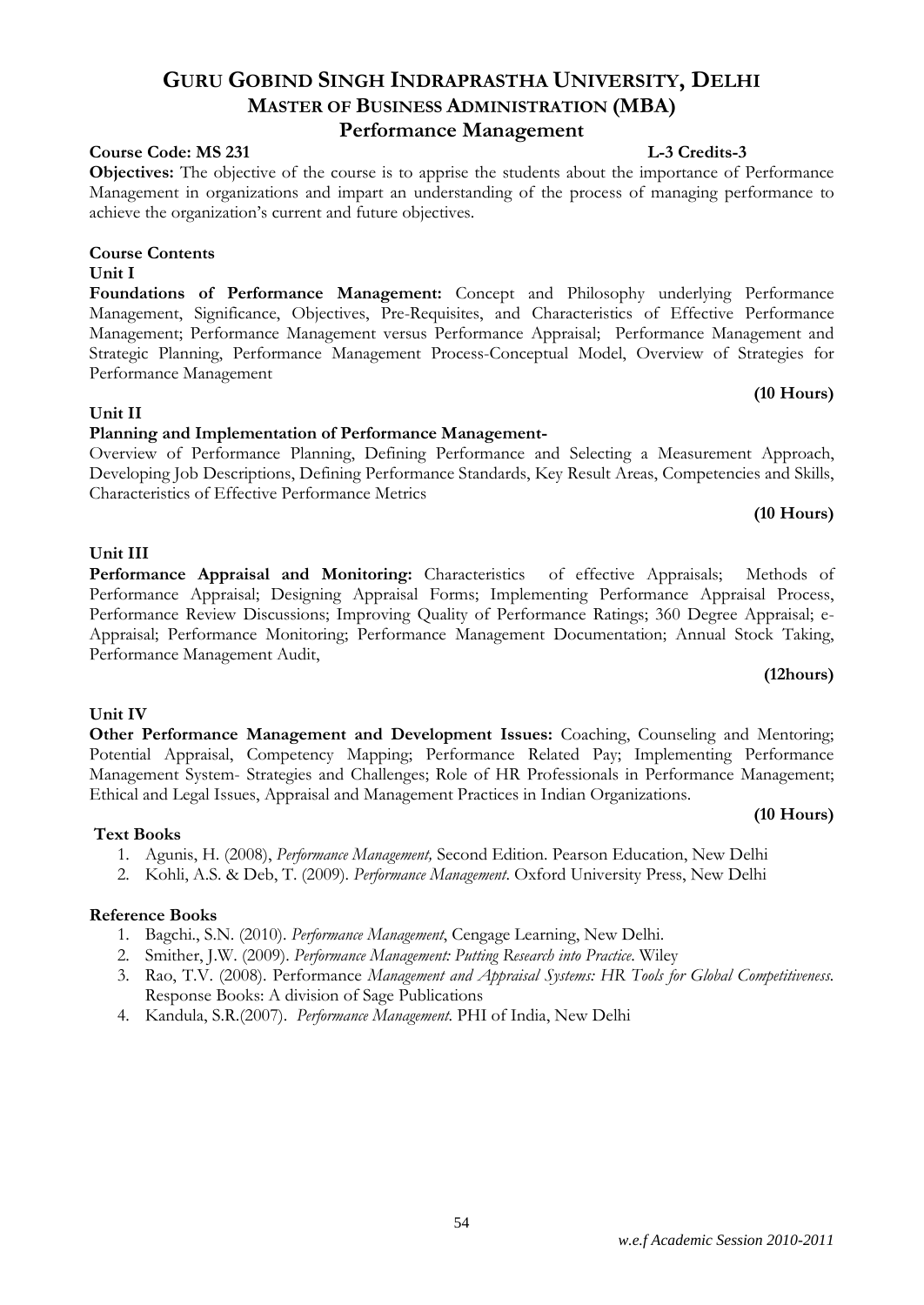### **Systems Analysis and Design**

**Course Code: MS 233 L-3 P-0 Credits: 3**

**(10 Hours)**

**(10 Hours)**

**Objectives:** To teach techniques and approaches to students so that they may analyze and develop business systems more effectively and efficiently.

#### **Course Contents**

**Unit I**

- Systems Development Life Cycle: Planning, Analysis, Design, Implementation.
- Systems Development Methodologies: Structured Design, RAD, JAD, Prototyping.
- Project Team Roles and Skills.
- Project Initiation: Identifying Business Value, Feasibility Analysis.
- Project Management: Creating a Work Plan, Project Staffing, Controlling the Project.

#### **Unit II**

- Systems Analysis: Developing an Analysis Plan.
- Process Modeling: Data Flow Diagrams (Gane and Sarson, DeMarco and Yourdan), Use Case Diagrams.
- Data Modeling: Entity Relationship Diagrams.
- System Design: Physical Data Flow Diagrams, Physical Entity Relationship Diagrams.
- Architecture Design: Computing Architectures, Infrastructure Design, Global and Security Issues.

#### **Unit III**

- User Interface Structure Design: User Interface Design Principles and Processes, User Interface Design Components.
- Data Storage Design: File and Database Formats, Optimization for Data Storage and Data Access.
- Program Design: Structure Chart, Program Specification**.**
- Construction: System Construction Process, Managing Programming, Designing Tests, Developing Documentation.
- Installation: System Installation Process, Conversion Strategies, Change Management, Post-Implementation Activities.

#### **Unit IV**

 Object-Oriented Analysis and Design, and Testing: Object Concepts, Introduction to the Unified Modeling Language, Use Case Diagrams, Sequence Diagrams, Class Diagrams, Statechart Diagrams.

#### **(12 Hours)**

#### **Text Books**

- 1. Roger. S. Pressman (2009). *Software Engineering: A Practitioner's Approach*. McGraw Hill, New Delhi, Seventh Edition.
- 2. Kendall, Kenneth E and Julie E. Kendall(2009). *Systems Analysis and Design*,Seventh Edition, PHI Learning, New Delhi.

### **(10 Hours)**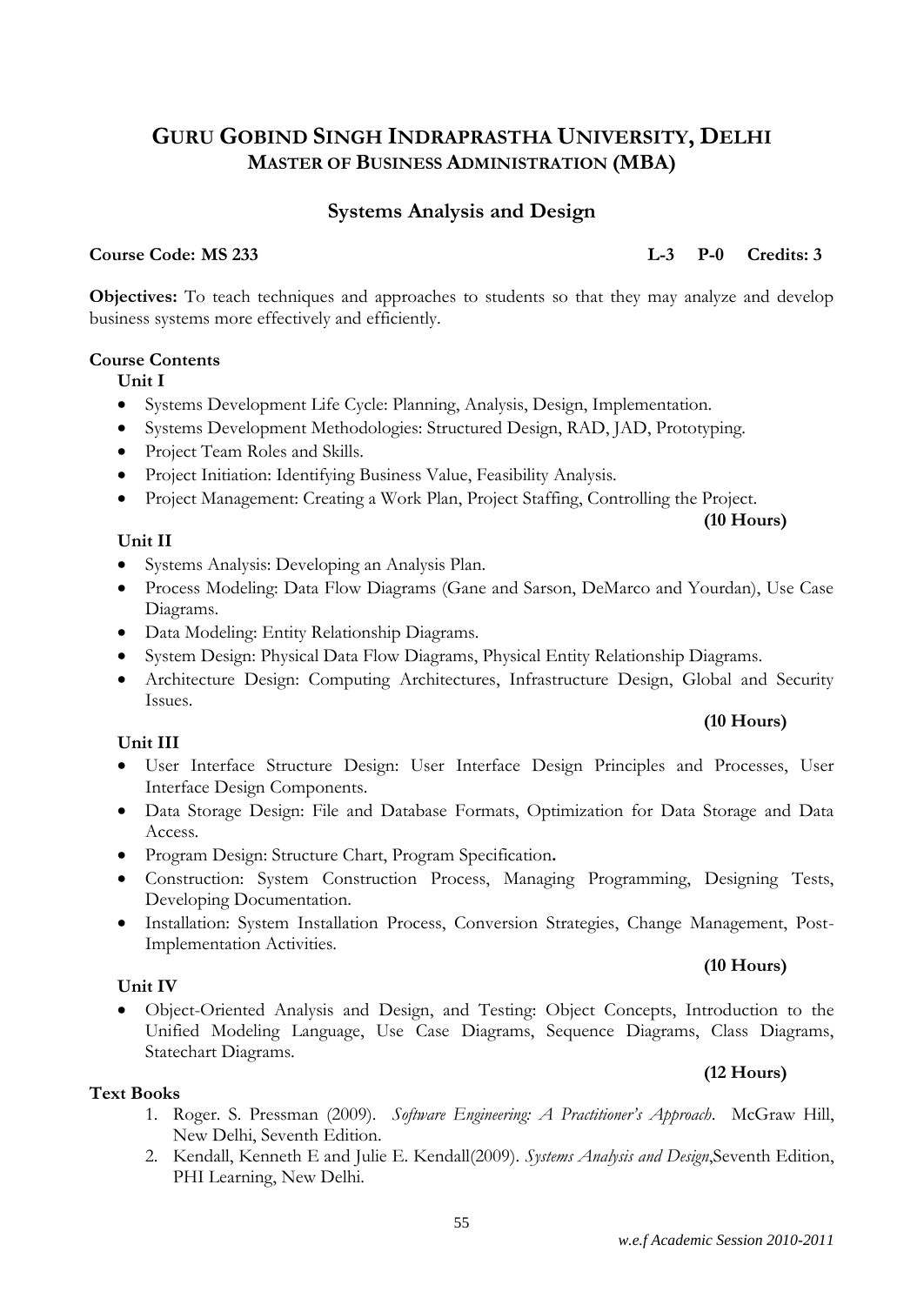- 1. Jeffrey, L. Whitten and Lonnie D. Bentley (2000). *System and Design Methods*. Irwin McGraw-Hill.
- 2. Jeffrey A. Hoffer, Joey F. George and Joseph S. Valacich (2009). *Modern Systems Analysis and Design*, Fifth Edition. Pearson Education.
- 3. Roger H.L.Chinan , Keng Siau, and Bill C. Hardgrave (2009). *Systems Analysis and Design-Techniques, Methodologies, Approaches, and Architectures*, PHI Learning, New Delhi.
- 4. Alan Dennis, Barbara H. Wixom and Roberta M Roth (2009). Systems Analysis & Design, 4th edition, Wiley & Sons.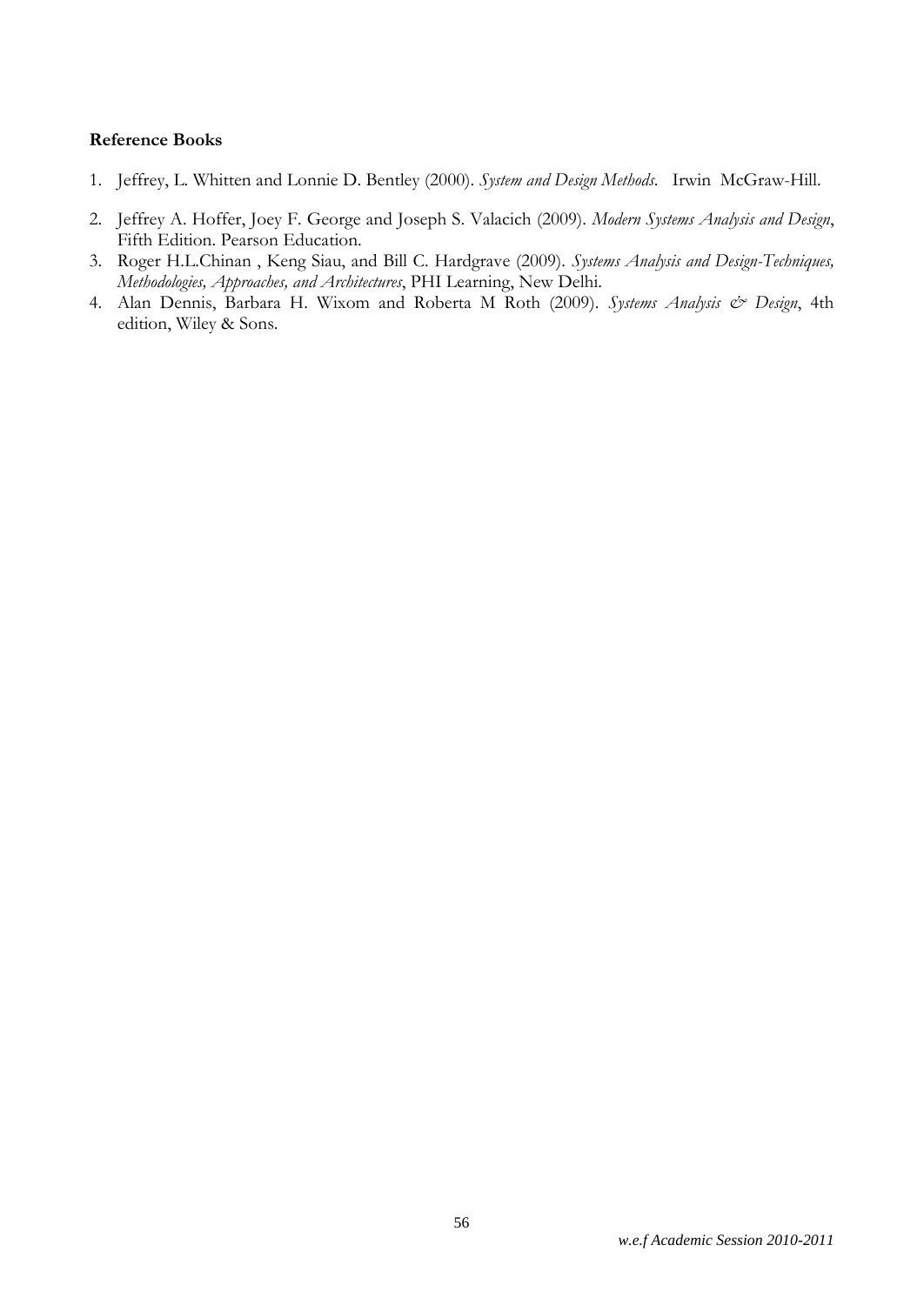# **GURU GOBIND SINGH INDRAPRASTHA UNIVERSITY, DELHI MASTER OF BUSINESS ADMINISTRATION (MBA) Enterprise Resource Planning**

#### **Course Code: MS 235 L-3 Credits: 3**

**Objectives:** This course aims at providing overall knowledge regarding the concepts and structure of ERP systems and imparts necessary managerial skills for ERP implementation in a business enterprise.

#### **Course Contents Unit I ERP: Enterprise Perspective:** An Overview, Features of ERP, MIS Integration, ERP drivers, Trends in ERP, ERP in India. **(8 Hours)**

#### **Unit II**

**ERP: System Perspective:** Management Information System, Operations Support System, DSS, Transaction Processing System, Network Structure of ERP System, ERP Work flow, Process modeling for ERP Systems, Communication in ERP Systems, OLTP, (On Line Transaction Processing), OLAP (On Line Analytical Processing), Enterprise Integration Application Tools for ERP.

**(12 Hours)**

#### **Unit III**

**ERP: Resource Management Perspective:** Business Modules in ERP Packages, Finance, Production, Human Resource, Plant Maintenance, Materials Management, Quality Management, Sales and Distribution, Resource Management, Business Process Reengineering, Relationship between ERP & BPR, ERP Implementation Life Cycle, Implementation methodology, ERP Project Management & Monitoring. **(12 Hours)**

#### **Unit IV**

**ERP: Key Issues:** ERP and E-Commerce, ERP Culture, ERP and CRM, ERP and SCM, ERP Selection Issues, ERP in Public Sector Enterprises, Pre and Post Implementation Issues, ERP Vendors, Key ERP Consultants in India, Future Directions in ERP. **(10 Hours)**

#### **Text Books**

- 1. Alexis, Leon (2nd Edition, 2008). *Enterprise Resource Planning*, Tata McGraw Hill.
- 2. Luvai Motiwalla (2008). *Enterprise Systems for Management*, First edition, Pearson.

- 1. Alexis, Leon (2007). *ERP Demystified*, Tata McGraw Hill.
- 2. Imhoff, C. Loftis Lisa & Geiger, G. Jonathan (2001). Building the Customer Centric Enterprise, 1st Edition, John Wiley & Sons.
- 3. Luvai Motiwalla (2008). *Enterprise Systems for Management*, First edition, Pearson Education.
- 4. Ashim Singla (2009). *Enterprise Resource Planning*, First edition, Cengage Learning.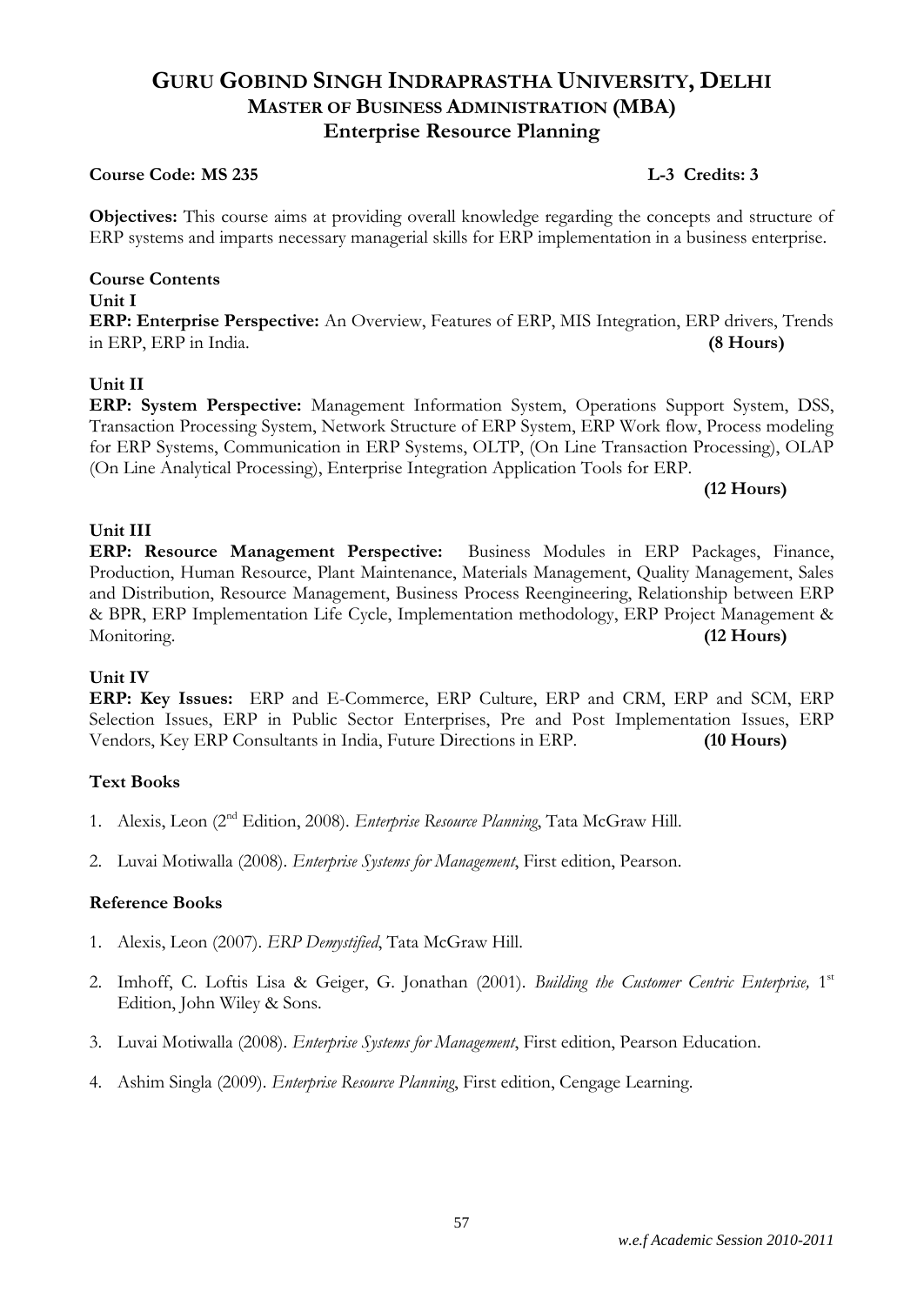# **GURU GOBIND SINGH INDRAPRASTHA UNIVERSITY, DELHI MASTER OF BUSINESS ADMINISTRATION (MBA) Network Applications and Management**

#### **Course Code: MS 237 L-3 Credits: 3**

**Objectives:** The course aims to combine the fundamental concepts of data communications and networking with emphasis on business applications.

#### **Course Contents**

#### **Unit I**

**Data Communication Concepts and Applications**: Introduction to Data Communications, Components of Data Communications, Trends in Computer Communications and Networking, Network Applications. **(08 Hours)**

#### **Unit II**

#### **Fundamentals of Data Communications and Networking**:

Physical Layer: Architectures, Devices and Circuits, and Data Transmission. Data Link Layer: Media Access Control, Error Control in Networks, Functions and working of switches and bridges. Local Area Network (LAN): LAN Components, Ethernet (IEEE 802.3), Fast Ethernet, Working of

CSMA/CD, FDDI Token Ring (IEEE 802.5), Selecting a LAN, Improving LAN Performance.

#### **(12 Hours)**

**(12 Hours)**

# **Unit III**

#### **Networking**:

Network Layer: Network Protocols, Function and Working of Routers, Network Addressing and Routing, Subnetting

Transport Layer: TCP Three-Way Hand Shake, TCP Acknowledgement with Windowing. Session Layer, Presentation Layer, Application Layer: Functions of Session Layer, Presentation Layer, Application Layer, User Application, Services and Application Layer Protocols Functions,

#### **Unit IV**

**Network Management**: Design of Business Networks, Network Management, and Network Security. **(10 Hours)**

#### **Text Books**

- 1. Jerry, Fitz Gerald and Alan, Dennis (2002). *Business Data Communications & Networking*. John Wiley & Sons.
- 2. Dye M.A., McDonald R. and Rufi W.A.(2008), *Network Fundamentals, CCNA Exploration Companion Guide*, Second Edition, Pearson Education, Delhi

- 1. Tanenbaum, A. S. (2004). *Computer Networks*. Pearson Education
- 2. David A Stamper (2003). *Business Data Communications*. Addison Wesley.
- 3. Burke Richard J (2008). *Network Management: Concepts and Practice, A Hands-On Approach*, First edition, Pearson.
- 4. Stallings, W. (2007). *Data and Computer Communications*, Eighth Edition, Pearson Education.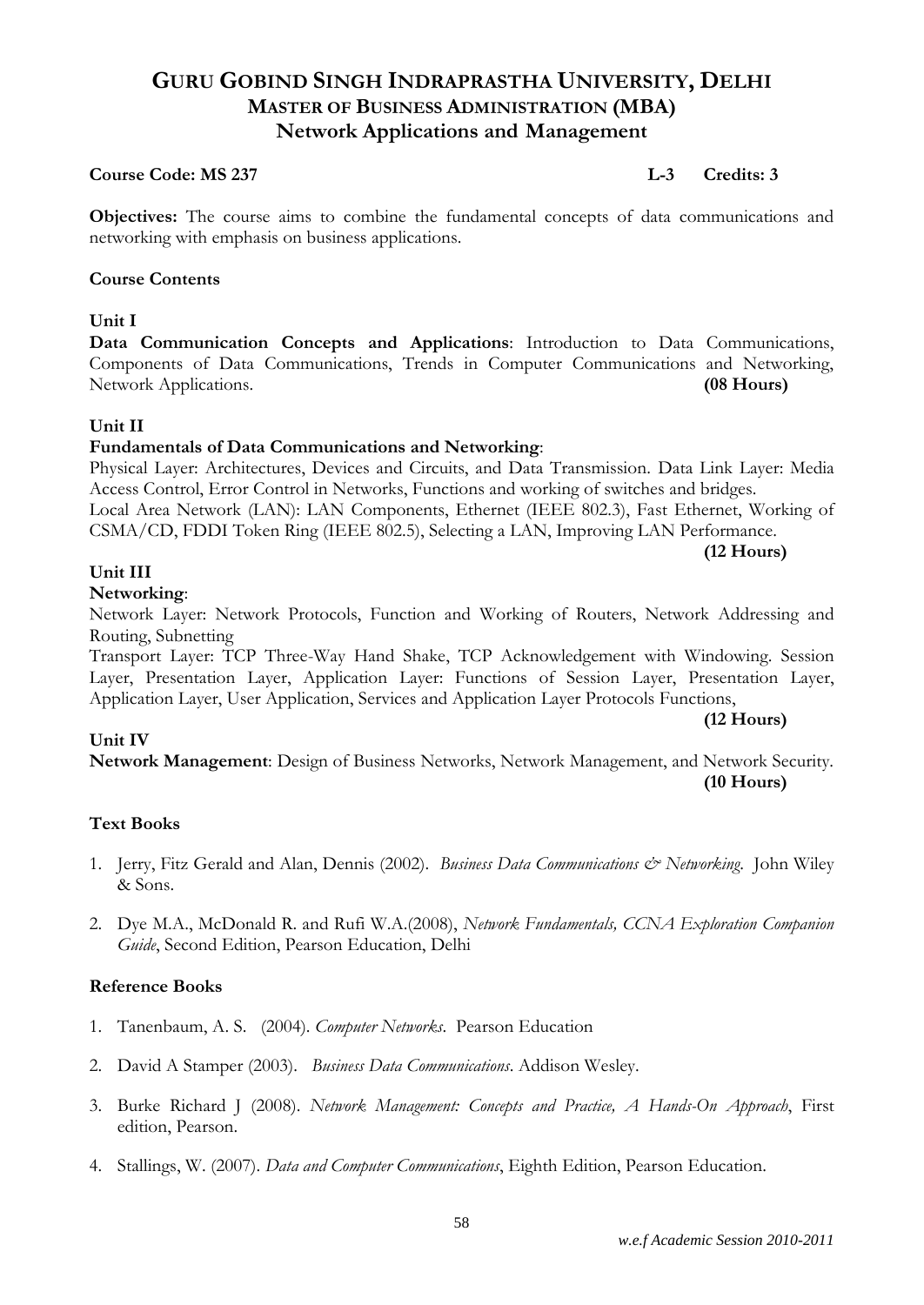# **GURU GOBIND SINGH INDRAPRASTHA UNIVERSITY, DELHI MASTER OF BUSINESS ADMINISTRATION (MBA) Database Management Systems**

#### **Course Code: MS 239 Leap Leap Leap Leap Leap Leap Leap Credits: 2**

**Objectives:** This course will help students to understand how databases can be used to store an organization's information.

#### **Course Contents**

#### **Unit I**

Purpose, Advantages and Disadvantages of DBMS, Data Models, Schemas and Instances, DBMS Architecture and Data Independence, Types of DBMS – Hierarchical, Network, Relational, Object-Oriented and Object Relational. **(04 Hours)**

#### **Unit II**

ER-Model – Basic concepts, Design Issues, Mapping Constraints, Keys, E-R Diagram, Design of an E-R Database Schema, Reduction of E-R Schema to Tables.

SQL: Background, Basic Structure, Set Operations, Aggregate Functions, Null Values, Nested Sub Queries, Derived Relations, Views, Modification of Database, Joined Relations, Data Definition Language, Domain Constraints, Referential Integrity. **(08 Hours)**

#### **Unit III**

Oracle: Basic Architecture, Data Definition, Data Manipulation (LIKE Operator, String Commands, Numeric Function, Date Function, Translate and Decode Function), Introduction to PL/SQL (Conditional, Logic, Loops, Go to Statements, Exceptional Handling, Triggers, Procedures, Functions, Cursor, LOB's). **(08 Hours)**

#### **Unit IV**

Structure of Relational Databases, Relational Algebra, Functional Dependencies, Normal forms NF1, NF2, NF3 and BCNF, Multivalued Dependencies and Fourth Normal Form, Join Dependencies and Fifth Normal Form.

Transaction, Concurrency: ACID Properties, Transaction State, Locks, Deadlock Condition, Two-Phase Locking Protocol. **(08 Hours)** 

#### **Text Books**

- 1. Silberschatz, A, Korth H and Sudarshan S (2010), *Database System Concepts*, Sixth Edition, McGraw-Hill.
- 2. Elmsari R. and Navathe S. (2008). *Fundamentals of Database Systems*, Fifth Edition, Pearson Education, Delhi.

- 1. Koch, G. & Loney, K. (2005). *Oracle 9i The complete reference*. Tata McGraw-Hill.
- 2. Bipin C. Desai (2000). *Introduction to Database Management System*. Galgotia Publication.
- 3. Singh Shio Kumar (2006), *Database Systems: Concepts, Design and Applications*, First edition, Pearson Education.
- 4. Rob. Peter (2010). *Data base system concepts*, first edition, Cengage Learning.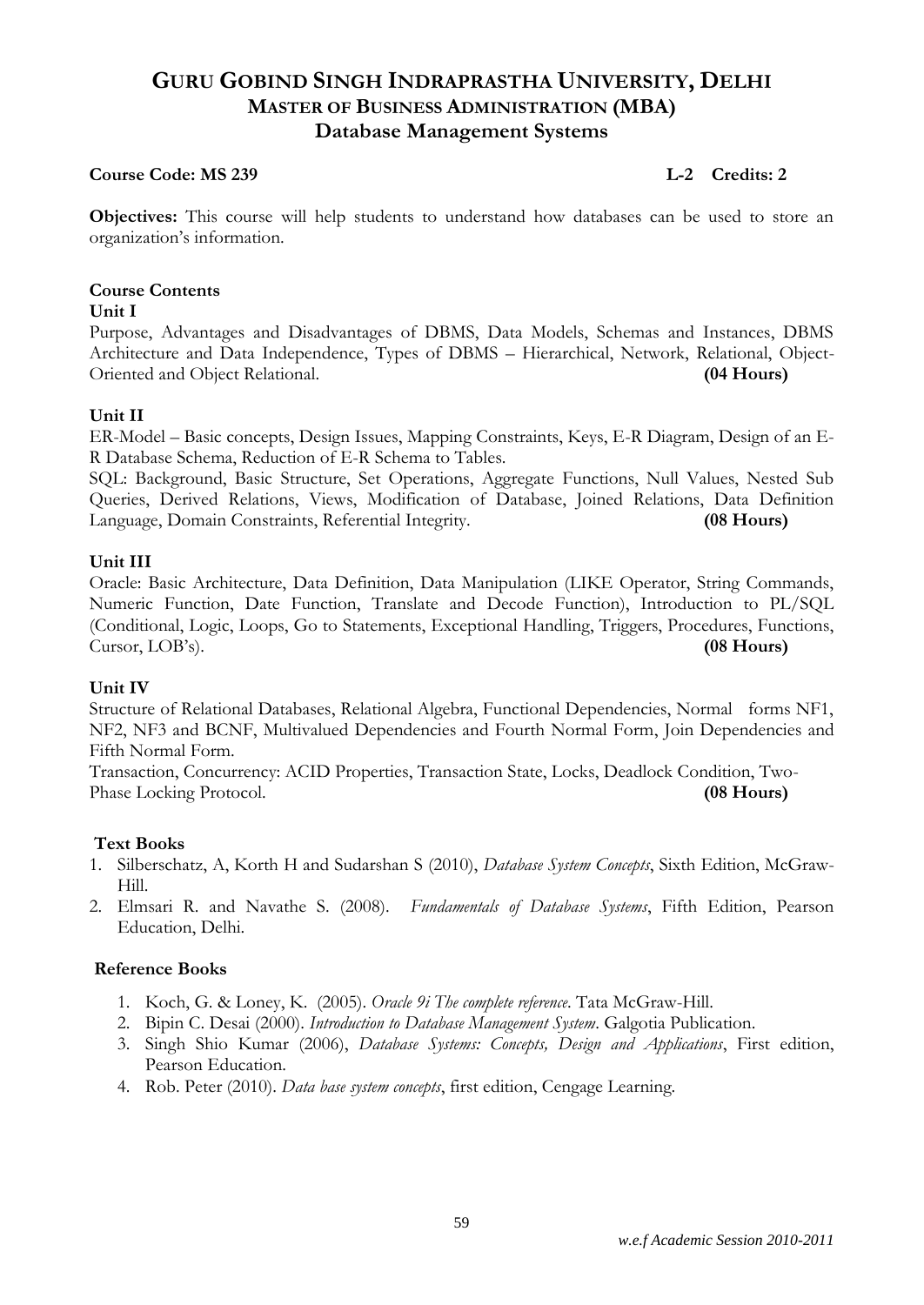# **Database Management Systems Lab.**

**Course Code: MS 251 L –0 P-02 Credits: 01**

**Course Contents** This course will be based on MS 239 Database Management Systems Course and is part of it.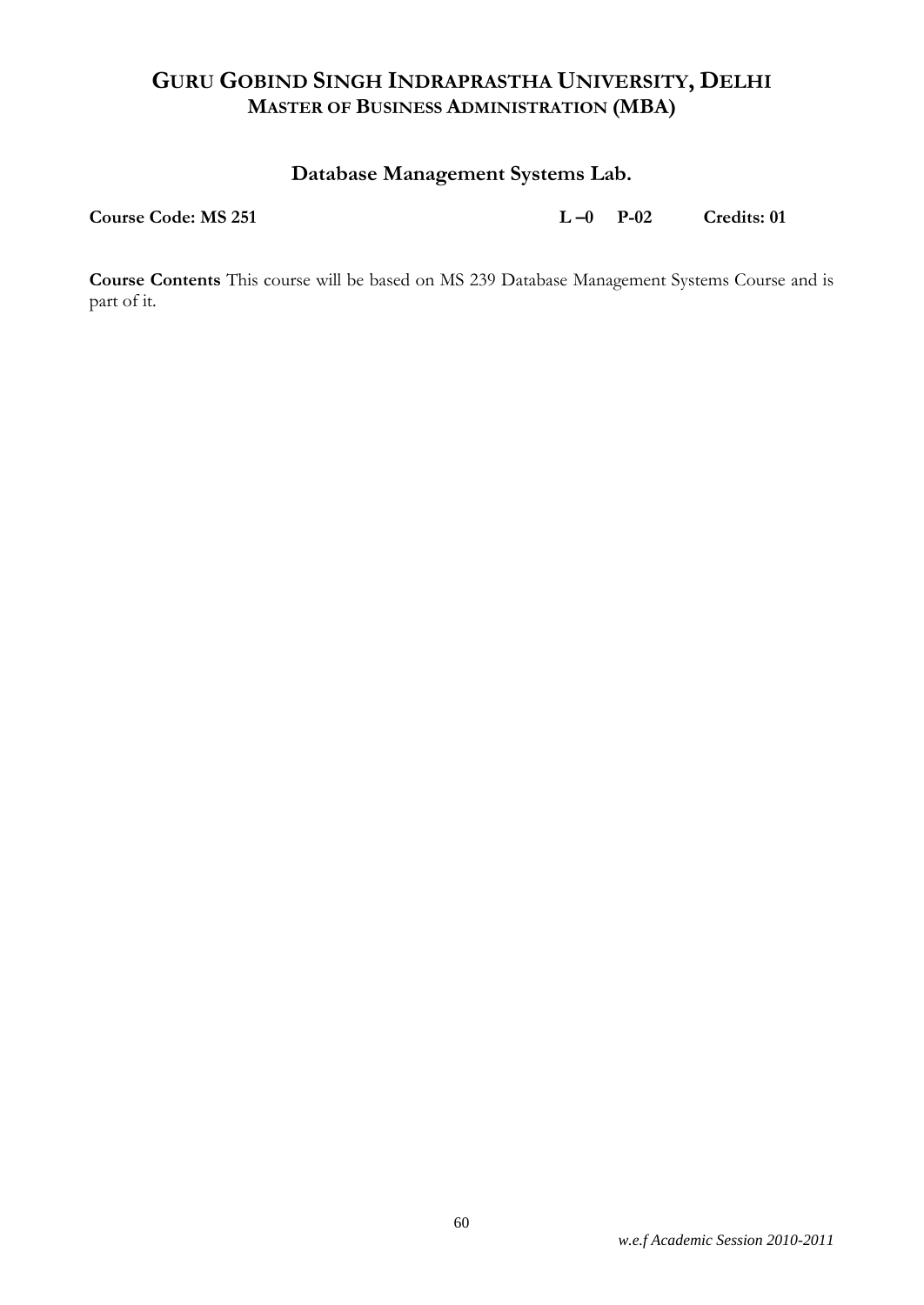### **International Business Environment**

#### **Course Code: MS 241 L-3 Credits - 3**

**Objectives:** The purpose of the course is to familiarize students with various environmental factors and forces that affect a firm's overseas operations and learn to manage international business.

#### **Course Contents Unit I**

**International Business and Environment:** An Interface; World Trade in Goods and Services – Major Trends and Developments; Framework for Understanding International Business Environment: Analysis of Physical, Demographic, Economic, Socio-cultural, Political, Legal and Technological Environment of a Foreign Country, Legal Framework of International Business: Nature and Complexities; Code and Common Laws and their Implications to Business; International Business Contract – Legal Provisions; International Sales Agreements, Rights and Duties of Agents and Distributors. **(12 Hours)**

#### **Unit II**

**Global Trading Environment:** Liberalization of World Trade. FDI and their Impact on the Economy, Multinationals and their Economic Impact; Political and Legal Impact of Multinational Corporations; Strategies for Dealing with Multinations; Technology Transfer – Importance and Types, Issues in Transfer of Technology to Developing Countries.

#### **Unit III**

#### **International Financial Environment:** Foreign Investment – Types and Flows; Asian Model, Monetary System- Exchange Rate Mechanism and Arrangements, Movements in Foreign Exchange Rates and Impact on Trade and Investment Flows, Global Capital Markets, Euro Currency. **(10 Hours)**

#### **Unit IV**

**International Economic Institutions and Regional Economic Groups:** IMF, World Bank, MIGA, UNCTAD and WTO; ATC, GSP and International Commodity Agreements. Forms and their Functioning: Multilateralism Vs. Regionalism; EU, NAFTA, ASEAN, SAFTA and other Regional Economic Groupings. **(10 Hours)**

#### **Text Books**

- 1. Daniels, John D. and Radebaugh, Lee H. and Prashant Salwan (2010). *International Business:*  Environment and Operations, 8<sup>th</sup> Edition, Pearson Education.
- 2. Charles, W. L. Hill (5th Edition, 2005). *International Business: Competing in the Global Marketplace*, Tata McGraw Hill.

#### **Reference Books**

1. Deresky (2003). *International Management: Managing Across Boarders and Culture*, Pearson Education.

61

- 2. Paul, J (2004). *International Business*, Prentice-Hall.
- 3. Aswathappa (2005). *International Business*, Tata McGraw Hill.

**(10 Hours)**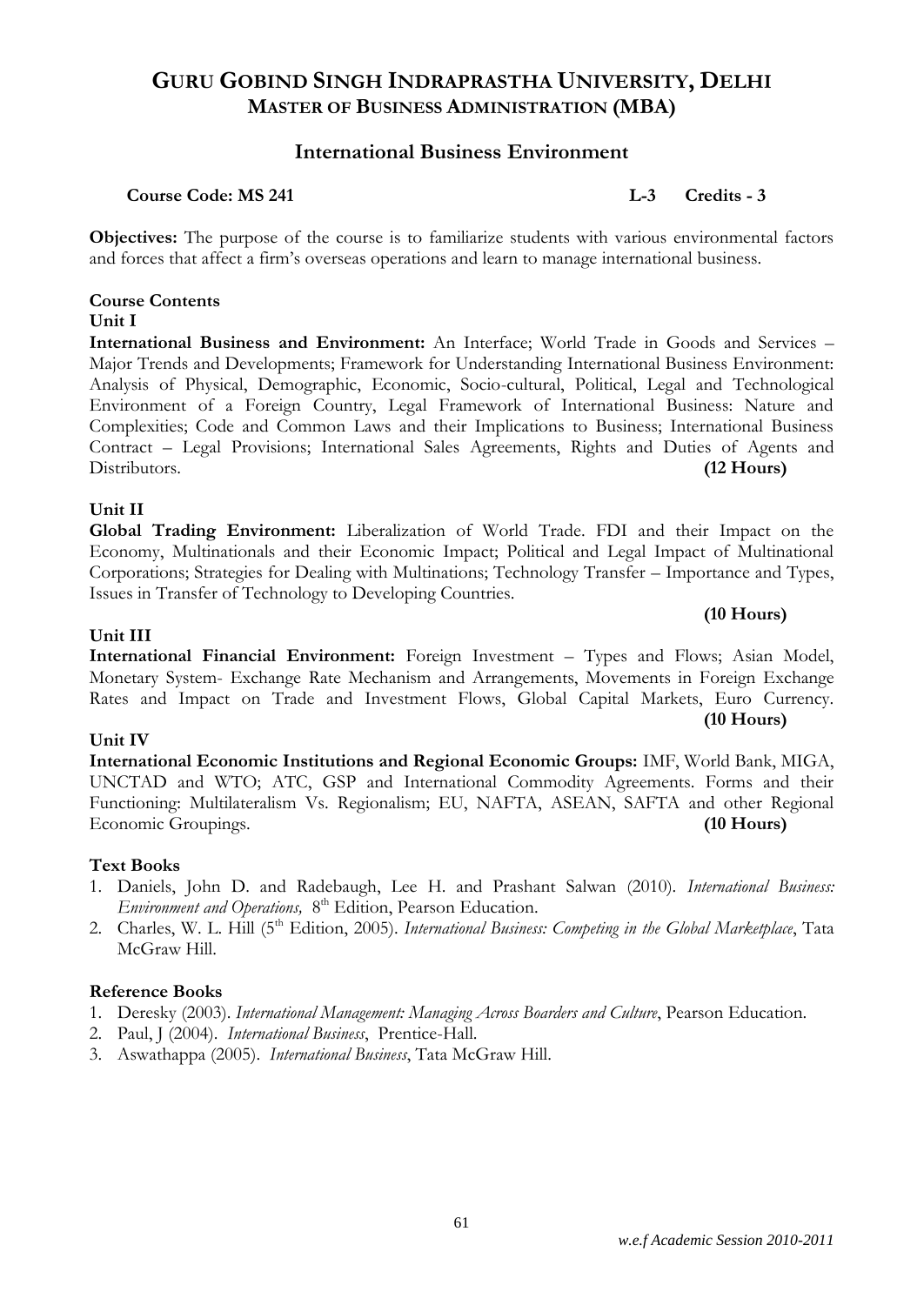### **Export-Import Procedures and Documentation**

#### **Course Code : MS 243 L-3 Credits - 3**

**Objectives:** The purpose of this course is to familiarize students with policy, procedures and documentation relating to foreign trade operations, and to train them to handle the export-import business.

### **Course Contents**

#### **Unit I**

Policy Framework for India's Foreign Trade in Pre- and Post-liberalisation Era; Export-Import Policy, Infrastructural Support for India's Foreign Trade: Policy Formulating, Consultative and Deliberative Bodies; Export Promotion Councils, Commodity Boards and Product Development Authorities; Support Organizations and Services – IIFT, ITPO, Export Inspection Agencies; Indian Council of Arbitration; FIEO, Commercial Representatives Abroad; State Governments and their Role in Trade Promotion; Canalization Policy and Role of Public Sector Organizations.

#### **(10 Hours)**

#### **Unit II**

# (a) Setting up Export Company, IEC Number / RCMC from Export Promotion Council, Benefits and Costs. Export Sales Contracts - Terms / Conditions, Terms of Shipment, Processing of Export Order

**(5 Hours )**

(b)Documentation : Proforma Invoice, Commercial Invoices and its Attestation, Packing List, Inspection Certificate, Certificate of Origin, Shipping Bills, AR4 Form, Mate's Receipt, GR Form, Marine Insurance Policy, ECGC Policy, Bill of Exchange, Bank Realization Certificate, Bill of lading, Airway Bill, BSP Certificate / Spl Consular Invoice and other related documents.

#### **(07 Hours)**

#### **Unit III**

Methods and Terms of Payments for Exports; Cargo, Credit and Foreign Exchange Risks: Procedure for Filing Claims; Quality control and Pre-shipment Inspection; Excise and Custom Clearance; Export Incentives: Major Incentives and Procedures for Claiming them, Procurement for Exports – Planning and Methods of Procurement for Exports; Custom Clearance of Imports – Regulations and Procedures; Managing Risks Involved in importing ; Duty Exemption Schemes : Objectives, Benefits, Procedures and Documentation; Schemes for Import of Capital Goods: Procedures for New/second Hand Capital Goods. **(10 Hours)**

#### **Unit IV**

Foreign Trade Financing and Insurance Schemes: Pre-and Post-shipment Export Credit Schemes, Import Financing Schemes; Role of EXIM Bank and Commercial Banks; Export Credit and Foreign Exchange Covers, Export Credit and Guarantee Corporation (ECGC), Financial Guarantees; Export / Trading/ Star trading/ Superstar Trading Houses : Objective Criteria and Benefits; Procedures and Documentation; Policy for EOU / FTZ / EPZ units : Objectives, Criteria and Benefits; Procedures and Documentation. **(10 Hours)**

#### **Text Books**

1. Foreign Trade Policy (2009-2013).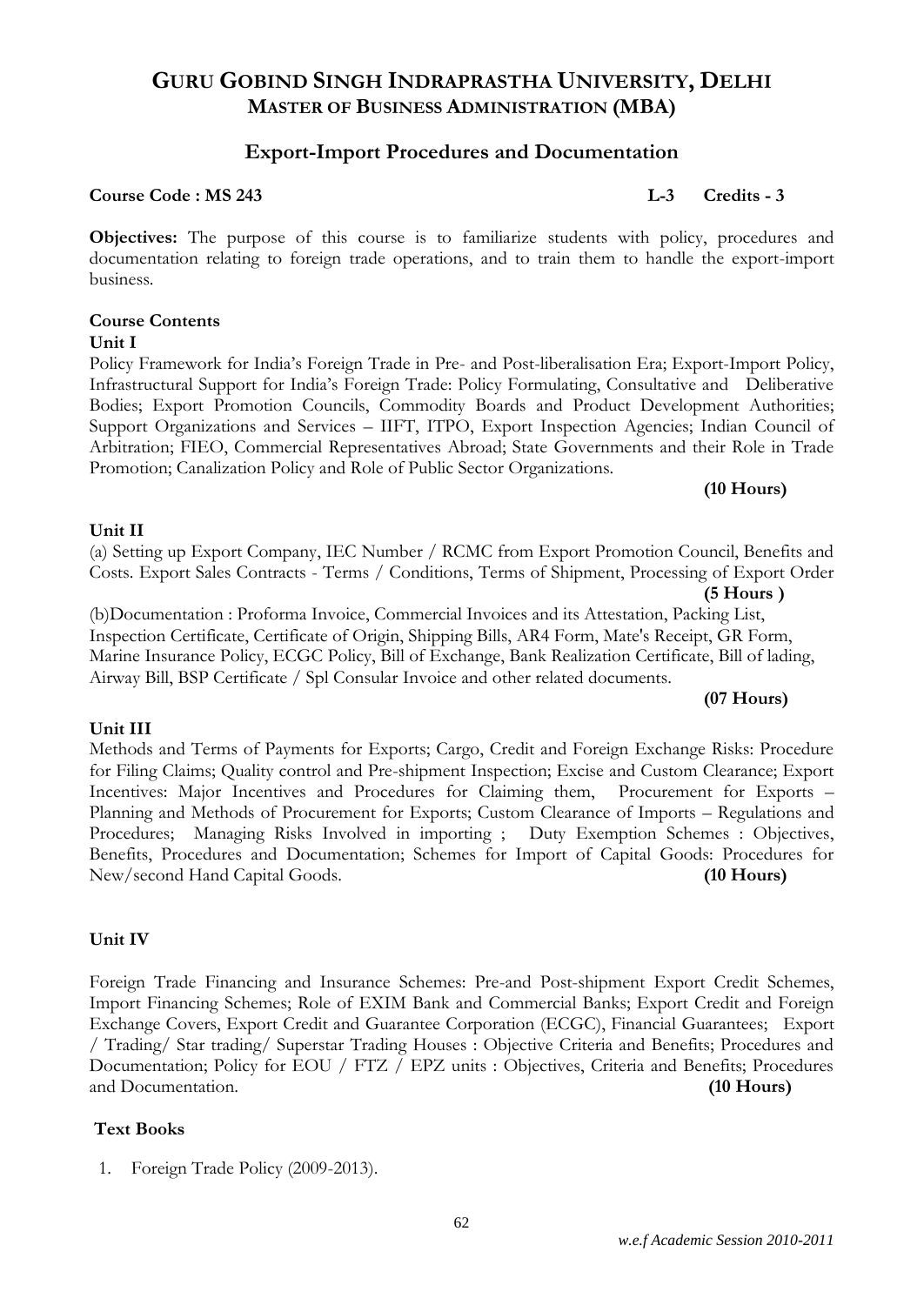2. Ram Paras (2009). *Export: What, Where and How*?, Anupam Publications.

- 1. IMPEX Times, various issues.
- 2. Export Manual, Anupam Publications
- 3. Indian Trade Journal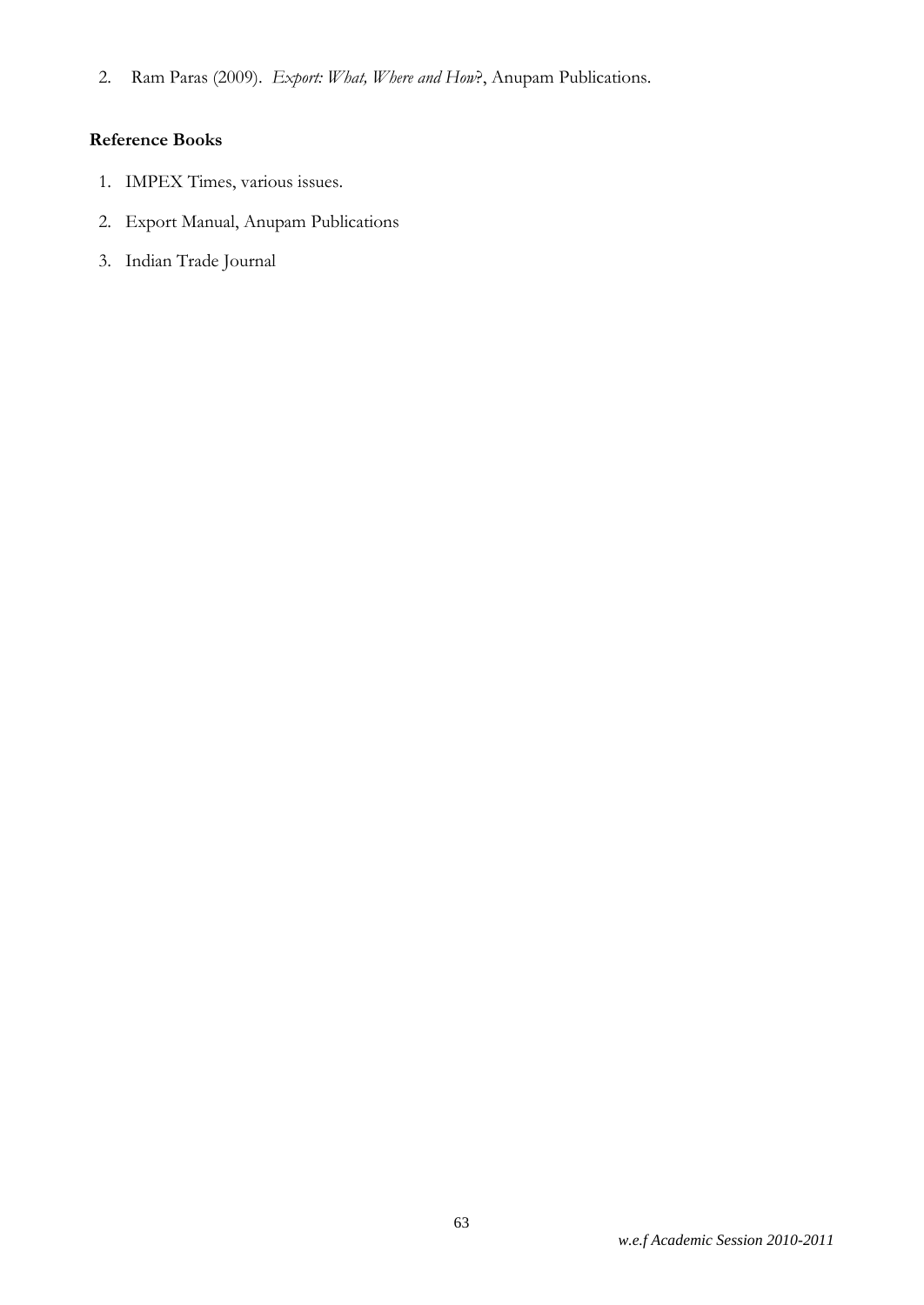# **WTO and Intellectual Property Rights**

#### **Course Code: MS 245 L-3 Credits - 3**

**Objectives:** The course is intended to sensitize the students about the importance of WTO and Intellectual property in the global economy.

### **Course Contents**

#### **Unit I**

GATT and Evolution of World Trade Organization (WTO), Role of WTO in International Trade, Main Features of WTO, New Issues in WTO:Environment, Investment, Competition Policy, Government Procurement, Trade Facilitation, Electronic Commerce, Social Clause, Labour Standards; Implementation and Implication. **(10 Hours)**

#### **Unit II**

General Introduction in the Intellectual Property Law: The Notion of Intellectual Property, Historical Background, The Main Fields of Intellectual Property, Industrial Property Law: Inventions, Industrial Creations Characterized by Relative Novelty (innovations), Know-How, Industrial Designs and Models, Utility Models, Layout-designs of Semiconductor Integrated Circuits (semiconductor chips), Plant Varieties, Trademarks, Geographical Indications, Trade-names, Emblems, Other Distinctive Signs; Scientific Discoveries, Neighbouring Rights. **(10 Hours)**

#### **Unit III**

IPR and Economic Development, Copyright Law ("Rights of Authors"), Correlation of Intellectual Property Law with Unfair Competition, Common Features of the Intellectual Property Rights, Legal Nature of the Intellectual Property Rights, Position of the Intellectual Property Law in the Legal System. **(10 Hours)**

#### **Unit IV**

International Protection of Intellectual Property: The World Intellectual Property Organization**,** The Agreement on Trade-Related Aspects of Intellectual Property Rights ("TRIPS"), The Paris Convention for the Protection of Industrial Property, The Patent Cooperation Treaty, The Hague Agreement Concerning the Deposit of Industrial Designs, The International Convention for the Protection of New Varieties of Plants, The Budapest Treaty on the International Recognition of the Deposit of Microorganisms, The Madrid Agreement Concerning the International Registration of Trademarks and the Protocol Relating to the Madrid Agreement, The Trademark Law Treaty, The Berne Convention for the Protection of Literary and Artistic Works, The Rome International Convention for the Protection of Performers, Producers of Phonograms and Broadcasting Organizations, The Geneva Convention for the Protection of Producers of Phonograms Against Unauthorized Duplications of their Phonograms. **(12 Hours)**

#### **Text Books**

- 1. Das Bhagirath Lal (2003). *The WTO and the Multilateral Trading System:Past, present and future,*Third World Network and Zen Books.
- 2. David Rainbridge (2003). *Intellectual Property*, Pearson Education.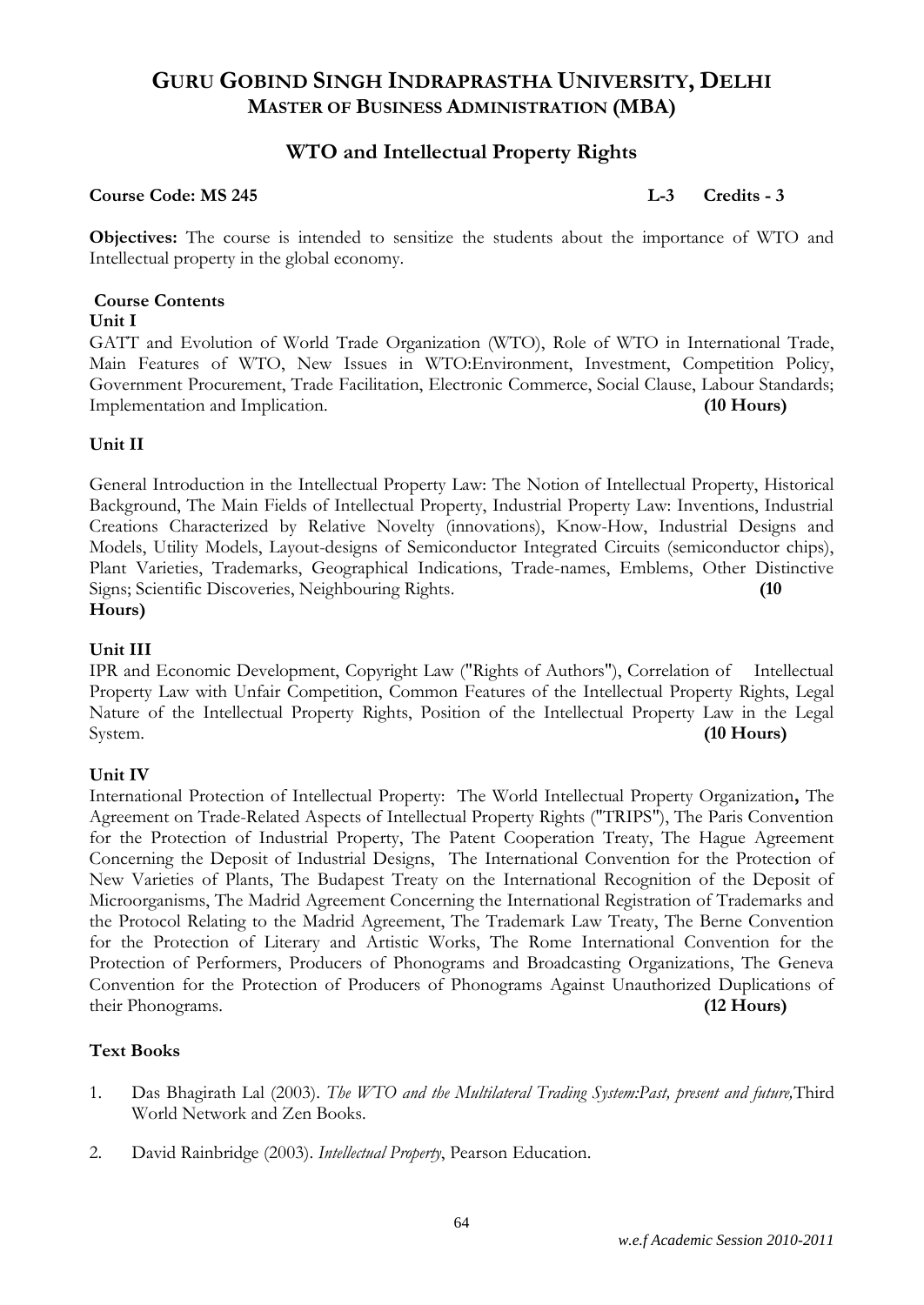- 1. Maskus Keith E. (2000). *Intellectual Property Right in the global economy*, Institute for International Economies, Washington.
- 2. Ganguli, Prabudha (2001). *IPR-unleashing the Knowledge Economy*, Tata McGraw-Hill Publishing Co. Ltd.
- 3. Ramappa, T. (2000). *Intellectual property rights under WTO: Task before India,* Wheeler Publishing.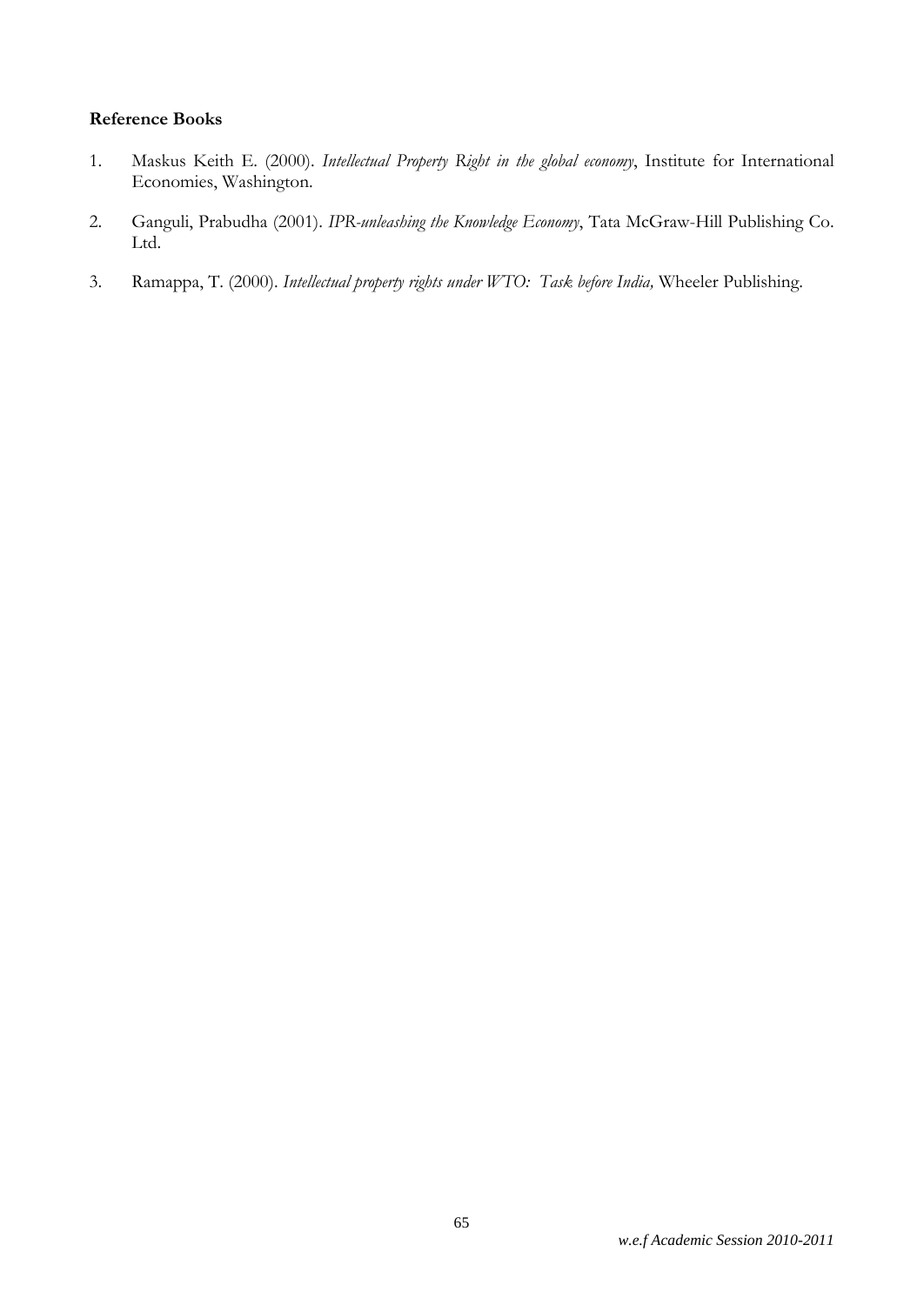### **International Economics**

#### **Course Code: MS 247 L-3 Credit: 3**

**Objectives:** The purpose of this course is to acquaint the students with concepts, techniques and policies in the field of International Economics to understand the dynamics of International Trade.

#### **Course Contents Unit I**

**International Trade Theory**: Introduction to International Economics, Law of Comparative Advantage, Standard Trade Model, Factor Endowments and Heckscher Ohlin Theory, Economies of Scale, Imperfect Competition and International Trade. **(14 Hours)**

#### **Unit II**

**International Trade Policy**: Tariffs and Non-tariff Barriers in International Trade: Economic Integration – Custom Unions and Free Trade Areas **(08 Hours)**

#### **Unit III**

**Balance of Payments and Exchange Rates**: Balance of Payments, Foreign Exchange Markets and Exchange Rates, Determination of Exchange Rates. **(08 Hours)**

#### **Unit IV**

**Open-Economy Macroeconomics**: The Price Adjustment Mechanisms with Flexible and Fixed Exchange Rates, Income Adjustment Mechanism and Synthesis of Automatic Adjustments, Other Adjustment Policies. **(12 Hours)**

#### **Text Books**

- 1. Salvatore Dominicks (2004). *International Economics*, John Wiley Sons, Inc.
- 2. Mannur, H. G. (2003). *International Economics*, 2<sup>nd</sup> Edition, Vikas Publishing House, New Delhi.

- 1. Sodersten, B.O. *International Economics*. (2003), MacMillan, London.
- 2. Krugman, Paul and Maurice Obstfeld (2010). *International Economics*, New York, Addison Wesley.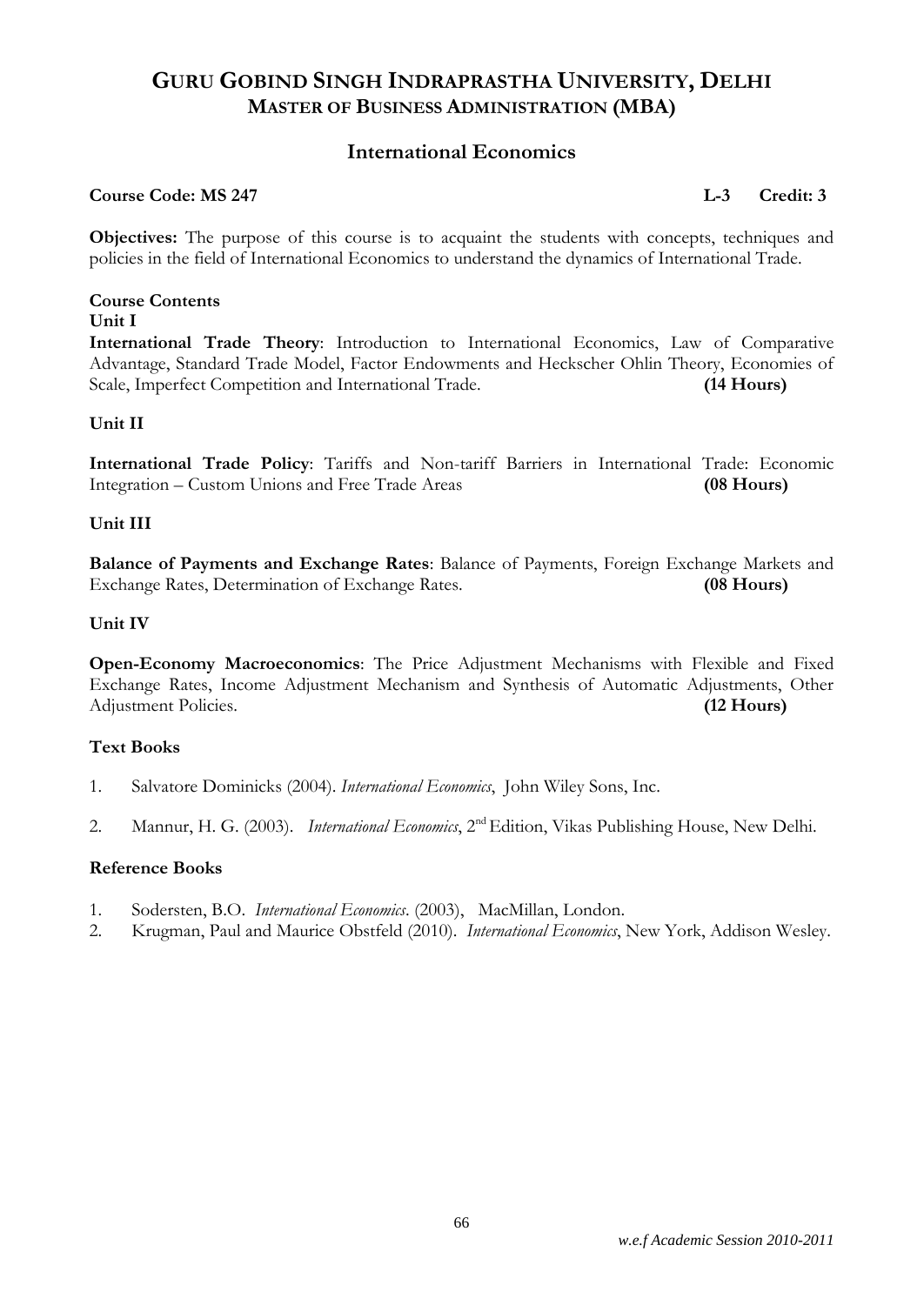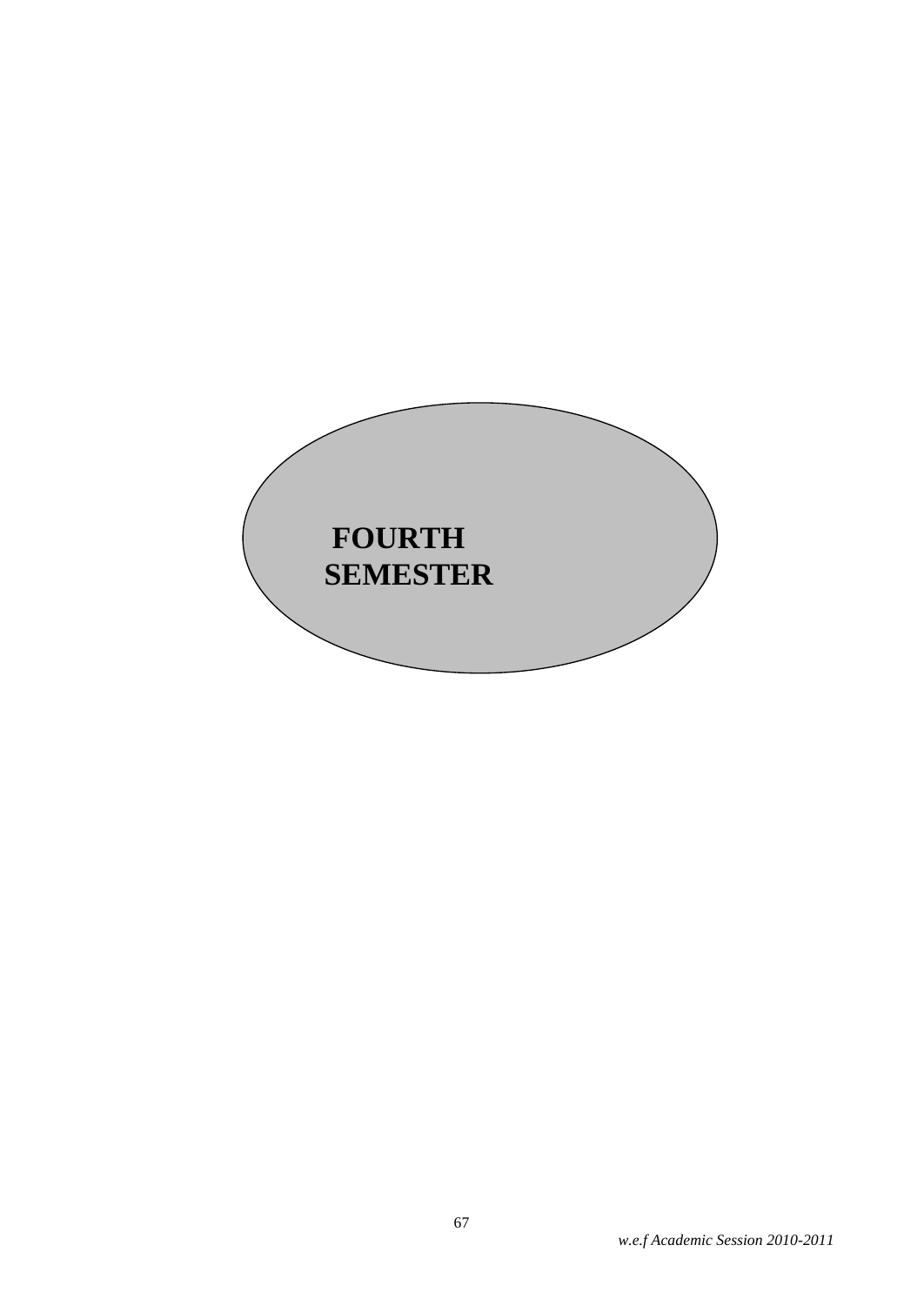# **Project Dissertation**

#### **Course Code: MS 202** Credits-06

Every student will be assigned a project topic at the end of the second semester and it will be pursued by him/her under the supervision of an internal supervisor. The dissertation along with soft copy will be submitted by the students in their respective institutions. The format of the report is given below:

- Executive Summary
- Introduction
- Objective of the Research Undertaken
- Hypothesis, if any
- Literature Review
- Research Methodology
- Data Analysis
- Findings and Conclusions
- Recommendations
- Bibliography
- Appendices to include questionnaire, if any

The student shall be required to submit progress reports as per the schedule to be announced by the School/Institutions for assessment by the project guide.

The dissertation shall be evaluated by External and Internal Examiners separately from out of 60 and 40 marks respectively. The internal assessment shall be done on the basis of a presentation by the student as per the assessment schedule to be decided and announced by the School/Institution. The external assessment shall be done on the basis of Viva Voce and the report.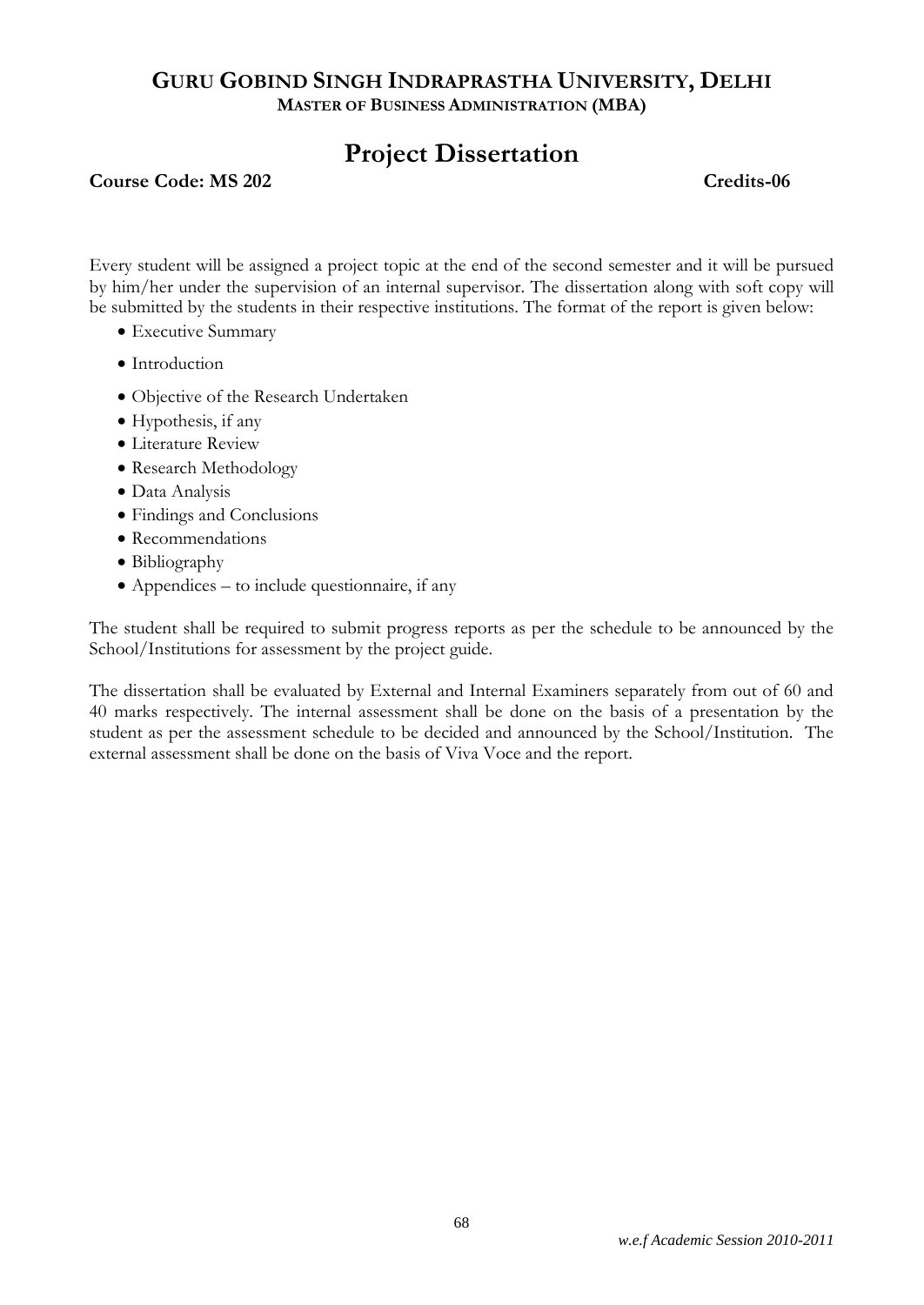#### *w.e.f Academic Session 2010-2011*

# **GURU GOBIND SINGH INDRAPRASTHA UNIVERSITY, DELHI MASTER OF BUSINESS ADMINISTRATION (MBA) Business Intelligence and Applications**

# **Course Code: MS 204 L - 03 Credits - 03**

**Objectives:** This course is intended to expose the students to the latest tools of Business Intelligence and applying those tools for effective decision-making.

# **Course Contents**

**Unit I**

**Business Intelligence and Business Decisions**: Decision Support Systems; Group Decision Support and Groupware Technologies, Expert Systems.

### **Unit II**

**SQL Server and Data Warehousing**: - Features, System Databases, Creating Databases and Tables, Constraints, Data Manipulation Language, OLTP & OLAP, Data Marts, Data Warehousing, Data Warehouse Architecture. **(16 Hours)**

### **Unit III**

**Data Mining and Knowledge Discovery:** Data Mining Techniques; Applications of Data Mining.

#### **Unit IV**

**Knowledge Management**: Knowledge Assets, Knowledge Generation, Knowledge Storage, Knowledge Utilization, Knowledge Management Technologies.

#### **(08 Hours)**

**(10 Hours)**

### **Text Books**

- 1. Efraim Turban, E. Aronson (2008). *Decision Support Systems and Intelligent Systems.* Eighth Edition, Pearson Education.
- 2. Sam Anahory, Dennis Murray (2005). *Data Warehousing in the Real World*. Pearson.

#### **Reference Books**

- 1. Anu Singh Lather, Anil K Saini and Sanjay Dhingra Ed. (2010), *Knowledge Management*, Macmillan.
- 2. Paulraj Ponniah (2003). *Data Warehousing fundamentals*. John Wiley.
- 3. Fernandez, Irma Becerra (2008). *Knowledge Management*, first edition, Pearson.
- 4. Panda, Tapan K (2008). *Knowledge Management*, First edition, Excel Books.

#### **(08 Hours)**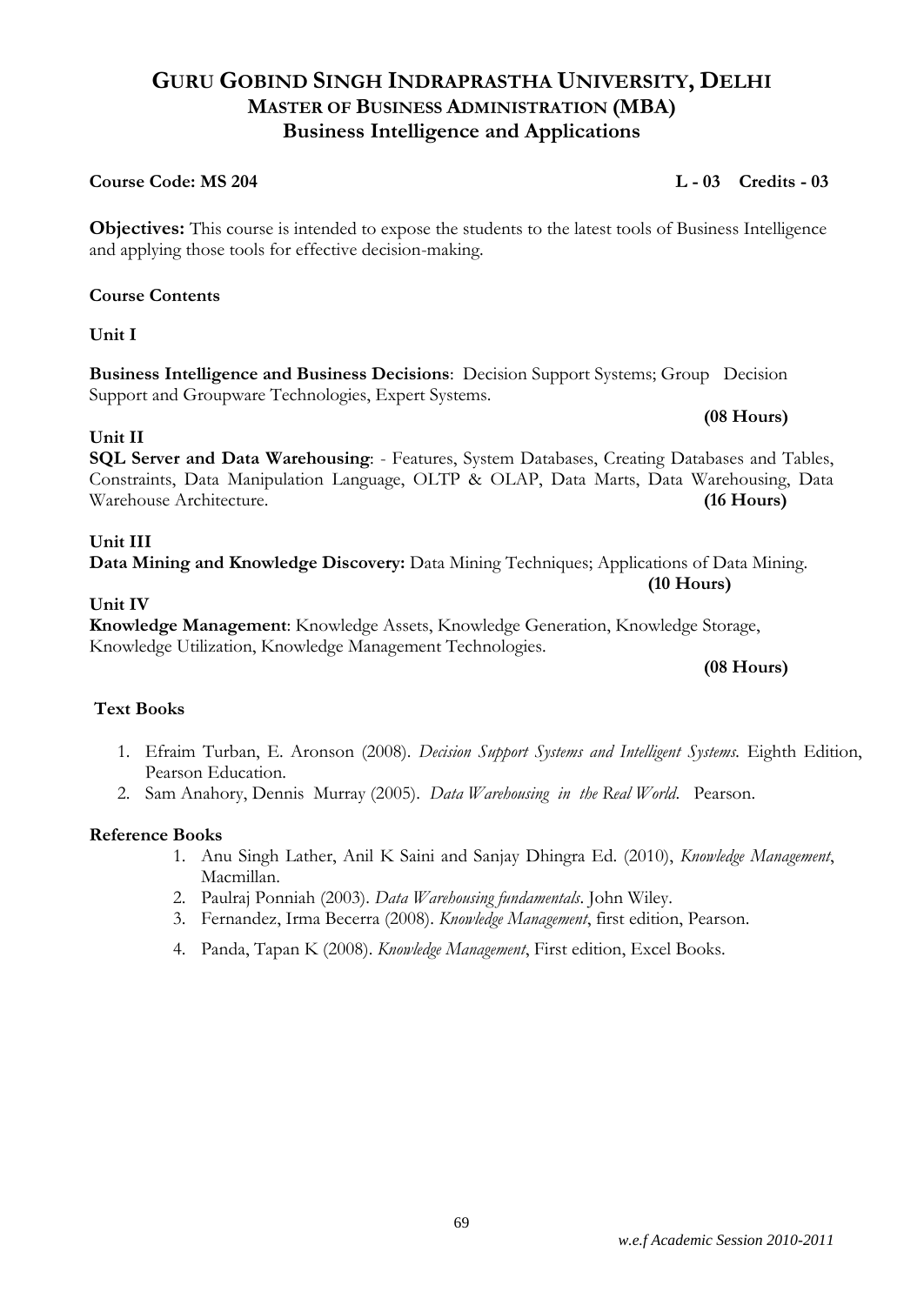# **MASTER OF BUSINESS ADMINISTRATION (MBA)**

# **Strategic Management**

**Course Code : MS 206 L-3 Credit-03**

**Objective:** To develop an understanding of the Strategic Management process in a dynamic and compétitive global environnent.

### **Course Contents**

#### **Unit I**

**Nature of Strategic Management:** Concept of Strategy; Vision Mission, Goals and Objectives; External Environmental Analysis; Analyzing Companies Resource in Competitive Position; Mintzberg's 5Ps of Strategy; Strategic Management Process, Corporate Governance .

#### **Unit II**

**Strategy Formulation:** External Environmental Analysis; Analyzing Companies Resource in Competitive Position- Concept of Stretch, Leverage and Fit; Strategic Analysis and Choice, Porter's Five Forces Model, Concept of Value Chain, Grand Strategies; Porter's Generic Strategies; Strategies for Competing in Global Markets. **(10 Hours)**

#### **Unit III**

**Corporate-Level Strategies:** Diversification Strategies: Creating Corporate Value and the Issue of Relatedness, Vertical Integration: Coordinating the Value Chain, The Growth of the Firm: Internal Development, Mergers & Acquisitions, and Strategic Alliances Restructuring Strategies: Reducing the Scope of the Firm. **(12 Hours)**

#### **Unit IV**

**Strategy Implementation and Evaluation :** Structural Considerations and Organizational Design; Leadership and Corporate Culture; Strategy Evaluation**:** Importance and Nature of Strategic Evaluation; Strategic and Operational Control, Need for Balanced Scorecard.

#### **Text Books**

1*.* Thomas L. Wheelen, J. David Hunger (2010). *Strategic Management and Business Policy***,** Pearson/Prentice Hall. 2. Arthur, A, Thomson and Strickland, A. J. (2002). *Strategic Management – Concept and Cases.* Tata McGraw Hill, New Delhi.

#### **Reference Books**

1. Kark Rajneesh (2008). Competing *with the Best: Strategic Management of Indian Companies in a Globalizing Arena* Penguin Books.

2. Azhar Kazmi (2004). *Business Policy and Strategic Management*. Tata McGraw Hill, New Delhi.

- 3. Hitt Michael A., Ireland R.D. and Robert E Hoskisson. *Strategic Management: Competitiveness & Globalization, Concepts and Cases*, Addison Wesley.
- 4. Fred David (2008) *Strategic Management : Concepts and Cases* , 12th Edition Prentice hall of India

# **(10 Hours)**

**(10 Hours)**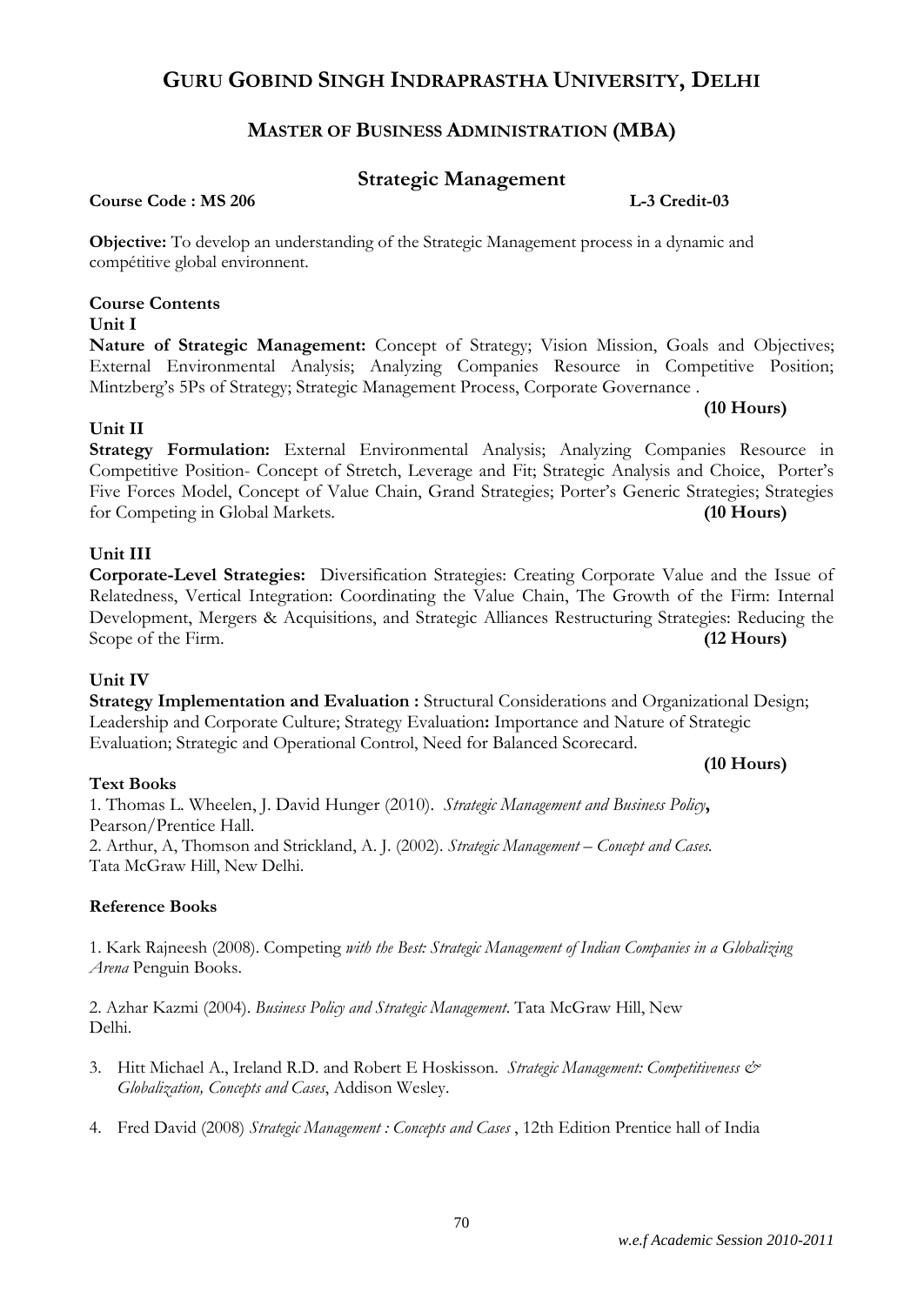# **GURU GOBIND SINGH INDRAPRASTHA UNIVERSITY, DELHI MASTER OF BUSINESS ADMINISTRATION (MBA) Corporate Social Responsibility, Human Values and Ethics**

#### **Course Code: MS 208 L-3 Credits-3**

**Objective** The objective of this course is to develop an understanding and appreciation of the importance of value system, ethical conduct in business and role and responsibilities of corporate in social systems. It aims at applying the moral values and ethics to the real challenges of the organizations.

### **Course Contents**

#### **Unit I**

**Moral Values and Ethics**: Values – Concepts, Types and Formation of Values, Ethics and Behaviour. Values of Indian Managers; Managerial Excellence through Human Values; Development of Ethics, Ethical Decision Making,

Business Ethics- The Changing Environment and Stakeholder Management, Relevance of Ethics and Values in Business, Spiritual Values. Modern Business Ethics and Dilemmas, Overview of Corporate Social Responsibilities (CSR) and Sustainability.

#### **Unit II**

**Managing Ethical Dilemmas at Work:** The Corporation and External Stakeholders, Corporate Governance: From the Boardroom to the Marketplace, Corporate Responsibilities towards Consumer Stakeholders and the Environment; The Corporation and Internal Stakeholders; Values-Based Moral Leadership, Culture, Strategy and Self-Regulation; Spiritual Leadership for Business Transformation. Organizational Excellence and Employee Wellbeing through Human Values.

#### **Unit III**

**Corporate Social Responsibility**: A Historical Perspective from Industrial Revolution to Social Activism; Moral Arguments for Corporate Social Responsibility, Development of Corporate Conscience as the Moral Principle of Corporate Social Responsibility, Corporate Social Responsibility of Business, Employees, Consumers and Community. Corporate Governance and Code of Corporate Governance, Consumerism, Current CSR Practices of the Firms in India and Abroad. Challenges of Environment: Principles of Environmental Ethics, Environmental Challenges as Business Opportunity, Affirmative Action as a form of Social Justice.

#### **Unit IV**

**Issues in Moral conduct of Business and CSR**: Failure of Corporate Governance, Social Audit, Unethical Issues in Sales, Marketing, Advertising and Technology: Internet Crime and Punishment, Intellectual Property Rights, Corruption in Business and Administration. BS / ISO Guideline on CSR Management (ISO-26000).

#### **Text Books**

- 1. Weiss, Joseph W (2009). *Business Ethics: Concepts & Cases*, Cengage Learning.
- 2. Colin Fisher and Alan Lovell (2009). *Business ethics and values: Individual, Corporate and International Perspectives*, Prentice Hall.

#### **Reference Books**

1. Hartman , Laura P. and Joe DesJardins (2007). *Business Ethics: Decision-Making For Personal Integrity And Social Responsibility,* McGraw-Hill/Irwin.

### **(10 Hours)**

**(12 Hours)**

#### **(10 Hours)**

**(10 Hours)**

#### 71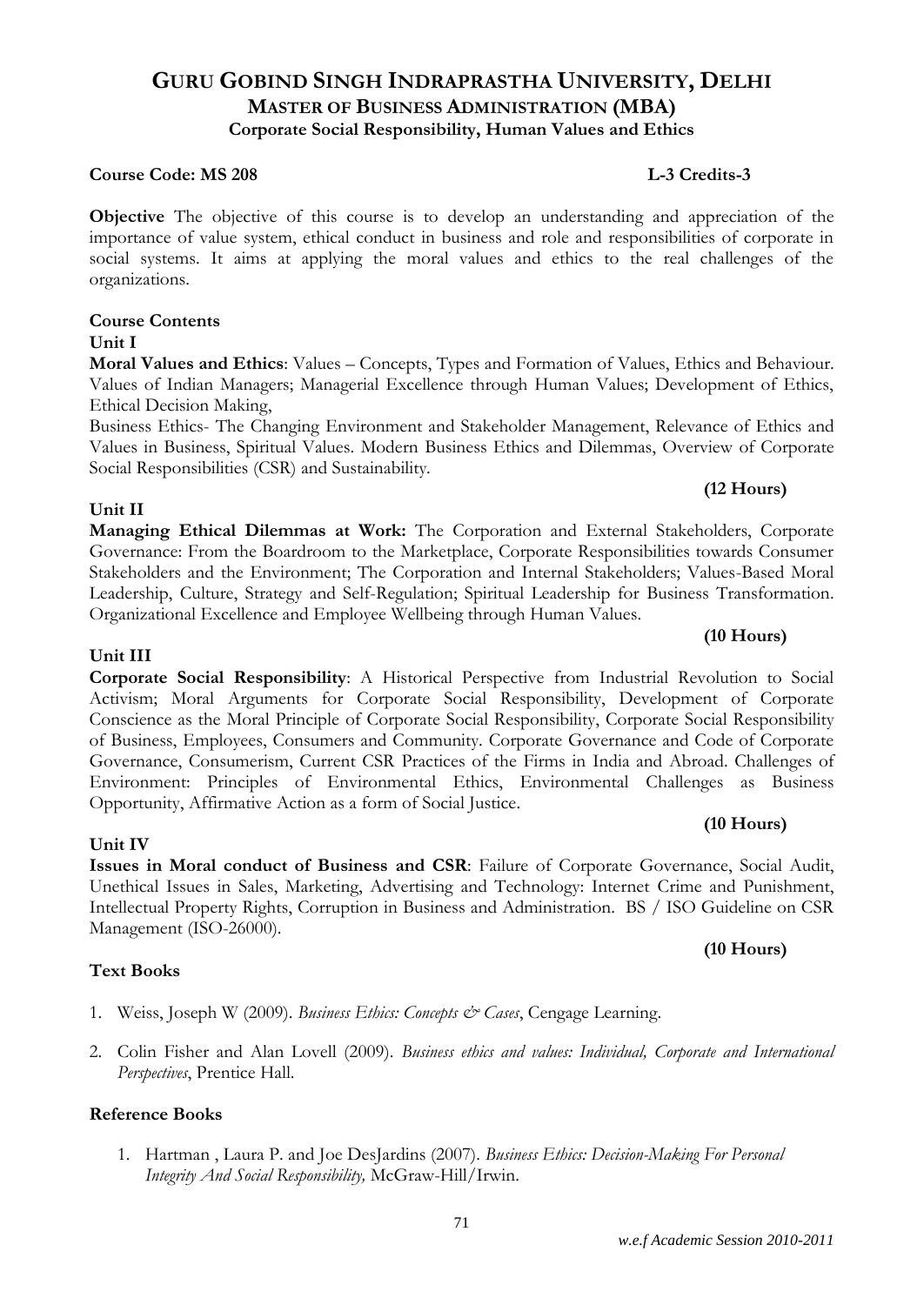- 2. [Hartman,](http://www.flipkart.com/author/laura-hartman/) Laura P and [Abha Chatterjee](http://www.flipkart.com/author/abha-chatterjee/) (2006 ). *Perspectives in Business Ethics*, Tata McGraw Hill
- 3. Manuel G.Velasquez (2007) *, Business Ethics Concepts*, PHI
- 4. Baxi C.V. and Prasad Ajit (2007): *Corporate Social Responsibility*, Excel Books.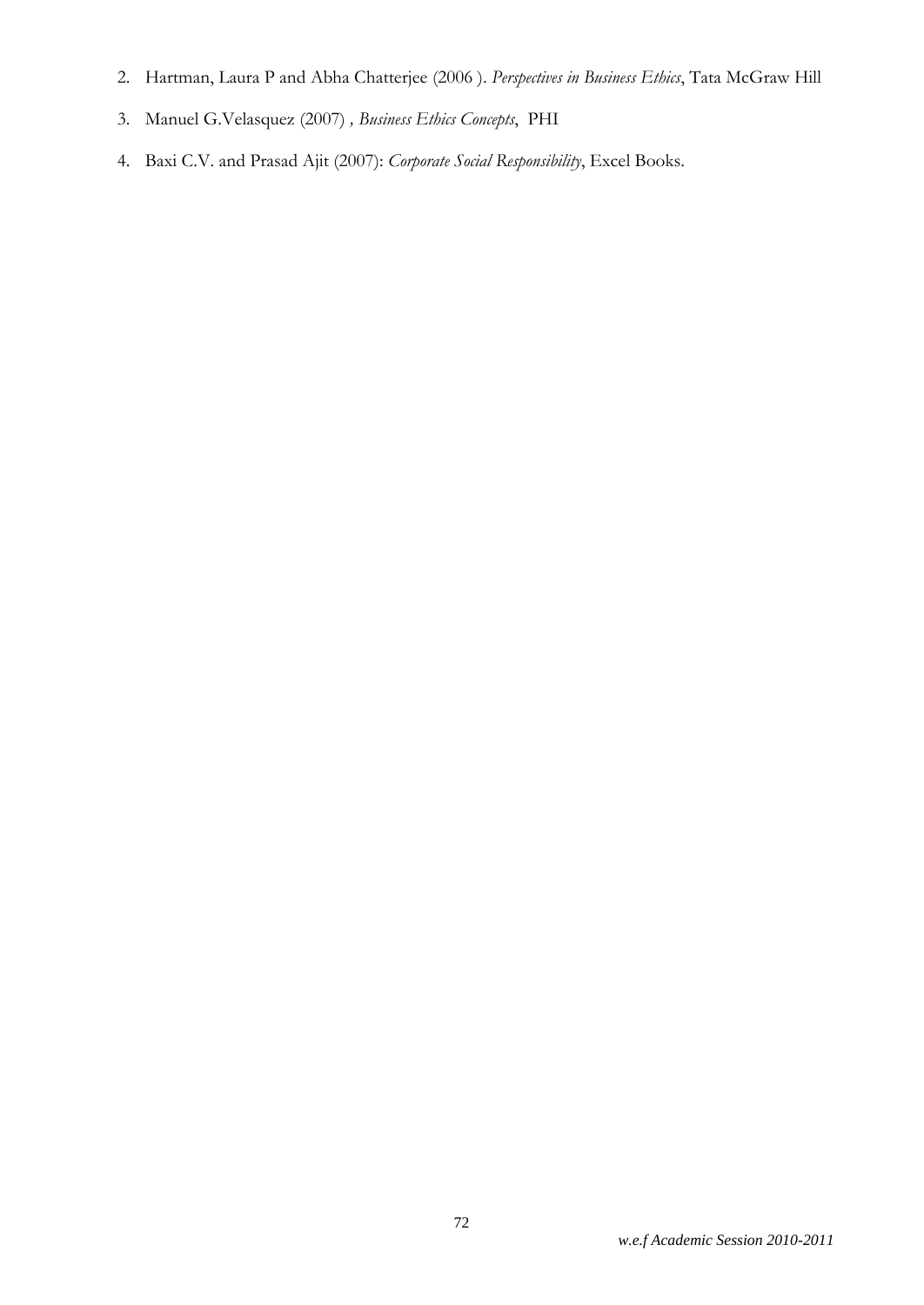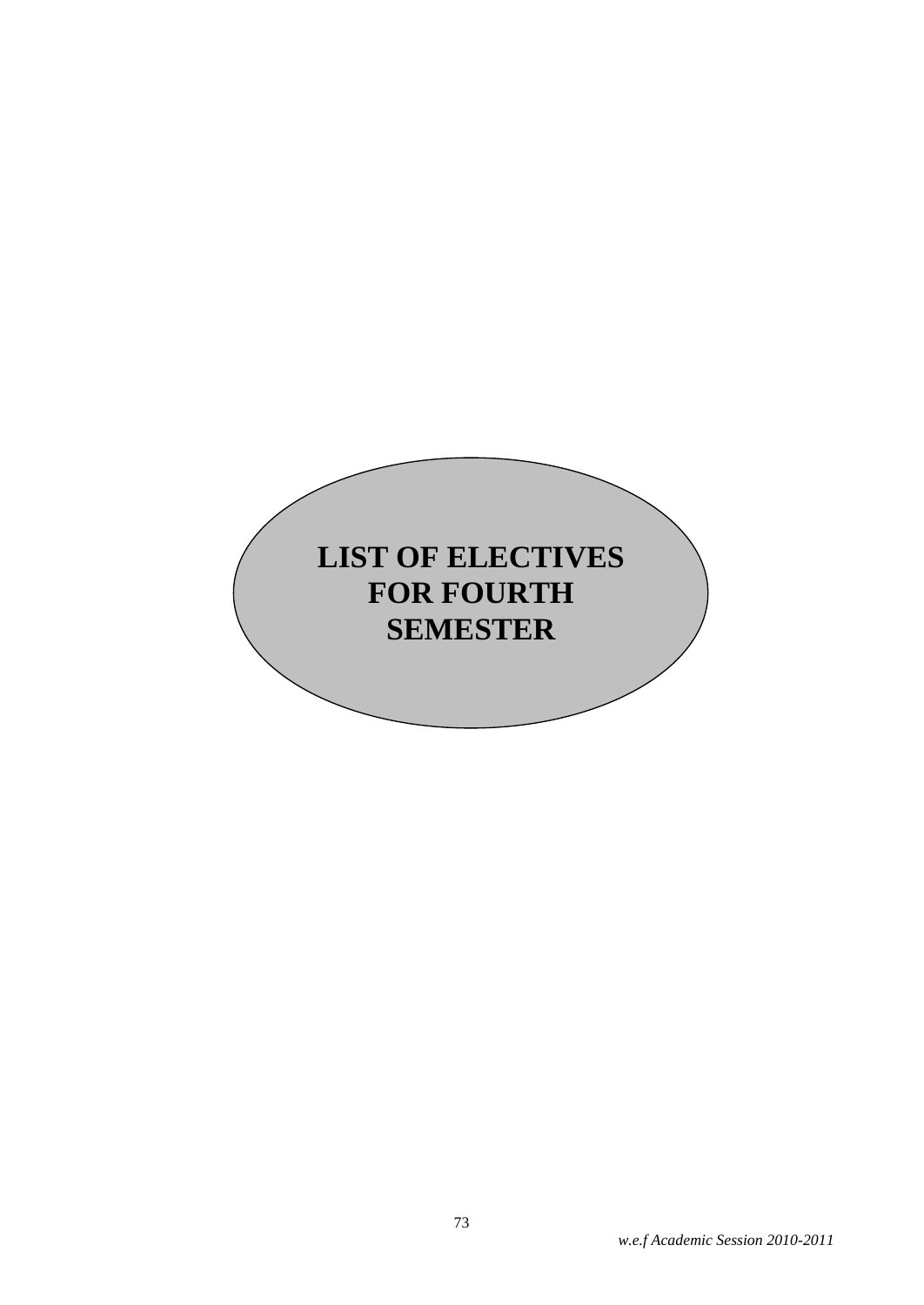# **MASTER OF BUSINESS ADMINISTRATION (MBA)**

# **Retail Management**

**Course Code: MS 212 L-3 Credits: 3**

**Objectives:** This course is aimed at providing students with a comprehensive understanding of the theoretical and applied aspects of retail management.

#### **Course Contents**

**Unit 1: Introduction to Retailing:** Definition, Scope and Importance of Retailing; Retail Formats; Theories of Retail Development; Global and Indian Retail Scenario; Information Gathering in Retail **(10 hours)**

**Unit 2:** Retail Market Strategy, Financial Strategy, Retail Location, , Franchising Decisions, Retail Information system,Customer Service, Customer Relationship Management, GAPs Model.

**(10 hours)**

**Unit 3:** Merchandise Management Process, Sales forecasting, Merchandise Budget, Assortment Plan, Inventory Management, Merchandise Buying, , Retail Pricing, Retail Communication-Objectives, Promotion Mix . **(12 hours) (12 hours)** 

# **Unit 4: Store Management & other issues:**

Store Layout, Design & Visual Merchandising, Atmospherics, Responsibilities of a Store Manger, Inventory Shrinkage, Retail HRM Online Retailing, International Retailing, Legal & Ethical Issues in Retailing. **(10 hours)**

#### **Text Books**

1. Levy M., Weitz B.A and Pandit A. (2008), *Retailing Management*, 6th Edition, Tata McGraw Hill. 2. Berman B. Evans J. R. (2007), *Retail Management*, 10<sup>th</sup> Edition, Pearson Education.

# **Reference Books**

**1.** Pradhan S. (2009), *Retailing Management – Text and cases*, 3rd Edition, Tata McGraw Hill, New Delhi

2. Vedamani, Gibson G. (2008) *Retail Management: Functional Principles and Practices*, 3rd Edition, Jaico Books, New Delhi.

3. Easterling, R. C., Flottman, E.L., Jernigan, M. H. and Wuest, B.E.S. (2008) *Merchandise Mathematics for Retailing,* 4th Edition, Pearson Education, New Delhi.

4. Sinha P.K., Uniyal D.P., (2007) *Managing Retailing*, 1st Edition, Oxford University Press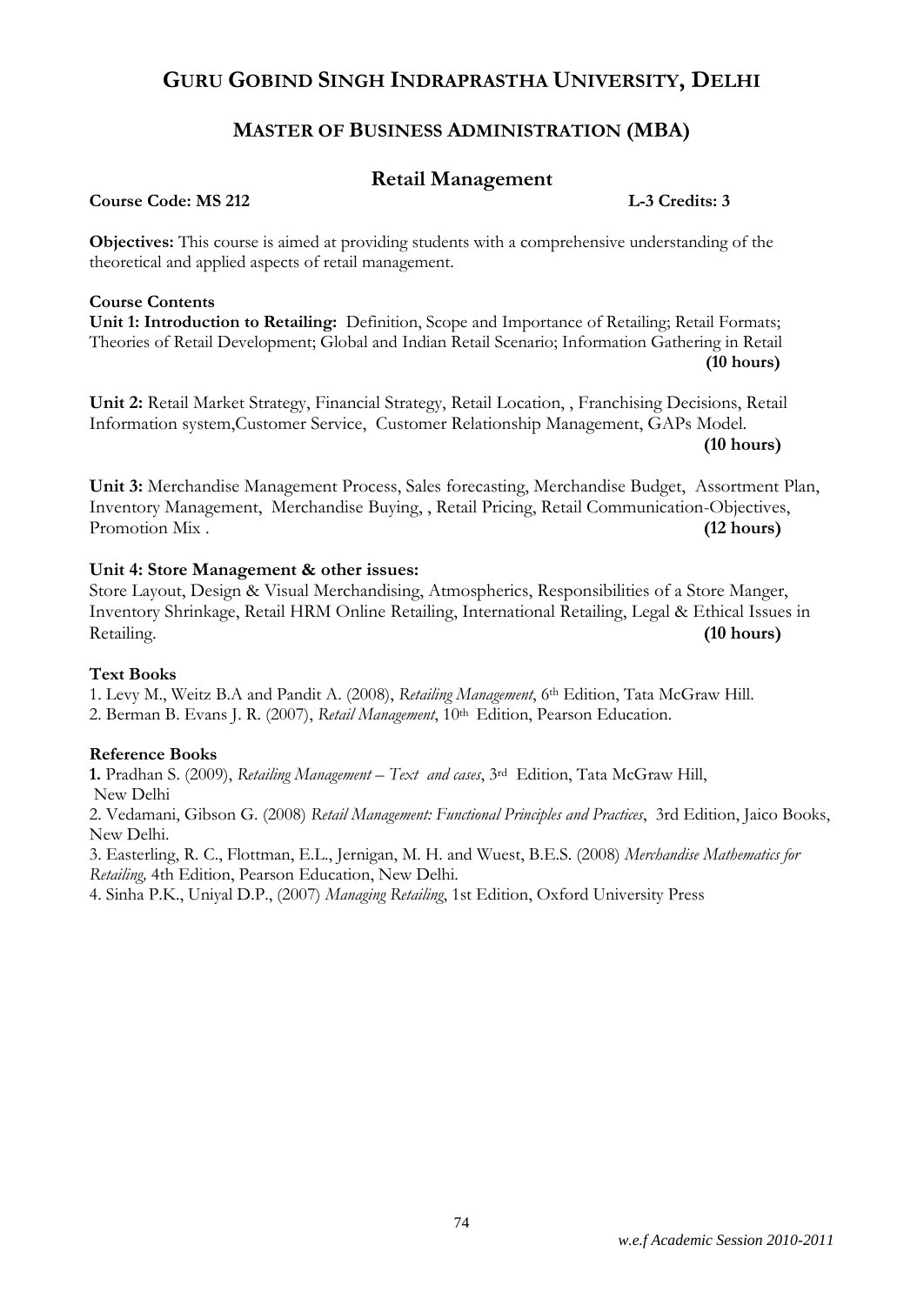# **MASTER OF BUSINESS ADMINISTRATION (MBA)**

# **Advertising and Brand Management**

### **Course Code: MS 214 L-3 Credits: 3**

**Objectives:** The objective of this course is to provide an understanding of the basic principles of advertising management and to develop an understanding of the brand concept.

### **Course Contents**

#### **Unit I**

Role of Integrated Marketing Communication; Process of Marketing Communication; Definition and Scope of Advertising Management; Determination of Target Audience, Advertising and Consumer Behavior; Setting Advertising Objectives, DAGMAR; Determining Advertising Budgets; Advertising Strategy and Planning, Creative Strategy Development and Implementation. **(10 Hours)**

#### **Unit II**

Media Planning**:** Setting Media Objectives; Developing Media Strategies, Evaluation of Different Media and Media Selection; Media Buying; Measuring Advertising Effectiveness; The Organization for Advertising; Social, Ethical and Legal Aspect of Advertising. **(10 Hours)**

#### **Unit III**

Brand-concept: Nature and Importance of Brand; Types of brands , Strategic Brand Management Process; Brand Identity perspectives , Brand identity prism,Identity levels, Concepts and Measures of Brand Equity, Brand Assets and liabilities,Aaker Model of Brand Equity, Designing marketing programs to build brand Equity, customer based brand equity ,Brand Loyalty, Measures of Loyalty;, ,Branding strategies – product ,line , range and umbrella branding , Brand Personality: Definition, Measures and, Formulation of Brand Personality; Brand Image dimensions, Stages of Concept Management for functional ,symbolic and experiential brands. **(10 Hours)**

#### **Unit IV**

Brand Positioning: Concepts and Definitions, 3 Cs of positioning ,Brand positioning and differentiation strategies, Repositioning, Celebrity Endorsements, Brand Extension; Managing brands over time, Brand reinforcement , brand revitalization, managing global brands ,Branding in different sectors Case studies **(12 Hours)**

#### **Text Books**

- 1. Wells W., Burnet J. and Moriarty S. (2007). *Advertising: Principles & Practice*, 7th Edition, Pearson Education.
- 2. Keller K. L. (2008), *Strategic Brand Management*, 3rd Edition, Pearson Education

#### **Reference Books**

- 1. O'Guinn,T. and Allen, C. (2009), *Advertising Management with Integrated Brand Promotion*, 1st Edition, Cengage Learning, New Delhi.
- 2. Shah, Kruti and D'Souza, Alan (2009) *Advertising and Promotions" An IMC Perspective,* Ist Edition, Tata McGraw Hill , New Delhi
- 3. Aaker, David (2002), *Managing Brand Equity*, Prentice Hall of India.
- 4. Belch, G. E. & Belch, M. A. (2001). *Advertising and Promotion*, Tata McGraw Hill.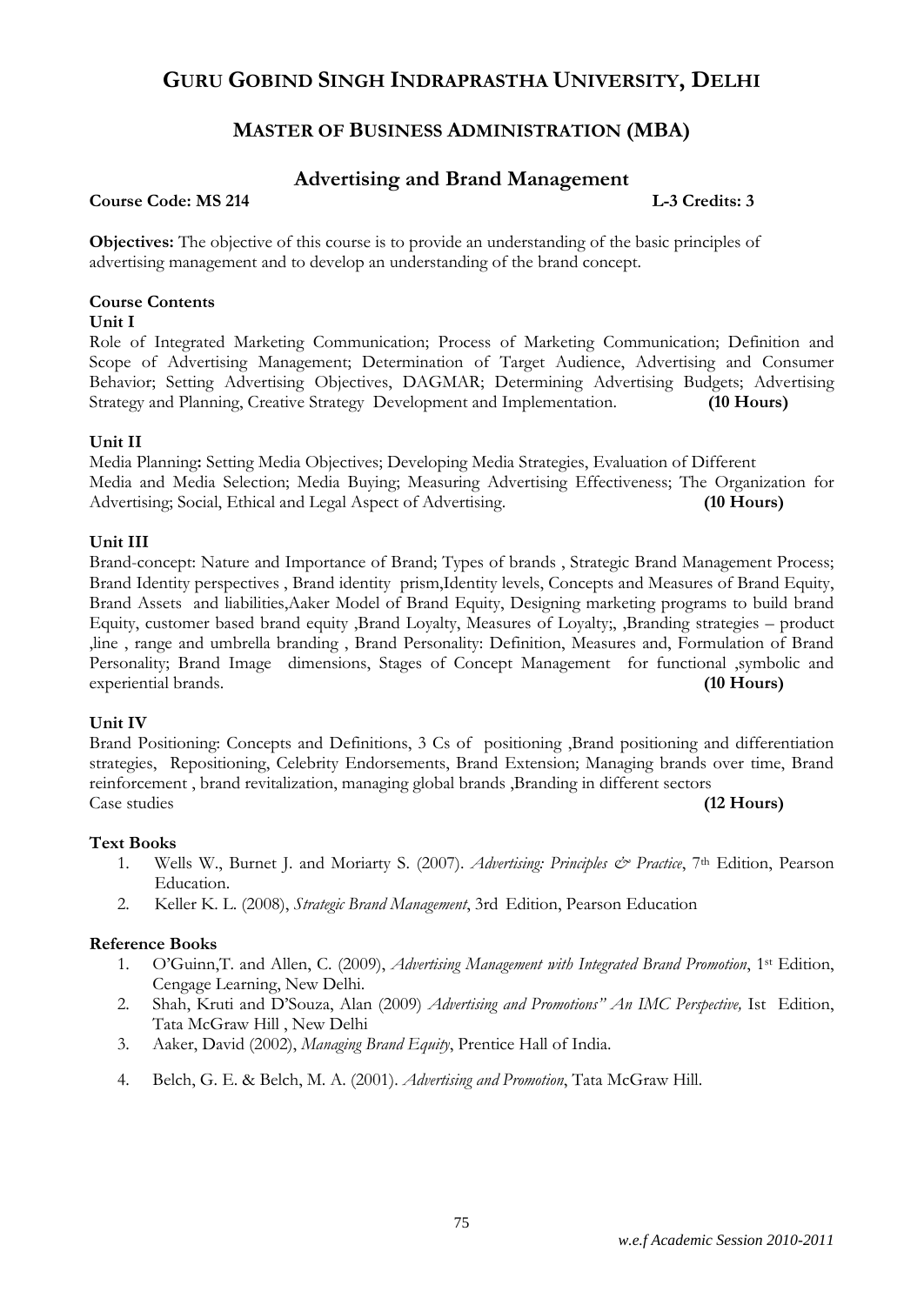# **MASTER OF BUSINESS ADMINISTRATION (MBA)**

# **Rural and Social Marketing**

# **Course Code: MS 216 L-3 Credits: 3**

**Objectives:** The course aims at creating an understanding of the unique challenges of rural and social marketing and to enable students to apply the concepts and methods of marketing management to rural markets and social and cause related marketing.

# **Course Contents**

#### **Unit I**

Rural Marketing Introduction: Definition; Rural Markets in India: Characteristics of Rural Consumers; Rural Market Environment and Infrastructure; Challenges of Rural Marketing

#### **Unit II**

Rural Marketing Strategies: Rural Market Segmentation; Product Strategies; Pricing Strategies; Promotion Strategies; Distributor Strategies; Rural Marketing Research; Role of IT in Rural Marketing (e-Chaupals etc.) with few case studies; Marketing of Rural and Cottage Industry Products. Future of Rural Marketing in India. **(10 Hours)**

# **Unit III**

Foundation of Social Marketing: Definition, Scope and Importance; Social Marketing Challenges; Conceptual Framework of Social Marketing; Social Markets Segmentation; Marketing Mix: Product Strategies; Pricing Strategies; Promotion Strategies, Distribution. **(10 Hours)**

# **Unit IV**

Social Marketing Applications: Role of Govt. and NGO's in Social Marketing; Social Marketing Applied in Family Planning, Healthcare, Small Savings, Literacy, AIDS Prevention, Environmental Protection,Anti-Smoking, Substance Abuse. **(12 Hours)**

# **Text Books**

- 1. Kotler P and Andreasen (2008) *Strategic Marketing for Non-Profit Organisations,* Prentice Hall of India, PHI, New Delhi
- 2. Kashyap, Pradeep, Amp, Raut, Siddhartha(2005) *Rural Marketing*,Wiley, New Delhi
- 3. Krishnamacharyulu, C.S.G and Rama Krishnan Lalitha, (2006*),"Rural Marketing – Text and Cases",* Pearson Education, New Delhi.

# **Reference Books**

- 1. [Balram,](http://www.flipkart.com/author/dogra-balram/) Dogra and [Ghuman,](http://www.flipkart.com/author/kharminder-ghuman/) Kharminder. (2008) *Rural Marketing*, Tata McGraw Hill, New Delhi,
- 2. Kotler, P. Lee, N. R., Lee, N.(2008) *Social Marketing: Influencing Behaviors for Good*, Sage Publications.
- 3. Kotler, P. Roberto, N. Lee, N. (2002) *"Social Marketing: Strategies for Changing Public Behavior",*2nd Edition*,* Sage Publications
- 4. Bhatia, Tek K. (2007) *Advertising and marketing In Rural India*, 2nd Edition, Macmillan Publishers India Ltd., New Delhi

**(10 Hours)**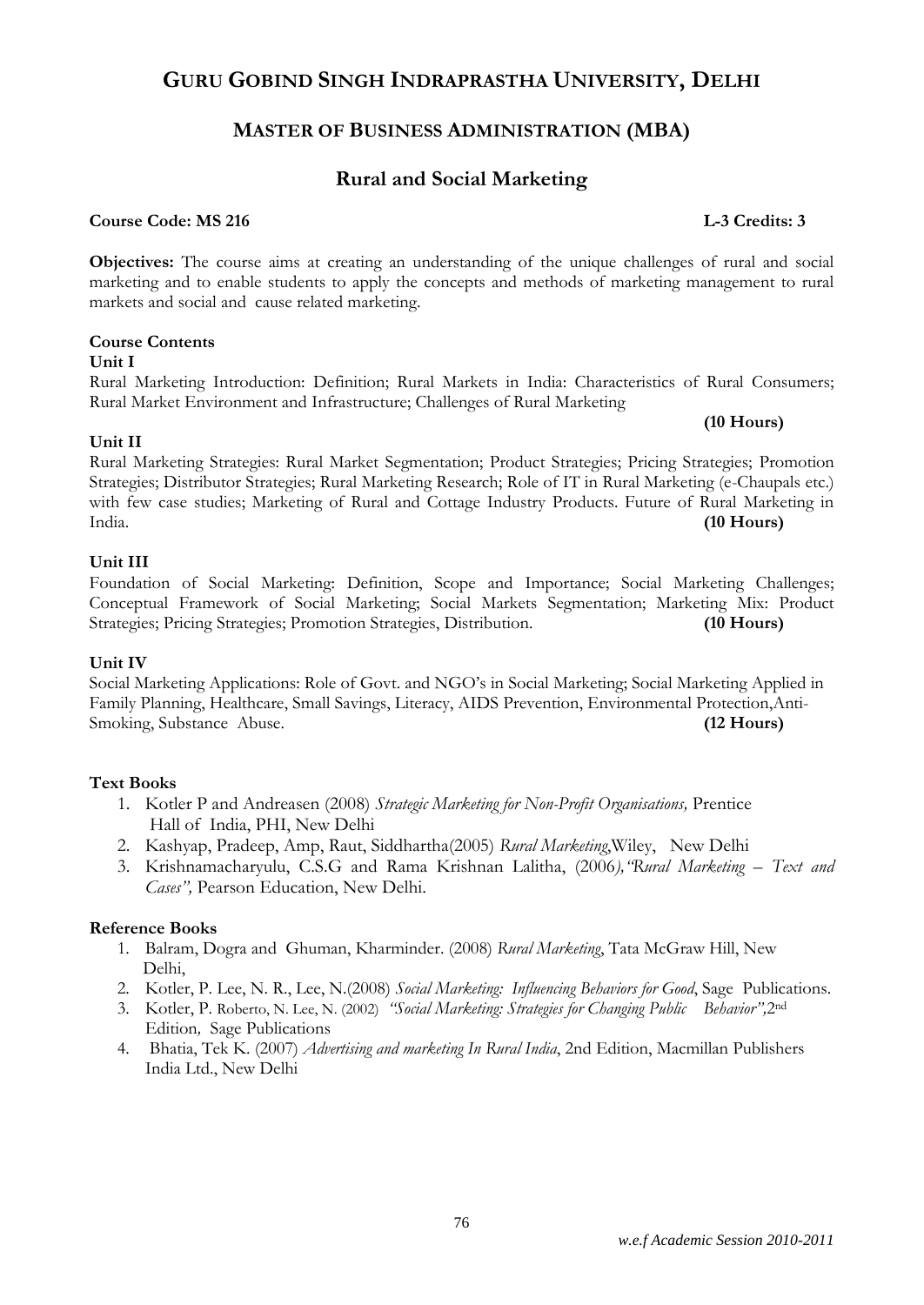# **MASTER OF BUSINESS ADMINISTRATION (MBA)**

# **Internet Marketing**

#### **Course Code: MS 218 L-3 Credits- 3**

**Objectives**: This course aims at creating an understanding of the concepts and techniques of internet marketing so as to exploit the opportunities of this medium to support the organization's marketing activities.

#### **Course Contents**

**Unit 1**: Introduction to Internet Marketing: Meaning, scope and importance of internet marketing, Application of internet marketing, Internet versus traditional marketing communication: the internet microenvironment; Business to Consumer and Business to Business Internet Marketing; E-Marketing Research; Internet marketing strategy; **(10 hours)**

**Unit 2:** Online buyer behavior and Models; The Marketing Mix in an online context: Product, Price, Distribution, Promotion, People, Process and Physical Evidence; Managing the Online Customer Experience: Planning website design, Understanding site user requirement, site design and structure, developing and testing content, Service quality **(12 hours )**

**Unit 3**: Characteristics of interactive marketing communications; Integrated Internet Marketing Communications (IIMC); Objectives and Measurement of Interactive marketing communication; Online Promotion Techniques: Search Engine Marketing, Online PR, Interactive Advertising, Online Partnerships, Viral Marketing, Opt-in-e-mail, Offline Communications **(10 hours)**

**Unit 4:** Relationship Marketing using the internet: e-CRM, Customer Life Cycle Management, Approaches to Implementing e-CRM; Performance Management for Internet Marketing,: Creating a performance system, defining the performance metrics framework, Tools and techniques for Measurement, Maintenance Process; Responsibilities in Website Maintenance. **(10 hours)**

# **Text Books**

- 1. Chaffey, D., Ellis-Chadwick, F., Johnston, K. and Mayer, R. (2009) *Internet Marketing: Strategy, Implementation and Practice*, Third Edition, Pearson Education, New Delhi.
- 2. Strauss, Judy and Frost, Raymond (2009), *E-Marketing*, 5th Edition, PHI Learning Pvt. Ltd., New Delhi.

#### **Reference Books**

- 1. Roberts, M.L. (2009) *Internet Marketing*, 1st Indian Edition, Cengage Learning, New Delhi.
- 2. Hanson, W. and Kalyanam, (2010), *e-Commerce and Web Marketing* 1st Edition, Cengage Learning, New Delhi.
- 3. Shainesh G. and Jagdish N Sheth (2008). *Customer Relationship Management- A strategic perspective*, Macmillan India Ltd.
- 4. Mohammed, Rafi. (2004). *Internet Marketing: Building Advantage in a Networked Economy*, 2nd Edition, Tata McGraw Hill.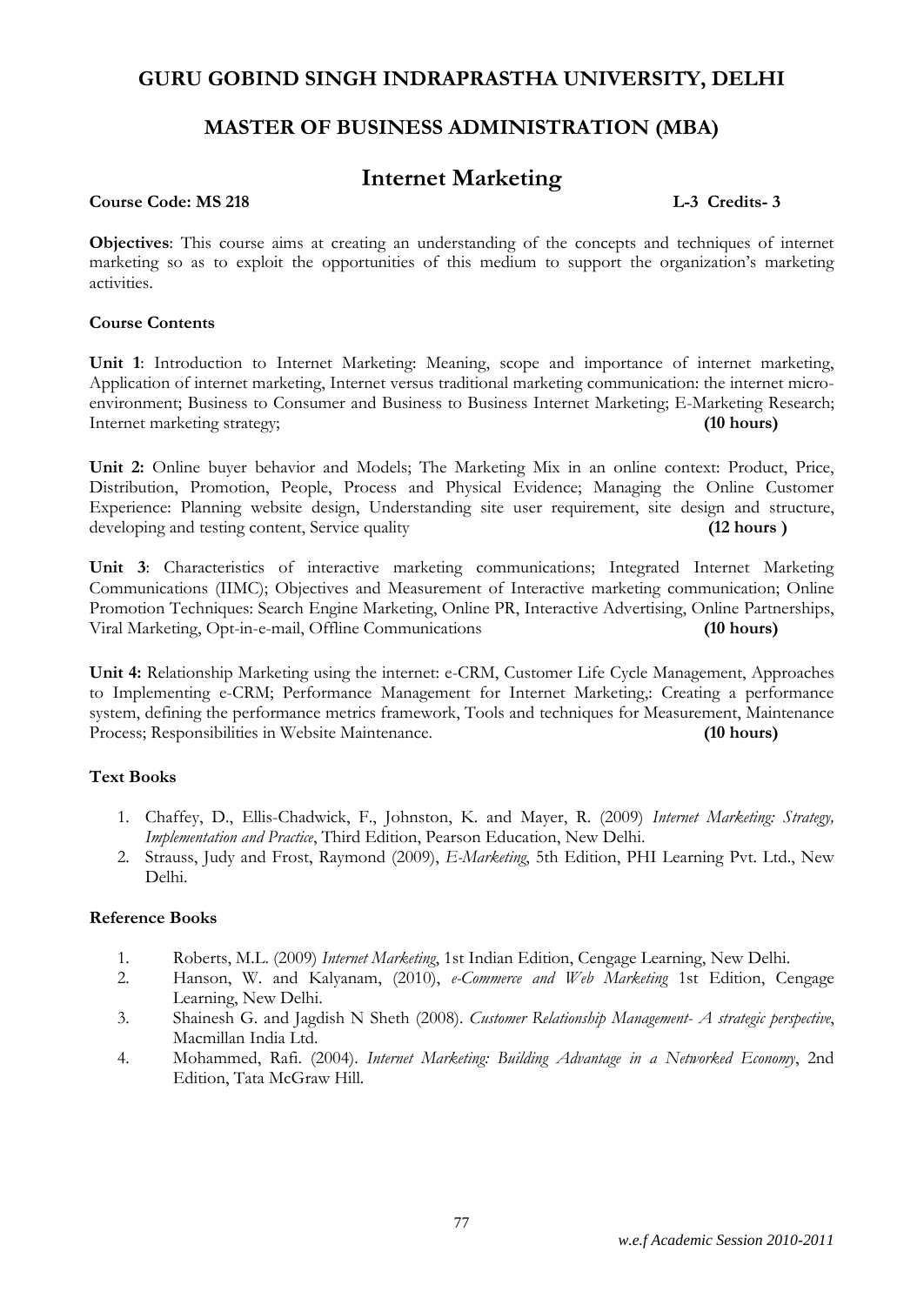# **GURU GOBIND SINGH INDRAPRASTHA UNIVERSITY, DELHI MASTER OF BUSINESS ADMINISTRATION (MBA) Project Planning and Analysis**

# **Course Code: MS 220 L-3 Credits: 3**

**Objectives:** Projects are non-recurring activities requiring a different set of skill for planning as compared to regular and operative activities. The course is aimed at developing understanding of project activities and relevant skills.

# **Course Contents**

# **Unit I**

**Project Identification Analysis**: Concept of Project, Search for Business Idea, Project Identification, Project Planning Formulation and Analysis, Project Screening and Presentation of Projects for Decision Making; Socio-economic Consideration in Project Formulation; Social Infrastructure Projects for Sustainable Development; Investment Opportunities.

#### **(10 Hours)**

**(10 Hours)**

# **Unit II**

**Market and Technical Analysis:** Market and Demand Analysis – Market Survey, Demand Forecasting, Uncertainties in Demand Forecasting; Technical Analysis- Product Mix, Plant Capacity, Materials and Inputs, Machinery and Equipment.

**Project Costing and Finance**: Cost of project; Cost of production; Break Even Analysis; Means of Financing Project; Tax Aspects in Project Finance; Role of Financial Institution in Project Finance.

#### Unit III

**Project Appraisal:** Time Value of Money; Project Appraisal Techniques – Payback Period, Accounting Rate of Return, Net Present Value, Internal Rate of Return, Benefit Cost Ratio; Social Cost Benefit Analysis; Effective Rate of Return.

**Risk Analysis:** Measures of Risk; Sensitivity Analysis; Stimulation Analysis; Decision Tree Analysis. (10 Hours)

# **Unit IV**

**Project Scheduling/Network Techniques in Project Management:** CPM and PERT Analysis; Float Times; Crashing of Activities; Contraction of Network for Cost Optimization, Updating; Cost Analysis of Resources Allocation.

**Multiple Projects:** Project Dependence; Capital Rationing; Ranking Methods of Projects; Mathematical Programming Approach; Linear Programming Model; Post Project Evaluation.

(12 Hours)

# **Text Books**

- 1. Chandra. P.(2009). *Projects*, (7<sup>th</sup> Edition). Tata McGraw Hill.
- 2. Pinto, (2009). *Project Management***,** 1st edition, Pearson Education.

# **Reference Book**

- 1. Panneerselvam. R. and Senthilkumar. P. "Project Management". PHI Learning Pvt. Ltd.
- 2. Sharma. J. K.(2007). Operations Research: Theory and Applications, 3rd Edition, Macmillan India Ltd.
- 3. Choudhury, S, (2007). Project Management, 1st Edition, Tata Mc Graw Hill Publishing Company.
- 4. Bhavesh, M. Patel (2009). Project Management: Strategic Financial Planning Evaluation and Control, Vikas Publishing House Pvt. Ltd.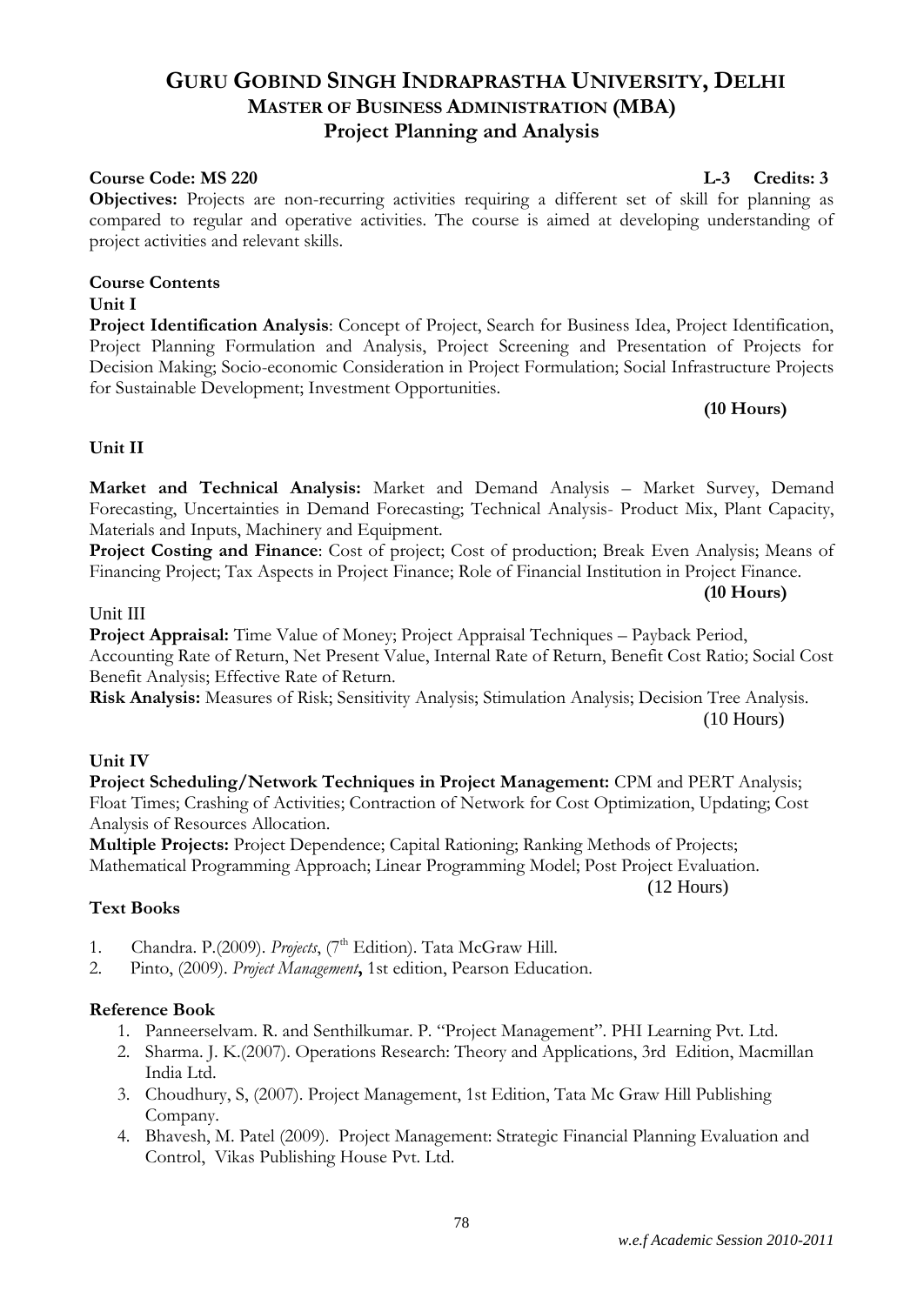# **GURU GOBIND SINGH INDRAPRASTHA UNIVERSITY, DELHI MASTER OF BUSINESS ADMINISTRATION (MBA) Mergers, Acquisitions & Corporate Restructuring**

# **Course Code: MS 222 L-3 Credits – 3**

**Objectives:** Liberalized economy has generated many opportunities of combining businesses to create wealth. The fundamental aim of the course is to prepare students to take advantage of the current scenario and understand how mergers, acquisition and corporate restructuring is implemented.

# **Course Contents**

# **Unit I**

Introduction in Mergers, Types of Mergers, Merger Strategy-Growth, Synergy, Operating Synergy, Financial Synergy, Diversification, Other Economic Motives, Hubris Hypothesis of Takeovers, Other Motives, Tax Motives Financial Evaluation, Joint Venture and Strategic Alliances.

# **Unit II**

# Legal Aspects of Mergers/ Amalgamation and Acquisition / Labour, Provisions of Companies Act, Regulation by SEBI, Takeover Code: Scheme of Amalgamation, Approval from Court. Valuation of a Business. **(10 Hours)**

# **Unit III**

Methods of Valuation – Cashflow Basis, Earning Potential Basis, Growth Rate, Market Price etc. Computation of Impact on EPS and Market Price, Determination of Exchange Ratio, Impact of Variation in Growth of the Firms, MBO, LBO, Boot Strapping; Criteria for Negotiating Friendly Takeover, Financing of Merger.

# **Unit IV**

Defence Against Hostile Takeover, Poisson Pill, Bear Hug, Greenmail, Pacman. Post Merger H.R. and Cultural Issues. **(10 Hours)**

# **Text Books**

1. Gaughan, Patrick A.(2008). *Mergers Acquisitions and Corporate Restructurings*, 4<sup>th</sup> edition, Wiley India.

2. J. Fred Westan, Kwang and Susan (2006). *Mergers and Acquisitions*, 1<sup>st</sup> Indian Reprint, Prentice Hall, India.

# **Reference Books**

- 1. Depamphilis Donald (2008). *Mergers Acquisitions and Other Restructuring Activities*, 4<sup>th</sup> edition, Academic Press Advanced Finance Series, Elsevier Incorporation.
- 2. Sundarsanam (2006). *Creating Value from Mergers and Acquisitions*, 1<sup>st</sup> Edition, Pearson Education.
- 3. Ramanujan. S.(1999). *Mergers: The New Dimensions for Corporate Restructuring,* McGraw Hill.
- 4. Gupta, Manju (2010). *Contemporary Issues in Mergers and Acquisitions*, Himalaya Publishing.

# **Periodicals**

- 1. The Economist Group, The Economist.
- 2. Association for Corporate Growth, Mergers and Acquisitions Journal.

# **(10 Hours)**

# **(12 Hours)**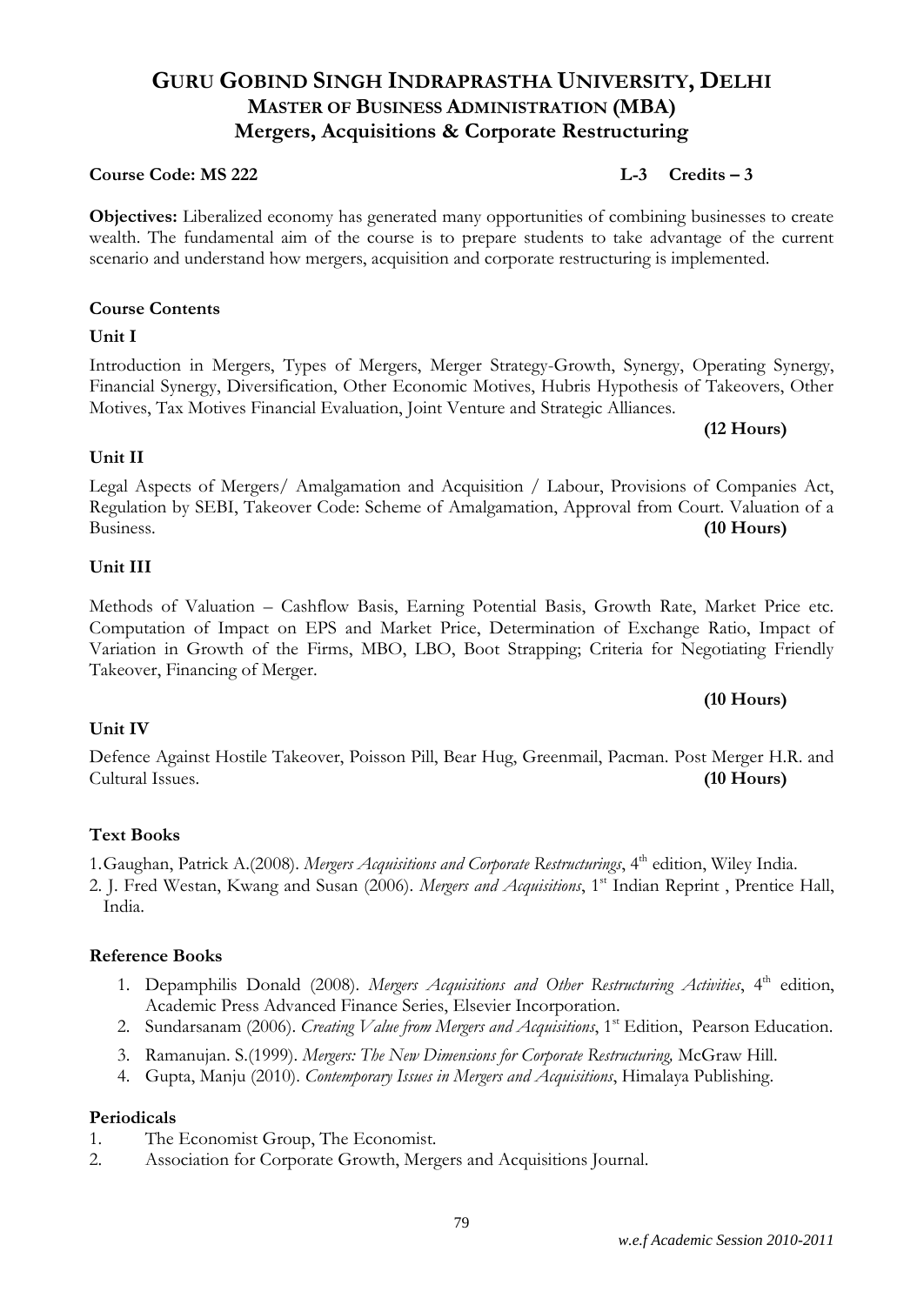# **GURU GOBIND SINGH INDRAPRASTHA UNIVERSITY, DELHI MASTER OF BUSINESS ADMINISTRATION (MBA) Insurance and Risk Management**

#### **Course Code: MS 224 L-3 Credits: 3**

**Objectives:** This course is intended to develop an understanding among students about identifying analyzing and managing various types of risk. Besides the students will be in a position to understand principles of insurance and its usefulness in business.

# **Course Contents**

#### **Unit I**

Concept of Risk, Types of Risk, Managing Risk, Sources and Measurement of Risk, Risk Evaluation and Prediction. Application of Statistical Techniques in Risk Avoidance. Disaster Risk Management. **(10 Hours)**

# **Unit II**

Risk Retention and Transfer, Pooling, Loss Exposure, Legal Aspects of Insurance Contract, Principle of Indemnity, Estoppels, Endowment, Insurance. **(10 Hours)**

# **Unit III**

Concept of Insurance, Need for Insurance, Insurance Industry in India, Globalization of Insurance Sector, Role of IRDA, Regulation of Risk Reduction by IRDA. Reinsurance, Co-insurance, Assignment. **(10 Hours)**

# **Unit IV**

Nature of Insurance Contract, Utmost Good Faith, Insurable Interest, Types of Insurance, Fire and Motor Insurance, Health Insurance, Distinction between Life Insurance and Marine Insurance. Control of Malpractices, Negligence, Loss Assessment and Loss Control, Exclusion of Perils, Actuaries, Automobile Insurance, Computation of Insurance Premium.

# **(12 Hours)**

# **Text Books**

- 1. Gupta. P.K. (2009). *Insurance and Risk Management*, 2nd Edition, Himalaya Publishing House.
- 2. George. E. Rejda. (2005). *Principles of Risk Management and Insurance*, 9<sup>th</sup> Edition, Pearson Education.

# **Reference Books**

- 1. Mittal. Alka. And Gupta. S. L.(2008). *Principles of Insurance and Risk Management***"**, 2nd Edition, Sultan Chand and Sons.
- 2. Panda. G.S.(2005). *Principles and Practices of Insurance*, Kalyani Publications.
- 3. Mishra. M. N.(2004). *Principles and Practices of Insurance*, Sultan Chand and Sons
- 4. Jeevanandam. C. (2005). *Risk Management*, Sultan Chand and Sons.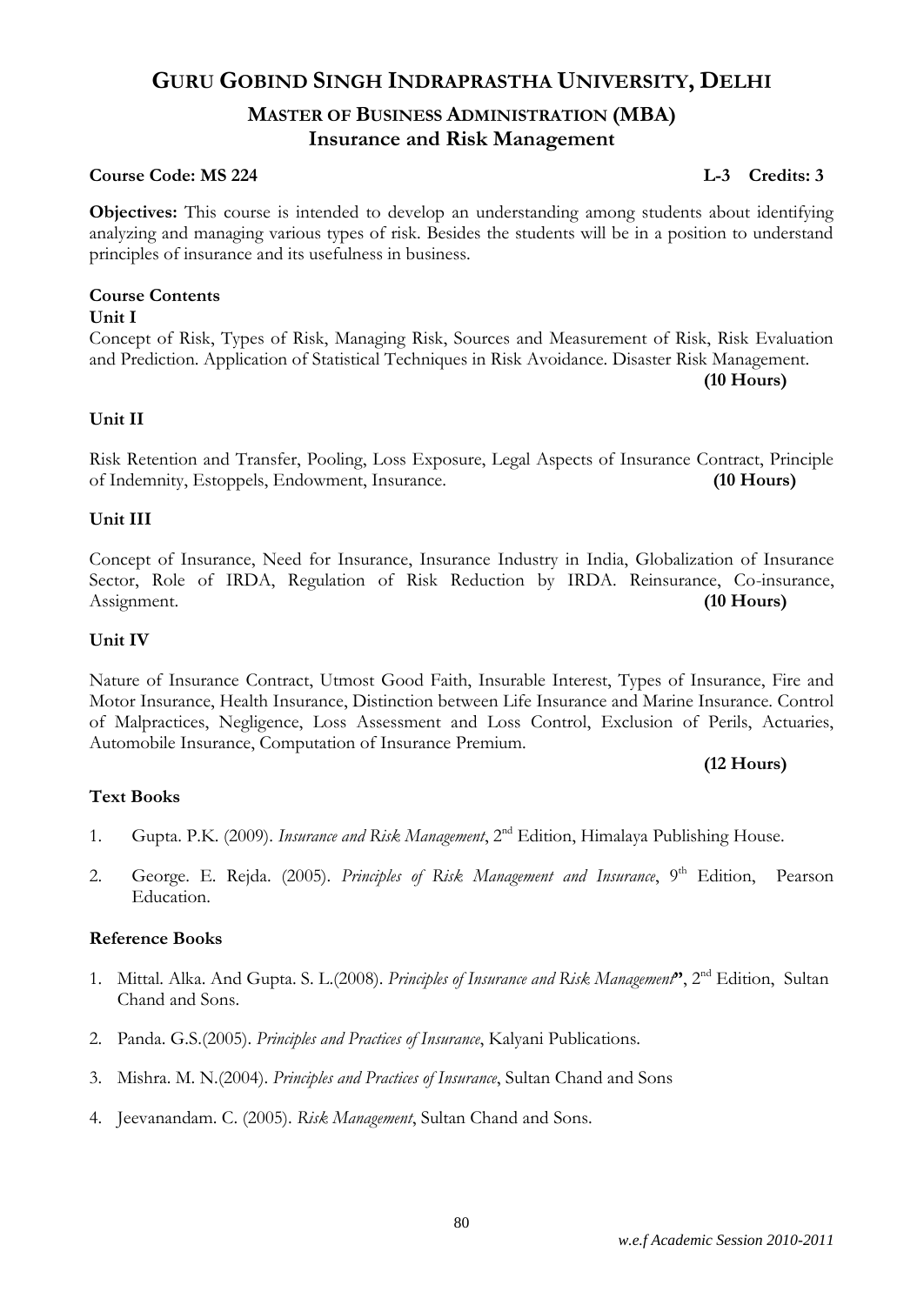# **GURU GOBIND SINGH INDRAPRASTHA UNIVERSITY, DELHI MASTER OF BUSINESS ADMINISTRATION (MBA) Financial Derivatives**

# **Course Code: MS - 226 L-3, Credit 3**

**Objective:** The course aims at providing detailed understanding of the characteristics and applicability of financial derivatives along with the relevant regulatory framework.

#### **Course Content**

#### **Unit I**

**Financial Derivatives:** An Introduction to Financial Derivative Markets; Past and Present, Concept, Purpose and Types of Financial Derivative Instruments; Forwards, Futures, Options, Swaps, and Other Derivatives; Weather Derivatives, Energy Derivatives and Insurance Derivatives. Hedgers, Arbitrageurs and Speculators. Difference between Exchange Traded and OTC Derivatives.

#### **Unit II**

**Financial Forward and Futures Contracts:** Financial Forward Contracts; Concept Characteristics, and Type of Financial Forward Contracts; Equity Forward, Currency Forward, Bond and Interest Rate Forward, Forward Rate Agreements.

Financial Future Contracts: Concept, Characteristics, and Type of Financial Future Contracts; Stock Future, Index Future, Currency Future, Interest Rate Future and Commodity Future. Future Market-Trading and Mechanism; Future Pricing-Theories, Cost of Carry Model, Valuation of Individual Contracts.

#### **(10 Hours)**

**(10 Hours)**

#### **Unit III**

**Financial Option and Swap Contracts:** Financial Options; Concept, Characteristics and Types of Financial Options; Stock Options, Index Options, Currency Options, Commodity Options, Option on Futures, Interest Rate Options. Option Pricing Models-the Black-Scholes Option Pricing Model, Binomial Option Pricing Model, Trading with Option, Option Strategies; Straddle, Strangle, Spreads. Option Greeks; Delta, Gamma, Theta, Vega, Rho. Exotic Option; Types of Exotic Options; Bermuda Option, Forward Start Option, Barrier Option, Chooser Option, Compound Option, Basket Option, Binary Option, Look Back Option, Asian Option. Swaps; Concept, characteristics and Types of Swaps, **(12 Hours)**

#### **Unit IV**

**Regulatory Framework for Derivatives:** Regulation of Financial Derivatives in India; Securities and Contracts (Regulation) Act, Guidelines of SEBI and RBI.

#### **Text Books**

1.Hull, J. C., (2010). "Options, Futures and other Derivatives", 7<sup>th</sup> Edition, Pearson Education.. 2.Gupta, S.L.(2009). Financial Derivatives: Theory, Concepts and Problems**,** 3rd Indian Reprint, 1st edition, Prentice-Hall of India.

#### **Reference Books**

- 1. Chako, G., Sjoman, A., Motohashi, H., Dessain, V.(2006*). "Credit Derivatives: A Primer on Credit Risk, Modeling and Instruments"*, Wharton School Publishing
- 2. Bernstein, J. (2000). *"How the Future Markets Work",* Penguin USA, New York Institute of Finance, Cornell University
- **3.** Summa, J.F., Lubow, J. W.(2002). *Options on Futures: New Trading Strategies***,**, John Wiley and Sons Inc., Newyork
- **4.** Chance, D.M, and Brooks, R.(2009). *Derivatives and Risk Management Basics,* 3rd Indian Reprint, Cengage Learning.

#### **Periodicals**

**1.** Palgrave Macmillan, Journal of Derivatives and Hedge Funds.

**(10 Hours)**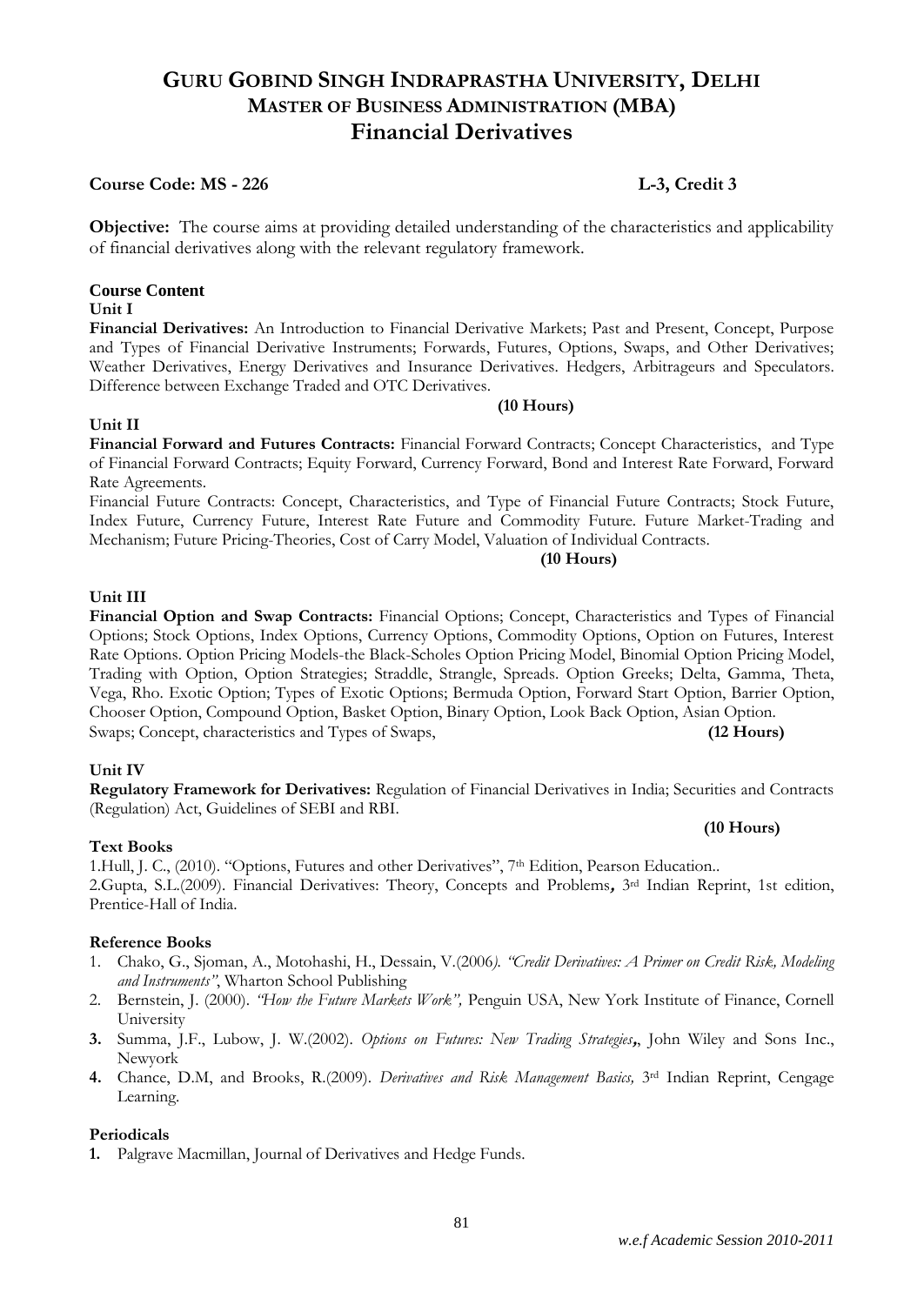#### *w.e.f Academic Session 2010-2011*

# **GURU GOBIND SINGH INDRAPRASTHA UNIVERSITY, DELHI MASTER OF BUSINESS ADMINISTRATION (MBA)**

### **Strategic and International Human Resource Management**

### **Course Code: MS - 228 L-3 Credit-3**

**Objectives:** The objective of this course is to appreciate how human resource is emerging as a key resource for competitive advantage and understanding the role of HRM in organizational performance and International Context.

#### **Course Contents**

#### **Unit I**

Introduction to **SHRM:** Definition, need and importance, evolution of SHRM, HRs New Role Orientation, SHRM for Competitive Advantage, HR strategy and HR Planning, Behavioral Issues in Strategy Implementation, Matching Culture with Strategy, Human Side of Mergers and Acquisitions

#### **Unit II**

**HR Strategies:** Recruitment and Retention, Training and Development, Performance Management, Reward and Compensation, retrenchment, Non-Traditional Approaches: Investment in Disabled Employees, Employee Engagement, Knowledge Management, Talent Management, The Role of Strategic HR Leader, Managing Workforce Diversity.

#### **Unit III**

**International Human Resource Management**- Introduction to IHRM, Cultural foundations of IHRM- Understanding Culture, Major Models of National Culture, Cultural Convergence and Divergence, Cross Cultural Theories, Importance of Cultural Sensitivity, Potential Cross- Cultural Problems, IHRM trends and Future Challenges

#### **Unit IV**

**Global Human Resource Management Process**- Global Human Resource Planning, International Staffing, Compensation and Benefits, Global Workforce Training and Development, Performance Management in International Organization, International Reward systems, Integrating two cultures, Models of people management in different cultures, Expatriation and Repatriation, Organizational Ethics in International Context.

# **(12 Hours)**

#### **Text Books**

1. Armstrong, M. (2009). *Strategic Human Resource Management*. Kogan Page.

2. Mello, J. (2008). *Strategic Human Resource Management*. Thompson Learning.

3. Dowling, P.J. & Welch, D.E. (2010). *International Human Resource Management: Managing People in a Multinational Context*. Cengage Learning

4. Vance, C.M. & Paik Y. (2009). *Managing a Global Workforce: Challenges and Opportunities in International Human Resource Management*. PHI

#### **Reference Books**

1. Greer, C. (2008). *Strategic Human Resource Management*. Pearson Education.

2. Kandula S. R. (2009). *Strategic Human Resource Development.* Prentice Hall India.

3. Edwards, T. & Rees, C. (2007). *International Human Resource Management*. Pearson Education

4.Rao, P.L. (2008). *International Human Resource Management*: *Text and Cases.* Excel Books

#### 82

# **(10 Hours)**

**(10 Hours)**

**(10 Hours)**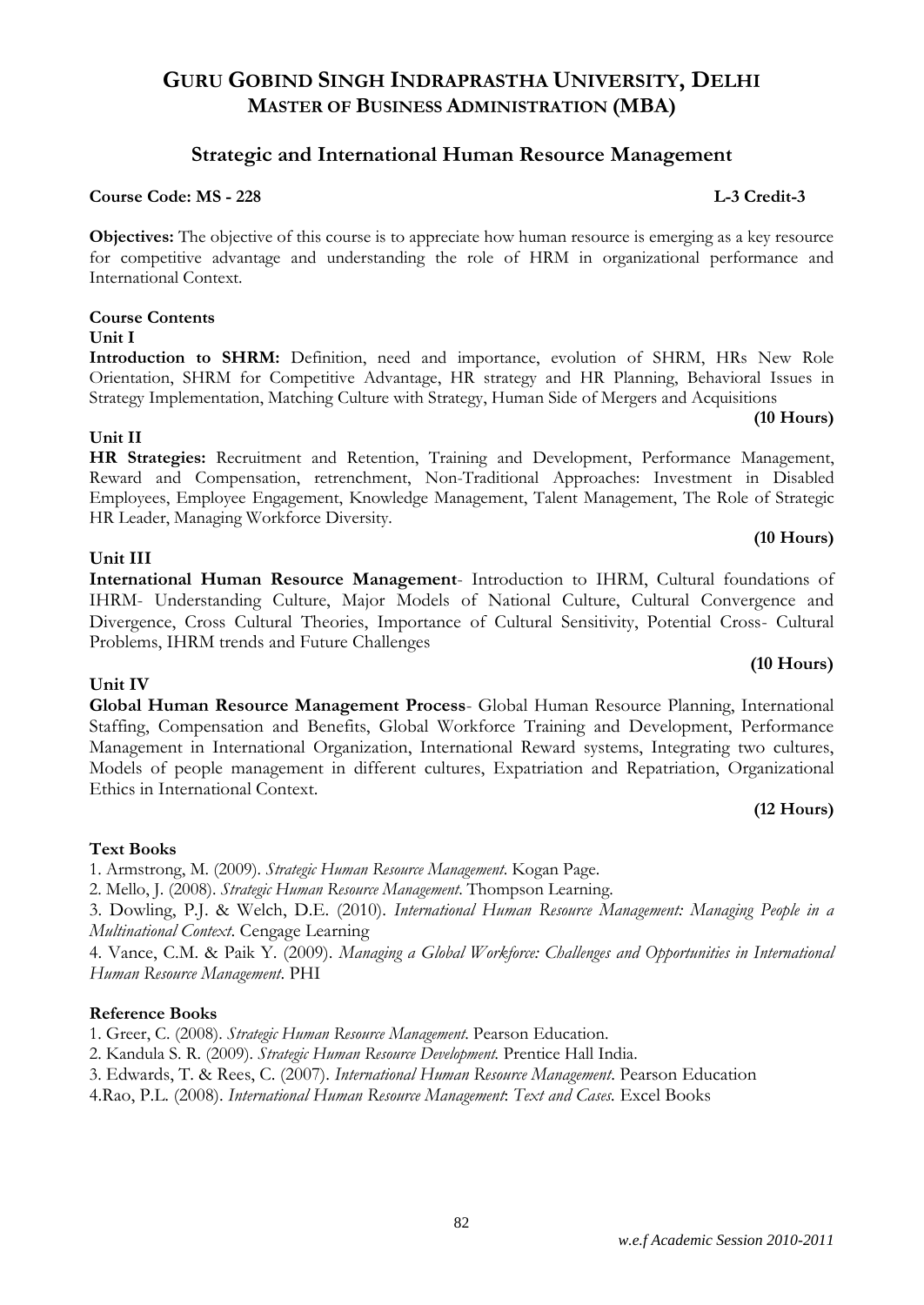#### *w.e.f Academic Session 2010-2011*

# **GURU GOBIND SINGH INDRAPRASTHA UNIVERSITY, DELHI MASTER OF BUSINESS ADMINISTRATION (MBA) Organizational Development**

#### **Course Code: MS 230 L-3 Credits-3**

**Objectives:** For the organization to survive and remain effective with the changing environment, it must develop effective strategies for renewal. The course aims at acquainting the students with theory and practice of planned change, organizational renewal and development.

# **Course Contents**

# **Unit I**

**Introduction to Organizational Development**: Definition, Nature and Characteristics of Organization Development, Managing the Organization Development Process, Theories of Planned Change, Goals, Values and Assumptions of OD, Role and Competencies of the OD practitioner.

# **Unit II**

# **The Diagnostic Process and Introduction to OD Interventions**: Diagnosis at the Organization, Group and Individual Level, Data Collection Process, Diagnostic Methods, Challenges in Diagnosis, Diagnostic Information Feedback: Characteristics of Effective Feedback, Survey Feedback. Characteristics of Effective Interventions, Designing Interventions, The Intervention Process.

# **Unit III**

# **Human Process and HRM Intervention:** Sensitivity Training, Process Consultation, Third-Party Interventions, Team Building, Organization Confrontation Meeting, Intergroup Relations Interventions, Large Group Interventions: Grid OD; System 4 Management; Role Playing, Employee Empowerment, Performance Management Systems, Employee Wellness Interventions, Career Planning, Goal Setting, MBO.

# **Unit IV**

**Techno Structural and Strategic Interventions**: Restructuring Organizations, Job Enrichment, Sociotechnical Systems, TQM and Quality Circles, Culture Change, Self –Designing Organizations, Learning Organizations, Challenges and Future for the Organization, Future trends in OD, Ethical Issues in Organizational Development

# **(10 Hours)**

# 1. Cummings, T.G. & Worley, C.G. (2009). *Organizational Development and Change*. Cengage Learning.

2. French, W., Cecil, H. Bell & Jr. (2007). *Organizational Development*. Pearson

# **Reference Books**

**Text Books**

- 1. Brown, D.R. & Harvey, D. (2006). *An Experiential Approach to Organization Development*. Perason Education.
- 2. Jones, G. R. (2008). *Organizational Design and Change*. Pearson Education.
- 3. Srivastava, B. (2009). *Organizational Design and Development-* Concepts and Applications. Biztantra
- **4.** Edward.D.H. (2007). *The Road to Organic Growth*", Tata McGraw Hill.

# **(10 Hours)**

**(10 Hours)**

**(12 Hours)**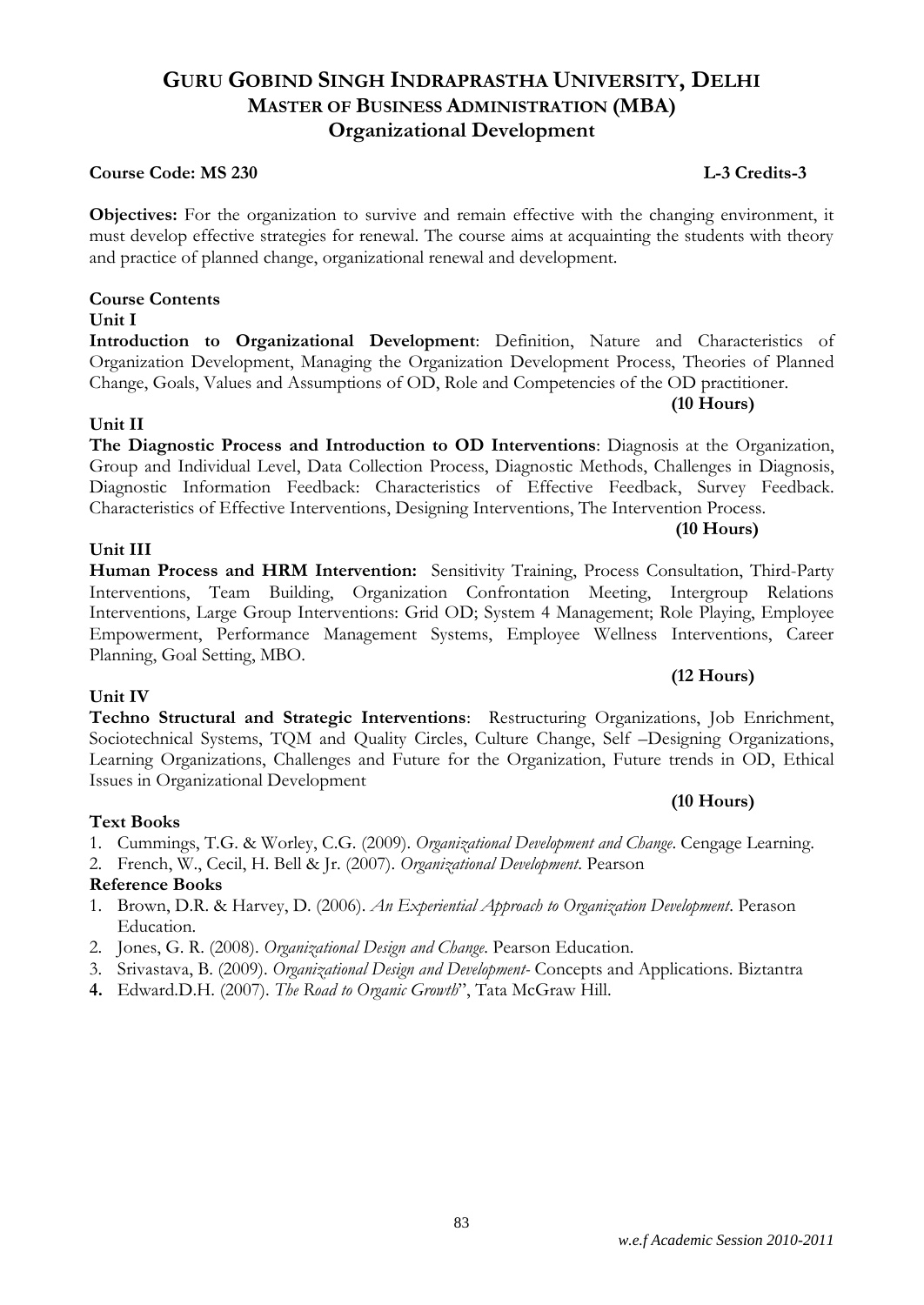# **Team Building in Organizations**

# **Course Code: MS 232 L-3 Credits-3**

**Objectives:** This course offers to teach students the importance of raising groups and turning them into passionate teams in organizations. It gives understanding of how individuals as team players must behave to sustain teams.

**Course Contents Unit I**

**Workgroup Vs. Teams:** Transforming Groups to Teams; Types of Teams; Stages of Team Building and its Behavioural Dynamics; Team Role; Interpersonal Processes; Goal Setting and Problem Solving.

# **Unit II**

**Interpersonal Competence & Team Effectiveness:** Team Effectiveness and Important Influences on Team Effectiveness. Role of Interpersonal Competence in Team Building; Measuring Interpersonal Competence FIRO-B. Context; Goals; Team Size; Team Member Roles and Diversity; Norms; Cohesiveness; Leadership, Measuring Team Effectiveness.

# **Unit III**

**Unit IV**

**Communication and Creativity:** Communication Process; Communication Effectiveness & Feedback; Fostering Team Creativity; Delphi Technique; Nominal Group Technique; Traditional Brain Storming; Electronic Brain Storming. Negative Brain Storming.

**Role of Leaders in Teams:** Supporting Teams; Rewarding Team Players; Role Allocation; Resource Management for Teams; Selection of Team Players; Leaders as Facilitators, Mentors; Developing Collaboration in Teams: Functional and Dysfunctional Cooperation and Competition; Interventions to Build Collaboration in Organizations; Social Loafing, Synergy in Teams, Self-Managed Teams.

# **(12 Hours)**

**(10 Hours)**

# **Text Books**

- 1. McShane, S. L & Glinow M. A. V. (2001). *Organizational Behaviour: Emerging Realities for the Workplace Revolution*. Tata McGraw-Hill Publishing Company Ltd.
- 2. Hellriegel, D. & Slocum, J. W. (2004). *Organizational Behaviour*. Thomson Asia Pvt. Ltd., Singapore.

# **Reference Books:**

- 1. Robbins, S. P. (2004). *Organizational Behavior.* Pearson Education.
- 2. Luthans, F. (2002). *Organizational Behavior*. McGraw-Hill International Edition.
- 3. Pareek, Udai. (2004). *Understanding Organizational Behaviour*. Oxford University Press.
- 4. Naper, Rodhey, W & Gershenfeld Mattik, (1996). *Groups Theory & Experience*, AITBS, India.

**(10 Hours)**

# **(10 Hours)**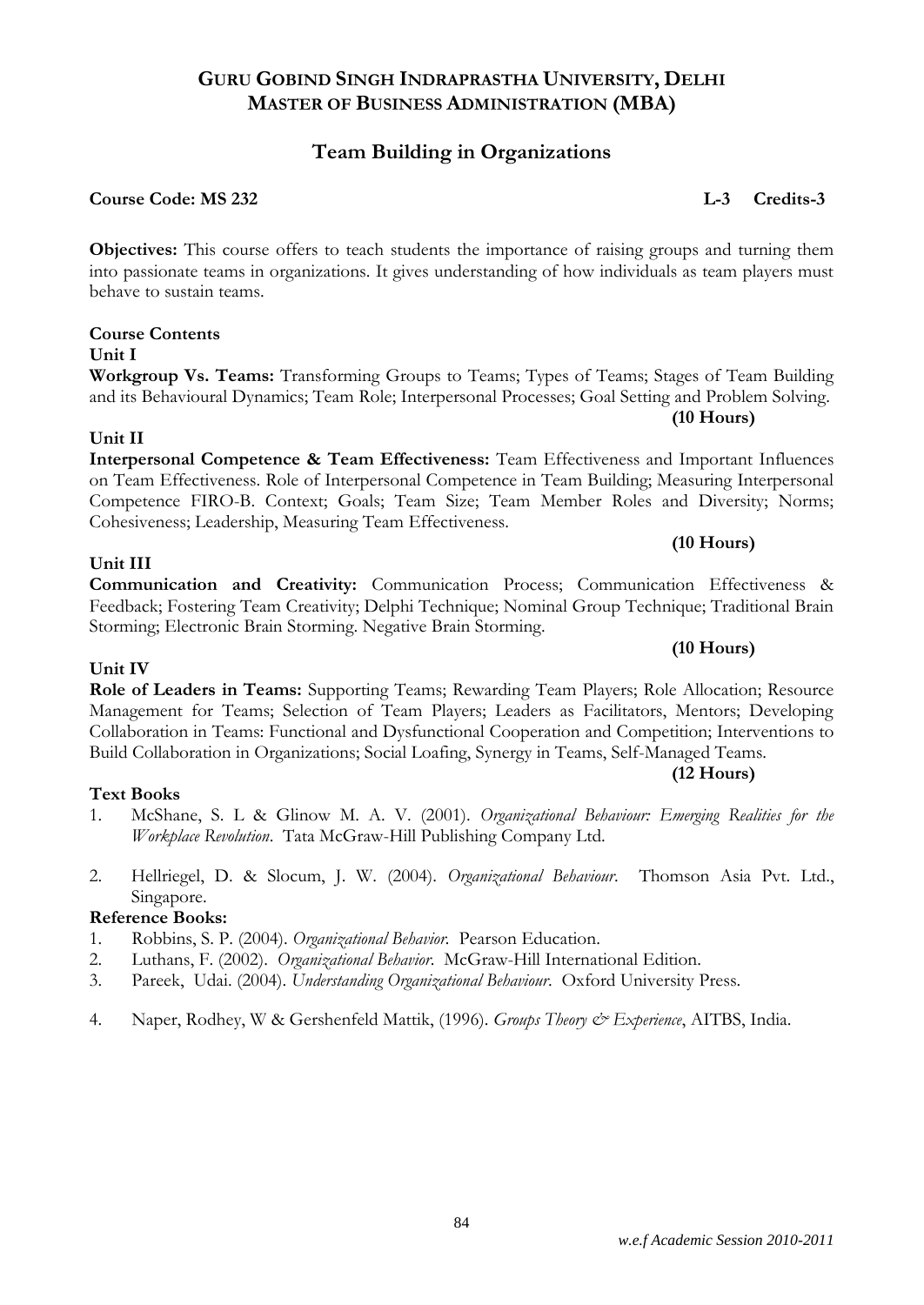# **Behavior Testing and Counseling**

# **Course Code: MS - 234 L - 3, Credits -3**

**Objectives** This Course will aid the students in having a clear understanding about the concepts, methods and techniques and issues involved in Behavior testing and counseling and a comprehensive learning of using various behavior tests in organizations and counseling skills to deal with employees.

# **Course Content**

# **Unit I**

**Introduction to Behavior Testing-** Behavior Testing, Introduction to the concepts of Freud, Adler, Cattell, and Jung, Types of Tests-Ability, Intelligence, Achievement, Interest, Attitude, Personality, Projective Tests. Observation and Interviews, Checklists and Rating Scales, Ethical Issues in Testing, **(10 Hours)**

# **Unit II**

**Methodology of Assessment**- Test Design and Construction, Test Administration and Scoring, Item Analysis and Test Standardization, Reliability and Validity

# **Unit III**

# **Practical Exposure to Psychological Tests:** 16 PF, MBTI, FIRO-B, Conflict Resolution Inventory, Anxiety Test, Motivation Analysis Test, Leadership Assessment Test, Thematic Apperception Test, Word Association Test

# **Unit IV**

**Counseling-** Introduction, Approaches, Goals, Process, Procedures, Counseling Skills, Changing Behavior through Counseling, Organizational Application of Counseling, Dealing with Problem Employees, Ethics in Counseling

# **(10 Hours)**

**(10 Hours)**

**(12 Hours)**

# **Text Books**

- 1. Aiken, L.R. & Grith- Marnat, G. (2009). *Psychological Testing and Assessment*. Pearson Education.
- 2. Singh, K. (2010). *Counseling Skills for Managers*. PHI

# **Reference Books**

- 1. Gladding, S.T. (2009). *Counseling*. Pearson Education
- 2. Kaplan, R. M. & Saccuzzo, D.P. (2009). *Psychological Testing: Principles, Applications, and Issues.* Cengage Learning.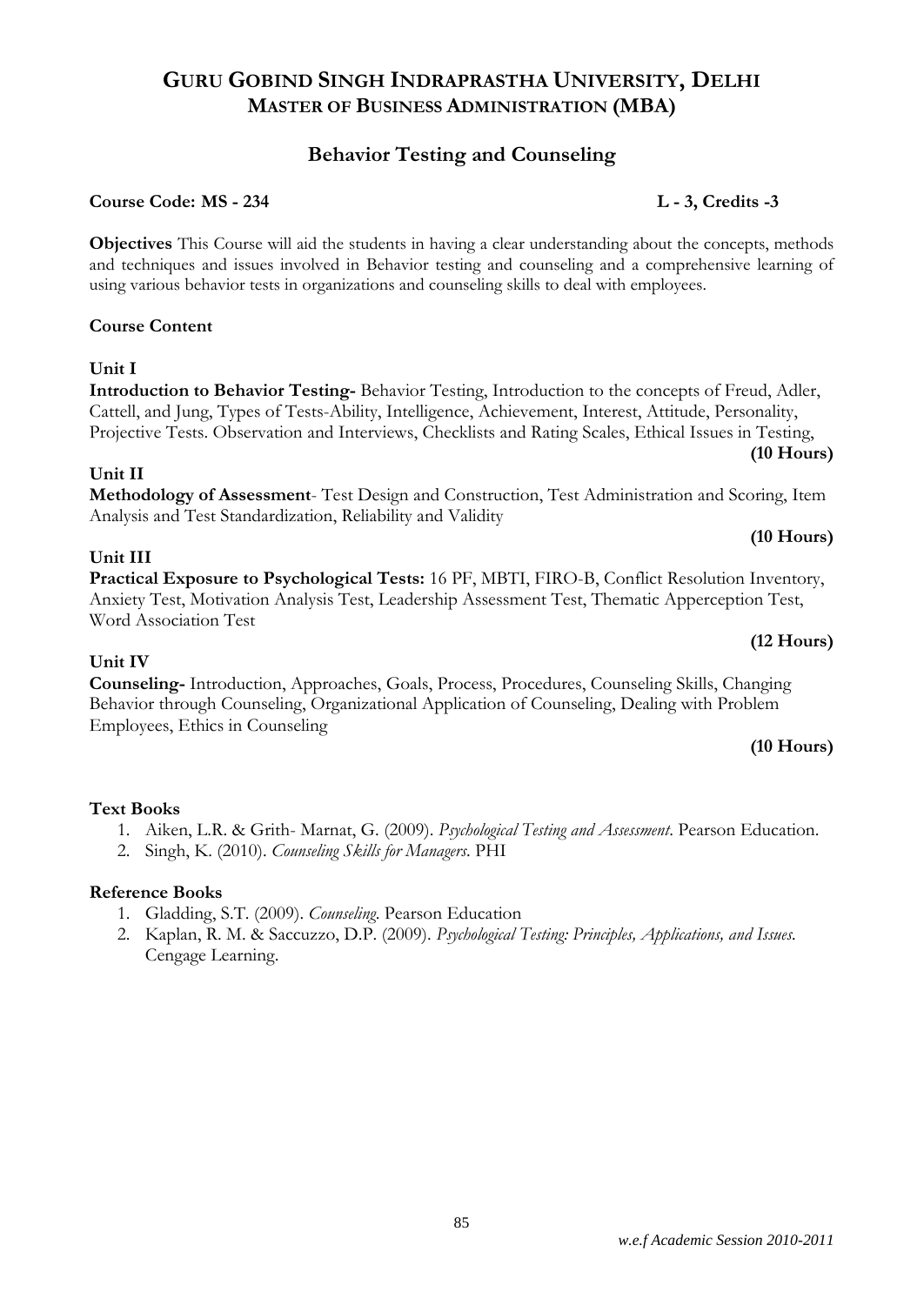# **Front End Design Tools**

**Course Code: MS 236 L-2 P-0 Credits: 2**

**Objectives:** This course is intended to expose the students to latest tools of front end design and its connectivity to databases.

# **Course Contents**

# **Unit I**

Variable Declaration, Built-in & User Defined data types, If-then-else expression, Print Statement, Arrays, Subroutine and Functions, Boolean Operators, Arithmetic Operators, Loops, Private and Public procedures. **(06 Hours)** 

# **Unit II**

Structure of VB program, Forms & built in controls, Properties and events, Code Module, Common dialog Boxes, Error Handling, Classes, Control Arrays, MDI, SDI., Creating Help files, Adding Help files to VB project, using Windows API Functions, Active X Controls, Creating Active X Control with VB **(10 Hours)**

# **Unit III**

Database Interface, Review of ANSI SQL, ODBC, Pass through ODBC, DAO, MS-Jet database Engine, Workspaces, Databases, Recordsets, Data bound controls, ADO, RDO.

**(06 Hours)**

# **Unit IV**

Developer-2000: Connecting to Oracle Data Base, Elements of Oracle Data Base, Master-Details Forms, Layout Editor. **(06 Hours)**

# **Text Books**

- 1. B. Reselman et al.,(2002) "Using Visual Basic 6", PHI.
- 2. Michael Halvorson (2010). Microsoft Visual Basic 2010, EEE, PHI.

# **Reference Books:**

- 1. E. Petroutsos, "Mastering Visual Basic 6.0", BPB.
- 2. Perry, Greg (2008). Sams Teach yourself Visual Basic 6 in 24 Hours. First edition, Pearson.
- 3. M. Abbey, M. J. Corey, (2009) "Oracle 9i: A Beginners Guide", TMH
- 4. B. Siler & L. Spotts, (2009) "Using Visual Basic 6", PHI.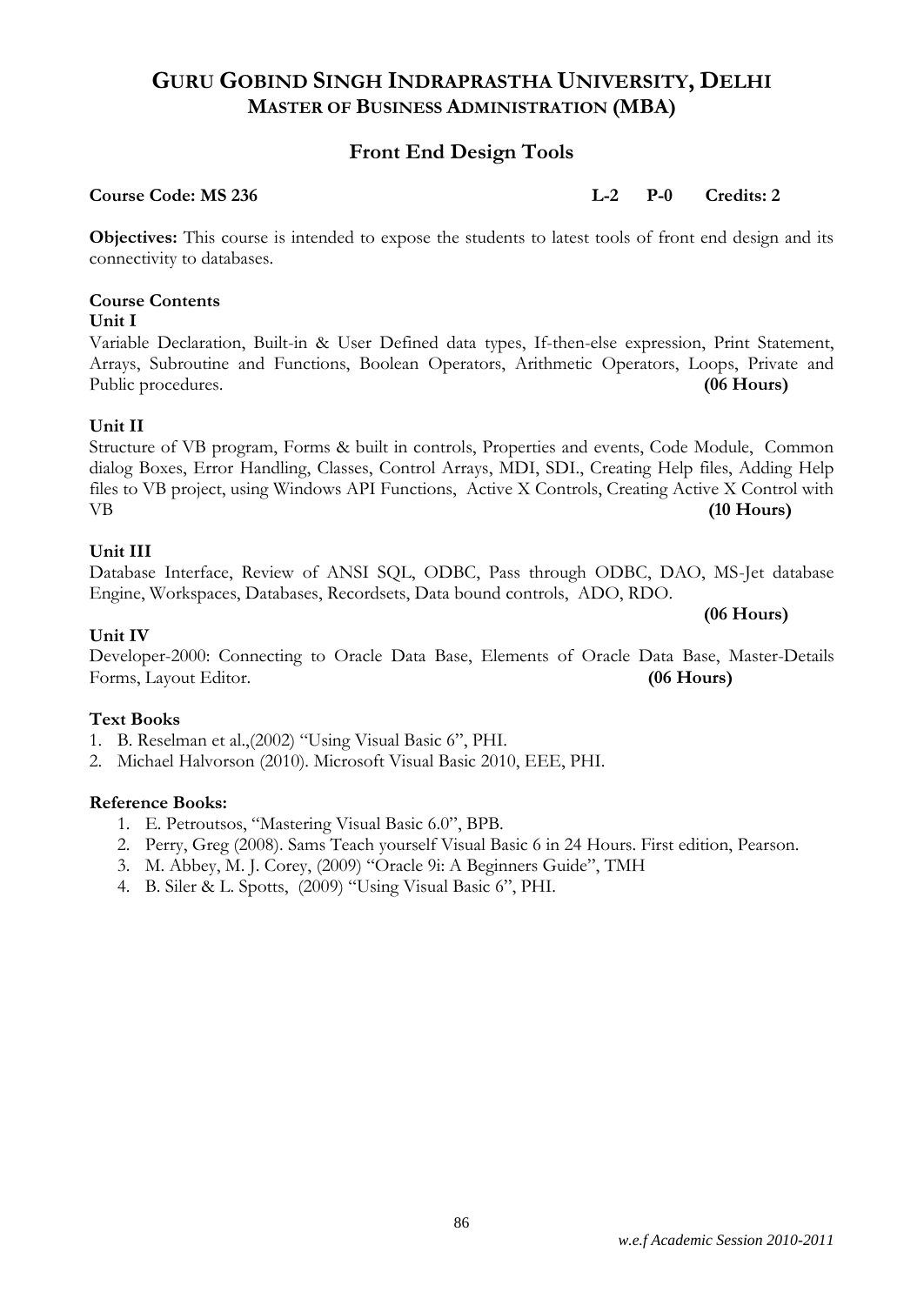# **Front End Design Tools Lab.**

**Course Code: MS 252 L-0 P-2 Credits: 1**

**Course Contents** The course will be based on MS 226 Front End Design Tools and is part it.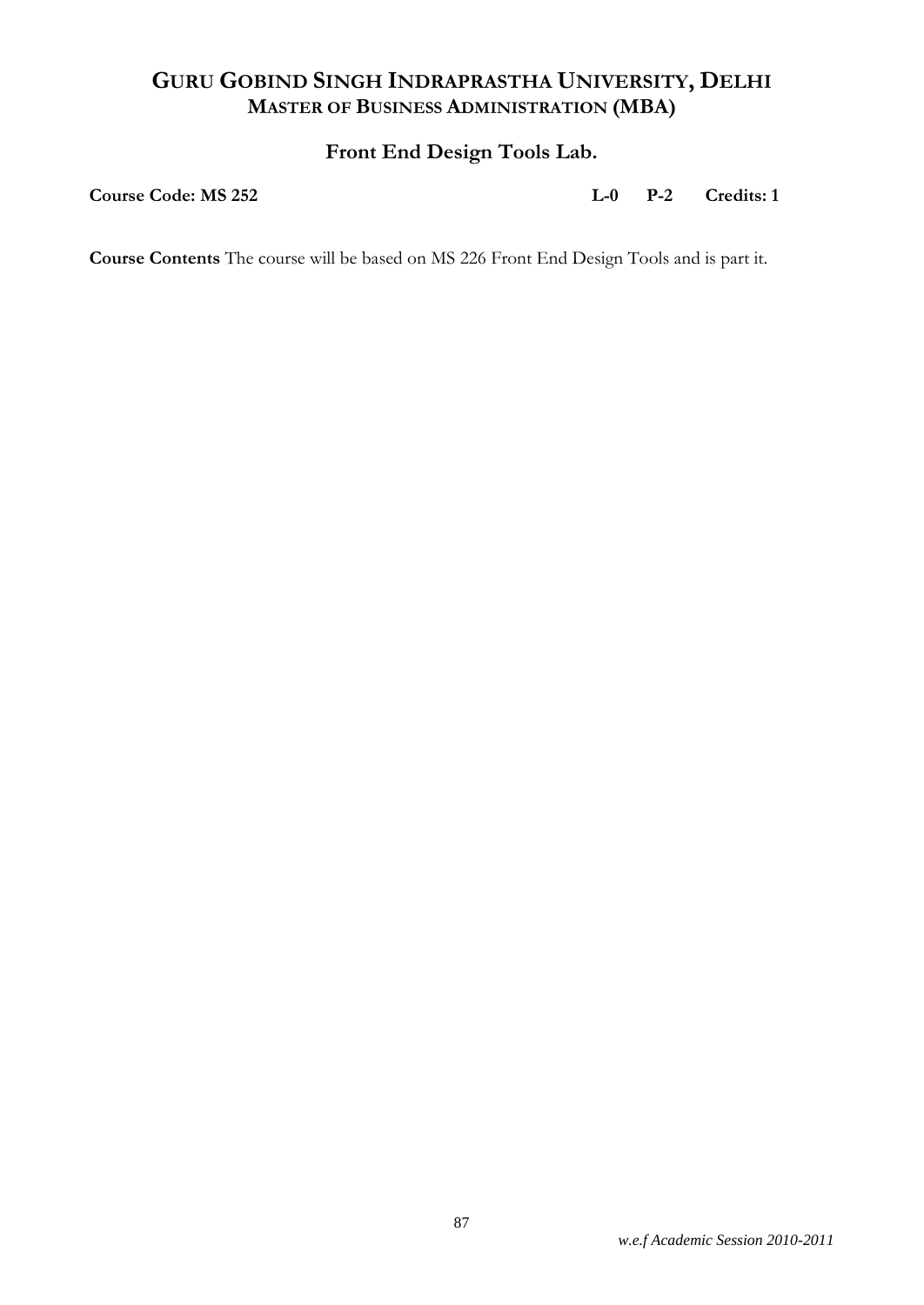# **GURU GOBIND SINGH INDRAPRASTHA UNIVERSITY, DELHI MASTER OF BUSINESS ADMINISTRATION (MBA) Software Project Management**

# **Course Code: MS 238 L-3 P-0 Credits-3**

**Objectives:** To acquaint the students with the software project management concepts, techniques and issues related to implementation.

# **Course Contents**

## **Unit I**

**Software Product and Process:** Software Characteristics & Applications, Software Process, Software Process Models; Linear Sequential Model, Prototyping Model, RAD Model, Evolutionary Software Process Models, Software Development Process. **(10 Hours)**

# **Unit II**

**Software Project Planning and Scheduling:** Software Requirement, Software Requirements Specification, Requirements Validation, Software Design Principles, Software Project Estimation: Size Oriented, Function Oriented, Software Metrics, Software Cost Estimation, COCOMO Model, Project Scheduling, Software Staff & Personnel Planning, Rayleigh Curve, Software Team Organization & Control Structure. Project Monitoring & Control Techniques. **(12 Hours)**

# **Unit III**

**Software Quality Assurance & Configuration Management:** Software Quality, Software Quality Assurances, Software Testing, Formal Technical Reviews, ISO Software Quality Standards, Software Configuration Management, SCM Process, Configuration Audit. **(12 Hours)**

# **Unit IV**

**Risk Management:** Software Risks, Reactive and Pro-active Risk Strategies, Risk Identification, Risk Projection, Risk Mitigation, Risk Monitoring and Management. **(08 Hours)**

# **Text Books**

- 1. Roger. S. Pressman (2009). *Software Engineering: A Practitioner's Approach*. McGraw Hill, New Delhi, Seventh Edition.
- 2. Aggarwal, K. K. & Singh, Yogesh (2008). *Software Engineering.* New Age International Third Edition.

# **Reference Books:**

- 1. Bob Hughes and Mike Cotterell (2001). *Software Project Management*. Tata McGraw Hill, New Delhi, Second Edition.
- 2. Jack. R. Meredith and Samuel J. Mantel Jr. (2002). *Project Management: A Managerial Approach*. John Wiley & Sons, Singapore, Fourth Edition.
- 3. Robert K. Wysocki, Robert Beck Jr. and David B. Crane (2002). *Effective Project Management*. John Wiley & Sons, Singapore, Second Edition.
- 4. Pankaj Jalote (2002). *Software Project Management in Practice*, first edition, Pearson.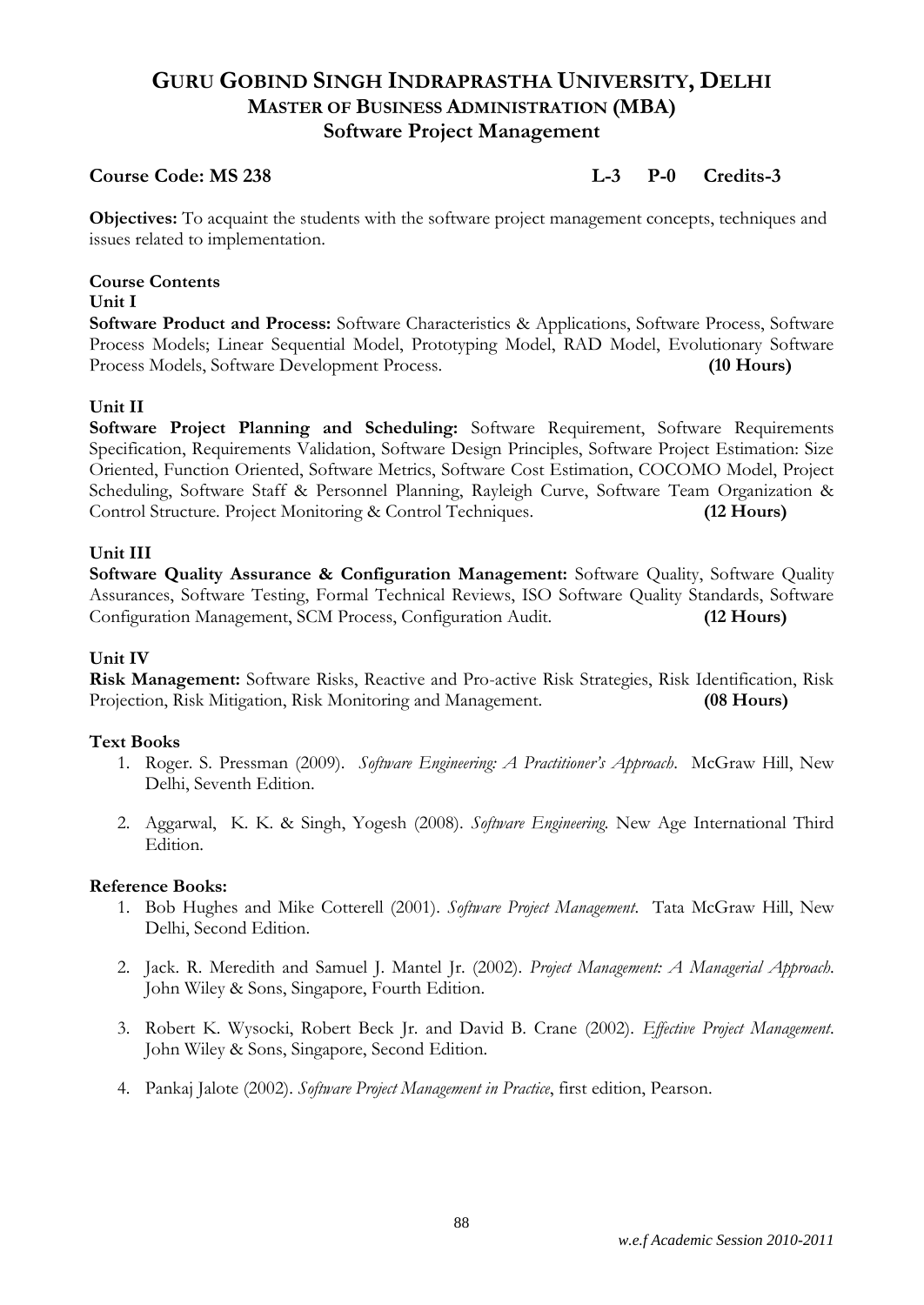# **Web Technologies**

| <b>Course Code: MS 240</b>                                                                                                                                                                             | $L-2$ | $P-0$        | Credits: 2   |
|--------------------------------------------------------------------------------------------------------------------------------------------------------------------------------------------------------|-------|--------------|--------------|
| <b>Objectives:</b> To familiarize the students with latest trends in Web Technologies.                                                                                                                 |       |              |              |
| <b>Course Contents</b><br>Unit I<br>Web Servers: HTTP Request Types, Introduction to Microsoft IIS, Features, Creating Virtual<br>Directory.                                                           |       | $(04$ Hours) |              |
| Unit II<br>DHTML: Client Side Validations Using JavaScript, Cascading Style Sheets.                                                                                                                    |       |              | $(06$ Hours) |
| Unit III<br><b>Active Server Pages:</b> Working with ASP Pages, ASP Objects, File System Objects, Session Tracking<br>and Cookies, ActiveX Data Objects, Accessing a Database from Active Server Page. |       |              | $(13$ Hours) |
| Unit IV<br>MS Visual Interdev: Introduction, Features, Developing Asp Pages using MS Visual Interdev.                                                                                                  |       |              | $(05$ Hours) |
| <b>Text Books</b>                                                                                                                                                                                      |       |              |              |

- 1. Roussel A. John (2003). *Mastering ASP.* BPB Publication.
- 2. Mitchell Scott and James Atkinson (2002). *Teach Yourself Active Server Pages 3.0 in 21 Days*. Techmedia – India Publications

# **Reference Books**

1. Deitel & Deitel, Goldberg (2009). Internet & World Wide Web, Fourth edition. Pearson.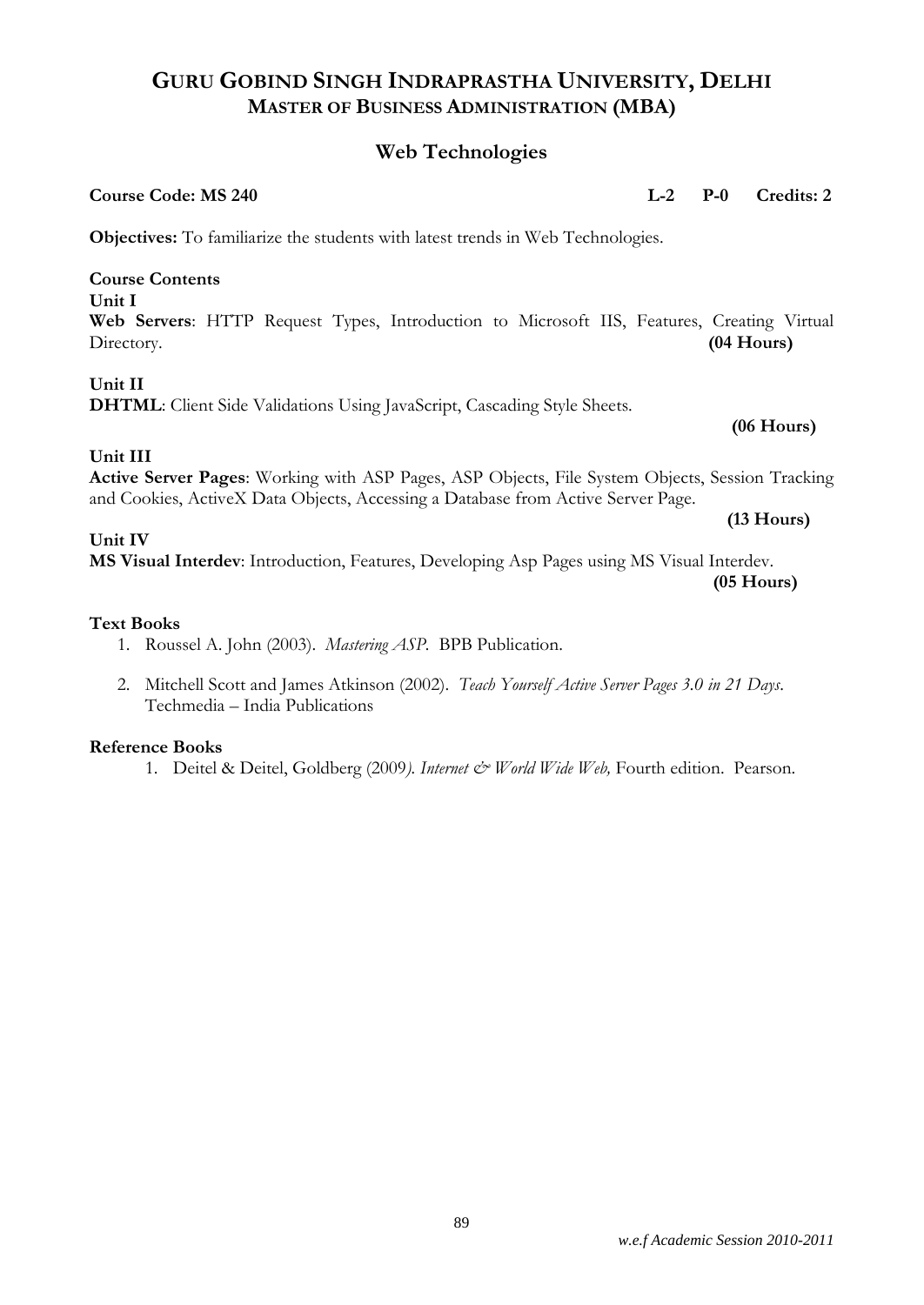# **Web Technologies Lab.**

**1**

**Course Code: MS 254 L-0 P-2 Credits:** 

**Course Contents** This course will be based on MS 230 Web Technologies and is part it.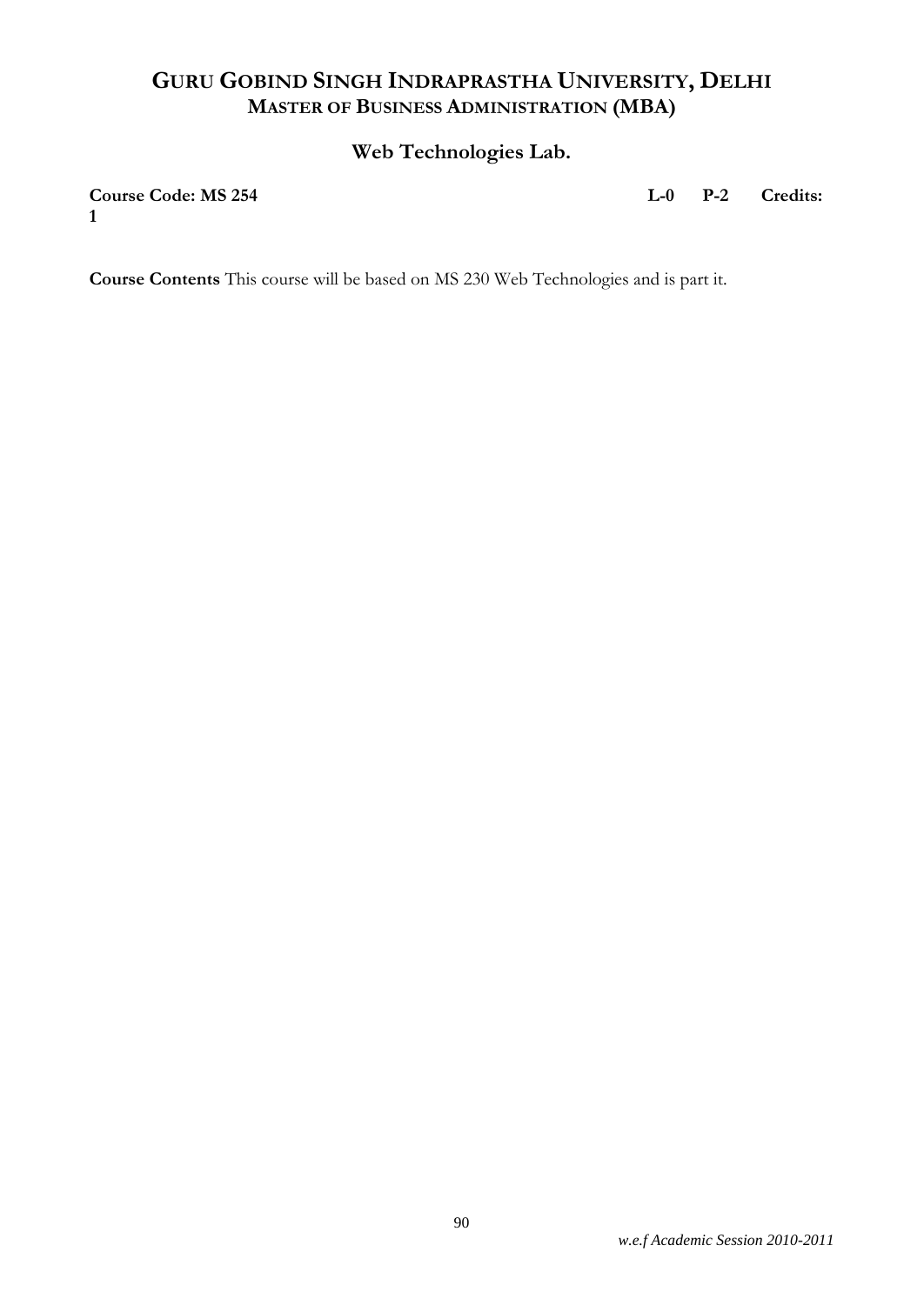# **GURU GOBIND SINGH INDRAPRASTHA UNIVERSITY, DELHI MASTER OF BUSINESS ADMINISTRATION (MBA) Knowledge Management**

### **Course Code: MS 242 L – 3 Credits – 3**

**Objectives:** The proposed course tend to provide the students understanding of concepts and role of Knowledge Management in organizations & introduce key themes of organizational practices, techniques, and technology to realize more value from knowledge assets.

# **Course Contents**

#### **Unit I**

**Introduction** : Overview of Knowledge Management: Data, Information and Knowledge; History of Knowledge Management, Demystifying and Importance of Knowledge Management, Information Management Vs Knowledge Management; Knowledge Management's Value Proposition, Users Vs Knowledge Workers, Role of Consultant in Knowledge Management **(10 Hours)**

# **Unit II**

**Strategic Dimensions of KM**: Knowledge Management Strategies, Strategic Drivers, Impact of Business Strategy on Knowledge Strategy, Porter's Five forces Model, Resource Strategy Model, Strategic Advantage, Knowledge Maps, Strategic Knowledge Resources, Balanced Scorecard and Knowledge Strategy **(10 Hours)**

# **Unit III**

**Knowledge Management System:** Knowledge Management Processes; Knowledge Management Systems: Types of Knowledge Systems, Knowledge Management Architecture, Knowledge Management System Implementation, Knowledge Discovery in Database; Knowledge Management Infrastructure; Knowledge Management System Life Cycle (KMSLC), SDLC Vs KMSLC; Challenges and Barriers to Knowledge Management Systems, Drivers of Knowledge Management System

#### **(12 Hours)**

# **Unit IV**

**Tools & Techniques in KM:** Knowledge Management Mechanisms & Technologies, Role of IT in KM, Knowledge Portals and Knowledge Management Tools, Communities and Collaborations, Intelligent Techniques in Building KMS, Data Mining in KM; Scope, Cost Efficiency and Reliability of Technologies to Support Knowledge work; Measurement Systems for KM, Knowledge Audit, Knowledge Divestiture, IP Protection, KM Certifications; Practices of Knowledge Management in Modern Global Organizations **(10 Hours)**

# **Text Book:**

- 1. Natarajan G and Shekhar S (2010). *Knowledge Management: Enabling Business,* Tata McGraw Hill.
- 2. Fernandez A.C. (2009). *Knowledge Management*, 1<sup>st</sup> edition, Pearson Education.

# **Reference Books:**

- 1. Anu Singh Lather, Anil K Saini and Sanjay Dhingra Ed. (2010), *Knowledge Management*, Macmillan.
- 2. Warier, Sudhir (2009). *Knowledge Management*, Third Reprint, Vikas Pub. House.

3. Awad ME and Ghaziri, M.H. (2008). *Knowledge Management*, Pearson Education.

4. *Key Issues in the New Knowledge Management*, Joseph M. Firestone, Ph. D. and Mark W. McElroy(2003), KMCI (Knowledge Management Consortium International) and Butterworth Hienemann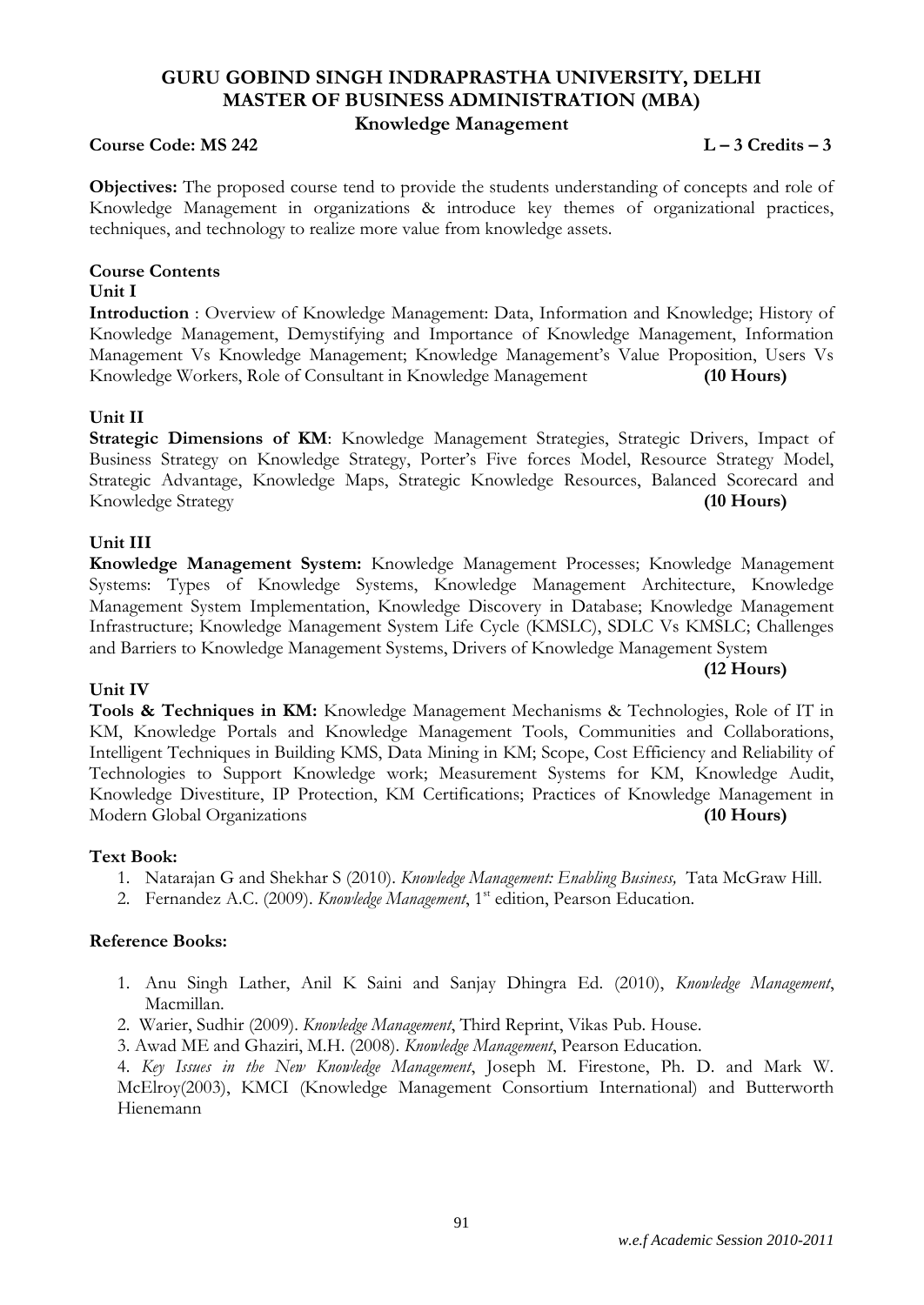# **Global Competitiveness and Strategic Alliances**

# **Course code: MS 244 L-3 Credits-3**

**Objectives:** The purpose of the course is to familiarize students with the basics of global competitiveness and learn strategies to gain competitiveness in world markets. The course also aims at exposing the students to the forms and success ingredients of strategic alliances, which are fast emerging as basic tools for business success.

# **Course Contents**

#### **Unit I**

Global Competitiveness: An Overview – Macroeconomic and Business Strategy Perspective, Framework for Assessing Competitiveness – Various Approaches; International and National Competitiveness Studies. **(10 Hours)**

# **Unit II**

Developing Competitiveness –Government Policy and Competitiveness, Role of Quality and Productivity in Achieving World Class Competitiveness; Attaining Competitiveness through Integrative Process Management; Science, Technology and Innovation Policy, Human Capital and Competitiveness, Role of Information Systems in Building Competitiveness, Industrial Clusters and Business Development, Strategic Management of Technology and Innovation.

**(15 Hours**)

# **Unit III**

Global Competitiveness of Indian Industry – Status; Cause of Uncompetitiveness; Strategic Options for Building Competitiveness, Internationalization of Indian Business: Selected Case Studies of Globally Competitive Indian Companies. **(10 Hours)**

# **Unit IV**

Strategic Alliances – Value Creation in Alliances Strategy, Management of Strategic Alliances; Strategic Alliances in Indian Context. **(07 Hours)**

# **Text Books**

- 1. Momaya Kiran (2001). *International Competitiveness: Evaluation and Enhancement*, Hindustan Publishing Corporation (India).
- 2. Fidelis Ezeela Harrison (1999). *Theory and Policy of International Competitiveness*, Greenwood Publishing Group.

# **References Books:**

- 1. Marcela, Vivian Walsh (2007). *International Competitiveness and Technological Change*, Oxford Press.
- 2. Hamel G. and Prahlad C.K (1994). *Competing for the future.* Harvard Business Press.
- 3. IMD, *World Competitiveness* Year Book, Latest issue.
- 4. World Economic Forum, Global Competitiveness Report, Latest report.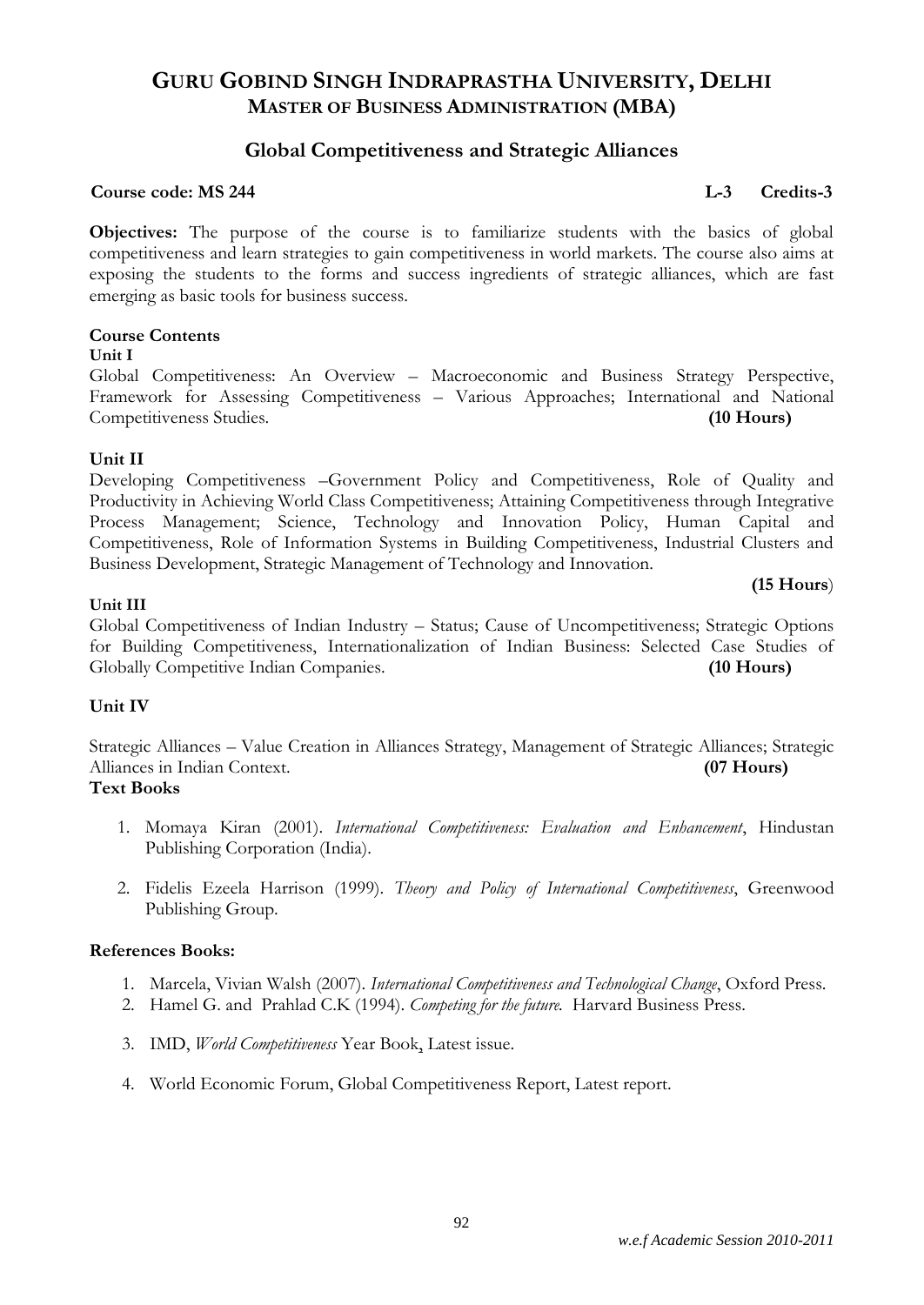# **Distribution and Logistics for International Business**

**Course code: MS 246 L-3 P-0 Credits-3**

**Objectives:** The objective of the course is to provide a comprehensive analysis of the principles and practices of international Distribution and logistics.

# **Course Contents**

#### **Unit I**

Supply Chain Management - Concepts, Issues in Supply Chain Management; Demand Volatility and information distortion, Managing networks and relationships; Sourcing Internationally, Subcontracting within an International Dimension, The Architecture of Physical distribution network in a Global Operation Approach, International Distribution Management: Types of Intermediaries, Channel Objectives and Constraints, Channel Selection and Management, Global Retailing, International Channel Innovation. **(10 Hours)**

# **Unit II**

Logistics Framework – Concept, Objective and Scope; Transportation, Warehousing, Inventory Management; Packing and Unitization; Control and Communication, Role of Information Technology in Logistics, Logistics Service Firms and Third Party Logistics. **(10 Hours)**

#### . **Unit III**

Logistics Network Design for Global Operations: Global Logistics Network Configuration, Orienting International Facilities: Considerations and Framework, Trade-offs Associated with each Approach, Mapping the different Approaches, Capacity Expansion Issues; Information Management for Global Logistics: The Global LIS/LITS: Capabilities and Limitations, Characteristics of Logistics Information and Telecommunications Systems. **(12** 

# **Hours)**

# **Unit IV**

Performance Measurement and Evaluation in Global Logistics: Operations and Logistics Control: Key Activities Performance Information, Measuring Performance in Functional Integration, Measuring Performance in Sectoral Integration; Organizational Structure for Global Logistics Excellence; The Organizational Implications of Sectoral Logistics Cooperation, The International Factor in Global Organizations. **(10 Hours)**

# **Text Books**

- 1. Rushton, A., Croucher, P. and Peter Baker, (2006). *Handbook of Logistics and Distribution Management*, 3<sup>rd</sup> Edition, Kogan Page Pub..
- 2. Christopher Martin. (2005). *Logistics & Supply Chain Management Creating Value-adding Networks*, 3rd Edition, Pearson Education**.**

# **Reference Books:**

- 1. Chopra Sunil and Peter Meindl (2009). *Supply Chain Management*, 4<sup>th</sup> Edition, Pearson Education.
- 2. Ballou, R. H. (2004). *Business Logistic Management*, 5<sup>th</sup> Edition, Prentice Hall, New Delhi.
- 3. Bowersox, D. J., David, J & Cooper (2002). *Supply Chain Logistics Management*, McGraw Hill.
- 4. Alan Harrison, Remko Van Hook (2007), *Logistics Management & Strategy-Competing Through the Supply Chain*, 3rd edition, Pearson Education.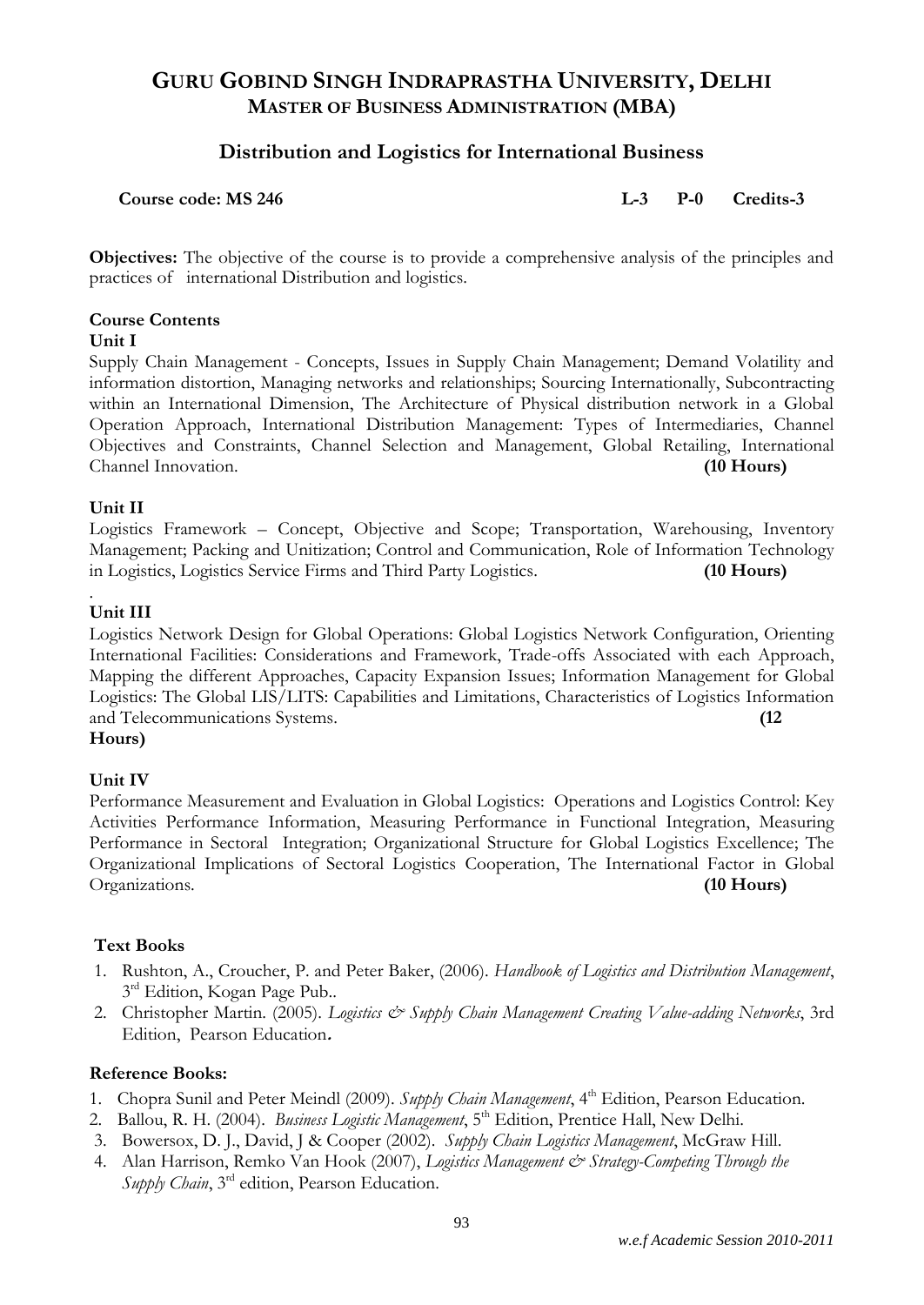# **Students are also expected to use relevant journals:**

- 1. International Journal of Physical Distribution and Logistics Management
- 2. Journal of Business Logistics
- 3. International Journal of Logistics: Research and Applications.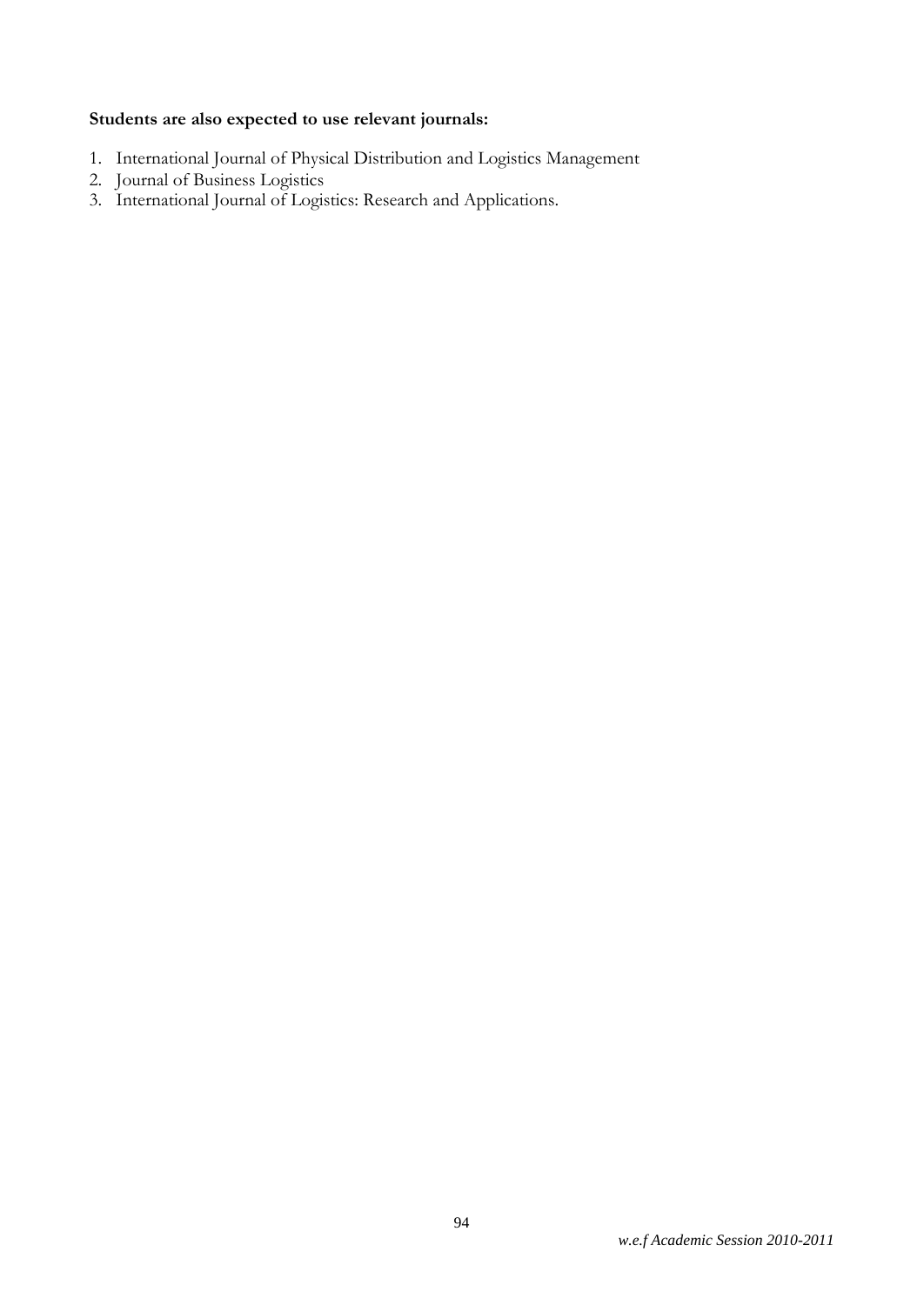# **Foreign Language German for Business**

# **Course Code: MS 248 L-3 Credits-3**

**Objectives:** The Objective of the course is to provide the student with a Foreign Language Skill to manage preliminary international business transactions.

**Course Contents** Foreign Language Knowledge Related To: **Unit I** Listening: Understand Simple Questions and Instructions. Reading: Understand Single Words and Sentences but also Signposts, Signs and Posters. Speaking: Provide Short Information about the Job and the Person. Writing: Fill in Forms and Provide Information About Name, Address, Nationality etc. **(10 Hours**)

# **Unit II**

Listening: Understand Information about the Person and the Work. Reading: Understand Simple Letters, Appointments, Invitations and Information in Short Texts. Speaking: Answer Simple Questions About One's Working Field. Writing: Write Faxes and e-mails **(10 Hours)**

# **Unit III**

Listening: Understand Standard Information Related to the Working Field. Reading: Understand Standard Letters and Texts about Working Processes and Product Descriptions. Speaking: Provide Information about the Job, the Departments, the Company, the Products and Processes in a Conversation or on the Phone.

Writing: Answer Standard Inquiries, Make Quotations, Write Short Texts with a Familiar Content, Possibly Give Some Explanation and Answer Simple Questions.

# **Unit IV**

Listening: Understand Complex Information Related to the Working Field in Meetings, Discussions and at Presentations.

Reading: Understand Reports and Contracts with a Company-related Content.

Speaking: Describe and Explain Work Processes and Projects. Report on Meetings and Presentations. Explain Concepts and Clarify Misunderstandings.

Writing: Write Formal Standard Letters and Texts about One's Field of Expertise. Explain a Graphic and Reflect the Content.

**(12 Hours)**

**(10 Hours)**

# **Text Books**

(A) Primarily for GRAMMER

 $(A-1)$ Moment mal Martin Muller Lehrewerk fur Deutsch Paul Rusch Als Fremdsprache Theo Scherling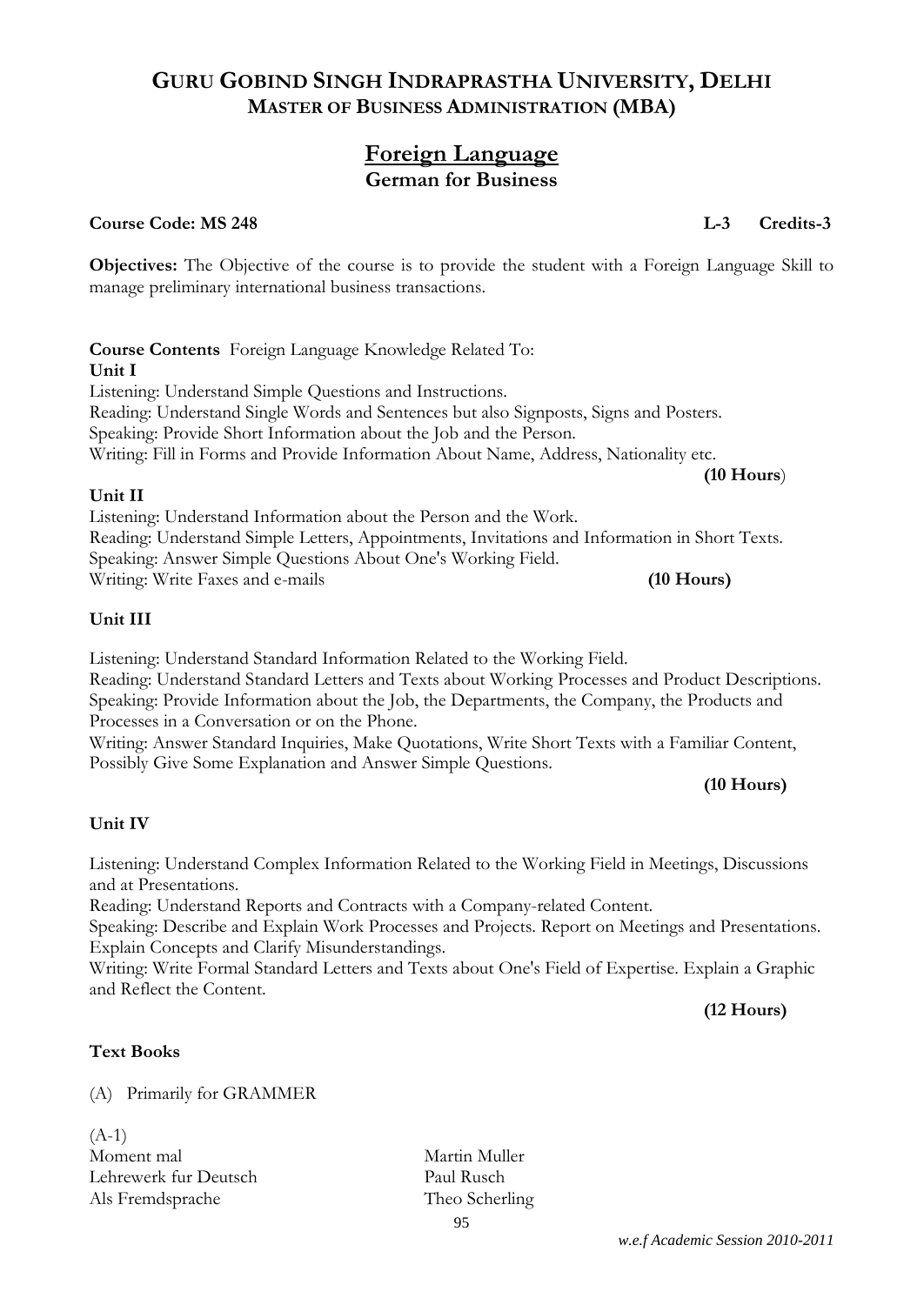Lehrbuch 1 Reiner Schmidt

A-2) Moment mal Christiane Lemuck Lehrwerk fur Deutsch Martin Muller<br>Als Fremdsprache Martin Muller<br>Paul Rusch Als Fremdsprache Arbeitsbuch 1 Theo Scherling

Reiner Schmidt

# (B) Primarily for COMMERCIAL / BUSINESS TOPICS

(B-1)

Dialog Beruf Starter Norbert Becker / Jorg Braunert

(B-2) Arbeitsbuch

Dialog Beruf Starter Norbert Becker / Jorg Braunert

(Covering upto Total 12 lessons, 3 of each book).